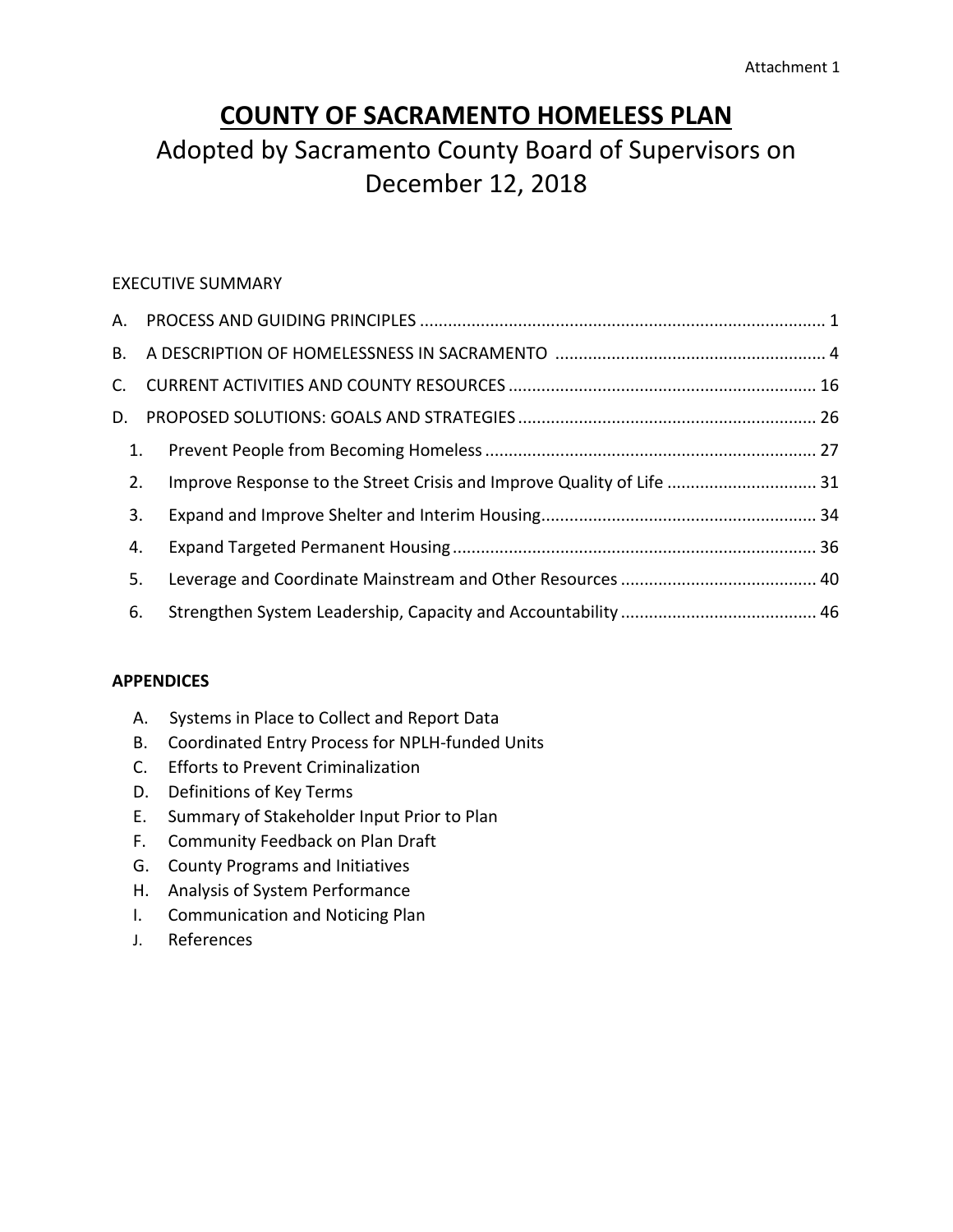At the time of the last homeless Point‐in‐Time (PIT) count in 2017, 3,665 people were experiencing homelessness in Sacramento County. More than half of those counted, or 2,052 individuals, were unsheltered. Over the course of a year, the number of people who are homeless and seeking services is nearly twice this: over 6,000 people in 2017‐2018.

The County of Sacramento, along with cities, other local governmental agencies, health care providers, nonprofit organizations, business and faith community partners, and other stakeholders, is committed to ending homelessness in Sacramento County. Despite the significant growth in the homeless population, this group of partners has taken important steps in recent years to expand housing opportunities and improve the quality and coordination of services for people experiencing homelessness.

In the last two years, the State of California (State) has committed new resources for fighting homelessness, including the No Place Like Home (NPLH) program, which is dedicated to creating permanent supportive housing for individuals with serious mental illness experiencing homelessness and chronic homelessness, as well as people at-risk of chronic homelessness who are living with serious mental illness. State funding is available to Counties who commit to provide ongoing services to individuals and families living in NPLH housing and who have adopted a homeless plan. Sacramento's Plan (Plan) responds to this State requirement.

The State is also providing new one‐time resources in the form of the California Emergency Solutions and Housing (CESH) Program and the Homeless Emergency Aid Program (HEAP), both of which can support a diverse array of programs and interventions for homeless and at‐risk populations. CESH is available to local Continuum of Care (CoC) organizations and HEAP is available to both CoCs and to 11 cities, including the City of Sacramento, with large homeless populations.

Addressing the State's NPLH plan requirements, Sacramento's Plan does the following:

- Describes the magnitude and characteristics of homelessness, chronic homelessness, and the NPLH target population;
- Inventories existing efforts underway and partnerships in ending homelessness;
- Describes current resources and identifies critical gaps; and
- Lays out County and stakeholder plans to address unmet needs in key focus areas.

Sacramento's Plan is also written with the larger goal of serving as building block for all partners within Sacramento County to create and implement shared strategies that make a measurable impact on homelessness. It provides a framework for the new State resources, along with other local investments, proposing a range of strategies and actions to reshape Sacramento's system of care into a coordinated system, enhancing system infrastructure and improving partner coordination.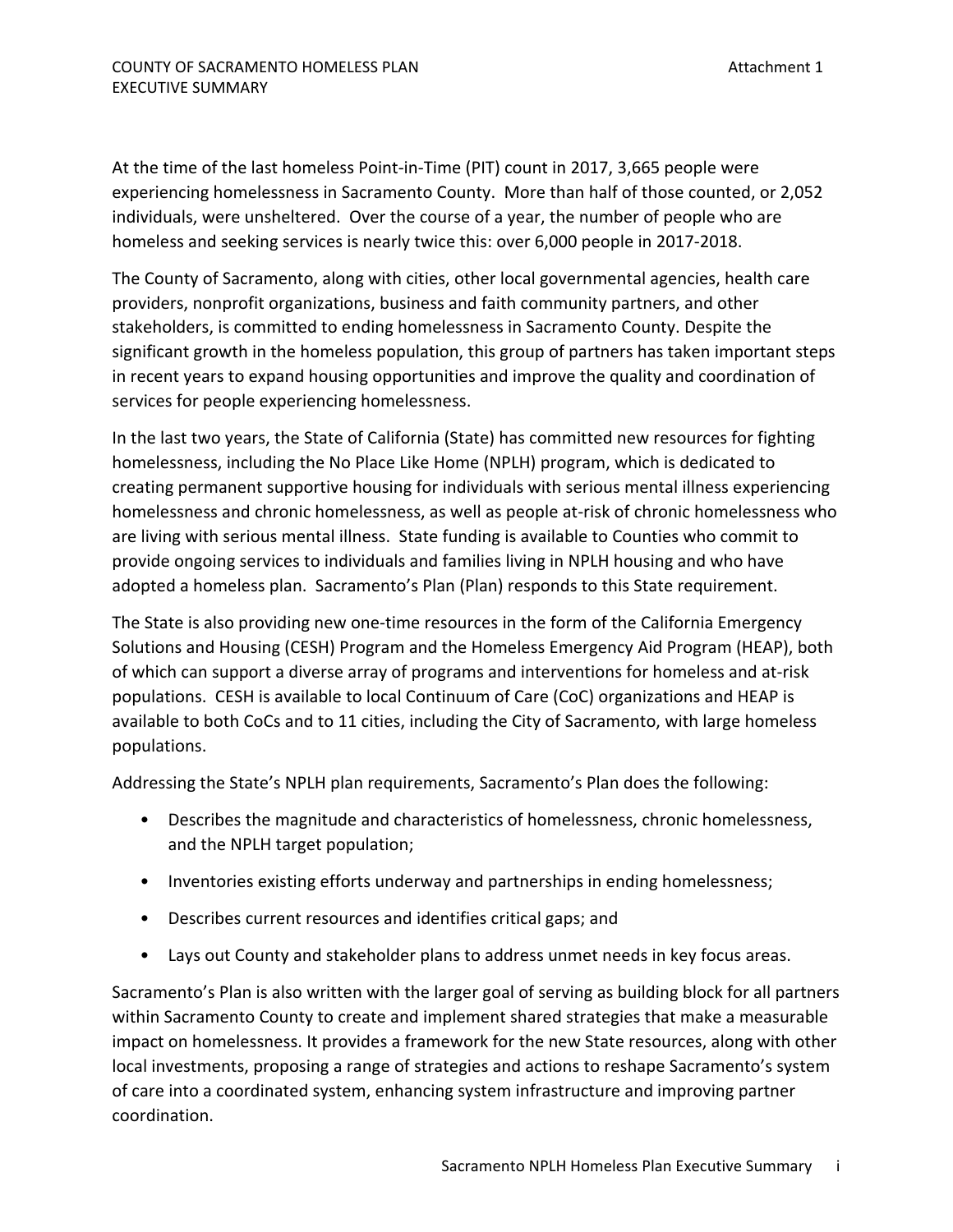It is critical to create a **Homeless Response System** that works collectively to connect people to housing quickly so that homelessness is a rare and brief occurrence. According to the United States Interagency Council's Federal Plan to End Homelessness, a successful Homeless Response System should:

- Quickly identify and engage people at risk of and experiencing homelessness;
- Intervene to prevent people from losing their housing and divert people from entering the homelessness services system;
- Provide people with immediate access to shelter and crisis services without barriers to entry if homelessness does occur; and
- Quickly connect people experiencing homelessness to housing assistance and services tailored to their unique needs and strengths to help them achieve and maintain stable housing.

This Plan echoes and amplifies themes from Sacramento Steps Forward's 2015 Strategic Action Plan (*More, Better, Different*), which promoted a system of care in which people at risk of homelessness receive necessary support to stay housed, people who become homeless are permanently housed with appropriate services, and long‐term homelessness is a thing of the past. The Plan also builds on an array of County-led initiatives developed in the past two years through which the County has increased its investments, forged new partnerships, and adopted critical best practices. Sacramento's Plan provides a framework to build on these partnerships and targeted initiatives with additional programmatic expansion and system development to achieve a coordinated, community‐wide, strategic approach.

The County of Sacramento led a collaborative process between July and December 2018 to gather input from a range of stakeholders and community members on challenges and solutions, which culminated with adoption by the Sacramento County Board of Supervisors. County leaders and consultants conducted a series of stakeholder meetings, interviews and focus groups to identify core needs and gaps, inventory current efforts underway, and establish goals and strategies to significantly impact homelessness in Sacramento County. This process is described more fully in *Section I: Process and Guiding Principles.*

The following goals emerged from the planning process. Described further in *Section IV: Proposed Solutions: Goals and Strategies*, these goals serve as the foundation of the Plan, and the basis for all of the action steps that follow.

- **1. Prevent People from Becoming Homeless:** By intensifying diversion efforts for people who can be assisted in other ways and engaging in collaborative discharge planning, we will reduce the number of people who enter the homeless system.
- **2. Improve Response to the Street Crisis and Improve Quality of Life:** By strengthening outreach and engagement efforts that connect people to care, and addressing individual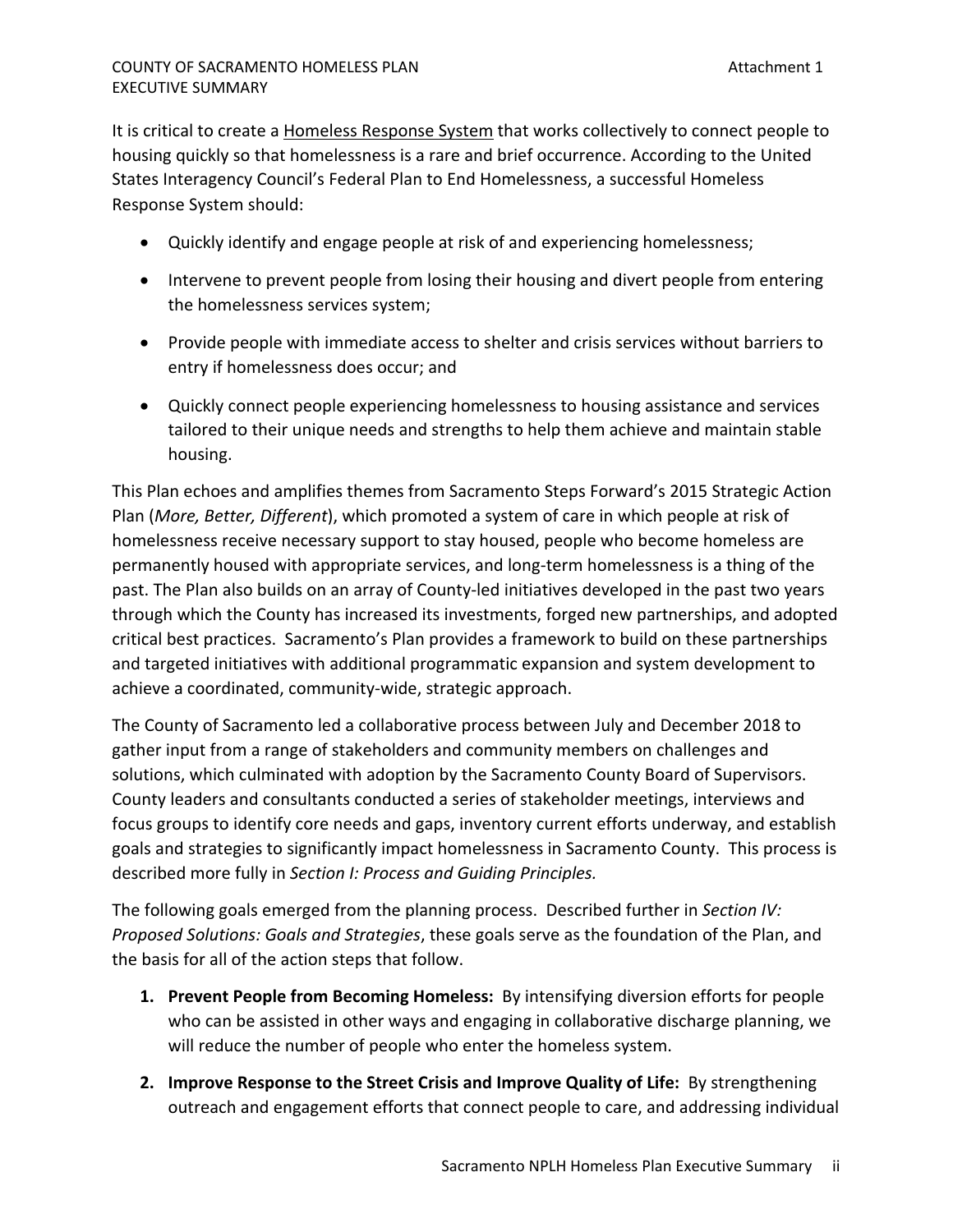and community health and safety needs, we will improve the quality of life both for people who are unsheltered and their housed neighbors.

- **3. Expand and Improve Shelter and Interim Housing:** By increasing shelter capacity, removing barriers, expanding the services offered, and linking people directly to housing resources, we will decrease the number of people living outside and move people more quickly to permanent housing.
- **4. Expand Targeted Permanent Housing:** By expanding temporary rental subsidies and developing additional deeply affordable housing paired with services dedicated to people experiencing homelessness, we will increase the number of people who move into permanent stable homes every year.
- **5. Leverage and Coordinate Mainstream and Other Resources:** By expanding access to and coordination of essential mainstream services such as health, behavioral health, employment and other services, we will help homeless and formerly homeless people to attain better outcomes related to health and wellness as they stabilize in permanent housing and we will strengthen the larger system of care.
- **6. Strengthen System Leadership and Accountability:** By building our system leadership and introducing data‐based performance measurement, we will cultivate a shared vision for the system, develop shared goals, and build a structure for coordinated and aligned decision‐making to implement this plan and accelerate progress.

This Plan lays the foundation for reaching these goals. After detailing the process by which the Plan was developed, it provides a description of the state of homelessness in Sacramento County – including a special focus on the intersection of homelessness and mental health. This is followed by an overview of initiatives that are underway and resources to fight homelessness and the array of community partners that are working together on those initiatives. (A more detailed description of County efforts by department is in *Appendix G. County Programs and Initiatives*.) The Plan concludes with a comprehensive list of strategies and actions that will be taken in order to change the course of homelessness in Sacramento County over the next five years.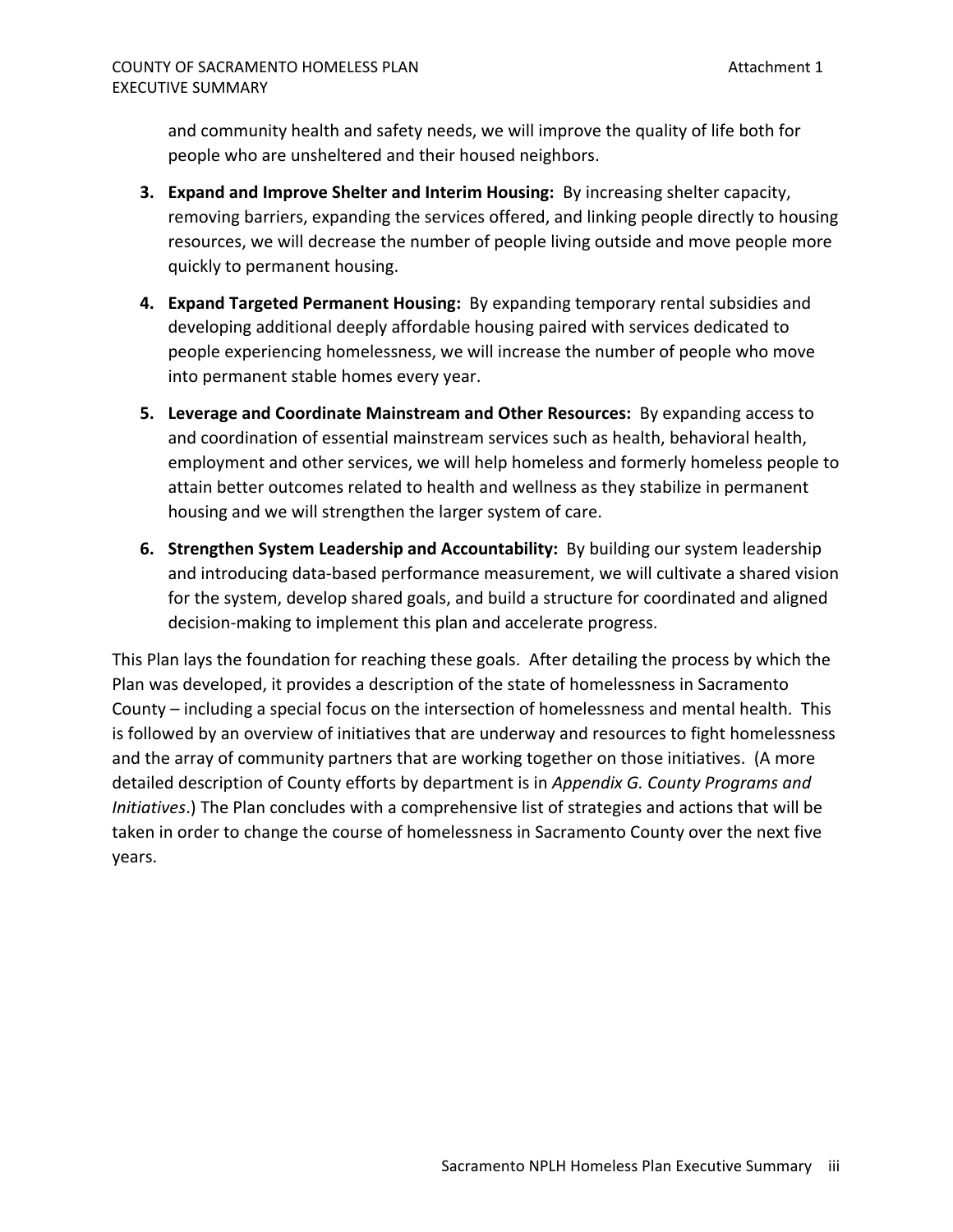### **A. PROCESS AND GUIDING PRINCIPLES**

#### **Process**

Between July and December 2018, the County of Sacramento led a collaborative process to gather input from a range of stakeholders and community members on homelessness. The process was guided by an internal County work group consisting of the Director of County Homeless Initiatives, the Department of Human Assistance (DHA), and the Department of Health Services (DHS). County leaders and consultants (Focus Strategies) conducted 13 stakeholder interviews and focus groups and reached out to five established advisory boards and coordinating bodies to help identify core needs and gaps, inventory current efforts underway, and establish goals and strategies to make homelessness rare, brief and non‐ recurring. In November, a large community meeting with more than 100 persons in attendance was held to review draft strategies and actions and to solicit input and comment. The draft Plan was posted on the County website in early November for a period of 17 days, and stakeholders were given the opportunity to provide written comment. Finally, the Board of Supervisors received public comment on the Plan at its adoption on December 12, 2018.

Approximately 200 stakeholders participated in focus groups, interviews, and community meetings to provide feedback on what is currently working in Sacramento County, where there are challenges and gaps, and what steps or actions the Plan should cover. The following groups consulted with the County during the development of this plan. For additional information about the format, attendees, and content of these meetings, please refer to *Appendix E: Summary of Stakeholder Input Prior to Plan and Appendix F: Community Feedback on Plan Draft*.

| <b>Stakeholder Meetings and Interviews</b>                                                                                               | Date              |
|------------------------------------------------------------------------------------------------------------------------------------------|-------------------|
| Cities in Sacramento County (NPLH Program Development Work Group)                                                                        | 6/21              |
| Sacramento County (Two meetings with staff from eight County<br>departments)                                                             | $6/22$ and $7/31$ |
| Sacramento Steps Forward Leadership                                                                                                      | 7/05              |
| City of Sacramento Homeless Coordinator                                                                                                  | 7/12              |
| Sacramento Housing and Redevelopment Agency (with representatives<br>covering Multifamily, Housing Authority, and Community Planning and | 7/31              |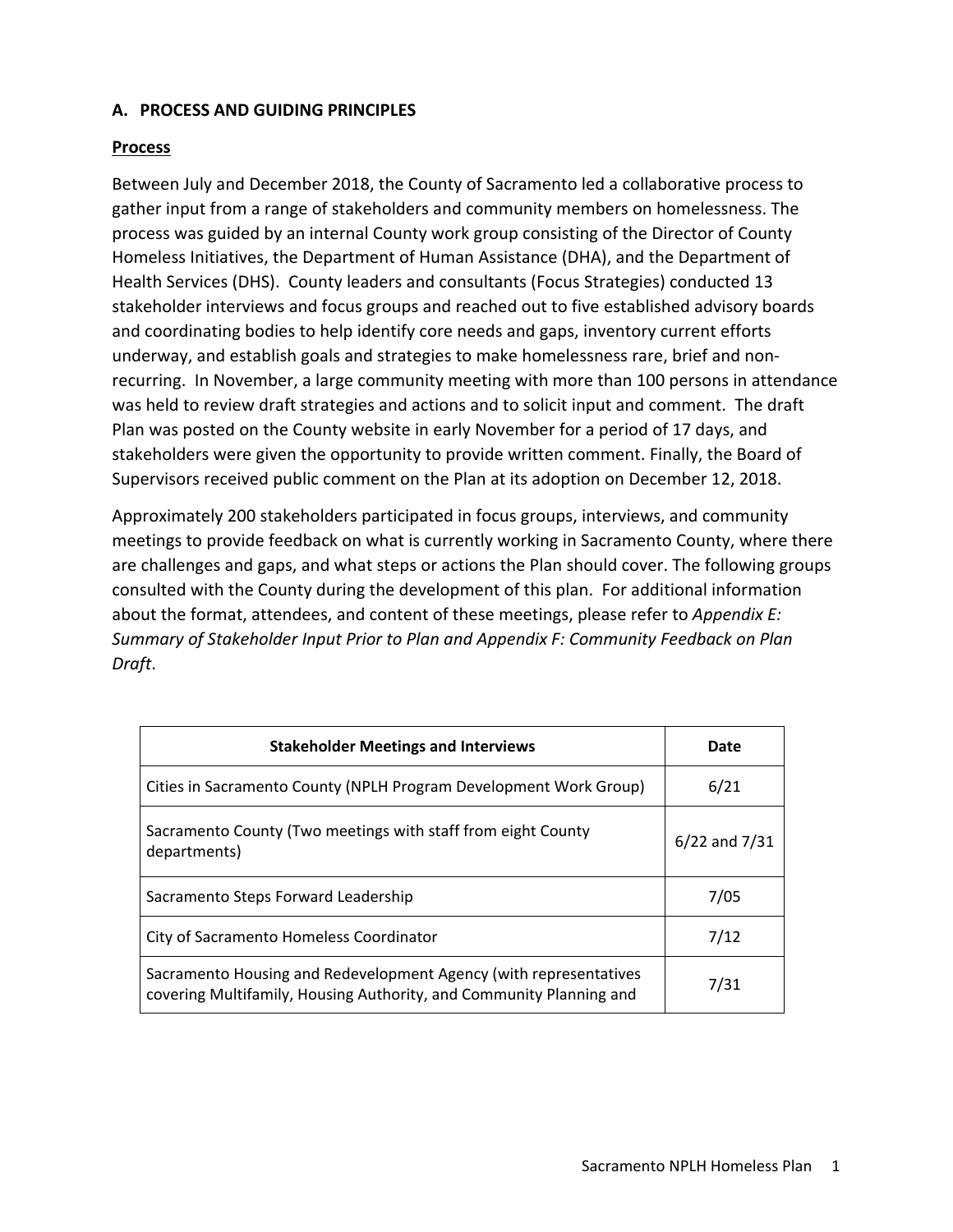| <b>Meetings with Established Advisory Boards and Commissions</b> | Date               |
|------------------------------------------------------------------|--------------------|
| Criminal Justice Cabinet                                         | 7/12               |
| Medi-Cal Managed Care Advisory Committee                         | 7/25               |
| Human Services Coordinating Council                              | 8/09               |
| Continuum of Care Advisory Board                                 | $9/12$ and $10/10$ |
| Sacramento Disability Advisory Commission                        | 9/14               |

| <b>Focus Groups</b>                                                                            | Date  |
|------------------------------------------------------------------------------------------------|-------|
| Housing Developers and Operators                                                               | 7/13  |
| Faith Based Group [Area Congregations Together (ACT)]                                          | 7/23  |
| Providers (Two groups with providers of homeless and mental health<br>services)                | 8/01  |
| People with Lived Experience of Homelessness or Mental Illness                                 | 8/01  |
| Business Group [Property Business Improvement District (PBID)<br>Representatives]              | 8/21  |
| Family Members of People with Mental Illness and Experiences of<br>Homelessness [Two meetings] | 10/17 |

Community feedback and other information gathered through the focus groups, interviews, and other components of the process have been integrated directly into this Plan. In addition, detailed summaries of the information gathered during the focus groups, stakeholder interviews and community meeting are included as *Appendices E and F*.

#### **Guiding Principles**

In developing this Plan, the following principles emerged to guide not only the Plan's goals and action steps, but to frame and guide continuing efforts.

**• Take a countywide approach**. While working toward a coordinated and unified approach in Sacramento's Homeless Response System, we

*Collaboration across all Cities and Sacramento County is critical because people are experiencing homelessness throughout the community.*

recognize that the county is large, local issues vary, and communities are diverse. Solutions should reflect this diversity.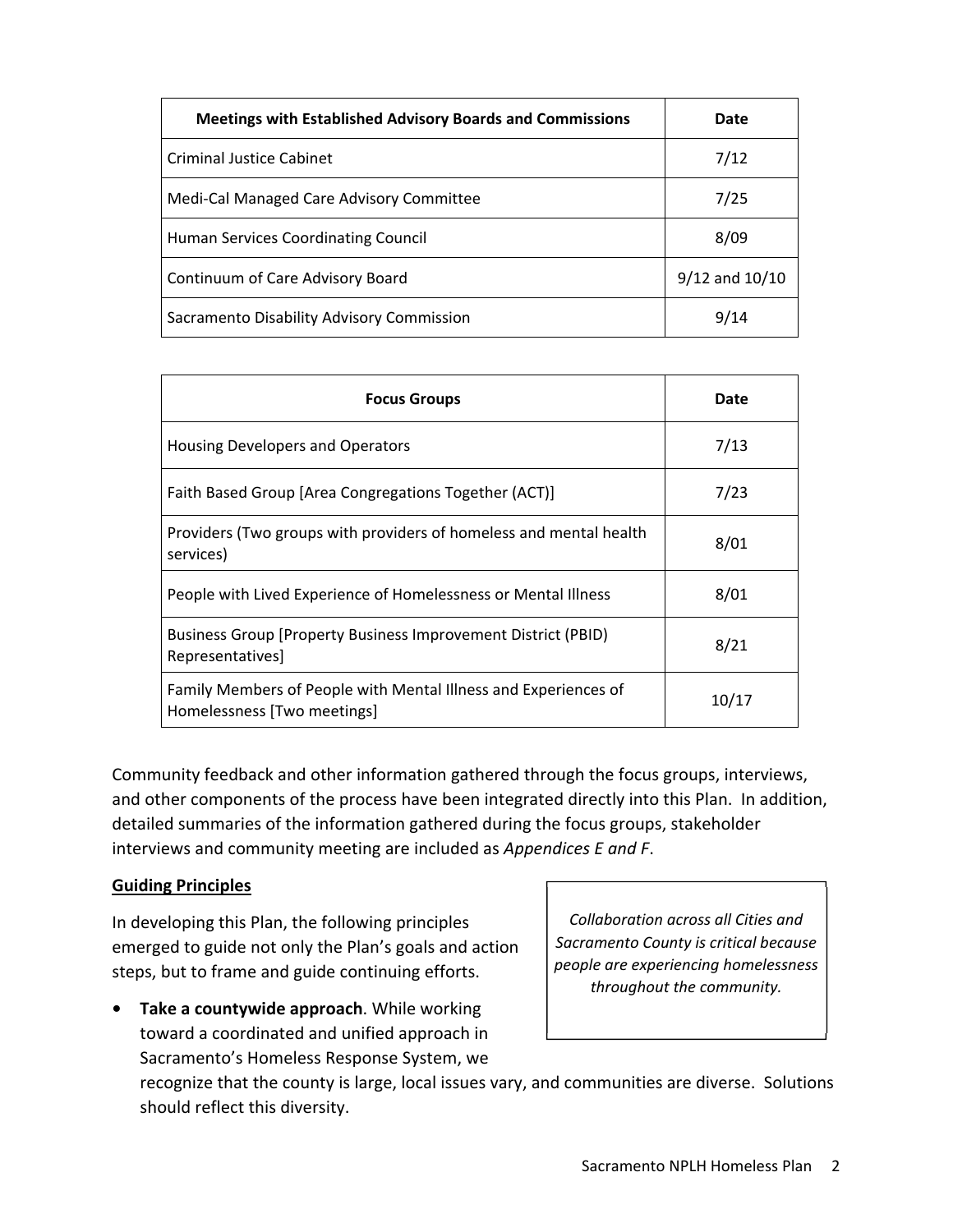- **• Set concrete goals.** We should create specific, actionable goals; identify who is accountable for different activities; and report back regularly on progress.
- **• Provide frequent, coordinated public communication**. The County of Sacramento, SSF, the City of Sacramento, and other partners should develop a joint communication effort to inform the public about actions underway, results achieved, and ways to get involved.
- **• Expand opportunities for citizen involvement**: It is important to build on the strategies developed by local communities, so that people experiencing homelessness, their families, and other citizens and stakeholders can contribute to solutions and play a role in supporting people, programs, projects, and homeless system development.
- **• Provide services that are client-centered and culturally competent.** Services for people experiencing homelessness must reflect their lived experiences, including their racial/ethnic identities, gender and sexual orientation, disabilities, cultures, languages, histories, and values. The system must be equitable and inclusive; and programs should be welcoming and non‐judgmental.
- **• Involve people with lived experience in all aspects of service delivery.**  The perspectives of people who have experienced homelessness can help to ensure that services are truly responsive to community needs. This involvement should be meaningful, and can include program design and delivery, oversight, planning, and other central roles. Communication with people receiving services should be transparent and easy to understand.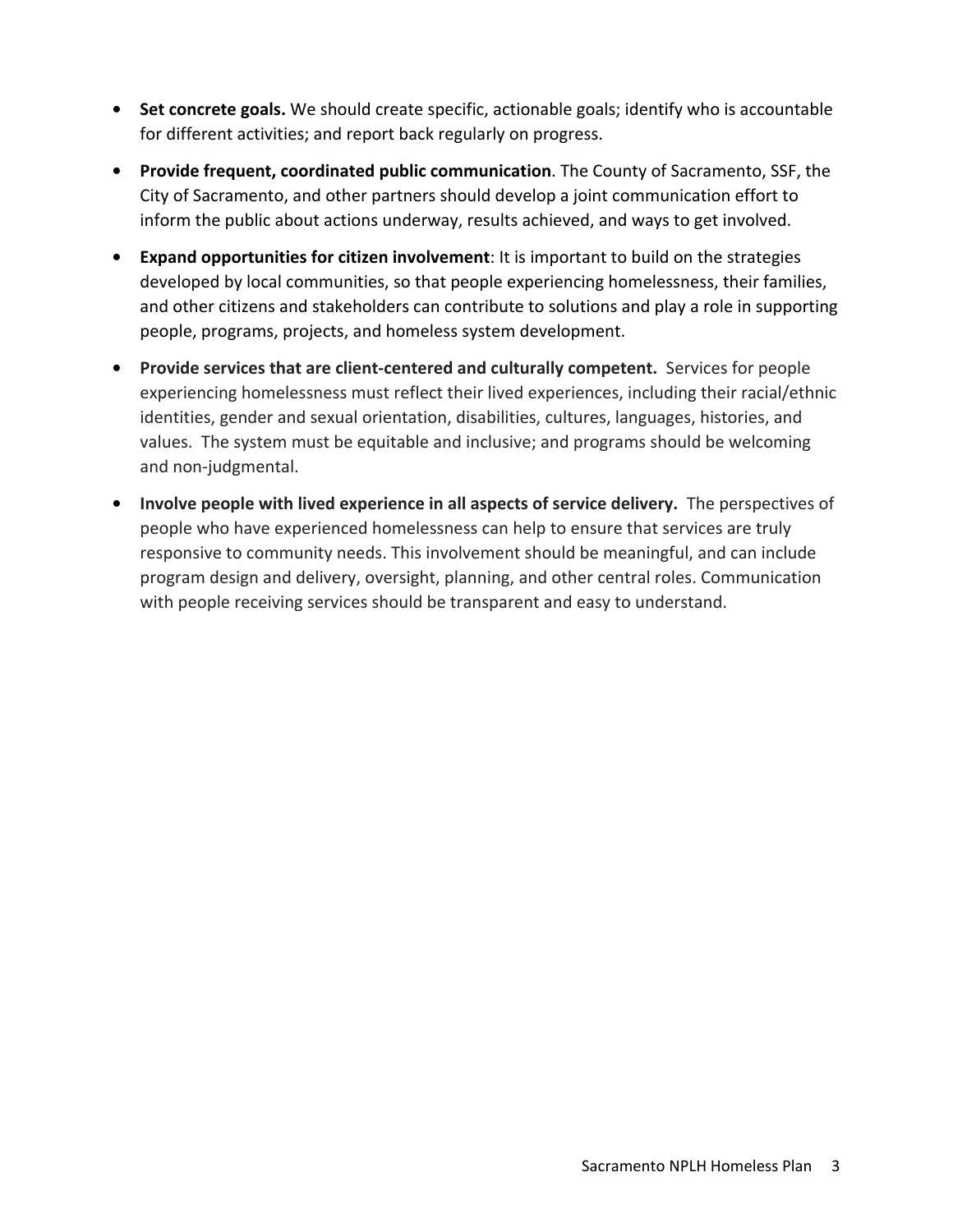## **B. A DESCRIPTION OF HOMELESSNESS IN SACRAMENTO**

This section is intended to provide a snapshot of homelessness in Sacramento County. It provides information on the number of people experiencing homelessness, their household types, sheltered and unsheltered homelessness, chronic homelessness, and a range of demographic characteristics including mental health issues and other disabilities.

### **Data Used in This Section**

This Plan draws upon homelessness data from a few different sources, each of which has strengths and limitations. These sources are listed below, with some explanatory information that is important for understanding the data presented.

- Point-in-Time (PIT) Counts: Sacramento conducts a one-night count of sheltered people on an annual basis, and a one‐night count of sheltered and unsheltered people bi‐ annually in January. This one‐night census is the most valuable method for estimating the number of people experiencing homelessness at any given time. Further, because it measures the same thing every year, it is useful for describing year-to-year trends such as increases or reductions in specific subpopulations or in homelessness overall. However, because homelessness is often episodic, PIT Counts do not capture people who experience homelessness other than on the night of the count. In addition, PIT Counts inevitably miss some people who are homeless in inaccessible locations or who otherwise cannot be seen or found. PIT Counts are accompanied by surveys that help estimate the prevalence of certain conditions in the population, and can be used to estimate, but not enumerate, the number of people who experience homelessness over the course of a year.
- The CoC's Homeless Management Information System (HMIS): Sacramento also relies upon HMIS, a client‐level database managed by Sacramento Steps Forward (SSF). Homeless service providers record confidential client‐level data in HMIS, including demographics, history of homelessness, and shelter, housing and service usage. HMIS is also used to report on certain program‐ and system‐level performance measures. Because it captures data over time and across multiple programs, the HMIS provides information about homelessness over a year. However, it only captures data on people receiving services, and not those who are disconnected from care. In addition, because not all homeless service providers participate in HMIS, it does not cover all people receiving homeless services. However, Sacramento reports 87% bed coverage in HMIS which is a fairly high level of coverage. Finally, year-to-year comparisons may be less useful for estimating changes in magnitude, as the number of people in HMIS grows if more programs or providers participate. In support of the Plan, SSF provided aggregate, unduplicated data from the County's HMIS for the period July 2017 to June 2018.
- Coordinated Entry Assessments: The Coordinated Entry system assesses the needs and circumstances of people experiencing homelessness in order to prioritize and match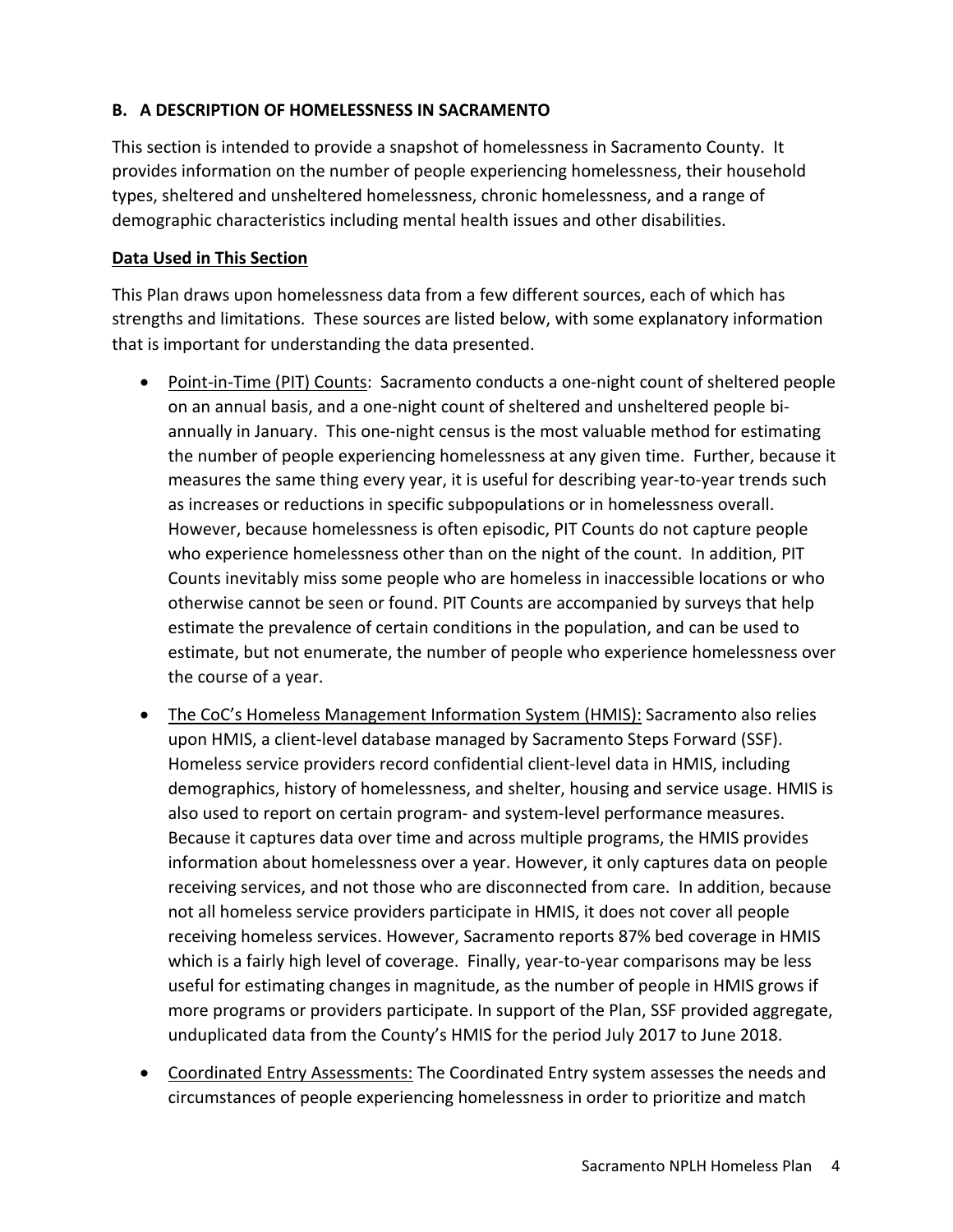them to resources. Coordinated Entry assessments gather more detailed information about service needs and usage that is not in HMIS, such as past emergency room visits, use of substance abuse treatment, and other systems and programs, as well as interactions with the criminal justice system. It should be noted that this information is self‐reported and may not always accurately reflect a person's actual usage. This data also does not include people who have not sought assistance through Coordinated Entry. This information is used here to present a more specific and qualitative picture of specific issues of interest but should not be taken to represent the full population or precise utilization trends.

 Census Data: In a few places, the Plan compares the composition of the County's homeless population to the composition of the general population of Sacramento County. The information about the general population was drawn from the 2016 Population Estimates in the American Community Survey of the U.S. Census.

This Plan includes data from each of these sources to present as complete a picture as possible. Because the sources measure different things, the numbers can appear quite different. For instance, the 2017 Point-in-Time Count documented a total of 3,665 people experiencing homelessness on January 25, 2017. The HMIS data shows that a total 6,188 unduplicated individuals received some type of services while homeless in the period between July 2017 and June 2018. HMIS data with demographic information is a smaller subset of the HMIS data, with a total of 5,517 persons. The Coordinated Entry Assessment data shows a total of 2,953 individuals for this same time period. While each number is different, all provide useful information about the County's homeless population. In order to minimize confusion, every section and chart in this analysis indicates the source of the data.

## **People Experiencing Homelessness**

On the night of Sacramento's 2017 PIT Count, there were 3,665 people experiencing homelessness. This represents a 38% increase from what was counted in 2015, although a portion of the increase in the PIT Count may be attributable to a shift in methodology.<sup>1</sup> Homelessness has been a significant issue for many years but, until recently, housing market conditions and local efforts to fight homelessness appear to have mitigated the most significant growth in the homeless population. The 2017 PIT Count indicates that homelessness is expanding substantially and requires a new and intensified response.

Household Type: The 3,665 individuals experiencing homelessness in the 2017 PIT Count comprised a total of 2,655 households. Those households included 186 families (consisting of

 $1$  The 2017 PIT Count employed a revised sampling strategy designed to ensure greater geographic coverage, which means that some portion of the increases in homelessness – specifically unsheltered homelessness – may be attributable to a more thorough count than in previous years. Researchers estimate that the actual growth in homelessness is closer to 30%.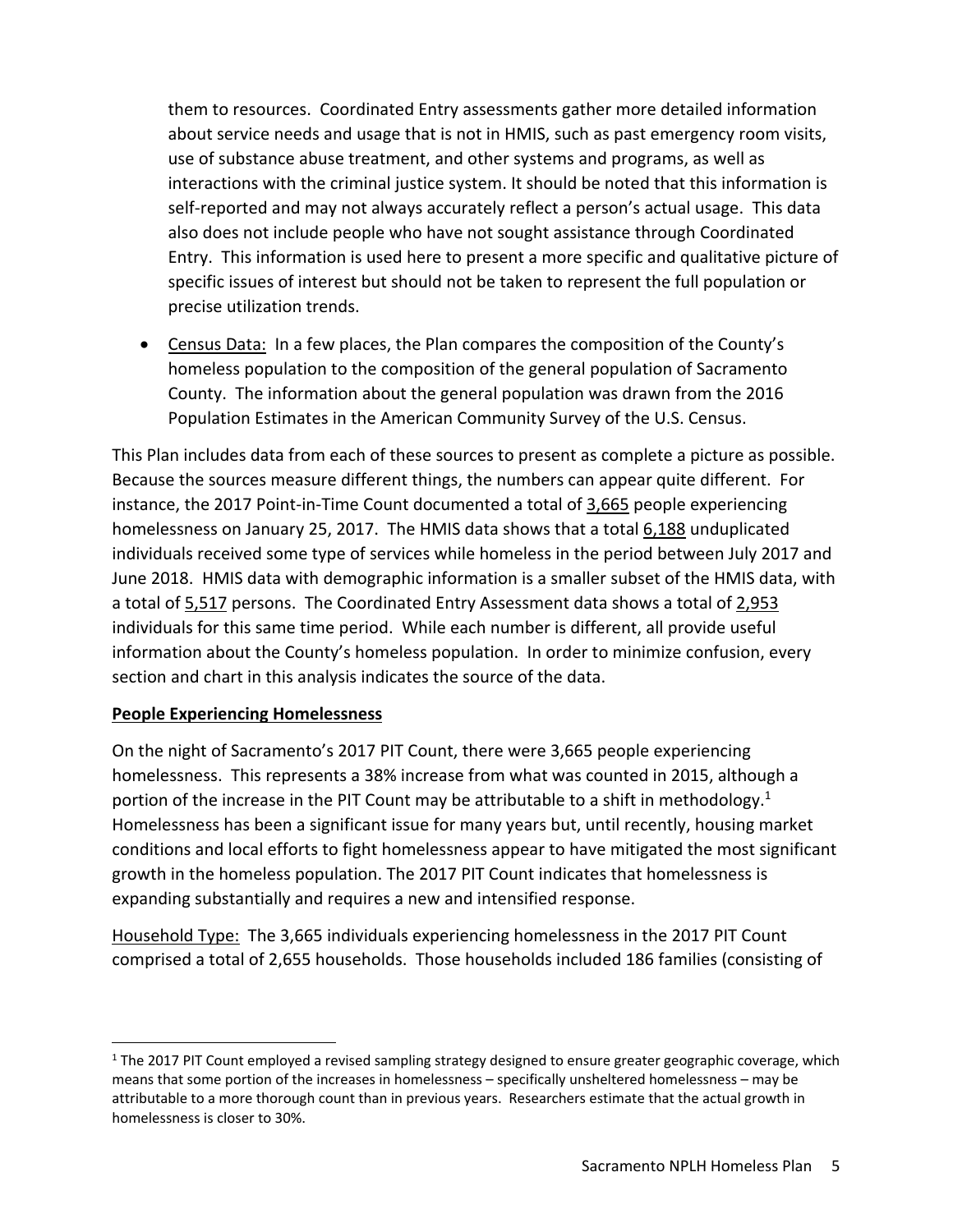at least one adult and one child), three "child‐only" households (consisting entirely of people under 18), and 2,466 households of one or more adults with no children.

Sheltered/Unsheltered Status: The PIT Count identifies where people experiencing homelessness were staying on the night of the count. In 2017, 1,613 individuals were in emergency shelter or transitional housing, whereas 2,052 individuals (56%) were sleeping outside or in a location not suitable for human habitation. This represents an increase of 116% in unsheltered homelessness since 2015, although the California State University researchers conducting the PIT Count believe a portion of this is attributable to a change in PIT Count methodology, and the actual increase is closer to 85%.



Chronic Homelessness: Chronic homelessness is defined as having a disability and having been homeless for 12 months or more, either continuously or in four or more episodes totaling at least 12 months over the past three years. According to the 2017 PIT Count, there were 1,126 people identified as experiencing chronic homelessness, of whom 803 (71%) were unsheltered. People experiencing chronic homelessness represent 31% of the total people enumerated during the 2017 Count. Chronic homelessness has more than doubled since 2015, when 456 were counted experiencing chronic homelessness, although, as noted above, a portion of this increase may be a result of a new PIT Count methodology. Among the chronically homeless people counted, 35% indicated episodic periods of homelessness over the last three years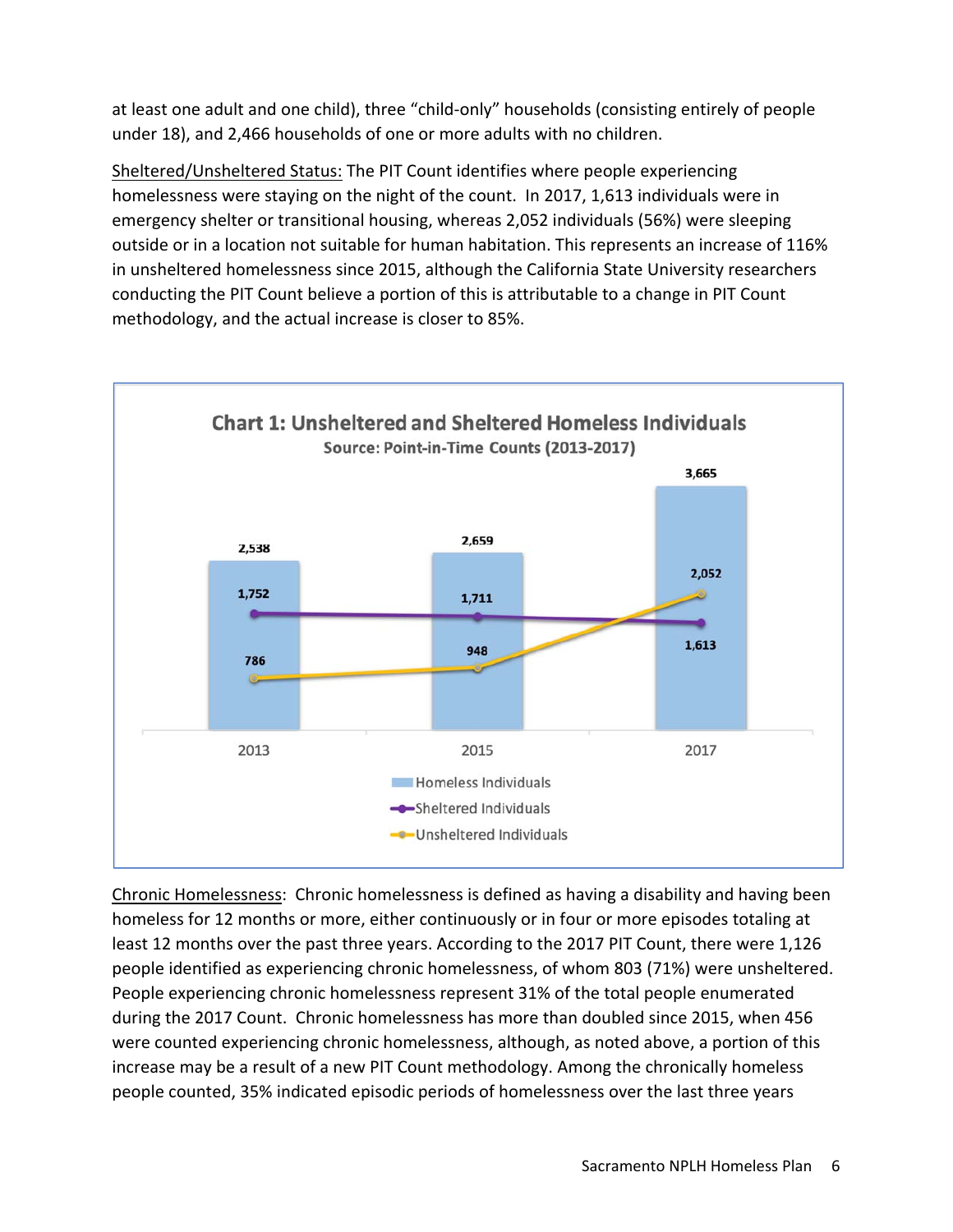rather than continuous homelessness (65%). Among those continually homeless, 37% reported being continuously homeless for close to three years. As shown later in Table 3, among all of the people in the HMIS system, the percentage of people who were chronically homeless was lower (25%). This could be because the HMIS data captures more people experiencing homelessness on an episodic basis than are captured in the PIT Count.



Families with Children: There were 186 family households enumerated in the 2017 PIT Count, of whom 180 were in emergency shelter or transitional housing and 6 were unsheltered. Of all of the people counted in the 2017 PIT Count, 16% (589) were part of a household with children. Within the 186 homeless families, there were 367 children. Thirty-five persons in households with children were chronically homeless in the 2017 PIT Count. The researchers conducting the PIT Count posit that these numbers reflect an undercount because of the difficult of counting unsheltered families in tents and vehicles who cannot be seen.

## **Demographics**

To best capture more detailed demographic characteristics of Sacramento's homeless population, this Plan also reviews HMIS data. According to the County's HMIS data, 6,188 people accessed one or more homeless programs included in the system between July 2017 and June 2018. Six hundred seventy‐one (671) of these people do not have detailed demographic data in HMIS because they used a service like outreach or a drop‐in program and chose not to provide additional data. Thus, there are only 5,517 people for whom demographic information was available.

Race**:**  The racial composition of the homeless population in HMIS, in comparison to the general population in Sacramento County, is shown in the table and chart below.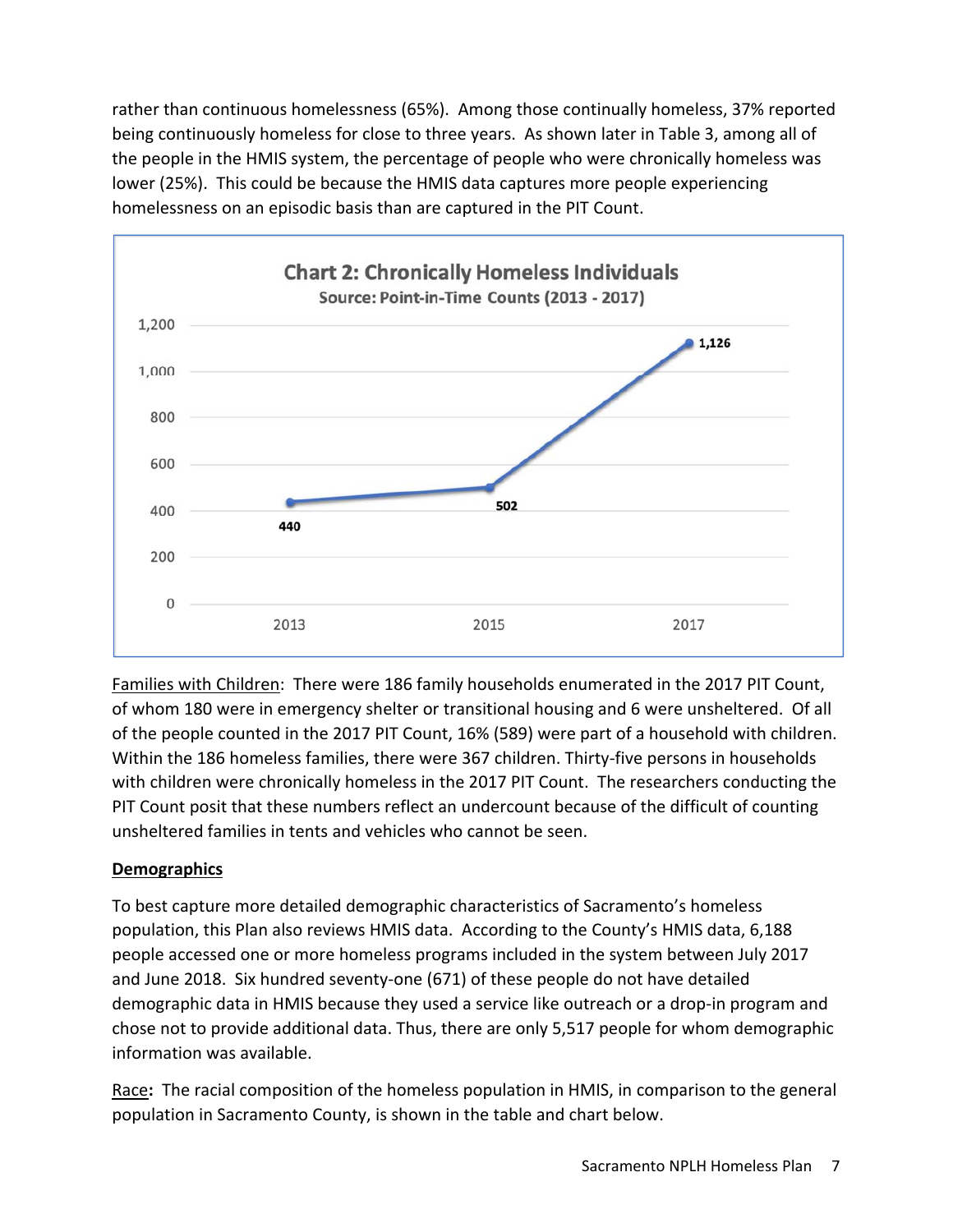### **Table 1: Racial Composition of Homeless Population in Sacramento**

| <b>Population</b>                | <b>Total</b><br><b>Sacramento</b><br>County<br><b>Population</b> | Percent of<br><b>Sacramento</b><br>County<br><b>Population</b> | <b>Total</b><br>Persons in<br><b>HMIS with</b><br>2017-2018<br>Demographic<br><b>Data</b> | Percent of<br><b>Population with</b><br>Demographic<br><b>Data</b> |
|----------------------------------|------------------------------------------------------------------|----------------------------------------------------------------|-------------------------------------------------------------------------------------------|--------------------------------------------------------------------|
| <b>TOTAL</b>                     | 1,479,300                                                        | 100%                                                           | 5,517                                                                                     | 100%                                                               |
| American Indian/Alaska Native    | 11,133                                                           | 1%                                                             | 115                                                                                       | 2%                                                                 |
| Asian                            | 224,235                                                          | 15%                                                            | 65                                                                                        | 1%                                                                 |
| Black/African American           | 146,464                                                          | 10%                                                            | 2,055                                                                                     | 37%                                                                |
| Multi-Racial                     | 101,091                                                          | 7%                                                             | 355                                                                                       | 6%                                                                 |
| Native Hawaiian/Pacific Islander | 15,500                                                           | 1%                                                             | 75                                                                                        | 1%                                                                 |
| White                            | 876,485                                                          | 59%                                                            | 2,785                                                                                     | 50%                                                                |
| Other/Unknown                    | 104,392                                                          | 7%                                                             | 67                                                                                        | 1%                                                                 |

Source: HMIS Data (2017‐2018), U.S. Census (2016 American Community Survey)

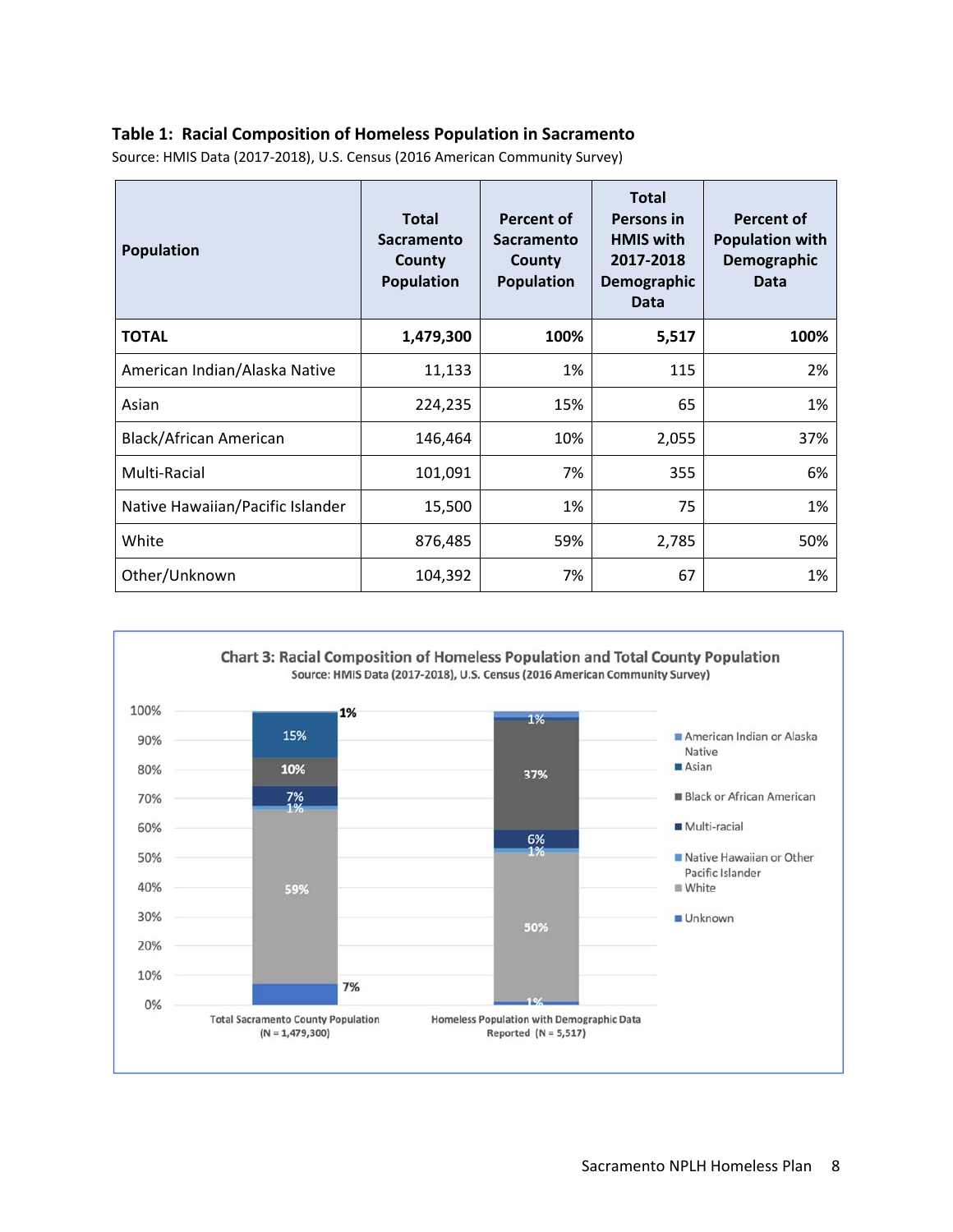People who identify as African American are significantly over‐represented among the homeless population, comprising 37% of the homeless people documented in HMIS but just 10% of the county's population. While people who identify as White constitute the largest percentage (50%) of the homeless population, they are under‐represented among the homeless population, as White people make up 59% of the county's population as a whole. Asian people are also under-represented in the county's homeless population, constituting 15% of the county's population but just 1% of the people in HMIS.

Ethnicity**:** Eighteen percent (18%) of Sacramento's homeless population identifies as Hispanic/Latino, which is a slightly lower percentage than the county's population as a whole, which is 23% Hispanic/Latino. The percentage of Hispanic/Latino people ranged from 15% (among individual adults) to 24% (among people in families).

### **Table 2: Ethnic Composition of Homeless Population in Sacramento**

Source: HMIS Data (2017‐2018), U.S. Census (2016 American Community Survey)

| <b>Population</b>   | <b>Total</b><br><b>Sacramento</b><br>County<br><b>Population</b> | <b>Percent of</b><br><b>Sacramento</b><br>County<br>Population | <b>Total</b><br><b>Persons in</b><br><b>HMIS with</b><br>2017-2018<br>Demographic<br>Data | <b>Percent of</b><br><b>Population with</b><br>Demographic<br>Data |
|---------------------|------------------------------------------------------------------|----------------------------------------------------------------|-------------------------------------------------------------------------------------------|--------------------------------------------------------------------|
| <b>TOTAL</b>        | 1,479,300                                                        | 100%                                                           | 5,517                                                                                     | 100%                                                               |
| Hispanic/Latino     | 332,967                                                          | 23%                                                            | 967                                                                                       | 18%                                                                |
| Not Hispanic/Latino | 1,146,333                                                        | 77%                                                            | 4,504                                                                                     | 82%                                                                |
| Unknown             | 0                                                                | 0%                                                             | 46                                                                                        | $< 1\%$                                                            |

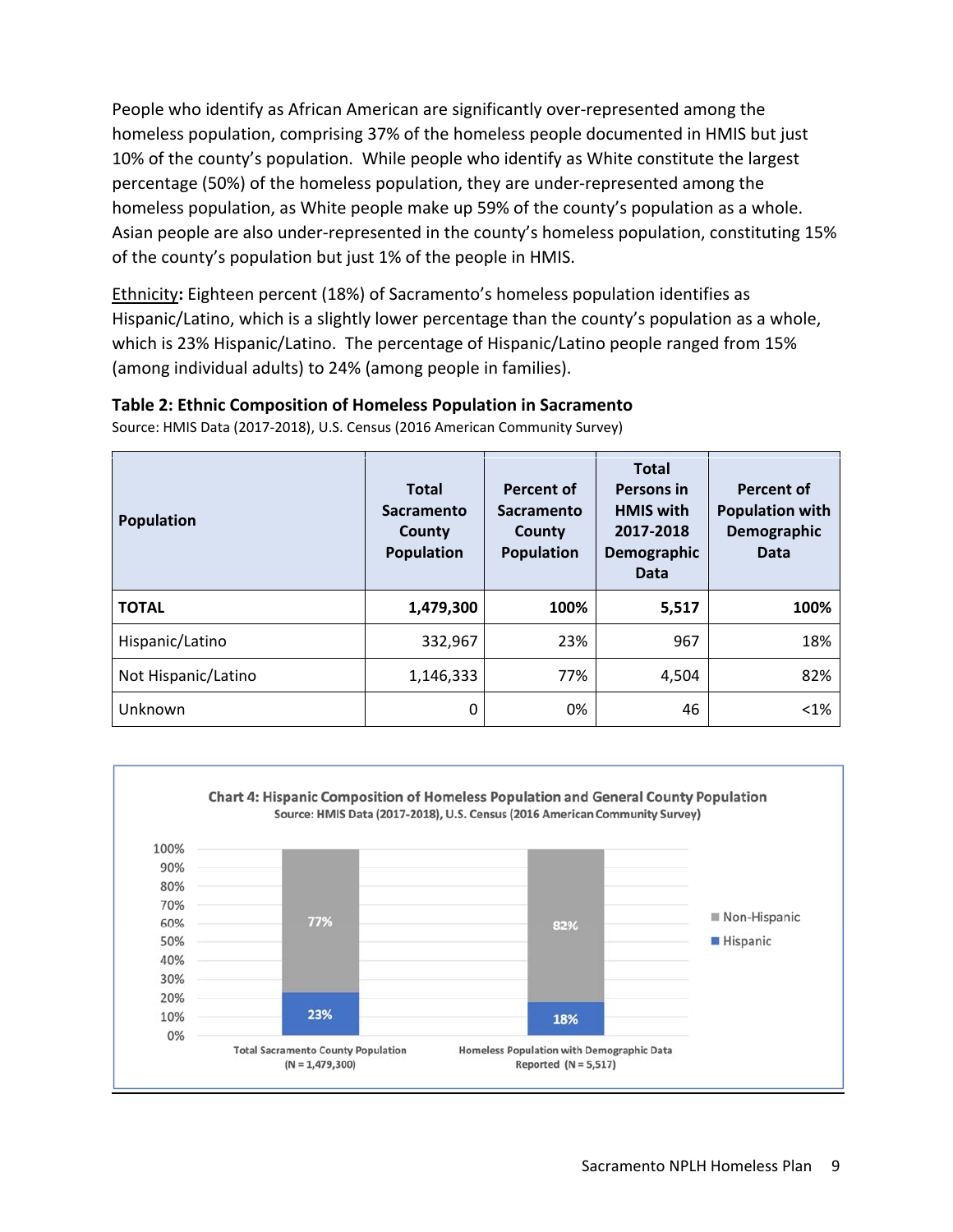Gender**:** Sacramento's homeless population is 57% male and 43% female, but that breakdown varies across different types of households. More specifically, males make up a greater percentage of single adults (63%), but just 44% of people in families. Women, on the other hand, constitute just 37% of single adults, but 56% of people in families. Women are over‐ represented among unaccompanied youth, comprising 63% of that population.<sup>2</sup> Twenty people (0.32% of those included) reported identifying as transgender or not identifying as female, male, or transgender. This low number may be worth further study to determine if people do not feel comfortable reporting their gender, or if people who are non‐binary are less likely to access homeless services.



#### **Homelessness and Mental Illness**

In 2016, Governor Brown enacted the No Place Like Home (NPLH) legislation, which dedicated \$2 billion in bond proceeds to the development of permanent supportive housing for people with serious mental illness who are homeless, chronically homeless, or at risk of chronic homelessness and in need of mental health services. This section provides additional information on the NPLH target population.

Prevalence of Mental Health Disabilities: Of the people for in HMIS for whom demographic information was available, roughly 36% (1,985, or 1,944 adults and 41 children) reported living with long-term mental illness or a long-term emotional disturbance<sup>3</sup> and 597 (11%) were

 2 Unaccompanied youth are children not in the physical custody of a parent or guardian.

<sup>&</sup>lt;sup>3</sup> "Long-term mental illness" means that the person is reported within HMIS to have a mental health diagnosis and their condition "is expected to be of long-continued and indefinite duration and substantially impedes their ability to live independently." In this plan, a child with a mental health problem of long-standing duration is classified as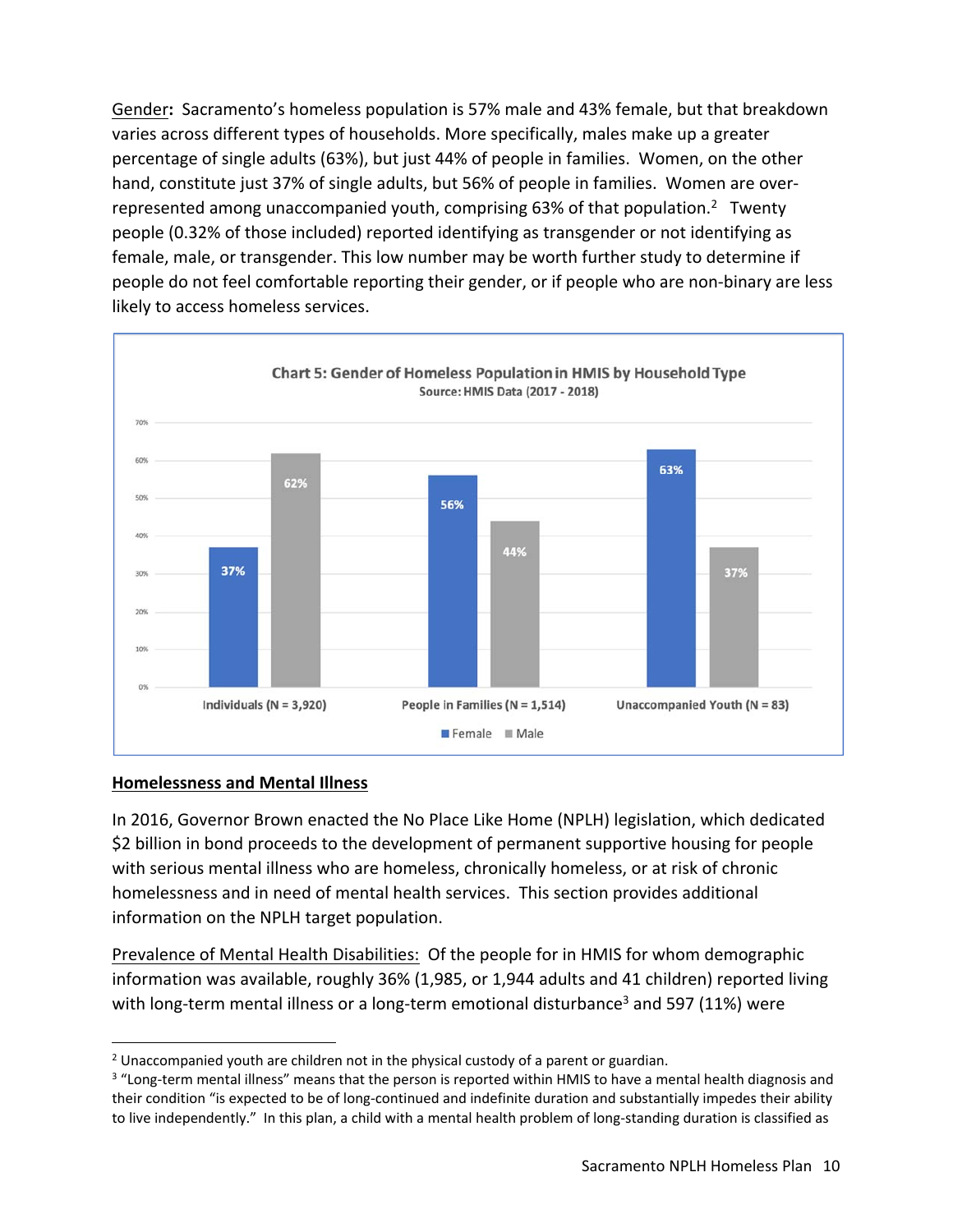experiencing mental illness along with one or more co-occurring conditions.<sup>4</sup> It should be noted that these conditions are self‐reported as part of program assessments.

# **Table 3: Persons Reporting Mental Illness and other Conditions Among Those with Demographic Data in HMIS**

Source: HMIS Data (2017‐2018)

| <b>Population</b>                                                                                           | <b>Total Persons in</b><br>HMIS with 2017-<br>2018 Demographic<br>Data | <b>Percent of All</b><br><b>Persons with 2017-</b><br>2018 Demographic<br><b>Data</b> |
|-------------------------------------------------------------------------------------------------------------|------------------------------------------------------------------------|---------------------------------------------------------------------------------------|
| <b>Total Homeless Persons in HMIS with 2017-2018</b><br><b>Demographic Data</b>                             | 5,517                                                                  | 100%                                                                                  |
| <b>Adults Reporting Long-Term Mental Illness</b>                                                            | 1,944                                                                  | 35%                                                                                   |
| Adults with Co-occurring Mental Health and Another<br>Disability (Subset of Long-Term Mental Illness above) | 545                                                                    | 10%                                                                                   |
| Co-occurring Mental Health and Substance Abuse<br>(Subset of Long-Term Mental Illness above)                | 52                                                                     | 1%                                                                                    |
| Children with Long-Term Emotional Disturbance                                                               | 41                                                                     | 1%                                                                                    |
| <b>Total Persons (Adults and Children) with Long-term</b><br><b>Mental Illness or Emotional Disturbance</b> | 1,985                                                                  | 36%                                                                                   |

Chronic Homelessness and Mental Illness: Chronic homelessness and mental illness are closely correlated. Among chronically homeless people in the HMIS system, 64% reported living with a long-term mental illness and, among unsheltered chronically homeless, this rate was even higher: 662 (or 71%) of the 932 unsheltered chronically homeless people in the HMIS system reported mental illness.

having a long‐term emotional disturbance. A long‐term emotional disturbance is defined within the mental health field as "a condition exhibiting one or more of the following characteristics over a long period of time and to a marked degree that adversely affects a child's educational performance: an inability to learn that cannot be explained by intellectual, sensory, or health factors; an inability to build or maintain satisfactory interpersonal relationships with peers and teachers; inappropriate types of behavior or feelings under normal circumstances; general pervasive mood of unhappiness or depression; or a tendency to develop physical symptoms or fears associated with personal or school problems."

<sup>&</sup>lt;sup>4</sup> Co-occurring conditions reflect that the person has one or more mental health or health diagnoses and/or a substance abuse disorder.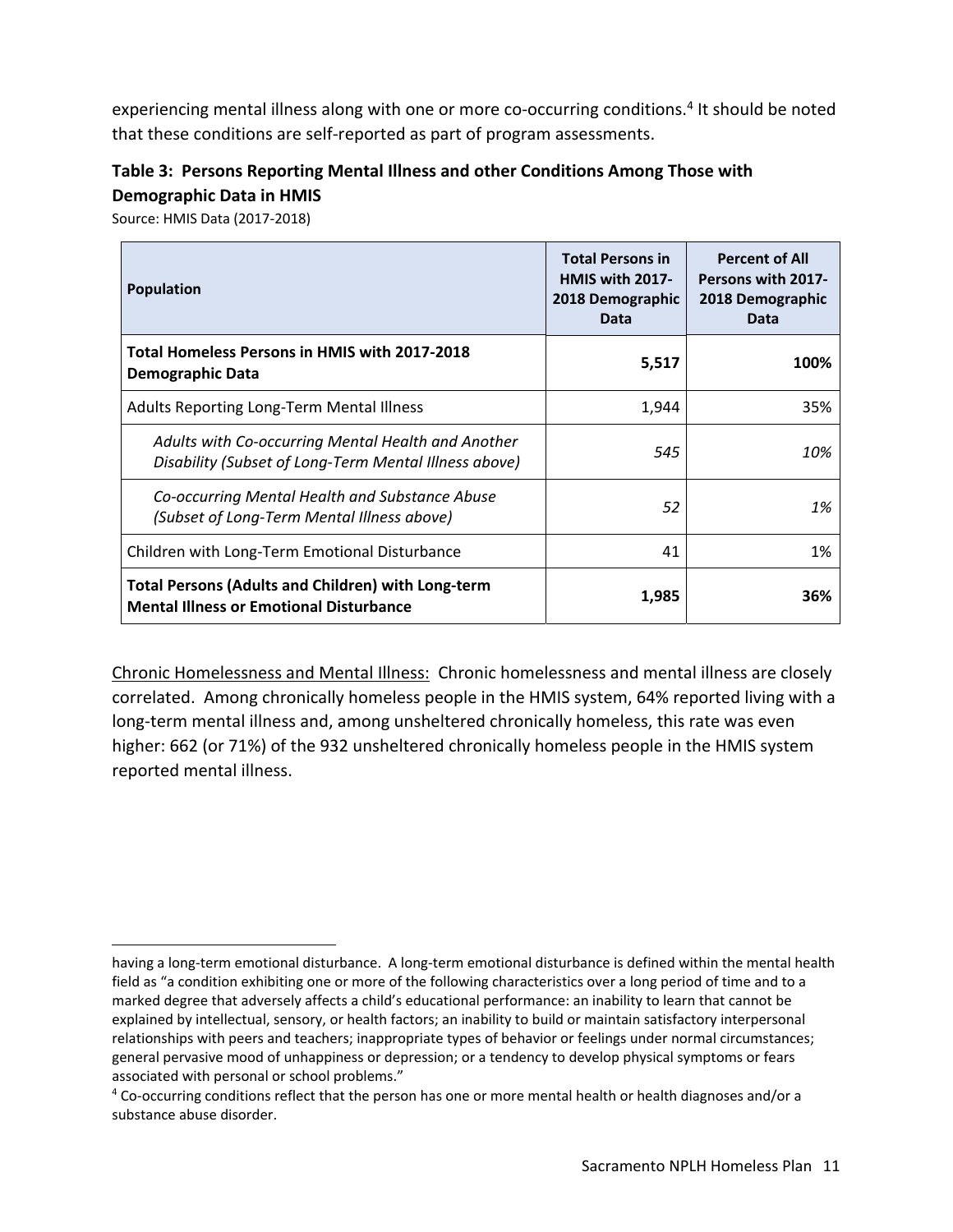## **Table 4: Persons Reporting Mental Illness and other Conditions Among Chronically Homeless Persons with Demographic Data in HMIS**

Source: HMIS Data (2017‐2018)

| <b>Population</b>                                                                                                         | <b>Total Chronically</b><br><b>Homeless Persons</b><br>in HMIS with<br>2017-2018<br>Demographic<br>Data | <b>Percent of</b><br><b>Chronically</b><br><b>Homeless Persons</b><br>in HMIS with 2017-<br>2018 Demographic<br>Data |
|---------------------------------------------------------------------------------------------------------------------------|---------------------------------------------------------------------------------------------------------|----------------------------------------------------------------------------------------------------------------------|
| Total Chronically Homeless Persons in HMIS with 2017-<br>2018 Demographic Data                                            | 1,536                                                                                                   | 100%                                                                                                                 |
| <b>Adults Reporting Long-Term Mental Illness</b>                                                                          | 976                                                                                                     | 64%                                                                                                                  |
| Adults with Co-occurring Mental Health and Another<br>Disability (Subset of Long-Term Mental Illness above)               | 195                                                                                                     | 13%                                                                                                                  |
| Co-occurring Mental Health and Substance Abuse<br>(Subset of Long-Term Mental Illness above)                              | 19                                                                                                      | 1%                                                                                                                   |
| Children with Long-Term Emotional Disturbance                                                                             | 0                                                                                                       | 0%                                                                                                                   |
| <b>Total Chronically Homeless Persons (Adults and Children)</b><br>with Long-term Mental Illness or Emotional Disturbance | 976                                                                                                     | 64%                                                                                                                  |



Just as rates of mental illness are high among chronically homeless people, rates of chronic homelessness are high among people with mental illness. Among all of the homeless people with 2017-2018 demographic data in HMIS, 28% are chronically homeless. However, among all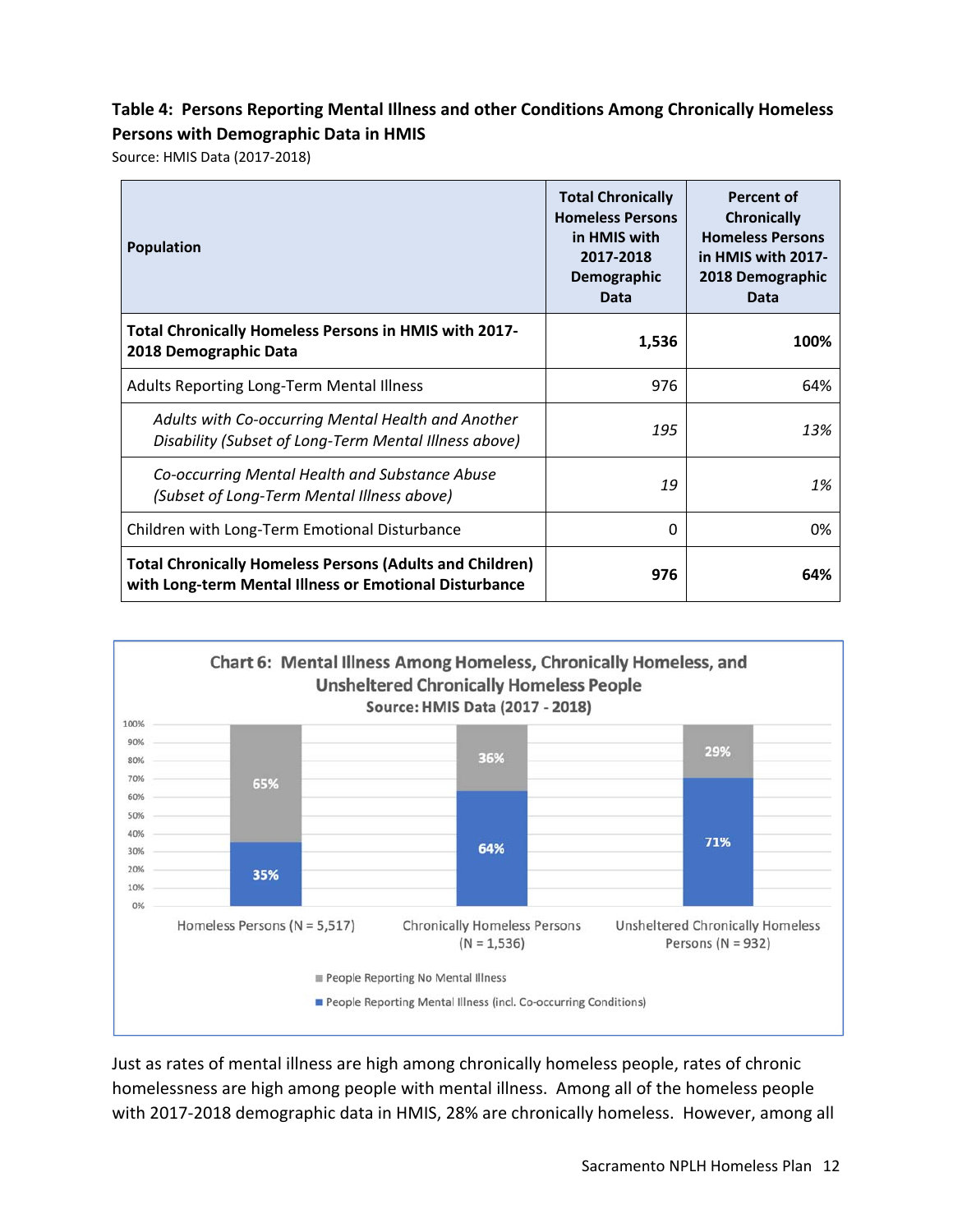

homeless adults reporting a long-term mental illness, the rate of chronic homelessness is 50%, almost double the rate for the entire homeless population.

### Services Utilization Among Homeless People with Mental Illness

The snapshot of homelessness above illuminates how people experiencing homelessness and reporting mental illness in Sacramento, as in many other communities, are over‐represented among people who are unsheltered and chronically homeless. Having a long-term mental illness increases the likelihood of being unsheltered and of being chronically homeless.

To gain a deeper understanding of the needs of Sacramento's homeless residents – with a focus on homeless people with long‐term mental illness – data from Coordinated Entry community assessments were analyzed. These assessments provide insight into self‐reported utilization of County services that are not in HMIS, such as substance abuse treatment, emergency room visits, and other programs, as well as interaction with criminal justice.

There were 2,953 people who were assessed under the Coordinated Entry System between July 2017 and June 2018. Of those, 979 people were identified as experiencing "long‐term homelessness" according to that assessment. This analysis focuses on those 979 assessments, to gather observations about the services and systems that some of Sacramento's higher need homeless individuals report using. Some of the observations include:

 Emergency Service Utilization: When asked if they had used emergency services in the last six months, 880 (90%) of 979 people reported that they had. The most commonly reported emergency services were: emergency departments (711 people, or 73%); police contact (614 people, or 63%); and ambulance services (417 people, or 43%).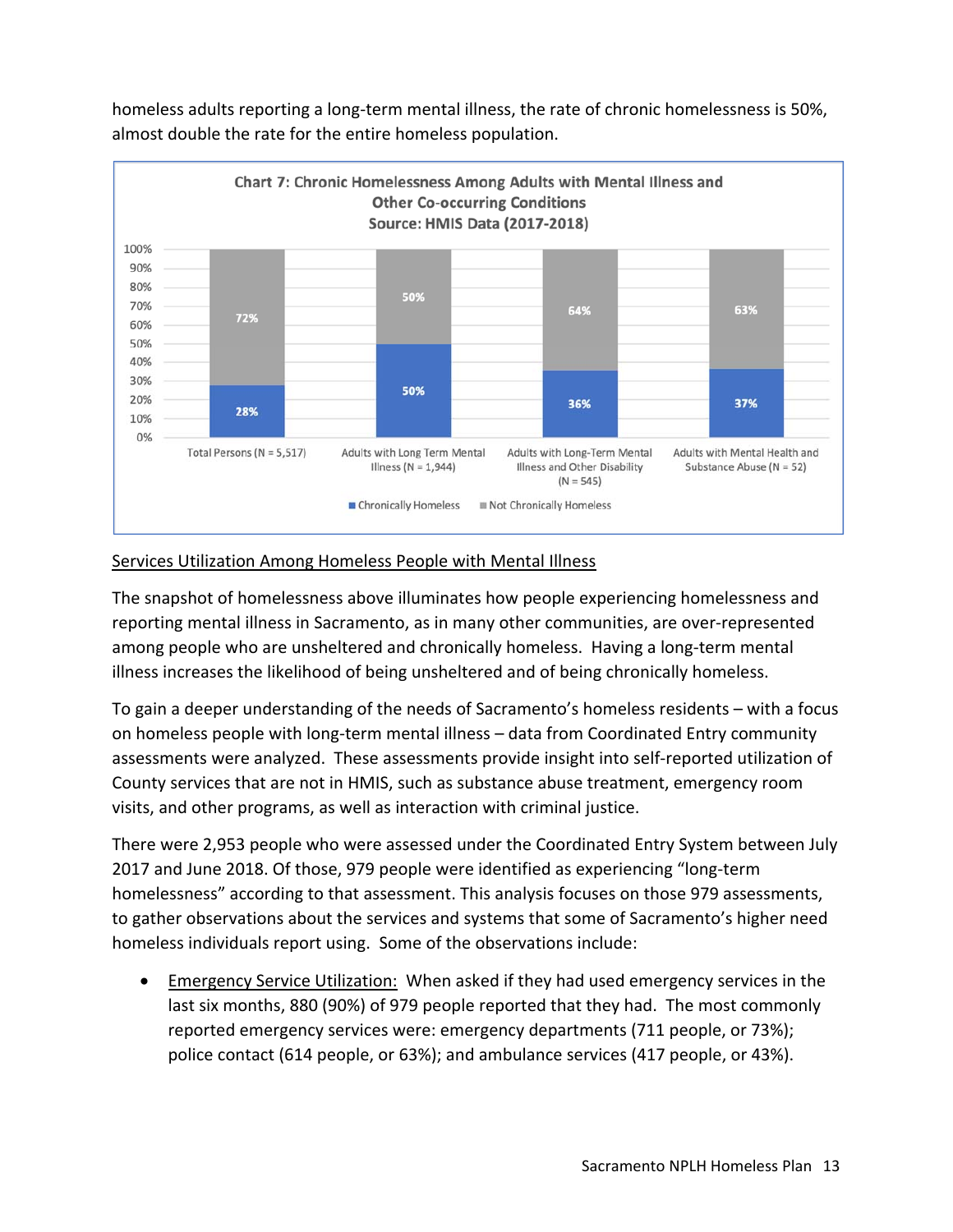- Substance Abuse History: Sixty-seven percent (67%, or 653 people) reported a history of substance abuse, and 261 people (27%) reported using substances in the last month. Almost half (450 people, or 46%) reported receiving substance abuse treatment/rehabilitation services previously.
- Mental Health History: Fifty-five percent (55%, or 538 people) report seeking emergency mental health services, and 35% (338 people) report having been involuntarily hospitalized for mental health reasons.

While these observations present only a partial picture of the mental health needs of homeless people, they nonetheless confirm that, among the people with long histories of homelessness who are seeking services through Coordinated Entry, a sizable portion have histories of mental illness and substance abuse and may have received services from a range of County systems and other emergency response systems.

# **Special Challenges to Serving People in the NPLH Target Population:** The View from People with Lived Experience

People who are homeless with mental illness face a unique and complex set of barriers to services. The data above illuminate how the presence of mental illness, homelessness, and other conditions increase the complexity of needs and reduce the likelihood of people being sheltered. In three focus groups held for this Plan, approximately 20 people with lived experience of homelessness, advocates, and their family members spoke to the issues within the homeless and mental health systems that contribute to these experiences and make accessing assistance difficult.

Confusion about the System: Navigating the system can be confusing and frustrating, particularly for people with mental health issues. Many homeless people report receiving conflicting or confusing information from different providers and, if they receive care from multiple places, their different providers may not communicate or share information. Some people reported giving up because they did not believe that they will ever get housing.

Negative Interactions with Programs: Some homeless people living with mental illness report having negative experiences with service providers and programs. Some describe feeling judged or criticized by providers. Some have lost housing due to behaviors associated with their mental illness. Others report having "failed" in services before – by relapsing or falling out of housing, for instance – and they have lost faith that they can succeed. Some report doing their best to adhere to program requirements but growing increasingly demoralized as they do not "succeed."

Trauma and Safety Concerns: People report having histories of trauma but interacting with providers and systems that are not necessarily trauma‐informed. They may struggle to trust the people responsible for their care; they may be in crisis and focused primarily on their emergency needs; and they may not feel "safe" in certain provider/institutional settings. Some people with mental illness report not feeling safe in emergency shelter because they fear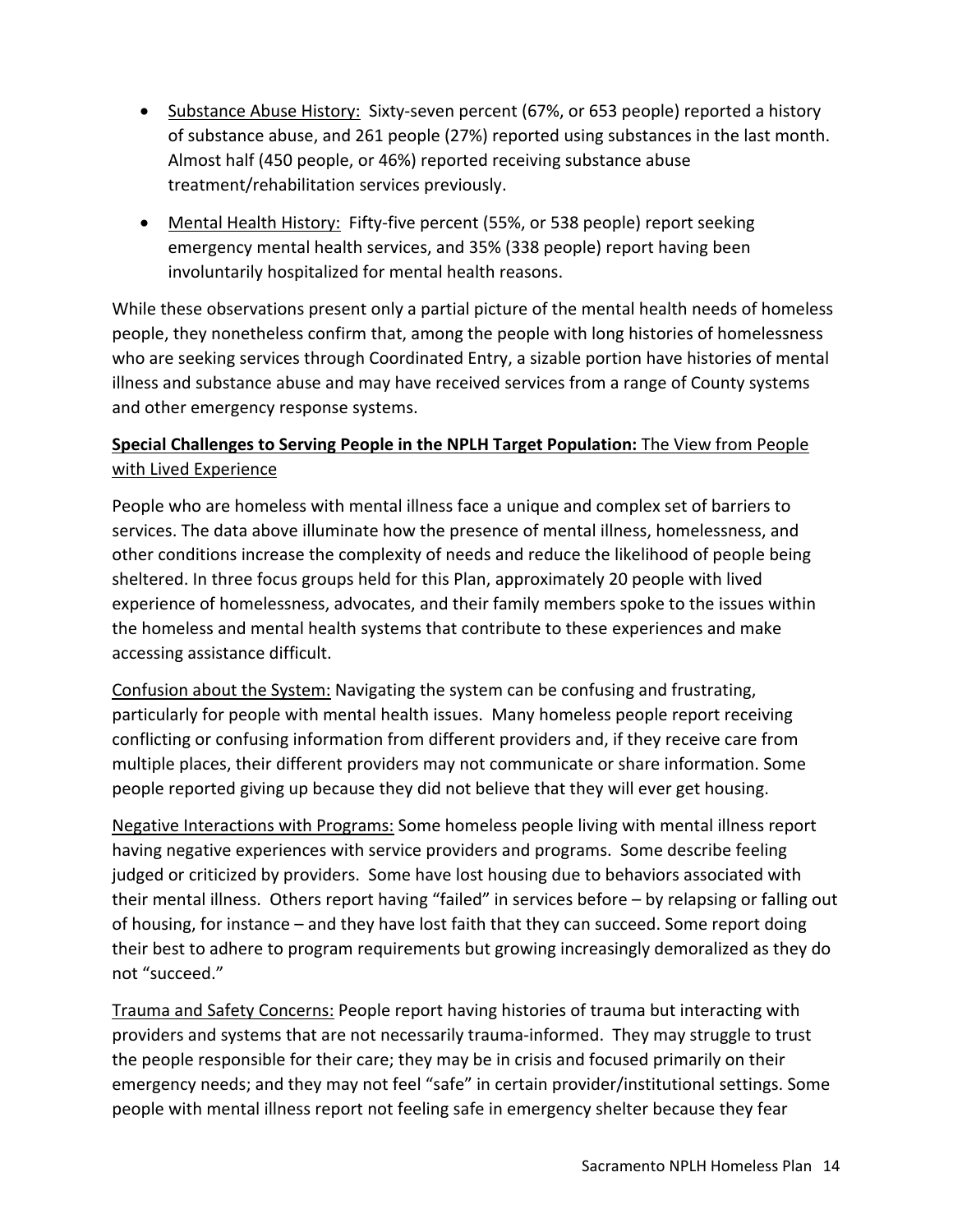violence and aggression from others; others report that the shelter environment is triggering. As one focus group participant stated, "Too much stimulation interferes with your brain." Some providers are perceived as not well‐equipped to support people with physical disabilities, further limiting options.

Experience of Program Barriers: Some people experiencing homelessness or their family members report being unable to access programs that require people to be clean and sober, to enroll in mental health services, and/or adhere to a medication regimen in order to enroll.

These experiences and perspectives, as well as the data above showing significant multi‐system interactions, highlight the need both for expanded resources for homeless and chronically homeless people living with mental illness, as well as for improvements to the existing system of care that can ensure that services and programs are low‐barrier, accessible, client‐centered, and coordinated.

This Plan focuses on maximizing opportunities to expand resources, including creating more permanent supportive housing with NPLH funding and other new funding sources, and making system improvements like training and support for programs to ensure that they are low‐ barrier, easy to navigate, and reflective of best practices for serving people with complex needs. An important component of the work following the creation of this Plan is conducting a more comprehensive data‐driven gaps analysis, which takes this information about the population as well as the current and planned inventory and fully assesses what is available within the system; whether it matches the needs among people experiencing homelessness; and where there are remaining gaps.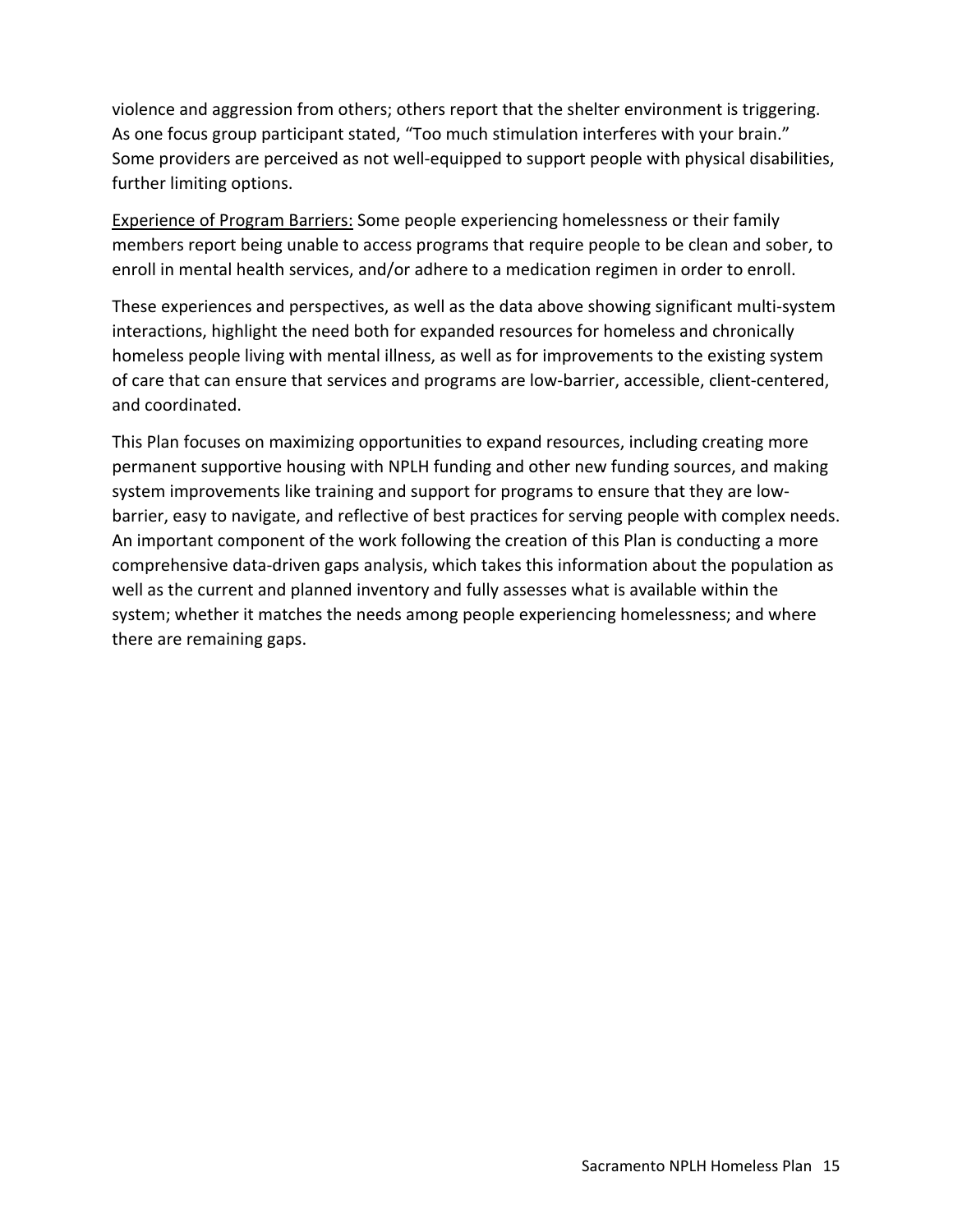## **C. CURRENT ACTIVITIES AND COUNTY RESOURCES**

Sacramento's current Homeless Response System consists of a diverse array of committed stakeholders, a sizable portfolio of programs and initiatives that are dedicated specifically to serving homeless people, and numerous mainstream programs and providers that, while serving a larger group of Sacramento residents that are not necessarily homeless, nonetheless constitute an important set of resources for homeless people. This section of the Plan provides an overview of the current Homeless Response System, including a list of community partners, programs and resources, and a highlighted list of new initiatives that are driving systems change and deeper collaboration.

## **Community Partners in Ending Homelessness**

### **Lead Organizations**

There are numerous organizations, jurisdictional departments, and individuals working together to address homelessness in Sacramento. Overall leadership of the County's response to homelessness is provided by the following four entities:

County of Sacramento: The County of Sacramento plays a central role in the coordination of countywide services and resources for people experiencing homelessness and also provides some focused services in unincorporated areas, which have the second highest number of people experiencing homelessness in the County. The County also coordinates with the other lead agencies in the region to support the Homeless Response System through the County Director of Homeless Initiatives.

Programs designed to serve people experiencing homelessness are administered primarily though the Department of Human Assistance and the Department of Health Services, but many other departments have specialized resources to serve people experiencing homelessness or to mitigate impacts on communities. County resources fund a broad range of activities from crisis response services (street outreach and navigation, shelter, transitional housing, employment, and re‐housing assistance) to mainstream services, including primary health and behavioral health services and some permanent housing resources (administered by SHRA). County programs and resources are described in detail by County Department or affiliated office in *Appendix G*: *County Programs and Initiatives.* 

City of Sacramento: The City of Sacramento has the largest number of people experiencing homelessness in the County. It provides oversight to a range of homeless programs serving the City of Sacramento. Coordination efforts are led by the City Manager's Office, Homeless Services, which leads partnerships and supports projects including law enforcement outreach teams (IMPACT), shelter expansion and improvements. The City of Sacramento annually invests over \$3 million from General Fund plus approximately \$8 million from external sources to help people experiencing homelessness and support the efforts of many non‐profit partners throughout the community. The City also operates Pathways to Health + Home, a Whole Person Care project designed to connect people to critical resources, described in more detail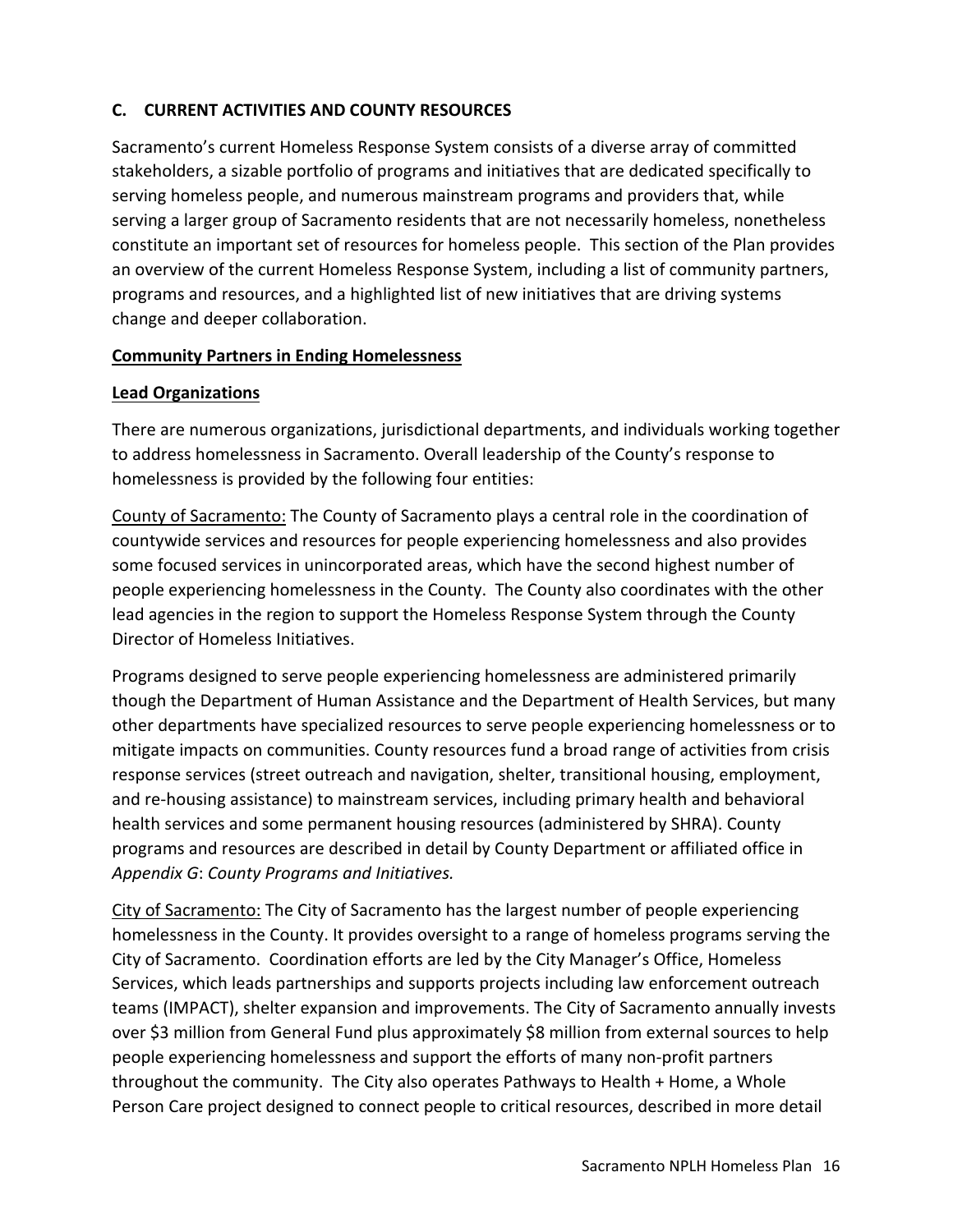below. The Sacramento Mayor's Office has established a goal of housing 2,000 people experiencing homelessness by 2020.

Sacramento Steps Forward (SSF)**:** SSF is a non‐profit agency that administers federal Continuum of Care (CoC) funding and serves as the HMIS administrator. The CoC Advisory Board serves as the governing body for the region's Continuum of Care resources, both coordinating the activities of these federal resources and supporting community programs to engage in collaborative, data‐driven, outcomes‐based activities. SSF is the lead entity responsible for the PIT Count and for implementing the Coordinated Entry System. As HMIS administrator, SSF is responsible for preparing an annual gaps analysis. SSF also reports to HUD each year on system performance measures and the inventory of resources in the Homeless Inventory County (HIC). The CoC Advisory Board includes staff from the County, including the County Director of Homeless Initiatives, Public Health and Sheriff, the cities of Sacramento, Elk Grove, and Rancho Cordova, homeless service providers and other community representatives. On behalf of the CoC, SSF will administer new State HEAP and CESH funding for additional crisis response services and to further develop system infrastructure.

SSF also acts as a service provider for navigation services contracted by local jurisdictions, businesses, and others.

Sacramento Housing and Redevelopment Agency (SHRA): As a joint-powers agency (JPA), SHRA acts as the primary housing agency acting on behalf of both the County and the City of Sacramento. SHRA administers several major housing programs on behalf of the County that contribute to addressing homelessness, including County programs to finance affordable housing for people experiencing homelessness and other populations; City and County Public Housing Authority (PHA) resources such as Housing Choice Vouchers (Section 8), the Shelter Plus Care program, and conventional public housing; and County federal entitlement programs, such as Emergency Solutions Grant (ESG) and Community Development Block Grants, which provide funding for crisis response, including shelters and rapid re‐housing services and programs.

## **Partnering Organizations**

In addition to Sacramento County, City of Sacramento, SSF and SHRA, there are numerous public and private community agencies and organizations that play essential roles in Sacramento's response to homelessness. Some of these partners include:

Cities in Sacramento County: Because homelessness impacts the entire region, a number of cities are involved in the efforts to end homelessness, including the Cities of Rancho Cordova, Elk Grove, and Citrus Heights. These cities are active participants in the planning for the NPLH funding and two hold seats on the CoC Advisory Board. In addition to providing support for a range of key initiatives like the bi‐annual PIT Count, the Cities of Folsom, Rancho Cordova, Elk Grove and Citrus Heights have developed partnerships with law enforcement outreach teams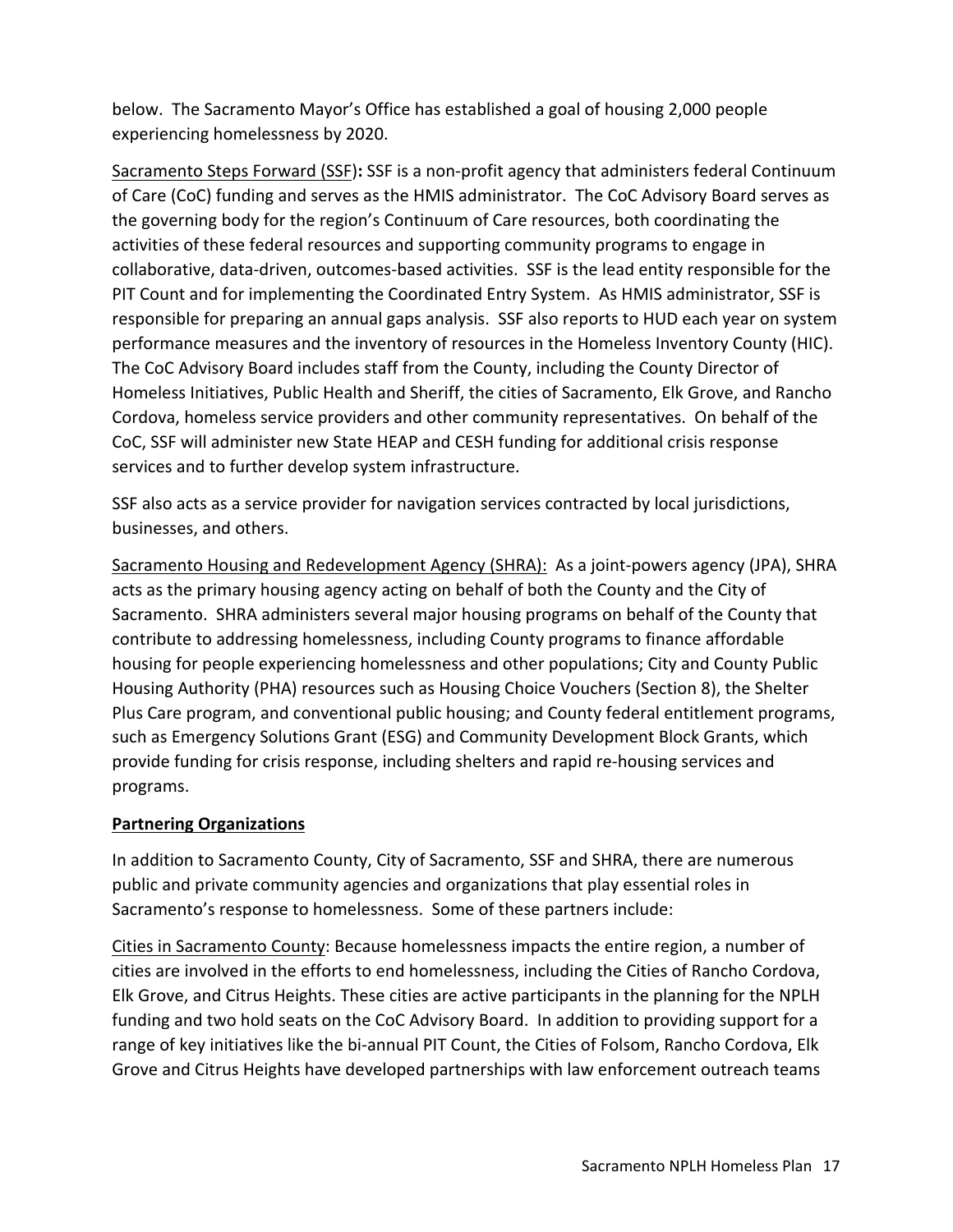and have contracted for navigators and support the development of programs and agencies within their jurisdictions that can respond to homelessness.

Housing and Service Providers: Sacramento is home to a sizable network of community providers of housing and supportive services for people experiencing homelessness. These community providers provide direct services with funding from grants and resources from federal, State, private, and local partners including the County. Community providers offer a wide range of services, include outreach and engagement; navigation; day shelter; crisis intervention; case management; family and children's services; employment and vocational services; substance use treatment; mental health services; emergency shelter, transitional housing, rapid re‐housing, and permanent supportive housing; and various other services designed to address the needs of homeless people. Many community providers partner with the CoC to coordinate services, share information, and support the Homeless Response System.

For a current list of programs and agencies, visit 211, Sacramento's free information and referral service: http://www.211sacramento.org/211/online‐database/categories/homeless/

Physical Health Care Partners: Medi‐Cal Managed Care Health Plans, Hospital Systems and Community Clinics: Sacramento County has a Geographic Managed Care Medi‐Cal model that includes five commercial health plans: Aetna Better Health, Anthem Blue Cross, Health Net Community Solutions, Kaiser, and Molina Healthcare. These plans, through their organized networks of care, provide health care services and care coordination within and across systems of care. New programs are being developed and implemented to provide care management to members with complex conditions who are also frequent utilizers of services such as emergency departments. Managed Care Plans are pulling and analyzing data to understand the highest utilizers of high cost services, including people experiencing homelessness.

Hospital Systems such as Sutter Health and Dignity Health are engaging in pilot programs to connect people to resources at discharge and are coordinating with the County and the City of Sacramento at a systems level. UC Davis is a partner with Sacramento County Department of Health Services for service and affiliation agreements for physician and nurse practitioner services (e.g. psychiatry, internal medicine, family medicine, pediatrics, school of nursing and school of medicine) and learners in County programs. Federally Qualified Health Centers (FQHCs) provide a range of essential services to homeless residents, including primary care, and drop-in services. Collectively, hospital and health care systems and providers are working with the region's lead agencies to identify people experiencing homelessness and understand what can be done to improve health outcomes, which are driven, in part, by the need for affordable housing.

Property Business Improvement Districts (PBIDs): PBIDs exist in the downtowns or commercial corridors of the unincorporated county and many cities in the region. They were created as a financing mechanism, allowing property owners to enter into a formal partnership to improve their districts. Improving quality of life and mitigating the negative impacts of homelessness on those experiencing it and neighbors is a priority issue for PBIDs, which collaborate with and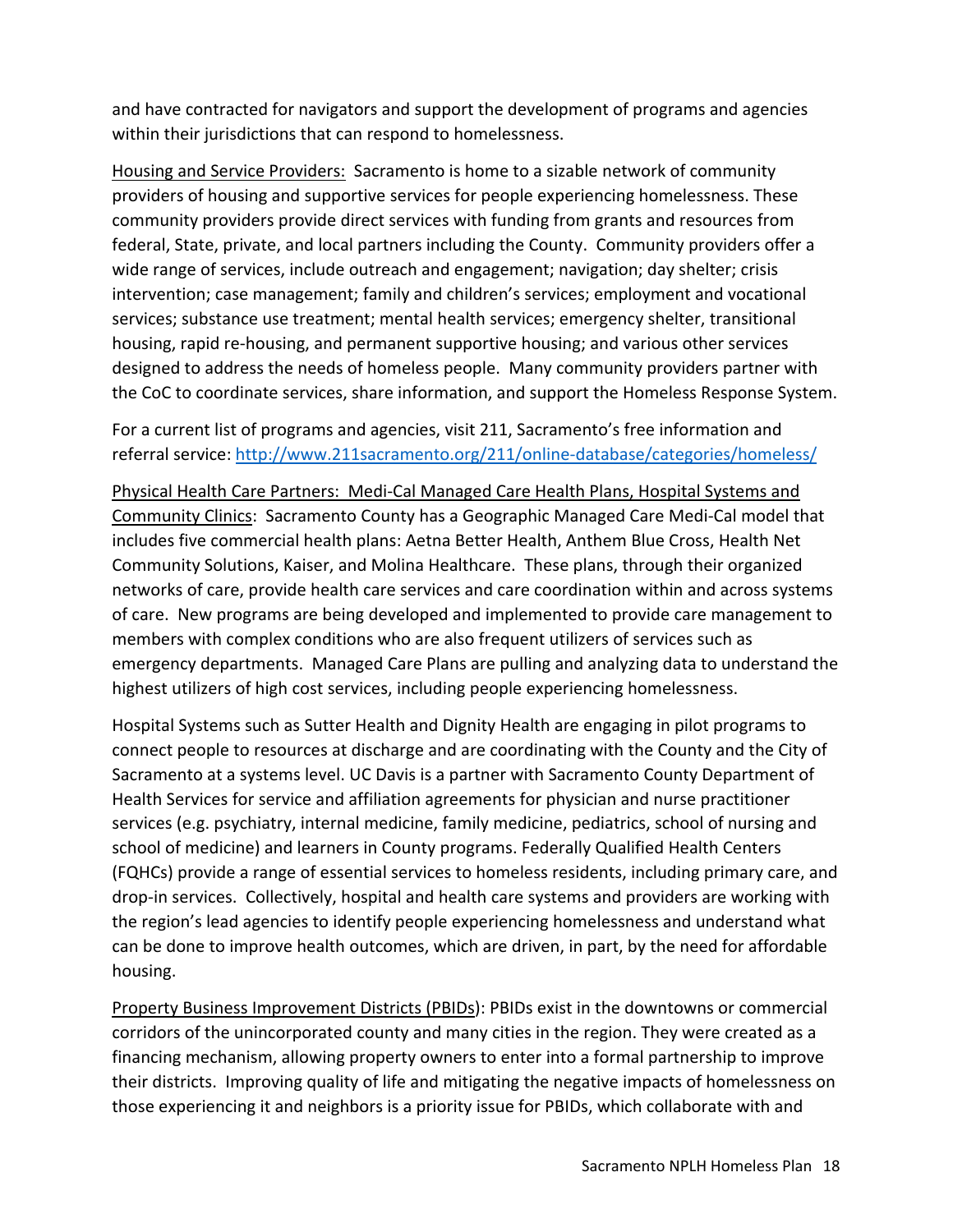support outreach teams and navigation, participate in community planning on homelessness, and connect business owners to information and resources.

Advocacy Organizations: There are several organizations that advocate on behalf of people at risk of or experiencing homelessness. These organizations include Sacramento Housing Alliance, Sacramento Regional Coalition to End Homelessness, Sacramento Homeless Organizing Committee, and Area Congregations Together, a multi‐denominational faith‐based coalition.

## **Current Programs and Resources**

The Homeless Response System in Sacramento includes a wide range of programs, temporary shelter and permanent housing designed to address the needs of people who are homeless. These programs and projects are funded by investments from the County, the Continuum of Care, and partners including the cities within Sacramento, non‐profit agencies, and private groups that work to address homelessness.

Every year, SSF submits a Housing Inventory Count (HIC) to the U.S. Department of Housing and Urban Development, which lists all of the housing resources dedicated to people who are homeless. The 2017 inventory includes the following resources:

- Year-Round and Seasonal Overnight Shelters: Twenty-nine (29) shelters with a total of 762 beds for singles, families, and youth.
- Temporary Housing/Transitional Housing Programs: Fifteen (15) programs offering a total of 669 beds for singles and families.
- Permanent Supportive Housing Programs: Twenty-seven (27) programs for chronically homeless adults or families and adults or families experiencing mental illness, housing a total of 3,028 people in 2,119 households.
- Rapid Re-housing Programs: Ten (10) programs with 661 beds (permanent housing units or rooms) for singles and families.

In addition to the programs listed above, there are also seven (7) Drop-In Center/Day Shelter Programs throughout the county that provide a mix of crisis services, meals, showers, laundry, safe-spaces, and connections to various community programs that provide housing and/or services to exit homelessness.

Additional programs and beds may have been added to the housing inventory since 2017, which will appear in later versions of the HIC. The 2017 Inventory can be found here: https://www.hudexchange.info/resource/reportmanagement/published/CoC\_HIC\_CoC\_CA-503‐2017\_CA\_2017.pdf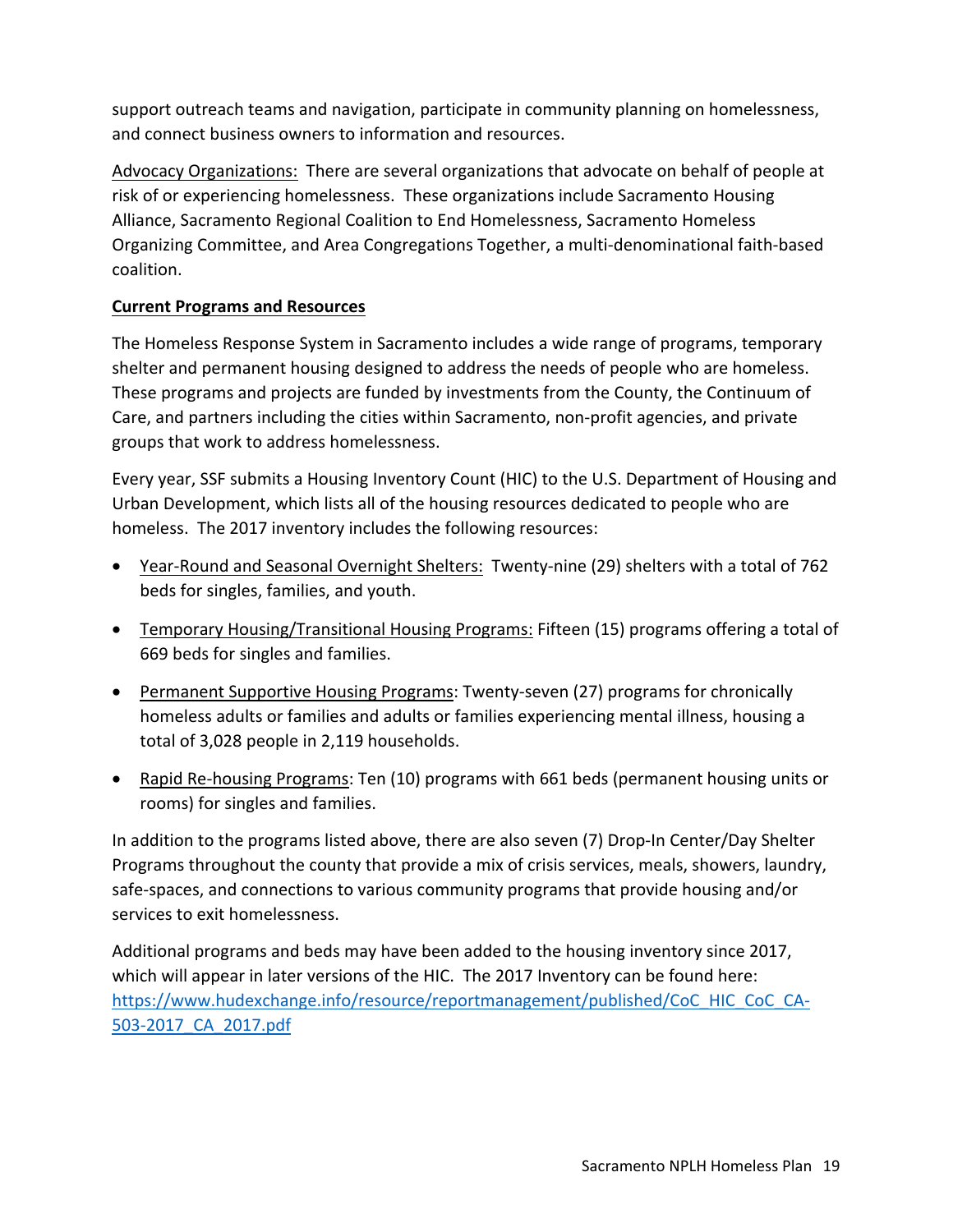While providing an array of programs and service types, this inventory is insufficient to meet the current need. Many of the actions committed to this Plan will temporarily or permanently expand this inventory. A full gaps analysis is expected to be prepared in 2019 and is one of the strategies of this plan.

## **County Resources Directed to Address Homelessness**

The County is a primary funder and operator of homeless services and programs that serve low‐ income people who may be at risk of or experiencing homelessness. The following County Departments and Divisions provide a range of programs that are specifically targeted to homeless households.

- Office of the County Executive: *Director of Homeless Initiatives*
- Child, Family, and Adult Services: *Child Protective Services, Adult Protective Services*
- Collaborative Criminal Justice
- Department of Human Assistance: *Targeted CalWORKS Programs, Homeless Services*
- Department of Health Services: *Behavioral Health Mental Health Services and Alcohol and Drug Services; Primary Health; Public Health*
- District Attorney: *Public Community Prosecution Unit*
- Environmental Management Department
- Planning and Environmental Review
- Regional Parks
- Probation Department
- Public Defender
- Sacramento Housing and Redevelopment Agency, joint powers agency
- Sheriff's Department

County departments provide a wide range of other services and supports for low‐income people, which also serve people who are homeless, formerly homeless, or at risk of homelessness. In 2016, prior to expanded County investments, these programs constituted a County investment of roughly \$40 million. For a more detailed list of County initiatives, programs, and projects of dedicated and mainstream programs that serve people experiencing homelessness, see *Appendix G: County Programs and Initiatives.*

## **New Initiatives and System Change Drivers**

## **County of Sacramento**

Many of the County programs addressing homelessness have been in operation for many years. In the last two years, the County approved a major investment that expanded the range of programs available to address homelessness. Following several public workshops in 2016 and 2017, and beginning in the FY 2017‐18 County budget, the Board of Supervisors authorized a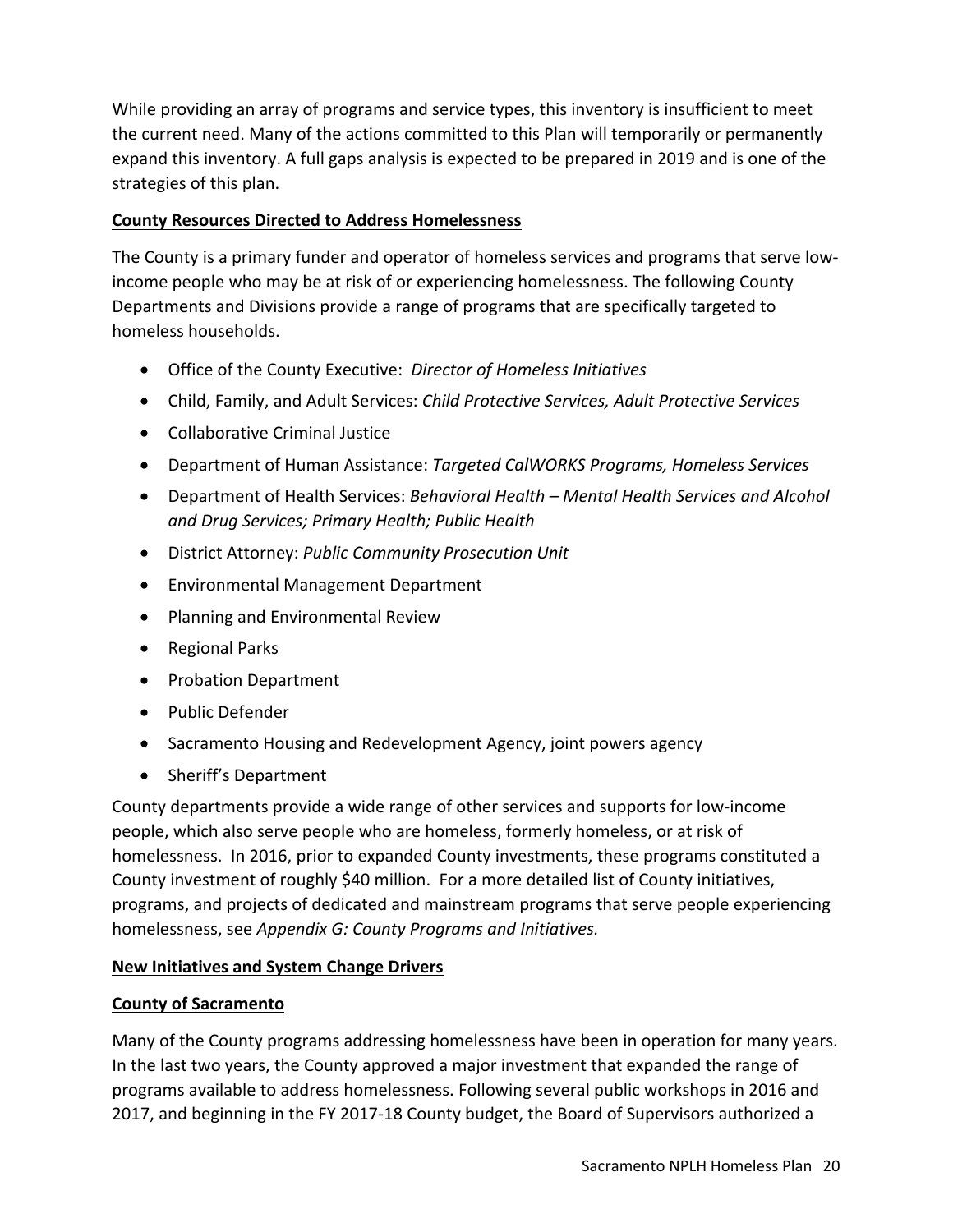set of new County Homeless Initiatives with an annual cost of approximately \$12 million. Subsequent to the adoption of the County Homeless Initiatives, the Board of Supervisors also allocated an additional nearly \$44 million over three years in MHSA funds for expanded mental health services that target or include people experiencing homelessness or at risk of homelessness.<sup>5</sup> Many treatment providers have historically not had resources to bridge housing needs when individuals are in services but are losing their existing housing for a variety of reasons. This Board action sought to remedy that longstanding problem by strengthening the existing mental health treatment provider system to preserve stability for individuals with mental illness facing these difficulties.

The County's new initiatives that are helping to drive system change include:

- An initiative to improve Family Crisis Response and Shelters to lower barriers, improve access, and connect people to emergency resources more quickly.
- A new Full-Service Re-Housing Program that uses scattered-site leased homes throughout the county for low‐barrier shelter with dedicated re‐housing resources.
- A new Flexible Supportive Re‐Housing Program to provide flexible re‐housing and long‐term wrap-around services to persons who have experienced long-term homelessness.
- Preservation of Mather Community Campus (MCC): Faced with the loss of \$2.5 million in federal homeless funds, the County stepped in with funding to ensure continued services at MCC in the Residential and Employment program for individuals experiencing homelessness referred through Sacramento's Coordinated Entry System in 183 residential units.
- Homeless Outreach, Navigation and Re-Housing Services: In this new program, navigators engage and connect unsheltered persons experiencing homelessness in unincorporated areas with crisis and re‐housing services.
- Expanded Services for Transition Age Youth: Three providers offer case management services paired with new housing choice vouchers to support participants' transition to permanent housing. Additional prevention services are offered to support at‐risk youth reunite with family or otherwise stabilize their housing, when possible.
- \$44 million in expanded Mental Health resources from Mental Health Services Act (MHSA) to provide increased mental health and co-occurring treatment paired with flexible housing services and supports.
- Drug Medi‐Cal Organized Delivery System (DMS‐ODS) Waiver:The County will expand Substance Use Disorder (SUD) services for qualifying adults and improve access to care. Increased services may include multiple levels of care tailored to client needs.

 <sup>5</sup> Details on this MHSA allocation are available here: http://www.saccounty.net/news/latest-news/Pages/Board-Approves-Funding-for-Homeless-with-Serious-Mental-Illness.aspx.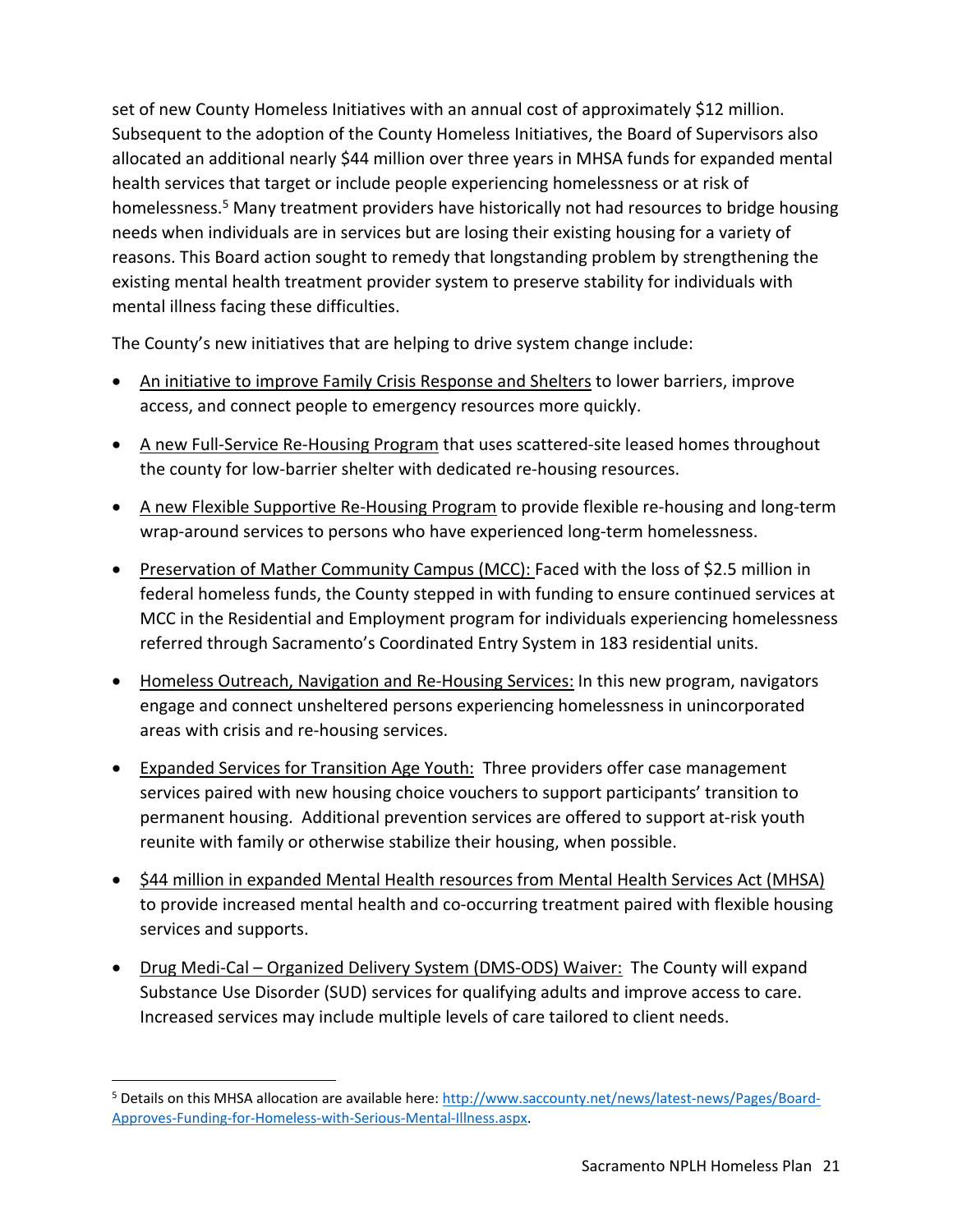Information about the number of households and individuals served through County initiatives is available at the County's website at:

http://www.saccounty.net/Homelessness/Pages/default.aspx

## **Sacramento Housing and Redevelopment Agency (SHRA)**

In addition to these County‐directed initiatives and investments, the Board of Supervisors (acting as the Housing Authority of the County of Sacramento) directed SHRA to initiate the process to increase public housing resources for homelessness. The combined expected result is a minimum of 1,755 additional vouchers and units dedicated to people experiencing homelessness.6

 Dedicated Housing Resources: Limited Preference Allocation of 150 "turnover vouchers" annually over three years; up to 375 project‐based vouchers to support new or existing permanent supportive housing; 50 vouchers over three years to help current supportive housing tenants "move on" to affordable housing and serve new families in need of the intensive services; and 100 vouchers for homeless youth participating in a new federal grant called "P3".

## **City of Sacramento**

During this same period, the City of Sacramento has also expanded targeted resources for addressing homelessness and launched new initiatives specifically aimed at the needs of people who are unsheltered and have high service needs. These initiatives have also created important additional system capacity.

- Homeless Triage Centers**:** Improvements to shelter, increasing capacity to 200 people nightly and applying low‐barrier practices. Over the course of the 2017‐2018, at least 730 people were served.
- Pathways to Health + Home: Pathways is the Whole Person Care pilot program to reduce emergency and crisis medical services by coordinating care, health and housing. The goal is to serve 3,020 people over the four‐year period, half of whom would be homeless. From November 2017 to October 26, 2018, a total of 850 clients had been enrolled into Pathways.

## **Collaborative Initiatives**

In addition to the initiatives highlighted above, new forms of collaboration and joint action are occurring that were not previously part of the Homeless Response System approach, as the County, Sacramento Steps Forward, and other partners move to integrate the response to homelessness more fully. Examples of these include:

 <sup>6</sup> Details on the 1,775 unit commitment are available here: https://www.shra.org/wpcontent/uploads/2018/01/08‐02‐17‐SHRC‐Packet‐part‐2.pdf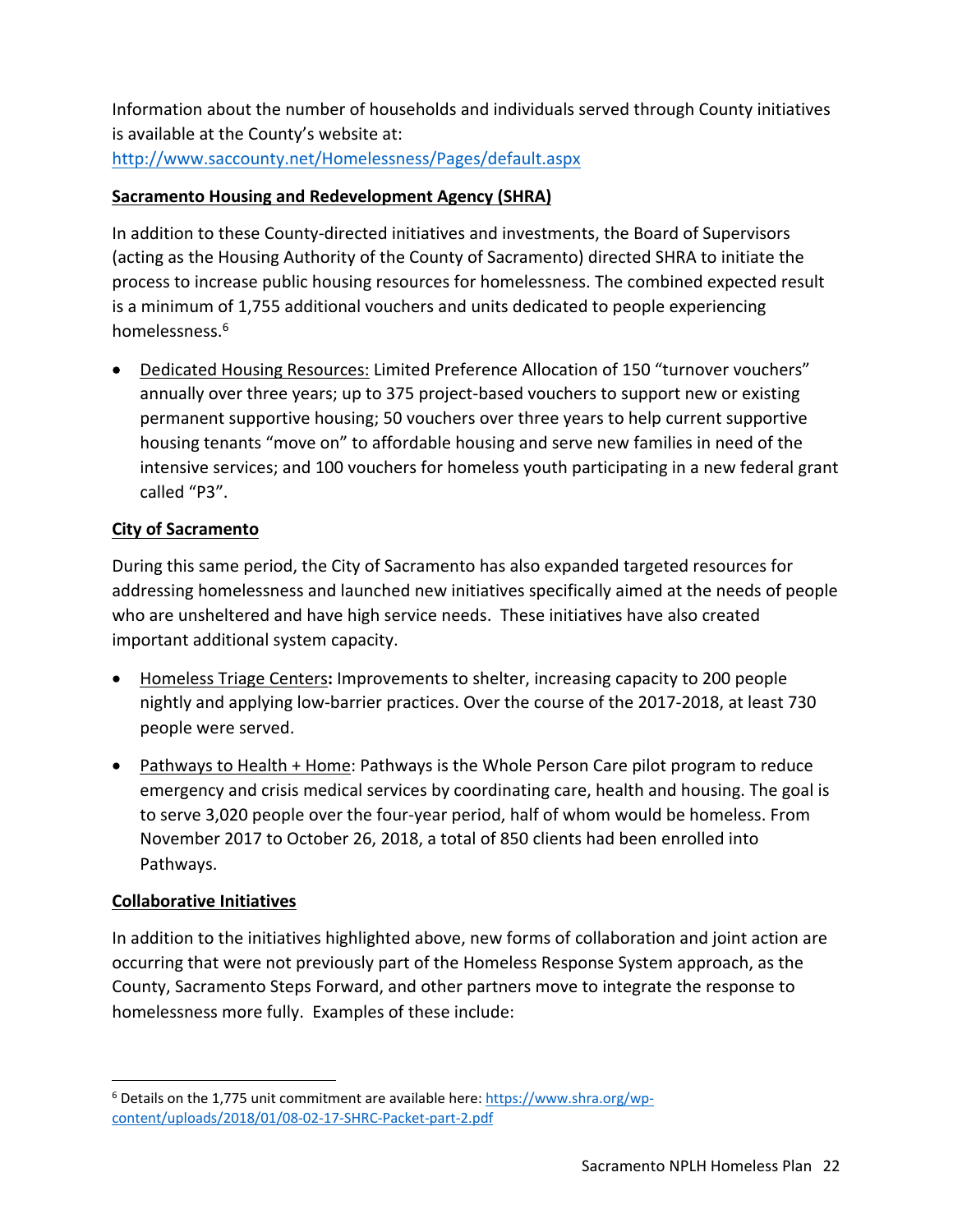- Leveraging HEAP and CESH funds<sup>7</sup>: A collaborative community process co-led by the County, City of Sacramento and SSF to implement new resources available from the State of California led to a collaborative investment plan, adopted by each entity. These resources will be used to implement many of the strategies in this plan including to expand shelter, grow a flexible housing pool, create expungement and diversion services, and improve the overall system, including creating standard navigation, shelter, and re‐housing practices and implementing Coordinated Entry in shelters. The County, the City of Sacramento and SSF will each implement portions of this new funding.
- Streamlining NPLH Funding Process and Pipeline: The County Director of Homeless Initiatives, County Behavioral Health Services and SHRA worked collaboratively to align and coordinate capital, service and operational funding to support NPLH permanent supportive housing developments. A joint "Request to Partner" was issued in September 2018, in anticipation of the State's competitive NOFA, which was released in mid‐October.
- River District Collaboration: Sacramento City and County homeless staff, County Environmental Management Department staff, law enforcement, and two PBIDs are working to collaboratively address impacts of unsheltered populations in the River District. The County and the City of Sacramento are collaborating on hygiene services and a new approach to target re‐housing assistance to this impacted area of the City.
- Care Coordination and Data Sharing: The County and City of Sacramento are working together to address access, coordination, and data sharing for the Pathways Whole Person Care Program with County systems, including mental health and homeless services. Work is also underway with Sacramento Steps forward to integrate data from behavioral health and frequent user programs into the Homeless Management Information System.
- Community Adoption of Rapid Re‐Housing Standards: In 2016, Sacramento County, SSF, the City of Sacramento and SHRA collaborated to adopt community standards, and have collaboratively supported implementation since that time.
- Data Analysis and Research using HMIS: SSF is currently working with community partners to expand analysis, research, and reporting functions and management of HMIS, including the creation of system‐wide dashboards. The County of Sacramento is supporting the development of a "data dashboard" to report on system and program performance to the community.

Taken together, this significant expansion of capacity in Sacramento and range of new collaborative initiatives driven by lead organizations and partnering organizations has set the

**<sup>7</sup>** Funds from State of California ‐ CA Department of Housing and Community Development funds: No Place Like Home (NPLH), California Emergency Solutions and Housing Program (CESH), CA Department of Business, Consumer, Services and Housing Agency funds: Homeless Emergency Aid Program (HEAP)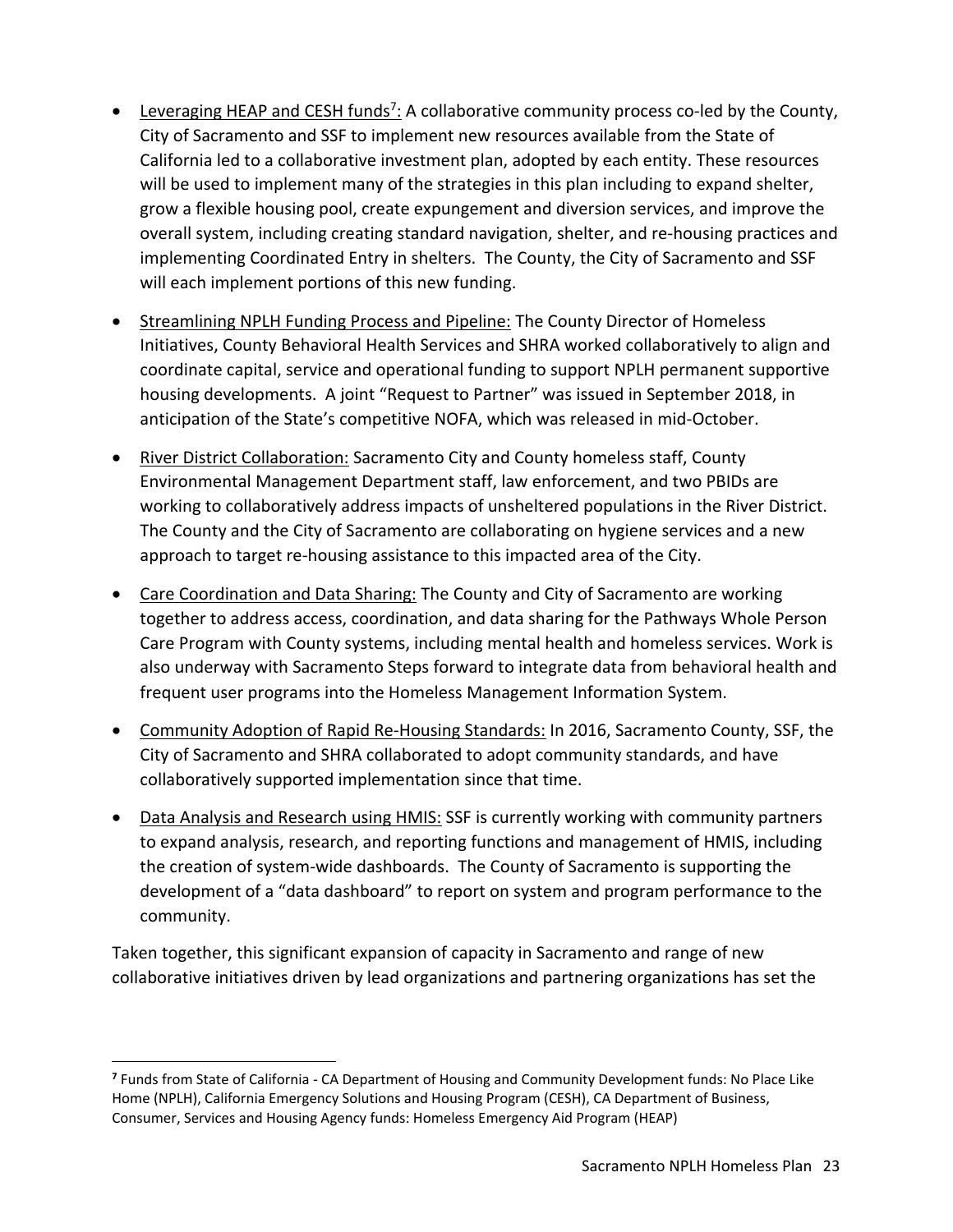groundwork for a more collaborative system response and targeted efforts to reverse trends and make homelessness in Sacramento rare, brief and non‐recurring.

## **Persistent Challenges**

Even as progress is made through collaborative community‐wide initiatives, investments, programs, and partnerships, many challenges remain. Many of these challenges were discussed at length during focus groups and stakeholder interviews. Challenges include:

Shortage of affordable housing and changing rental market**.** The changing housing market in Sacramento and the shortage of affordable housing is the most significant barrier to ending homelessness. As in much of California, the need for affordable housing in Sacramento far outstrips the available supply, and rents have increased significantly in recent years, making competition fierce for the few affordable units. Even when a household is fortunate enough to have a voucher, they often struggle to find a landlord who is willing to accept subsidies.

Entry points (access to services) are not coordinated. Key homeless resources such as County Initiatives (including new shelter and Flexible Supportive Re‐housing Program), and County Behavioral Health Services, Continuum of Care resources, Pathways to Home and Health/Whole Person Care, have different points of entry, methods for assessment and prioritization. The Coordinated Entry system only covers a portion of the inventory to address homelessness, and many people who experience homelessness and their advocates do not know where to send people or how to access services. Some of these programs target very specific populations and will continue to have some specific entry processes, but overall greater coordination and a greater clarity in access points and eligibility is an important area of work.

Lack of comprehensive, real-time data. Most community programs that serve homeless people in Sacramento enter data into HMIS, which has helped create a solid baseline picture of who experiences homelessness. However, the HMIS has not historically provided regular reporting to guide local government and other investors, or to help community providers and the broader CoC to understand what is working and what is needed. Lead organizations are currently working to produce dashboards to report on system and program performance, which will be an important step in developing a more data‐driven system.

Further, not every program that serves homeless people participates in HMIS. In addition, there are many different data collection systems and methods to track the provision of services and resources to people who are experiencing homelessness, and they are rarely integrated. Some providers perform double or triple data entry into different data systems. Thus, available information is often siloed, rather than shared, making it difficult to develop a full picture of the system and community-level outcomes. It also makes it difficult for caseworkers to serve clients effectively, as they can only share information with other providers on a case-by-case basis, rather than engage in true care coordination. Sharing of health, mental health, and alcohol and drug treatment information is governed by strict federal and state confidentiality laws, which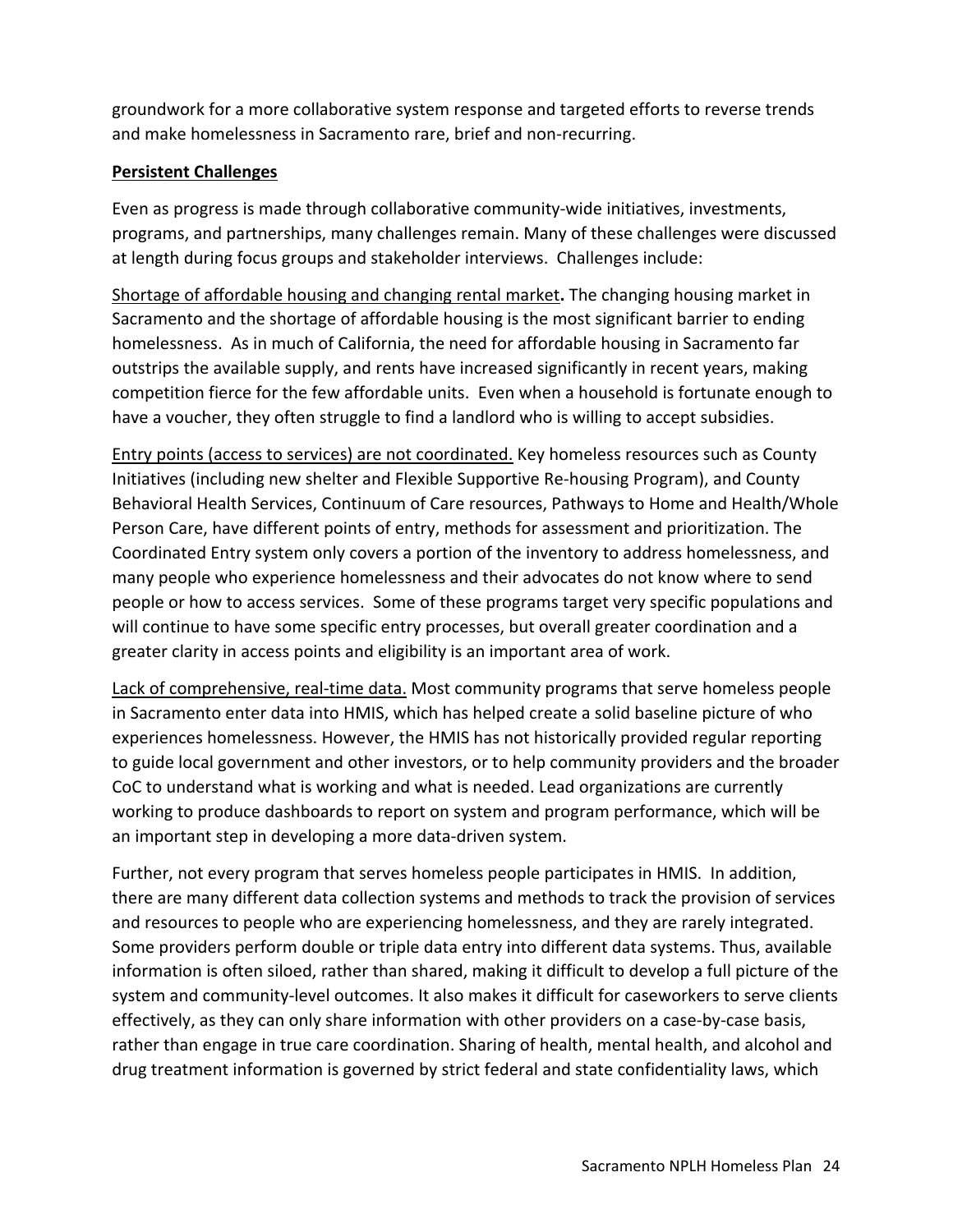make sharing information and care coordination challenging with social services partners involved with HMIS or homeless programs.

No single system vision or oversight. A running theme in focus groups and meetings was that, despite numerous successful collaborations, including collaboration at the CoC, there is no single or shared structure that enables decision makers from major organizations to share a vision, track impact, make smart investments, and oversee implementation. The County, City of Sacramento, and SSF are coordinating well to leverage State funding but need an ongoing way to coordinate, implement, and audit programs using a systems approach. Community advocates, providers, and private partners are engaged in a variety of planning "tables" that are not well connected, making it hard to have a shared vision of where successes are and how to move forward.

Despite these challenges, Sacramento's Homeless Response System is performing at a level equal to or better than many comparable communities. For instance, the coverage in Sacramento's HMIS is equal to 87% of Emergency Shelter and Transitional Housing beds in 2017, compared to 83% for CoCs in other Major Cities.<sup>8</sup> While median time in emergency shelter in Sacramento's system has increased 17% between 2015 and 2017 from 64 to 75 days, it remains lower than the 2017 average of 84 days for comparable CoCs in Major Cities. For a more detailed analysis of Sacramento's system performance, refer to *Appendix H: Analysis of System Performance*.

There are still considerable areas for improvement, and the stakeholders and leaders involved in the development of this plan are committed to making significant progress with respect to making those improvements, ending homelessness for more people more quickly, and deploying new State and local resources to ensuring that Sacramento's Homeless Response System is powerful, client‐centered, and impactful. They have developed a range of proposed strategies to accomplish this, which are outlined in the following section.

<sup>8</sup> Major Cities included in the analysis are 46 metropolitan areas across the country with average HMIS counts of 6,860 and average grant size of \$15m, making them most comparable to Sacramento. This analysis excluded New York City and Los Angeles because their homeless population is more than 5 times the average of the other Major Cities, and their funding awards are close to 10 times the average for other major cities.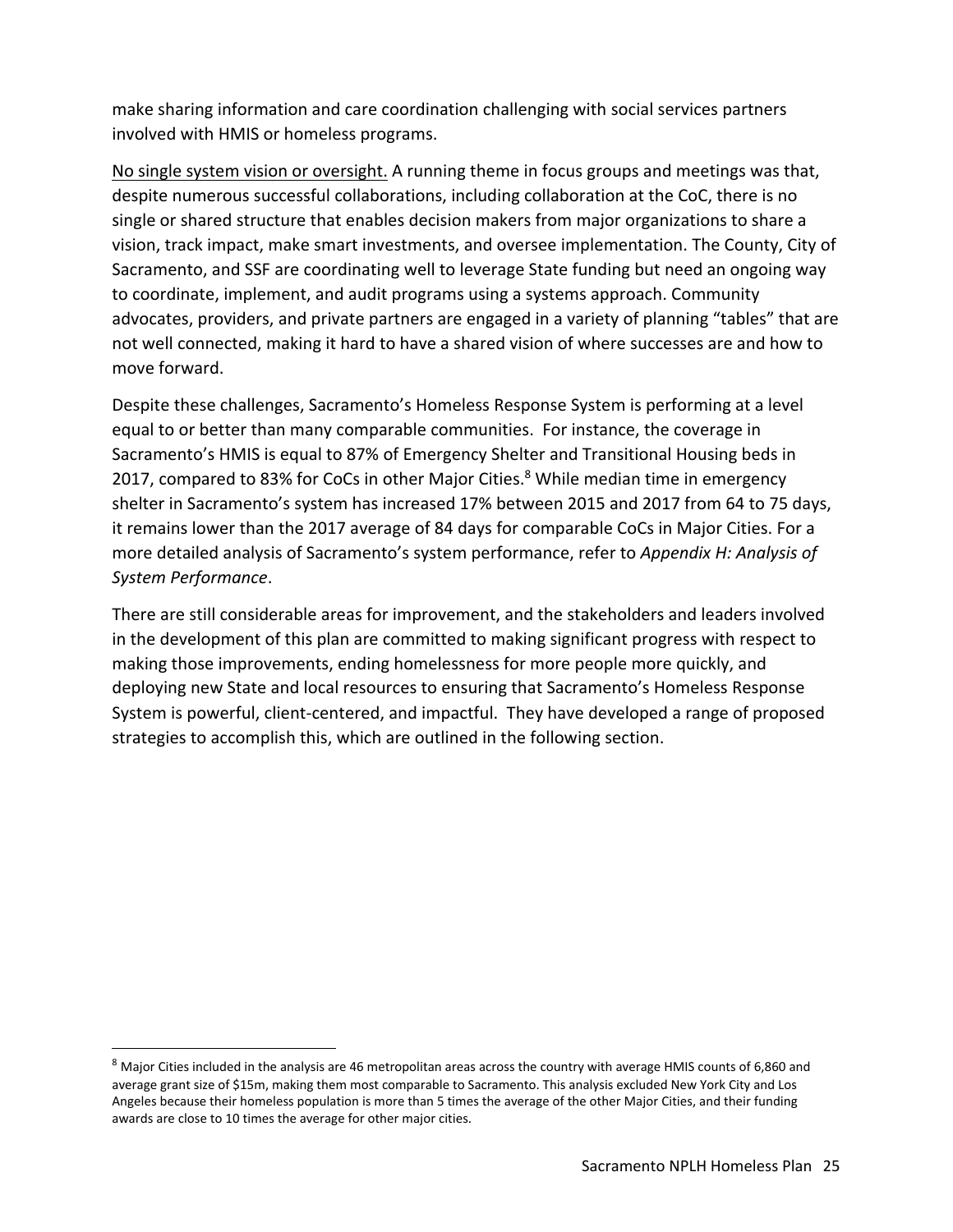## **D. PROPOSED SOLUTIONS: GOALS AND STRATEGIES**

Recent collaborations and initiatives led by Sacramento County, the City of Sacramento, and SSF, and supported by SHRA, homeless service agencies, and other community partners are creating new opportunities for people experiencing homelessness and new pathways out of homelessness. However, for investments to have the greatest impact, it is essential to build a cohesive and coordinated system with a shared, data‐driven understanding of system goals and empowered leaders who work together to assess progress, remove barriers, and accelerate efforts to achieve those goals.

In developing this Plan, stakeholders, community partners, and system leaders identified where there is momentum, where challenges remain, and what strategies are needed to scale up and strengthen our community's response to homelessness. Over the next three years, Sacramento County and its partners will not only invest in new services and housing but will implement strategies to strengthen our Homeless Response System, improve coordination among all partners, and increase the collective impact of our activities. This Plan provides the road map for achieving the goal of effectively making homelessness rare, brief and one-time.

## **Key Solution Areas:**

- 1. Prevent People from Becoming Homeless
- 2. Improve Response to the Street Crisis and Improve Quality of Life
- 3. Expand and Improve Shelter and Interim Housing
- 4. Expand Targeted Permanent Housing
- 5. Leverage and Coordinate Mainstream and Other Resources
- 6. Strengthen System Leadership and Accountability

There are twenty-nine strategies outlined in this section, each of which falls into one of the six key solution areas. Each strategy includes actions steps and additional detail about who is expected to lead the effort and the anticipated time frame for completion. For many activities, the identified lead is a County Department; however, activities using new State HEAP or CESH resources also identify SSF or the City of Sacramento as a lead as reflected in the collaborative investment plan recently approved by the Board of Supervisors, Sacramento City Council and the CoC Advisory Board.

As this Plan is implemented, leads, partners, and timelines will be reviewed regularly and adapted to support the successful implementation of the identified strategies. The Partners are preliminarily identified based on the topic area; this listing may expand or contract as work gets underway. Additionally, timelines may adjust as work gets underway. On at least an annual basis, the County will report on progress and engage the broader community in an assessment of what has worked, what needs additional attention and what, if anything, among the strategies needs to be changed.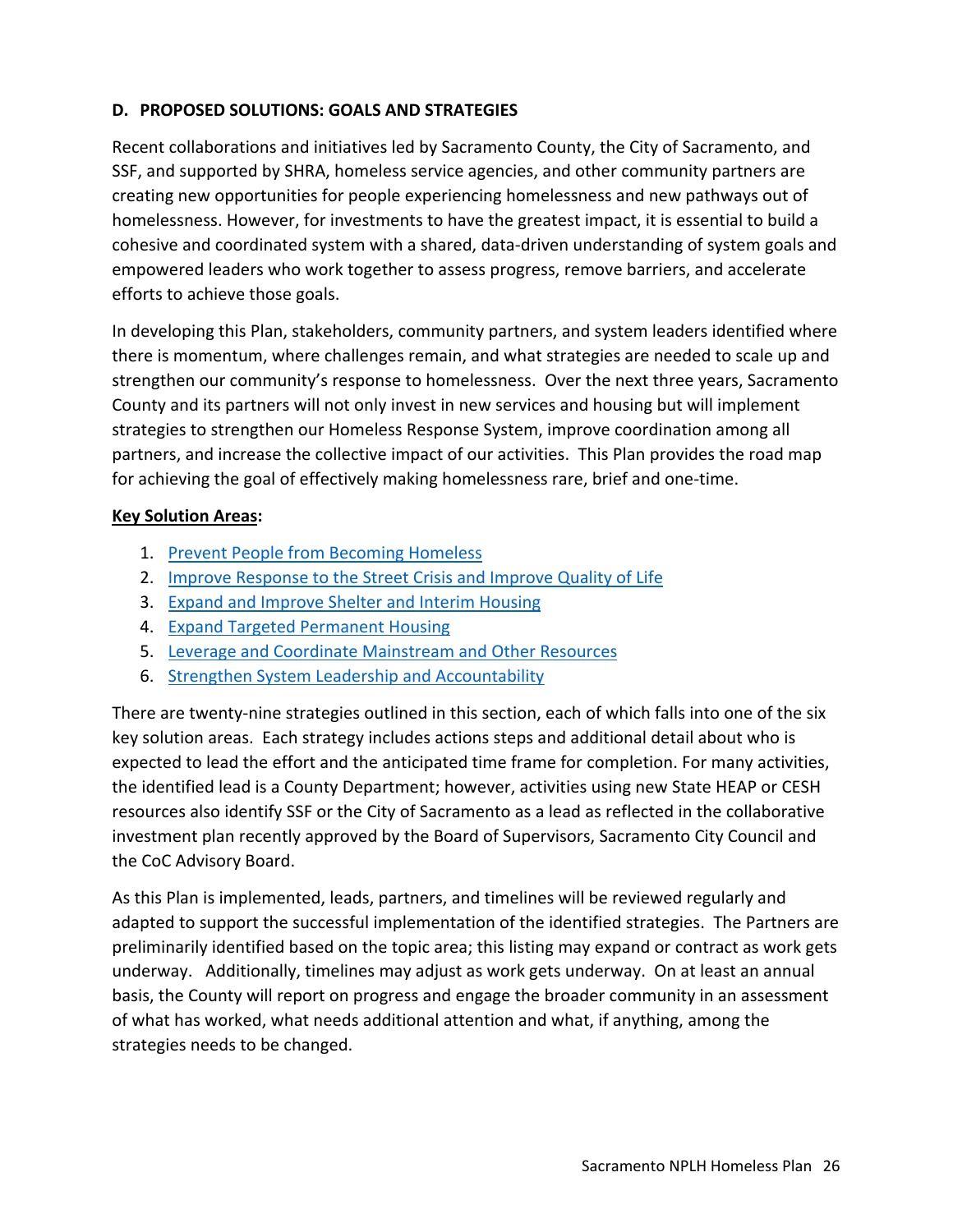1. Prevent People from Becoming Homeless: A critical element to reducing homelessness is reducing the number of people who become homeless and need services, particularly those who can be assisted to stabilize their housing in other ways. These strategies focus on how people can be supported to resolve their current housing crisis before they become homeless, including those seeking shelter and those being discharged from institutions with no place to go. While it is an aspirational long‐term goal to have robust, coordinated prevention activities for all people who are at‐risk of losing housing, at present the Plan is focused on strategies to assist those already experiencing homelessness.

|                | <b>Strategy</b>                                                                                                                                                    |                | <b>Activity</b>                                                                                                                                                                                                               | Lead                                                            | <b>Partners</b>                                                                                                       | <b>Timeline</b> |
|----------------|--------------------------------------------------------------------------------------------------------------------------------------------------------------------|----------------|-------------------------------------------------------------------------------------------------------------------------------------------------------------------------------------------------------------------------------|-----------------------------------------------------------------|-----------------------------------------------------------------------------------------------------------------------|-----------------|
| $\mathbf{1}$   | Implement diversion<br>strategies in navigation<br>and shelter programs<br>that improve diversion<br>practices, using HEAP<br>and CESH.                            | 1a             | Strengthen diversion/problem<br>solving practices in new and<br>existing shelter programs.<br>Incorporate diversion in shelter<br>Coordinated Entry.                                                                          | <b>SSF</b><br>(Diversion)<br>City of<br>Sacramento<br>(Shelter) | County (DHA,<br>Homeless Director),<br>community shelter<br>and navigation<br>programs and<br>funders                 | Q2 2019         |
|                |                                                                                                                                                                    | 1 <sub>b</sub> | In developing community<br>standards for Shelter and<br>Navigation programs, include<br>diversion/problem solving<br>approach and expectations.                                                                               | <b>SSF</b><br>(Diversion)<br>City of<br>Sacramento<br>(Shelter) | County (DHA, DBH,<br>Homeless Director),<br>community shelter<br>and navigation<br>programs and<br>funders, consumers | Q2 2019         |
| $\overline{2}$ | As part of Coordinated<br>Entry improvements,<br>include diversion and<br>problem solving as a key<br>activity and strengthen<br>links to prevention<br>resources. | 2a             | Strengthen diversion strategies in<br>Coordinated Entry consistent with<br>community-wide standards for<br>navigation and shelter programs.<br>Develop diversion/problem solving<br>training for Coordinated Entry<br>points. | <b>SSF</b>                                                      | CoC, Funders<br>Collaborative                                                                                         | Q3 2019         |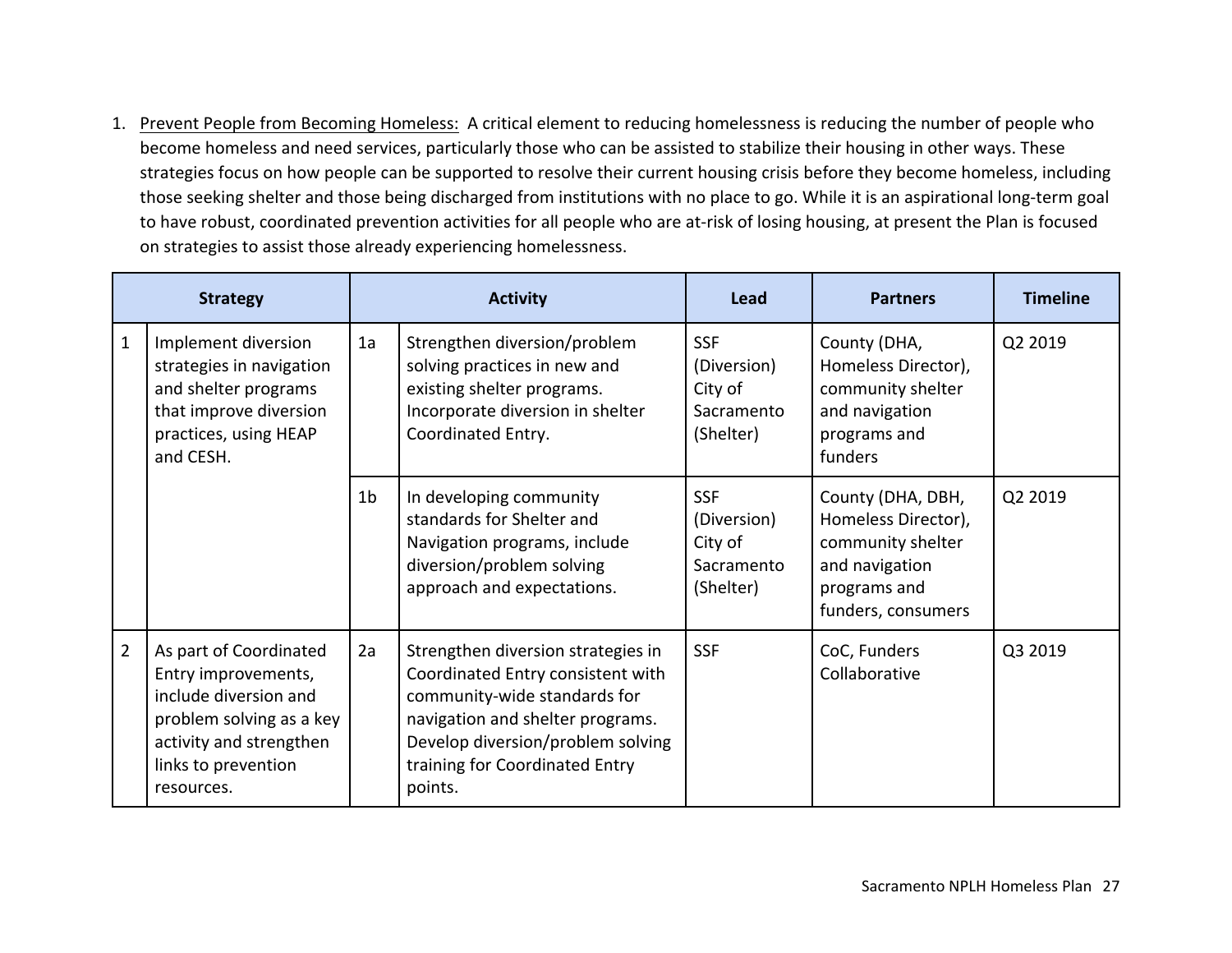|   | <b>Strategy</b>                                                                                                                                        |                | <b>Activity</b>                                                                                                                                                                                                                            | Lead                            | <b>Partners</b>                                                                             | <b>Timeline</b> |
|---|--------------------------------------------------------------------------------------------------------------------------------------------------------|----------------|--------------------------------------------------------------------------------------------------------------------------------------------------------------------------------------------------------------------------------------------|---------------------------------|---------------------------------------------------------------------------------------------|-----------------|
|   |                                                                                                                                                        | 2 <sub>b</sub> | Improve connection and alignment<br>of community-based resources,<br>such as Community Services Block<br>Grant, to strengthen problem<br>solving efforts and prevention<br>strategies.                                                     | <b>SSF</b>                      | 2-1-1, Funders<br>Collaborative                                                             | Q3 2019         |
| 3 | Improve public and<br>practitioner<br>understanding of key<br>prevention resources<br>and their effectiveness<br>in preventing<br>homelessness.        | 3a             | Inventory key programs in the<br>County offering assistance to<br>prevent homelessness for at-risk<br>populations to understand who is<br>served and assistance offered.<br>Share inventory with homeless<br>system, public and consumers. | <b>Funders</b><br>Collaborative | 2-1-1, SHRA, SETA,<br>school districts,<br>community<br>prevention providers<br>and funders | Q1 2020         |
| 4 | Improve coordination<br>and connections to<br>services and housing for<br>people discharged from<br>incarceration or<br>detention who are<br>homeless. | 4a             | Support ongoing work of the<br><b>Criminal Justice Cabinet and its</b><br>subcommittees to improve<br>coordination of incarceration/<br>detention, health care, housing,<br>homeless, community corrections<br>and mental health systems.  | <b>County DHS</b>               | <b>Criminal Justice</b><br>Cabinet                                                          | Ongoing         |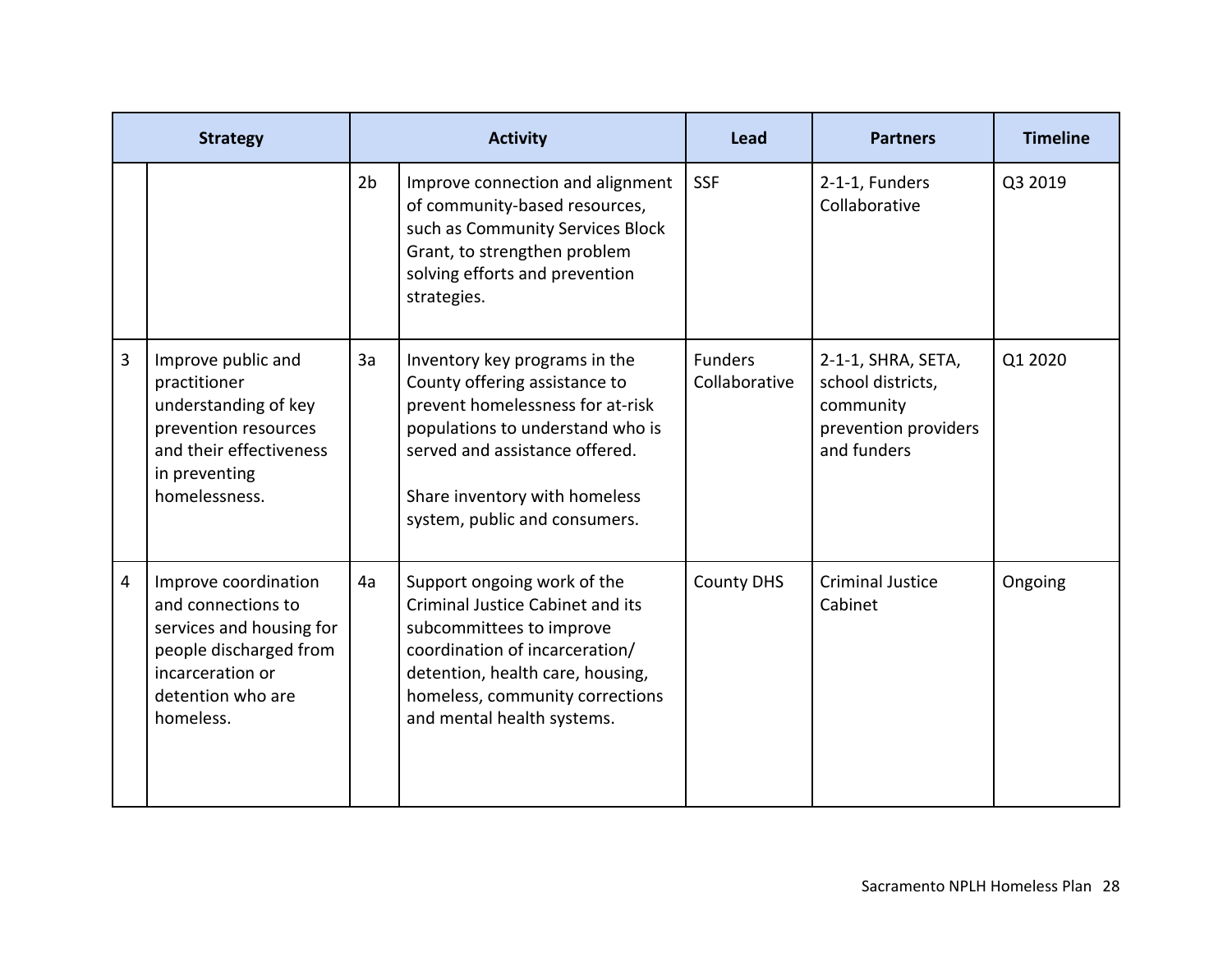|   | <b>Strategy</b>                                                                                                               |                | <b>Activity</b>                                                                                                                                                                                                                                            | <b>Lead</b>       | <b>Partners</b>                                                                                                                                                                       | <b>Timeline</b>                                                          |
|---|-------------------------------------------------------------------------------------------------------------------------------|----------------|------------------------------------------------------------------------------------------------------------------------------------------------------------------------------------------------------------------------------------------------------------|-------------------|---------------------------------------------------------------------------------------------------------------------------------------------------------------------------------------|--------------------------------------------------------------------------|
|   |                                                                                                                               | 4 <sub>b</sub> | Develop a plan to expand capacity<br>and coordination for persons<br>discharged from incarceration or<br>detention who are homeless.<br>Develop process and outcome<br>metrics, including a baseline to<br>support cross-system coordination<br>and goals. | <b>County DHS</b> | Sheriff; Health,<br>Behavioral Health,<br>Housing, and<br>Homeless, Systems;<br>Probation; County<br>(DHA, DHS, Public<br>Defender, Homeless<br>Director); City of<br>Sacramento; SSF | Ongoing,<br>depending<br>upon new<br>programs still<br>in<br>development |
|   |                                                                                                                               | 4c             | As Coordinated Entry for shelters is<br>developed and launched, maintain<br>and build relationships with key<br>partners working on service needs<br>and access for this population.                                                                       | <b>SSF</b>        | Sheriff, Probation,<br>County (DHA, DHS,<br>Public Defender,<br>Homeless Director),<br>District Attorney, City<br>of Sacramento                                                       | Ongoing                                                                  |
| 5 | Improve care<br>coordination and<br>connections to services<br>and housing for people<br>discharged from<br>hospitals who are | 5a             | Build and foster ongoing<br>communication among hospitals,<br>health plans, and homeless system<br>to improve care coordination and<br>discharge planning.                                                                                                 | <b>County DHS</b> | Health plans,<br>hospitals,<br>County (DHA,<br>Homeless Director),<br>SSF, City of<br>Sacramento                                                                                      | Ongoing                                                                  |
|   | homeless.                                                                                                                     | 5 <sub>b</sub> | Host a "CEOs" conversation to<br>explore best practices, successful<br>programs, and opportunities to<br>partner. Use data to understand<br>baseline and to develop metrics.                                                                               | <b>County DHS</b> | Health plans,<br>hospitals, County<br>(DHA, Homeless<br>Director), SSF, City of<br>Sacramento                                                                                         | Q2 2019                                                                  |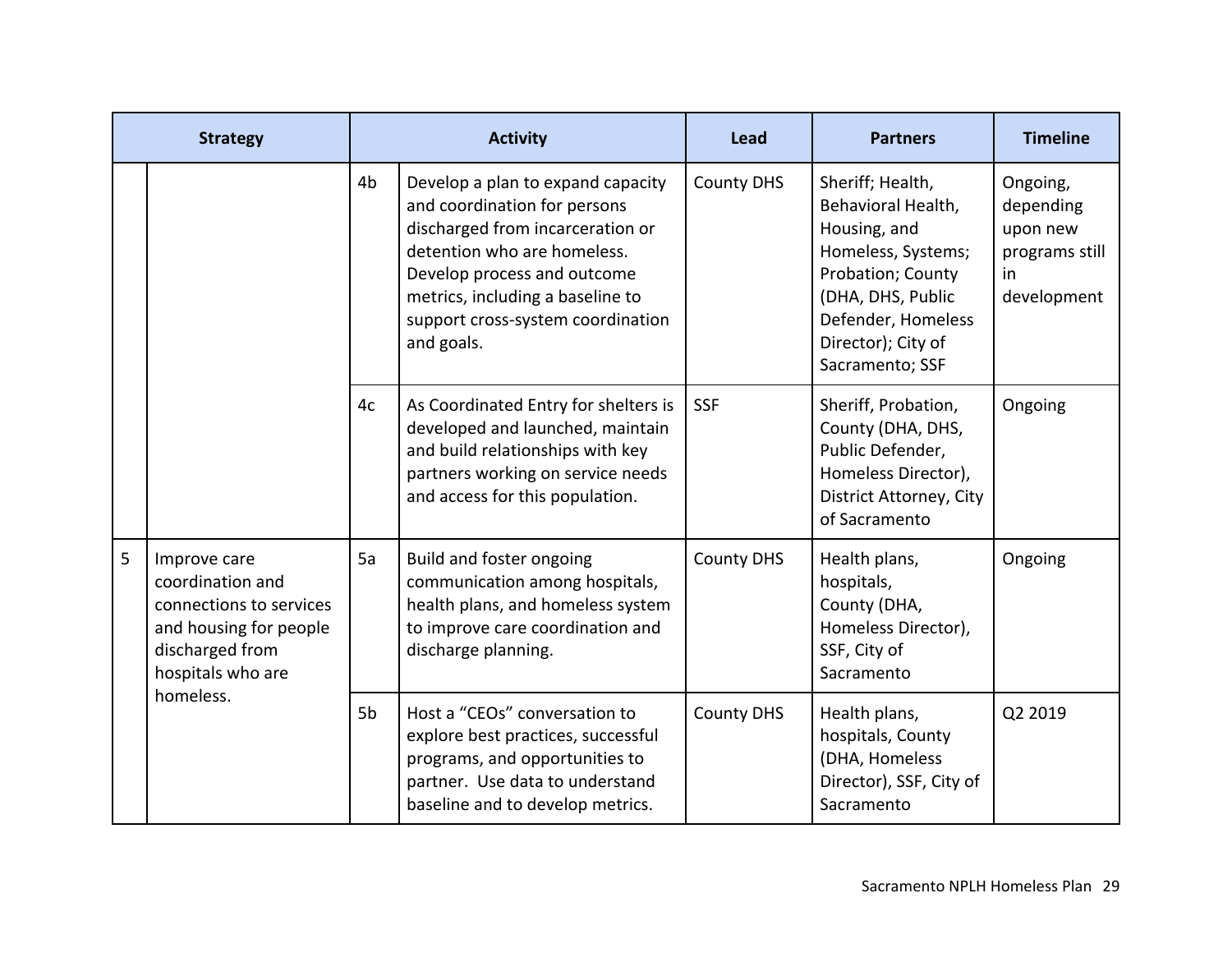| <b>Strategy</b> | <b>Activity</b> |                                                                                                                                                                                     | Lead       | <b>Partners</b>                                                                          | <b>Timeline</b> |
|-----------------|-----------------|-------------------------------------------------------------------------------------------------------------------------------------------------------------------------------------|------------|------------------------------------------------------------------------------------------|-----------------|
|                 | 5c              | As Coordinated Entry for shelters is<br>developed and launched, maintain<br>and build relationships with health<br>care partners regarding needs and<br>access for this population. | <b>SSF</b> | Health plans,<br>hospitals, County<br>(DHA, Homeless<br>Director), City of<br>Sacramento | Q2 2020         |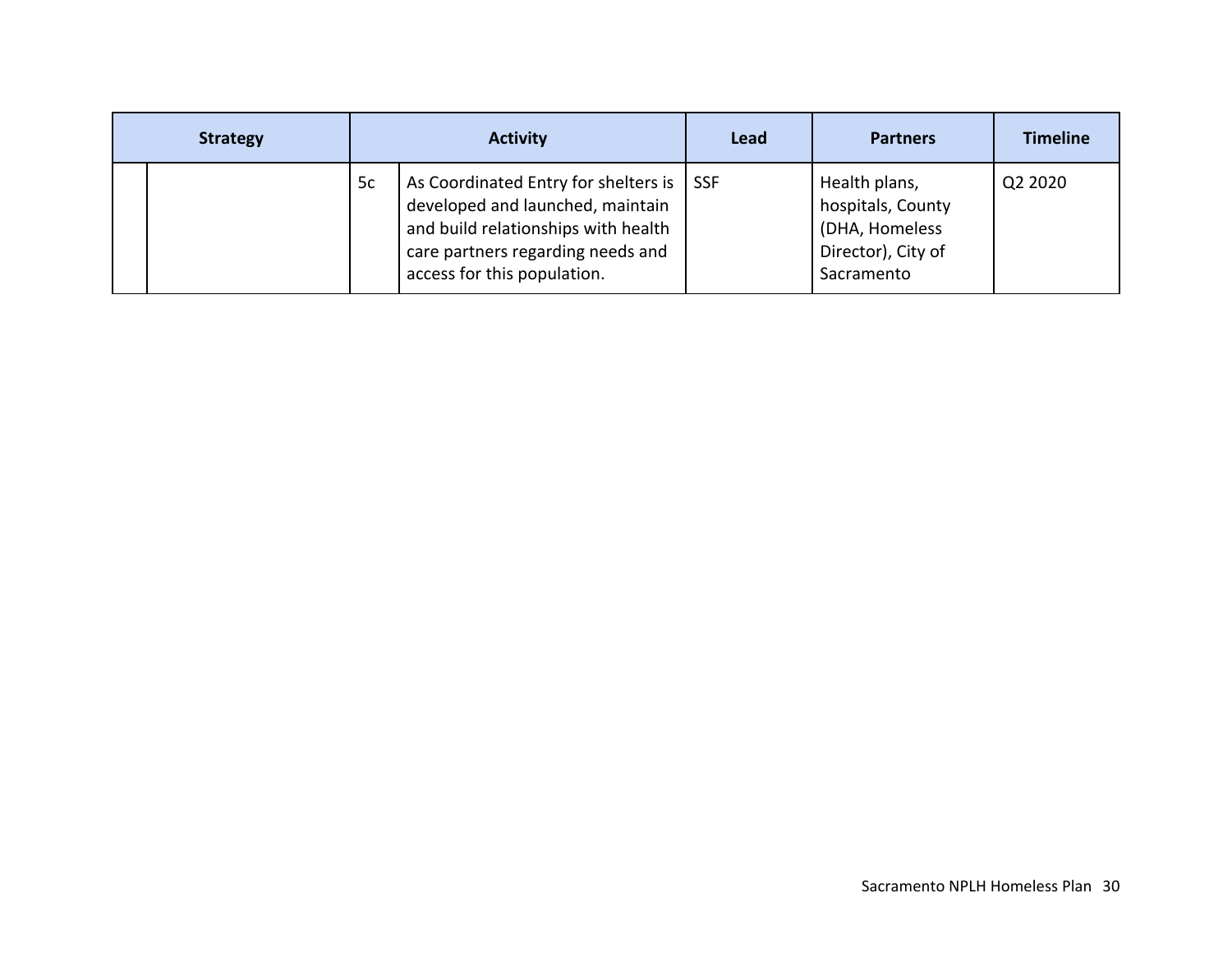2. Improve Response to the Street Crisis and Improve Quality of Life: The significant number of persons living in an unsheltered situation (e.g., street, parks, cars) not only affects the individual, but impacts the entire community, including housed neighbors and businesses. While efforts to shelter as many people as possible and house them quickly are being expanded, efforts to improve the quality of life on the streets, particularly in those areas are most impacted by unsheltered homelessness, are also needed. These strategies strengthen outreach and engagement efforts that connect unsheltered people to services and housing and address individual and public health issues that arise. They also emphasize the importance of meeting basic needs for people experiencing homelessness and making people experiencing homelessness feel comfortable and welcome.

| <b>Strategy</b> |                                                                                                                                                                                                                                          | <b>Activity</b> |                                                                                                                                                                                                                                                                                                                                           | Lead       | <b>Partners</b>                                                                                                                     | <b>Timeline</b> |
|-----------------|------------------------------------------------------------------------------------------------------------------------------------------------------------------------------------------------------------------------------------------|-----------------|-------------------------------------------------------------------------------------------------------------------------------------------------------------------------------------------------------------------------------------------------------------------------------------------------------------------------------------------|------------|-------------------------------------------------------------------------------------------------------------------------------------|-----------------|
| 6               | Improve outcomes<br>and consistency of<br>outreach and<br>navigation efforts<br>across all funders<br>and providers and<br>align navigation<br>programs with<br>Coordinated Entry,<br>leveraging the<br>resources from<br>HEAP and CESH. | 6a              | Coordinate outreach and navigation<br>efforts across all providers, including<br>creating a shared table to coordinate<br>calendars and geographic coverage and to<br>inform community standards and training.                                                                                                                            | <b>SSF</b> | County (DHA, DHS<br>Homeless Director, CFAS),<br>City of Sacramento,<br>community navigation<br>programs and funders                | Q2 2019         |
|                 |                                                                                                                                                                                                                                          | 6 <sub>b</sub>  | Share outcomes from work with<br>navigation programs with Coordinated<br>Entry improvement efforts to ensure<br>alignment. Clarify protocols in written<br>policies and procedures.                                                                                                                                                       | <b>SSF</b> | County (DHA, DHS<br>Homeless Director, CFAS),<br>City of Sacramento,<br>community navigation<br>programs and funders                | Q3 2019         |
|                 |                                                                                                                                                                                                                                          | 6c              | Develop community standards for<br>outreach and navigation programs.<br>Implement ongoing training curriculum for<br>navigation programs, including training on<br>cultural competency. Consider a single<br>provider training building on County's<br>curriculum being implemented as part of<br>Flexible Supportive Re-Housing Program. | <b>SSF</b> | County (DHA, DHS,<br>Homeless Director, CFAS),<br>City of Sacramento,<br>community navigation<br>programs and funders,<br>consumers | Q2 2019         |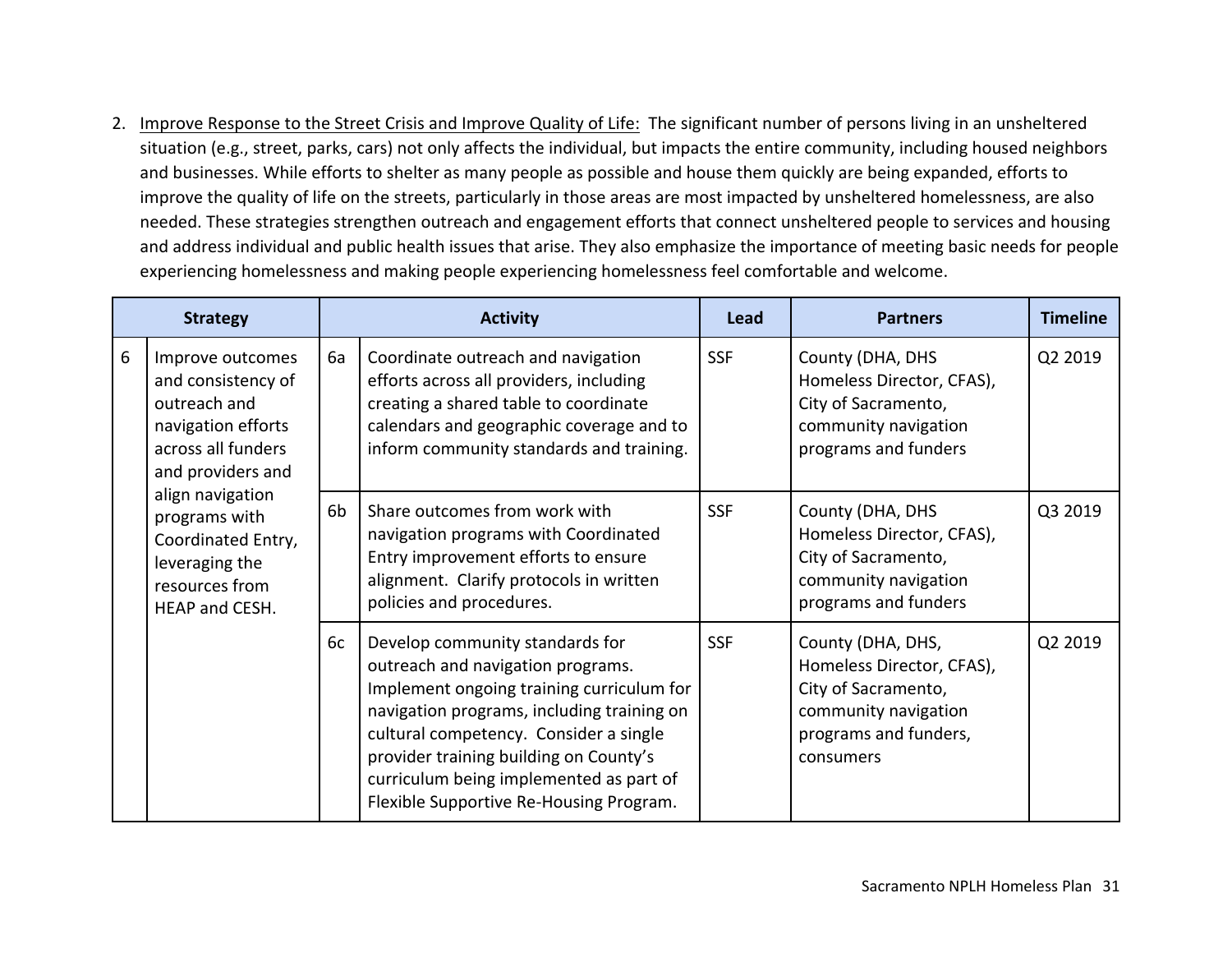| <b>Strategy</b> |                                                                                                                                  | <b>Activity</b> |                                                                                                                                                                                                                                                                                                                                                                                                                                        | Lead                       | <b>Partners</b>                                                                                             | <b>Timeline</b> |
|-----------------|----------------------------------------------------------------------------------------------------------------------------------|-----------------|----------------------------------------------------------------------------------------------------------------------------------------------------------------------------------------------------------------------------------------------------------------------------------------------------------------------------------------------------------------------------------------------------------------------------------------|----------------------------|-------------------------------------------------------------------------------------------------------------|-----------------|
|                 |                                                                                                                                  | 6d              | Develop and implement regional outreach<br>training for law enforcement first<br>responders to share and improve services<br>referrals, field interactions with homeless<br>individuals, and outcomes.                                                                                                                                                                                                                                 | Sheriff<br><b>HOT</b>      | City Impact Team,<br>law enforcement from other<br>cities, Park Rangers, County<br>(DHA, Homeless Director) | Q1 2020         |
| $\overline{7}$  | Continue public<br>health efforts to<br>prevent<br>communicable<br>disease among<br>sheltered and<br>unsheltered<br>populations. | 7a              | Develop protocols for managing and<br>preventing disease outbreaks, including<br>disease surveillance and reporting, data<br>sharing protocols, immunizations,<br>communication and education for<br>homeless shelters to provide information<br>on diseases and prevention methods.<br>Provide vaccine for vaccine-preventable<br>diseases for people experiencing<br>homelessness and homeless service<br>providers, as appropriate. | County<br>Public<br>Health | Community homeless shelter<br>and navigation providers,<br>SSF, County (DHA, Homeless<br>Director)          | Q1 2019         |
|                 |                                                                                                                                  | 7b              | Develop screening protocols for all<br>shelters to identify and treat potentially<br>contagious homeless clients based on<br>established guidelines for prevention of<br>airborne, blood borne, foodborne and<br>vector borne diseases.                                                                                                                                                                                                | County<br>Public<br>Health | SSF, homeless shelter<br>directors, County (DHA,<br>Homeless Director)                                      | Q2 2019         |
|                 |                                                                                                                                  | 7c              | Continue collaboration with municipal<br>agencies and homeless shelters to<br>improve sanitation and living conditions<br>for people experiencing homelessness.                                                                                                                                                                                                                                                                        | County<br>Public<br>Health | County (DHA, Homeless<br>Director, Environmental<br>Management Department),<br>municipal agencies           | Ongoing         |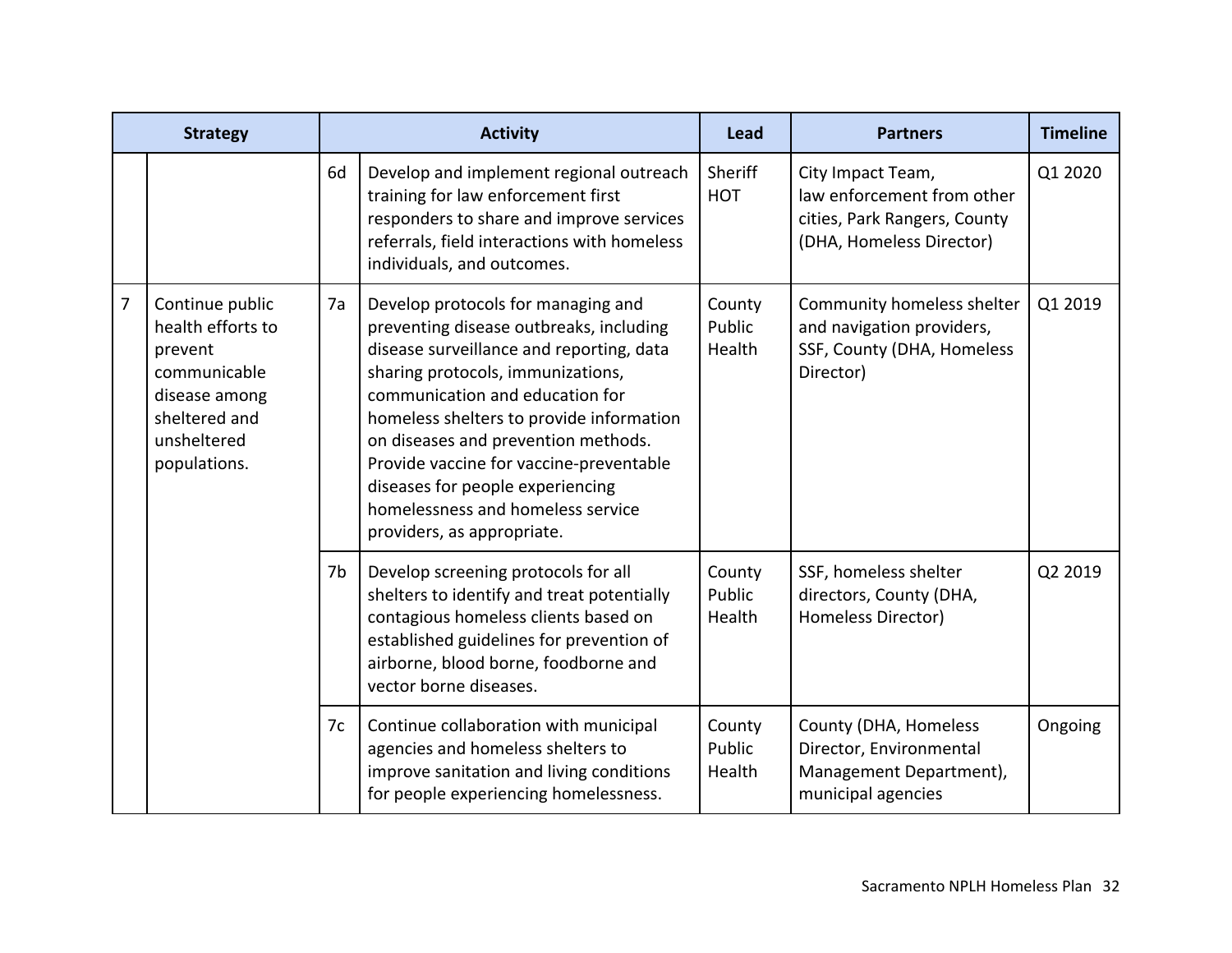| <b>Strategy</b> |                                                                                                             | <b>Activity</b> |                                                                                                                                                                                                                                                                                  | Lead                           | <b>Partners</b>                                                                                                                                                                       | <b>Timeline</b>  |
|-----------------|-------------------------------------------------------------------------------------------------------------|-----------------|----------------------------------------------------------------------------------------------------------------------------------------------------------------------------------------------------------------------------------------------------------------------------------|--------------------------------|---------------------------------------------------------------------------------------------------------------------------------------------------------------------------------------|------------------|
| 8               | Improve<br>collaboration and<br>communication with<br>neighborhoods and<br>businesses seeking<br>solutions. | 8a              | Continue collaboration to address and<br>mitigate impacts of large unsheltered<br>homeless population within River District<br>and other impacted areas. Collaborate<br>with charitable organizations to reduce<br>duplicative and wasteful charitable<br>feeding and giveaways. | County<br>Homeless<br>Director | <b>River District PBID and</b><br>Downtown Partnership,<br>County (DHA, EMD, Sheriff<br>HOT, PER), City of<br>Sacramento (Police and City<br>management), charitable<br>organizations | 2019,<br>ongoing |
|                 |                                                                                                             | 8b              | Evaluate impact and outcomes of new<br>partnership to target day services<br>(hygiene, re-housing, and health) in River<br>District.                                                                                                                                             | County<br><b>DHA</b>           | County Homeless Director,<br>City of Sacramento,<br>River District PBID,<br>service providers                                                                                         | Q3 2019          |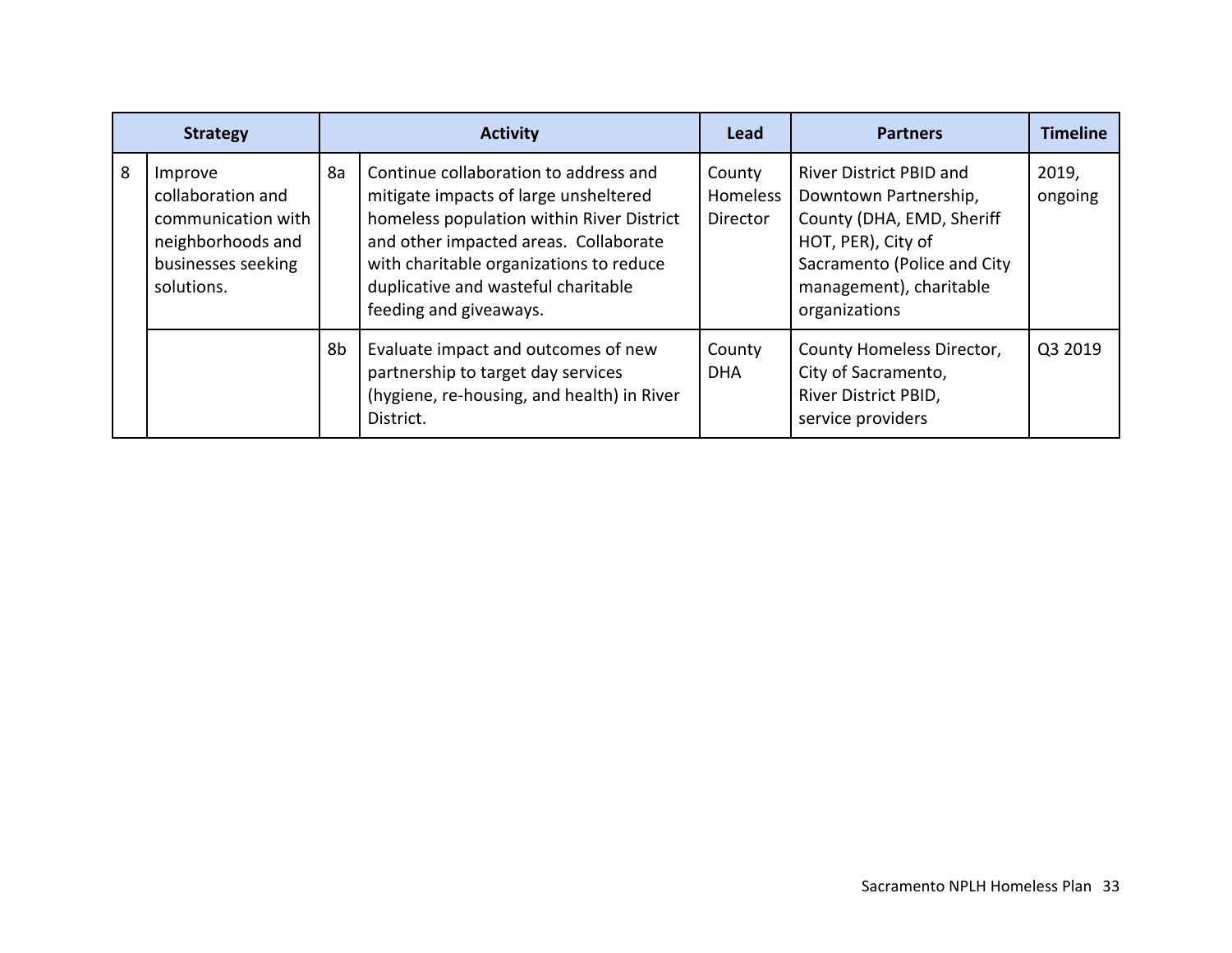3. Expand and Improve Shelter and Interim Housing: Shelters serve as critical, temporary places for people experiencing homelessness to stay while they stabilize and are assisted to seek housing. Shelters are an essential part of the Homeless Response System but are not destinations in and of themselves. These strategies expand shelter capacity by increasing the number of shelter beds, improve access for all populations by reducing barriers, and expand services and housing assistance. Taken together, these strategies make it possible to shelter more people, including those with higher barriers, and help more people return to permanent housing stability more quickly.

|   | <b>Strategy</b>                                                                                          |    | <b>Activity</b>                                                                                                                                                                                                                                                                                   | Lead                  | <b>Partners</b>                                                                   | <b>Timeline</b> |
|---|----------------------------------------------------------------------------------------------------------|----|---------------------------------------------------------------------------------------------------------------------------------------------------------------------------------------------------------------------------------------------------------------------------------------------------|-----------------------|-----------------------------------------------------------------------------------|-----------------|
| 9 | Create more<br>emergency/triage<br>shelter, especially<br>low-barrier shelter                            | 9a | Stand up and operate at least one additional<br>permanent triage shelter for 200+ people. (City's<br>current Triage shelter was launched as<br>temporary.)                                                                                                                                        | City of<br>Sacramento | Funders<br>Collaborative                                                          | Q4 2019         |
|   | that provides housing-<br>focused supportive<br>services, leveraging<br>resources from HEAP<br>and CESH. | 9b | Build on the scattered-site model to increase<br>shelter capacity by at least 40 beds and ensure<br>that capacity exists throughout the county and<br>can serve subpopulations.                                                                                                                   | <b>County DHA</b>     | <b>Funders</b><br>Collaborative                                                   | Q3 2019         |
|   |                                                                                                          | 9c | Increase youth shelter capacity through respite<br>programs, new youth shelters, and/or "host<br>home" programs.                                                                                                                                                                                  | City of<br>Sacramento | <b>Funders</b><br>Collaborative                                                   | Q3 2019         |
|   |                                                                                                          | 9d | Increase family shelter capacity for an additional<br>seven families.                                                                                                                                                                                                                             | <b>County DHA</b>     | <b>Funders</b><br>Collaborative                                                   | Q2 2019         |
|   |                                                                                                          | 9e | Develop shelter standards and formalize<br>practices across all shelter and interim housing.<br>Stabilize operations, extend hours, address<br>accessibility, and improve case management<br>services in shelters serving individuals. Consider<br>a single provider training as part of Flexible | City of<br>Sacramento | <b>Funders</b><br>Collaborative,<br>CoC,<br>community<br>shelter<br>providers and | Q3 2019         |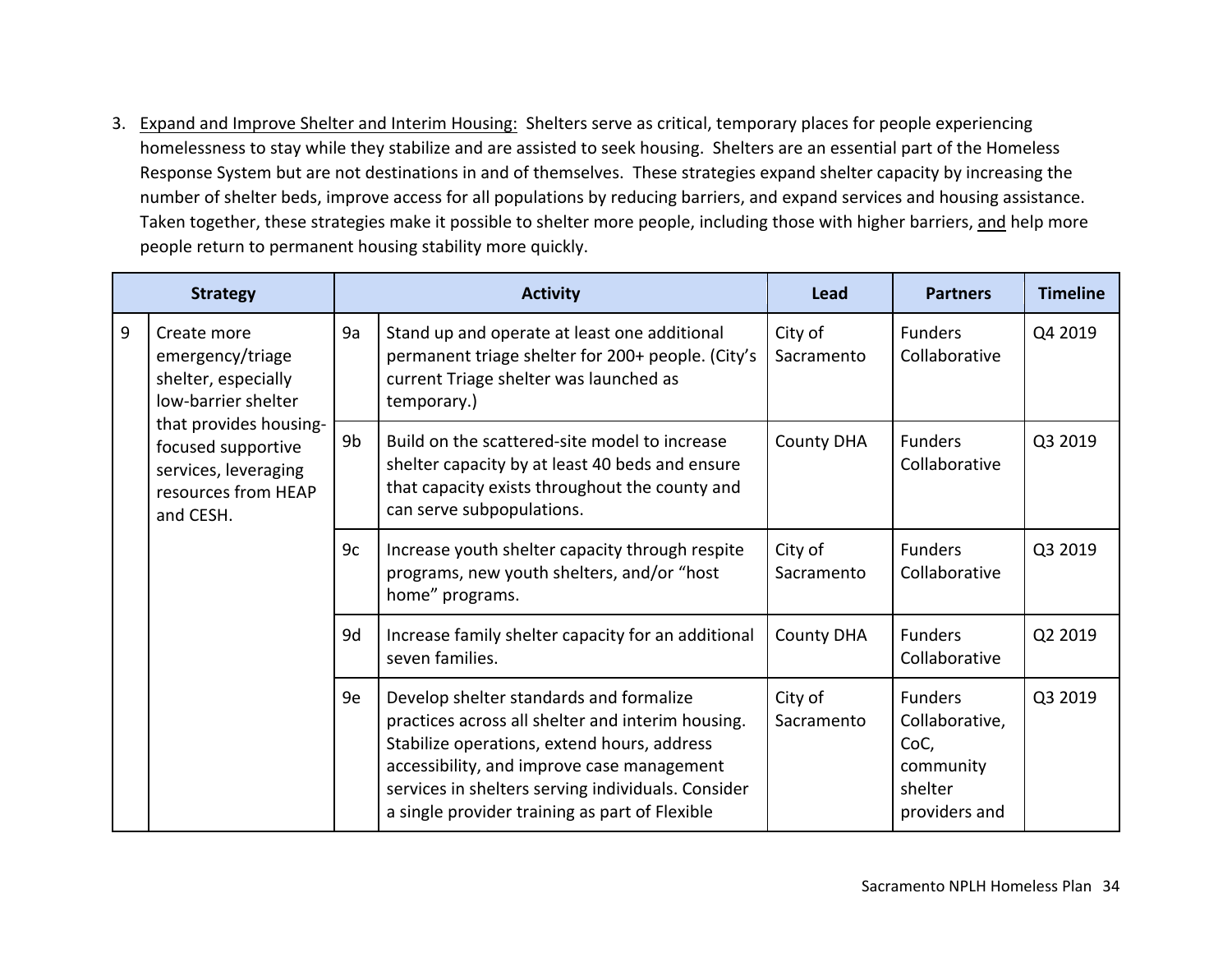|    | <b>Strategy</b>                                                                                                                                                                                            | <b>Activity</b> |                                                                                                                                                                                                                                                                                                                   | Lead                            | <b>Partners</b>                                                                                               | <b>Timeline</b>                                     |
|----|------------------------------------------------------------------------------------------------------------------------------------------------------------------------------------------------------------|-----------------|-------------------------------------------------------------------------------------------------------------------------------------------------------------------------------------------------------------------------------------------------------------------------------------------------------------------|---------------------------------|---------------------------------------------------------------------------------------------------------------|-----------------------------------------------------|
|    |                                                                                                                                                                                                            |                 | Supportive Re-Housing Program (to include<br>cultural competency).                                                                                                                                                                                                                                                |                                 | funders,<br>consumers                                                                                         |                                                     |
|    |                                                                                                                                                                                                            | 9f              | Work with County Planning and Environmental<br>Review and City Planning Departments on zoning<br>and development regulations related to<br>permitting and temporary shelters.                                                                                                                                     | <b>Funders</b><br>Collaborative | County (PER,<br>Office of<br>Development<br>and Code<br>Services),<br><b>Cities</b>                           | Q1 2020                                             |
| 10 | <b>Develop Coordinated</b><br>Entry to prioritize and<br>fill shelter beds and<br>develop bed<br>reservation to assist<br>consumers and<br>ensure all beds are<br>used, leveraging<br>resources from CESH. | 10a             | Develop Coordinated Entry for all publicly<br>funded shelters, aligning practices and<br>procedures with the overall Coordinated Entry<br>approach so that the shelter entry system does<br>not operate as a separate system. Develop a<br>bed reservation platform to manage<br>Coordinated Entry into shelters. | <b>SSF</b>                      | <b>Funders</b><br>Collaborative,<br>CoC, Shelter<br>Programs,<br>criminal justice<br>and hospital<br>partners | Q1 2020                                             |
|    |                                                                                                                                                                                                            | 10 <sub>b</sub> | Evaluate how well Coordinated Entry for shelters<br>is functioning and integrating.                                                                                                                                                                                                                               | <b>SSF</b>                      | <b>Funders</b><br>Collaborative,<br>CoC, shelter<br>programs                                                  | Q3 2020<br>and<br>ongoing<br>annually<br>thereafter |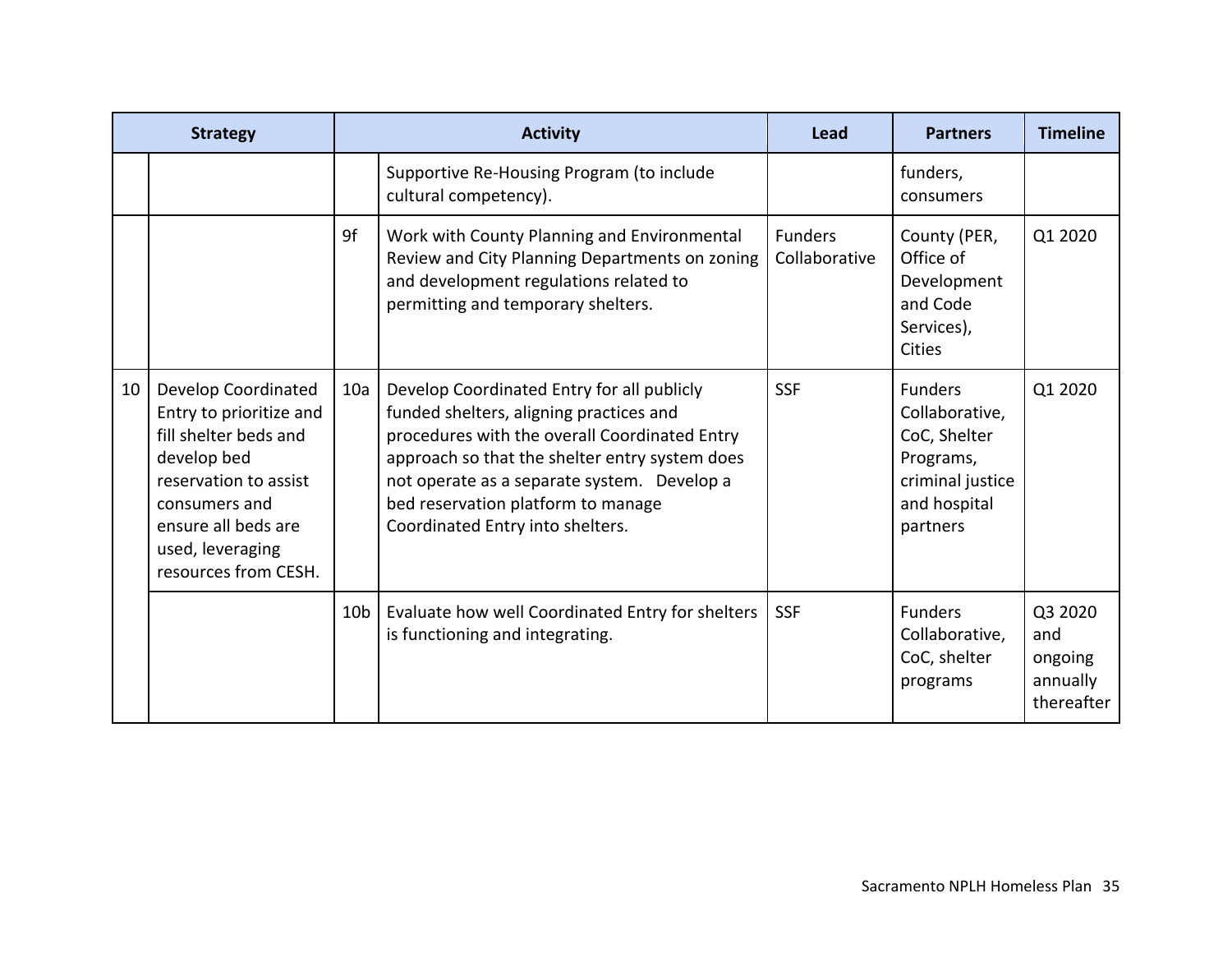4. Expand Targeted Permanent Housing: The ultimate goal of the Crisis Response System is to support all people experiencing homelessness to secure permanent housing accompanied by appropriate services as needed. In short, housing is the solution to homelessness and, from this place of stability, people can restore health, engage in work and other meaningful life activities, and develop social and family supports. Housing options include private market rate housing, affordable housing, permanent supportive housing, public housing and shared housing. Housing assistance includes temporary or ongoing rental subsidies and developing additional permanent housing, especially housing targeted to those experiencing homelessness. These strategies are two-pronged: promoting the development of new housing stock and expanding housing assistance to access existing housing, recognizing that maximizing housing options within the existing rental market will be the most immediately impactful to reducing homelessness.

|    | <b>Strategy</b>                                                                                                                                                 | <b>Activity</b> |                                                                                                                                                                                                                                                                                                                                        | Lead              | <b>Partners</b>                                                          | <b>Timeline</b> |
|----|-----------------------------------------------------------------------------------------------------------------------------------------------------------------|-----------------|----------------------------------------------------------------------------------------------------------------------------------------------------------------------------------------------------------------------------------------------------------------------------------------------------------------------------------------|-------------------|--------------------------------------------------------------------------|-----------------|
| 11 | <b>Expand flexible housing</b><br>subsidy funds, using<br>HEAP and other<br>resources that may<br>become available.                                             | 11a             | Build on the County's Flexible Supportive Re-<br>Housing program to provide limited term flexible<br>rental subsidies and supportive services to<br>rehouse people referred by participating<br>navigation and shelter programs.                                                                                                       | <b>County DHA</b> | <b>Funders</b><br>Collaborative,<br><b>CoC Advisory</b><br><b>Board</b>  | Q2 2019         |
|    | 12 <sub>1</sub><br>Coordinate re-housing<br>efforts to improve<br>system-wide outcomes,<br>standardize assistance,<br>and reduce competition<br>among programs. | 12a             | Coordinate re-housing efforts across all providers,<br>including creating a shared table to inform<br>community standards provider and tenancy<br>training and to coordinate landlord outreach.                                                                                                                                        | <b>County DHA</b> | <b>Funders</b><br>Collaborative,<br>community<br>re-housing<br>providers | Q3 2019         |
|    |                                                                                                                                                                 | 12 <sub>b</sub> | Develop and apply community re-housing<br>standards including refining standards for<br>"regular" rapid re-housing and developing<br>standards for longer-term re-housing assistance<br>programs for those with higher needs. Standards<br>should address accessibility and cultural<br>competency. Ensure resources are deployed with | <b>County DHA</b> | <b>Funders</b><br>Collaborative,<br>community<br>re-housing<br>Providers | Q4 2019         |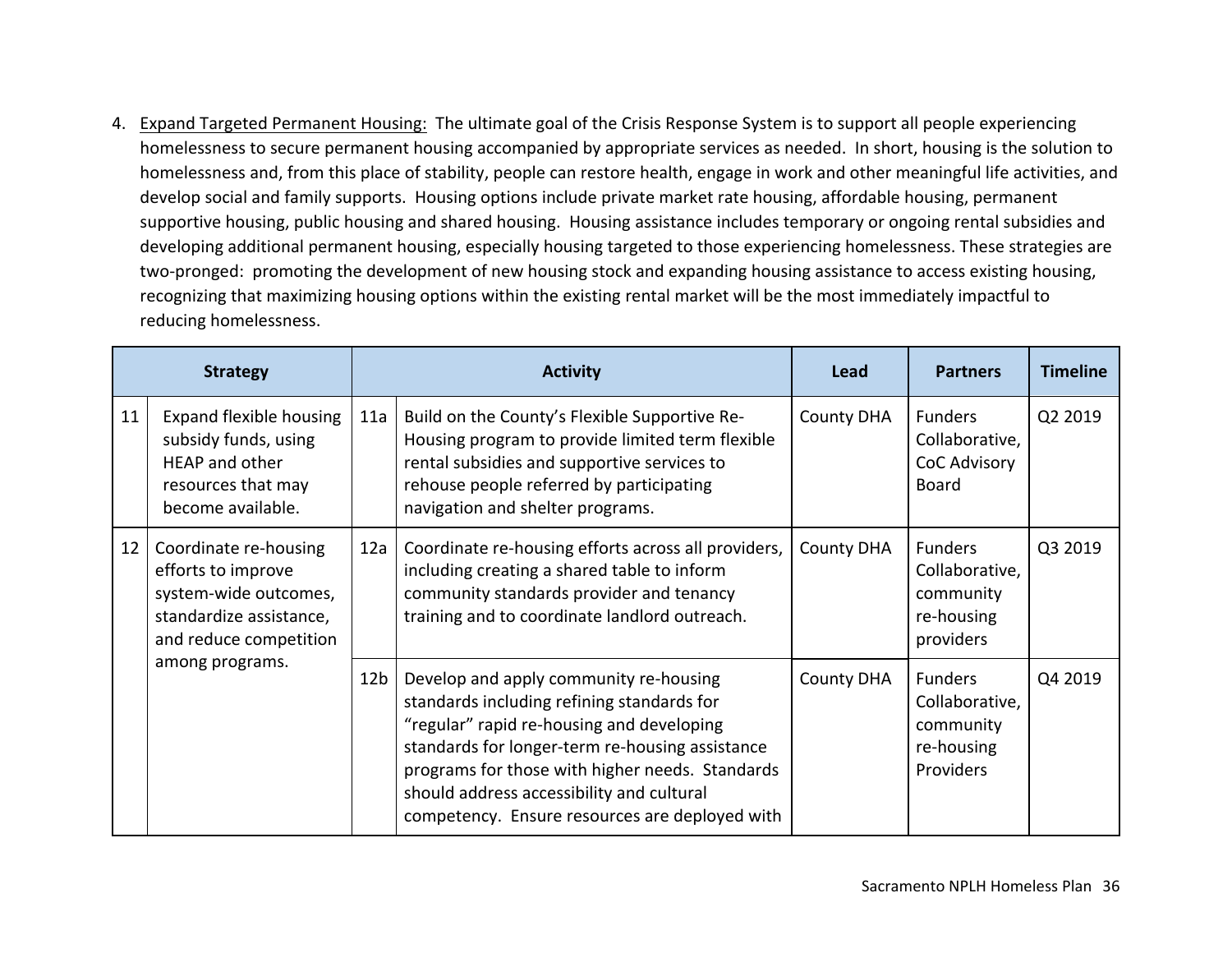|    | <b>Strategy</b>                                                                                                  |                 | <b>Activity</b>                                                                                                                                                                                                                                                                                                                                                                                                                                                                              | Lead                            | <b>Partners</b>                                                                  | <b>Timeline</b> |
|----|------------------------------------------------------------------------------------------------------------------|-----------------|----------------------------------------------------------------------------------------------------------------------------------------------------------------------------------------------------------------------------------------------------------------------------------------------------------------------------------------------------------------------------------------------------------------------------------------------------------------------------------------------|---------------------------------|----------------------------------------------------------------------------------|-----------------|
|    |                                                                                                                  |                 | a flexible, progressive engagement approach.                                                                                                                                                                                                                                                                                                                                                                                                                                                 |                                 |                                                                                  |                 |
|    |                                                                                                                  | 12c             | Develop and apply standards, including cultural<br>competency, for case management in re-housing<br>programs. Consider using critical time<br>intervention (a time-structured case management<br>approach) with longer-term re-housing programs,<br>especially for those with higher needs. Consider a<br>single training for providers that will standardize<br>case management and build on County's<br>curriculum being implemented as part of Flexible<br>Supportive Re-Housing Program. | <b>County DHA</b>               | <b>Funders</b><br>Collaborative,<br>community<br>case<br>management<br>providers | Q4 2019         |
|    |                                                                                                                  | 12d             | Share outcomes from work with re-housing<br>programs to inform the Coordinated Entry<br>improvement efforts.                                                                                                                                                                                                                                                                                                                                                                                 | <b>County DHA</b>               |                                                                                  | Ongoing         |
| 13 | <b>Maximize PHA resources</b><br>to expand housing<br>opportunities for<br>persons experiencing<br>homelessness. |                 | Evaluate recently implemented strategies to use<br>Public Housing Authority resources to affect<br>homelessness, including use of limited preference<br>allocation.                                                                                                                                                                                                                                                                                                                          | <b>Funders</b><br>Collaborative |                                                                                  | Q3 2019         |
|    |                                                                                                                  | 13 <sub>b</sub> | Implement the "Move On" program for current<br>supportive housing tenants whose service needs<br>have stabilized and who can secure housing in the<br>community with ongoing subsidies.                                                                                                                                                                                                                                                                                                      | <b>SHRA</b>                     | <b>Funders</b><br>Collaborative                                                  | Q4 2019         |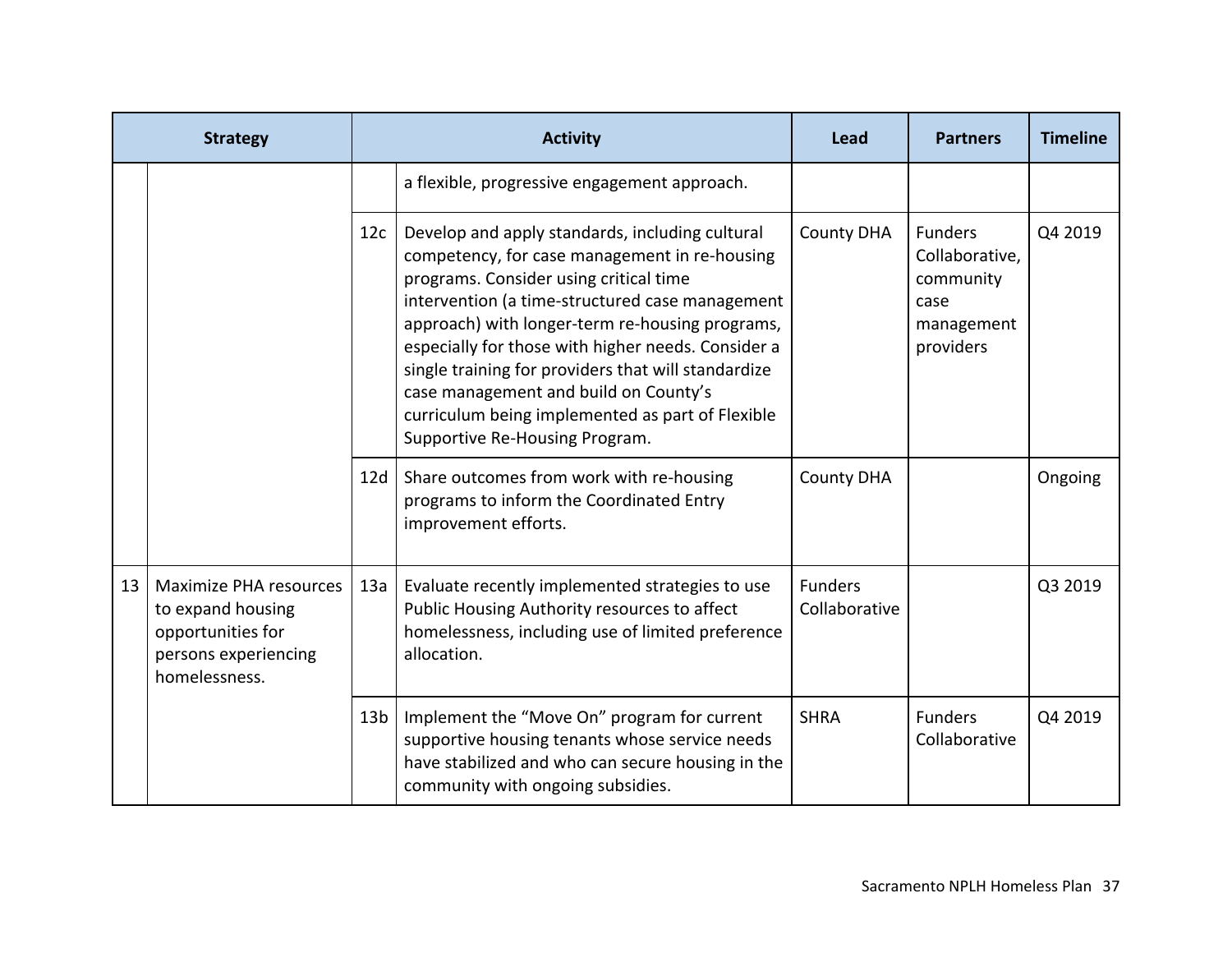|    | <b>Strategy</b>                                                                    | <b>Activity</b> |                                                                                                                                                                                                                                                                                                                                                                         | Lead                            | <b>Partners</b>                                                                                                                                     | <b>Timeline</b> |
|----|------------------------------------------------------------------------------------|-----------------|-------------------------------------------------------------------------------------------------------------------------------------------------------------------------------------------------------------------------------------------------------------------------------------------------------------------------------------------------------------------------|---------------------------------|-----------------------------------------------------------------------------------------------------------------------------------------------------|-----------------|
|    |                                                                                    | 13 <sub>c</sub> | Explore ways to better connect homeless families<br>to public housing.                                                                                                                                                                                                                                                                                                  | <b>SHRA</b>                     | <b>Funders</b><br>Collaborative                                                                                                                     | Q4 2019         |
| 14 | Develop permanent,<br>supportive housing for<br>people with high service<br>needs. | 14a             | Convene housing developers, consumers, service<br>providers, local planning departments, cities and<br>County to explore new ways to create and<br>streamline affordable housing for targeted<br>populations. Work with local jurisdictions to<br>promote affordable and supportive housing<br>developments within the context of developing<br>local housing elements. | <b>Funders</b><br>Collaborative | County (DHS,<br>DHA,<br><b>Homeless</b><br>Director,<br>CFAS, PER),<br>Cities,<br>SSF, housing<br>developers,<br>service<br>providers,<br>consumers | Q3 2019         |
|    |                                                                                    | 14 <sub>b</sub> | Develop community standards for new PSH<br>developed in Sacramento to ensure it reaches<br>hardest to serve people, is low-barrier, culturally<br>competent, accessible to those with a range of<br>disabilities and filled through Coordinated Entry.                                                                                                                  | <b>Funders</b><br>Collaborative | County (DHS,<br>DHA,<br><b>Homeless</b><br>Director,<br>CFAS), Cities,<br>SSF, housing<br>developers,<br>service<br>providers                       | Q4 2019         |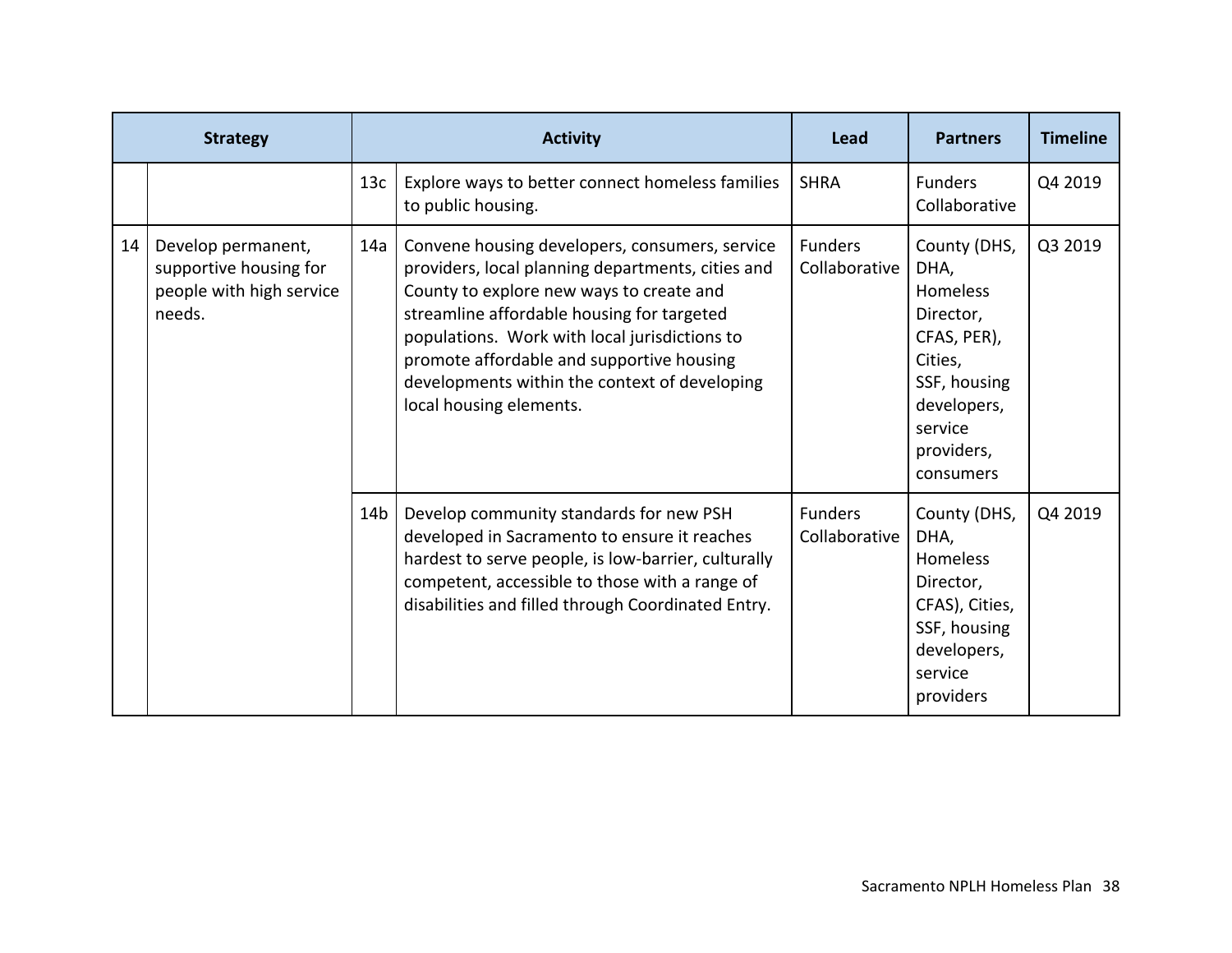| 15 <sub>1</sub> | <b>Maximize State housing</b><br>resources to create a<br>significant expansion of<br>permanent supportive<br>housing for people<br>experiencing<br>homelessness, including<br>those with serious<br>mental health needs. | 15a | Inventory local sources of capital and service<br>funding across jurisdictions in Sacramento.<br>Convene jurisdictions to explore ways to expand<br>local capital and services funding. Look at best<br>practices in other communities.                                                                                                        | <b>SHRA</b>                     | County,<br>Cities,<br>housing<br>developers,<br>service<br>providers,<br>other funders                                | Q3 2019 |
|-----------------|---------------------------------------------------------------------------------------------------------------------------------------------------------------------------------------------------------------------------|-----|------------------------------------------------------------------------------------------------------------------------------------------------------------------------------------------------------------------------------------------------------------------------------------------------------------------------------------------------|---------------------------------|-----------------------------------------------------------------------------------------------------------------------|---------|
| 16 <sup>1</sup> | Continue to develop<br>streamlined funding<br>processes for<br>permanent supportive<br>housing.                                                                                                                           | 16a | Continue coordinated funding NOFAs as<br>developed for NPLH so that multiple resources<br>are made available at the same time or in<br>coordination, including to cover capital costs,<br>operating, and supportive services. Explore other<br>local practices of successful streamlined funding<br>processes that reduce time and costs.      | <b>SHRA</b>                     | County (BHS,<br>Homeless<br>Director),<br>Cities,<br>housing<br>developers,<br>service<br>providers,<br>other funders | Ongoing |
| 17              | Reduce local barriers to<br>the development of<br>permanent supportive<br>housing                                                                                                                                         | 17a | Identify local obstacles such as zoning,<br>permitting, fees, and other barriers to<br>development. Develop recommendations for<br>reducing barriers and creating incentives that can<br>be adopted in jurisdictions' Housing Elements to<br>facilitate streamlined development of permanent<br>supportive housing and other homeless housing. | <b>Funders</b><br>Collaborative | Planning<br>Departments                                                                                               | Q4 2019 |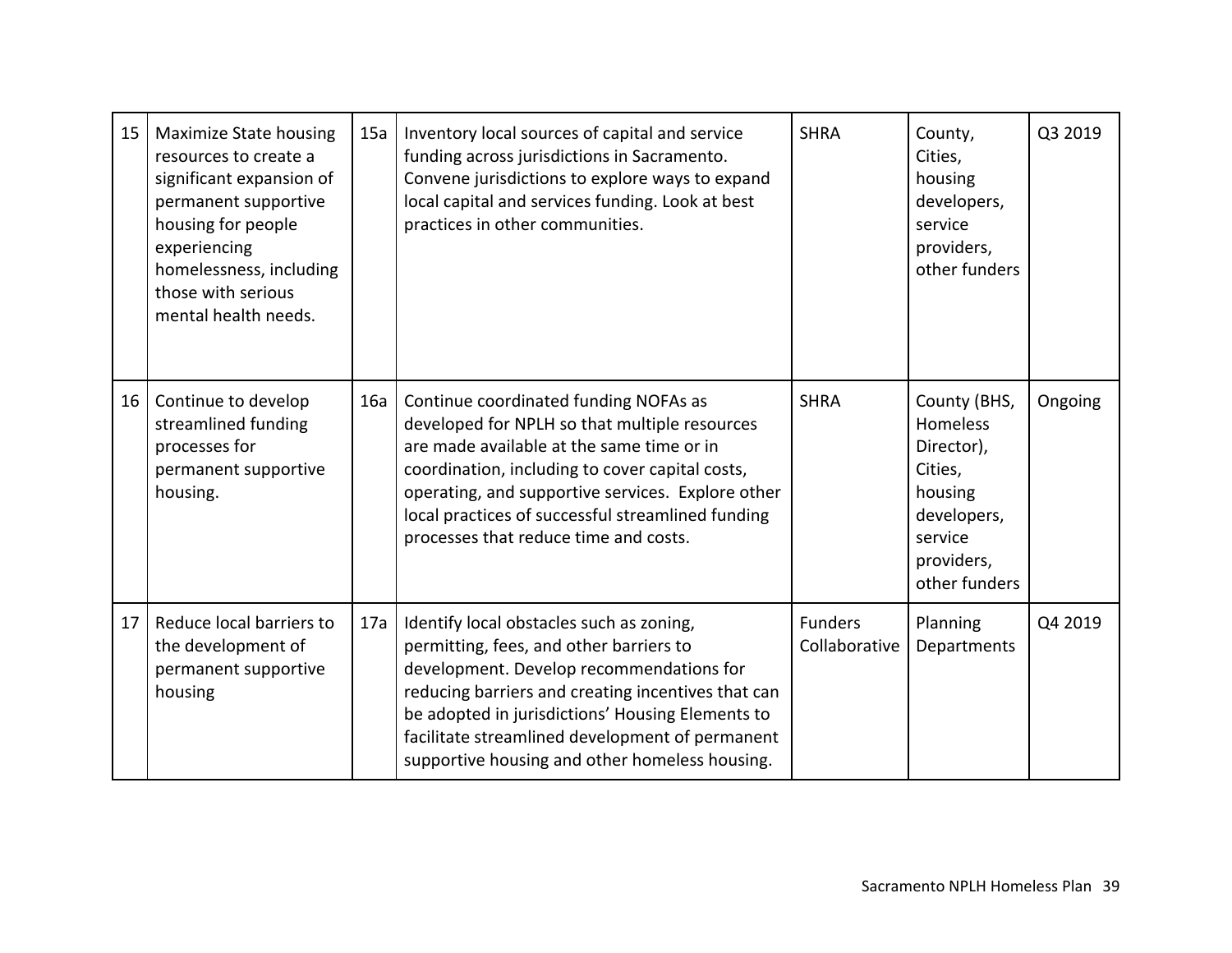5. Leverage and Coordinate Mainstream and Other Resources: Many people experiencing homelessness have additional service needs including health, behavioral health, employment, and other services necessary to stabilize, gain or retain housing, and improve quality of life. Partnerships with mainstream resources and other systems of care are critical to meet those needs and are an area for greater coordination and expansion.

|    | <b>Strategy</b>                                                                                                                                        |                 | <b>Activity</b>                                                                                                                                                                                                                                                                                                                           |                   | <b>Partners</b>                                                                                         | <b>Timeline</b> |
|----|--------------------------------------------------------------------------------------------------------------------------------------------------------|-----------------|-------------------------------------------------------------------------------------------------------------------------------------------------------------------------------------------------------------------------------------------------------------------------------------------------------------------------------------------|-------------------|---------------------------------------------------------------------------------------------------------|-----------------|
| 18 | Leverage the \$44<br>million MHSA<br>investment to expand<br>mental health<br>services and reach<br>additional people<br>experiencing<br>homelessness. | 18a             | Expand access to include two<br>new Mobile Crisis Support Teams<br>in partnership with law<br>enforcement (in the North and<br>South areas), expand the reach of<br>the countywide Community<br>Support Team. Redesign and<br>expand the Mental Health Triage<br>Navigator program at critical<br>access points throughout the<br>county. | <b>County BHS</b> | Community health and<br>mental health providers,<br>law enforcement, health<br>and hospital systems     | FY 2018-19      |
|    |                                                                                                                                                        | 18 <sub>b</sub> | Continue to increase outpatient<br>mental health treatment services<br>capacity and housing supports<br>leveraging provider expertise and<br>infrastructure to expedite<br>expansion of this service.                                                                                                                                     | <b>County BHS</b> | Health care providers,<br>health plans, psychiatric<br>facilities, community mental<br>health providers | FY 2018-19      |
|    |                                                                                                                                                        | 18 <sub>c</sub> | Develop a new Adult Mental<br>Health Outpatient Program and a<br>new Adult Full Service<br>Partnership Outpatient Program.                                                                                                                                                                                                                | <b>County BHS</b> | Mental health treatment<br>programs                                                                     | FY 2018-19      |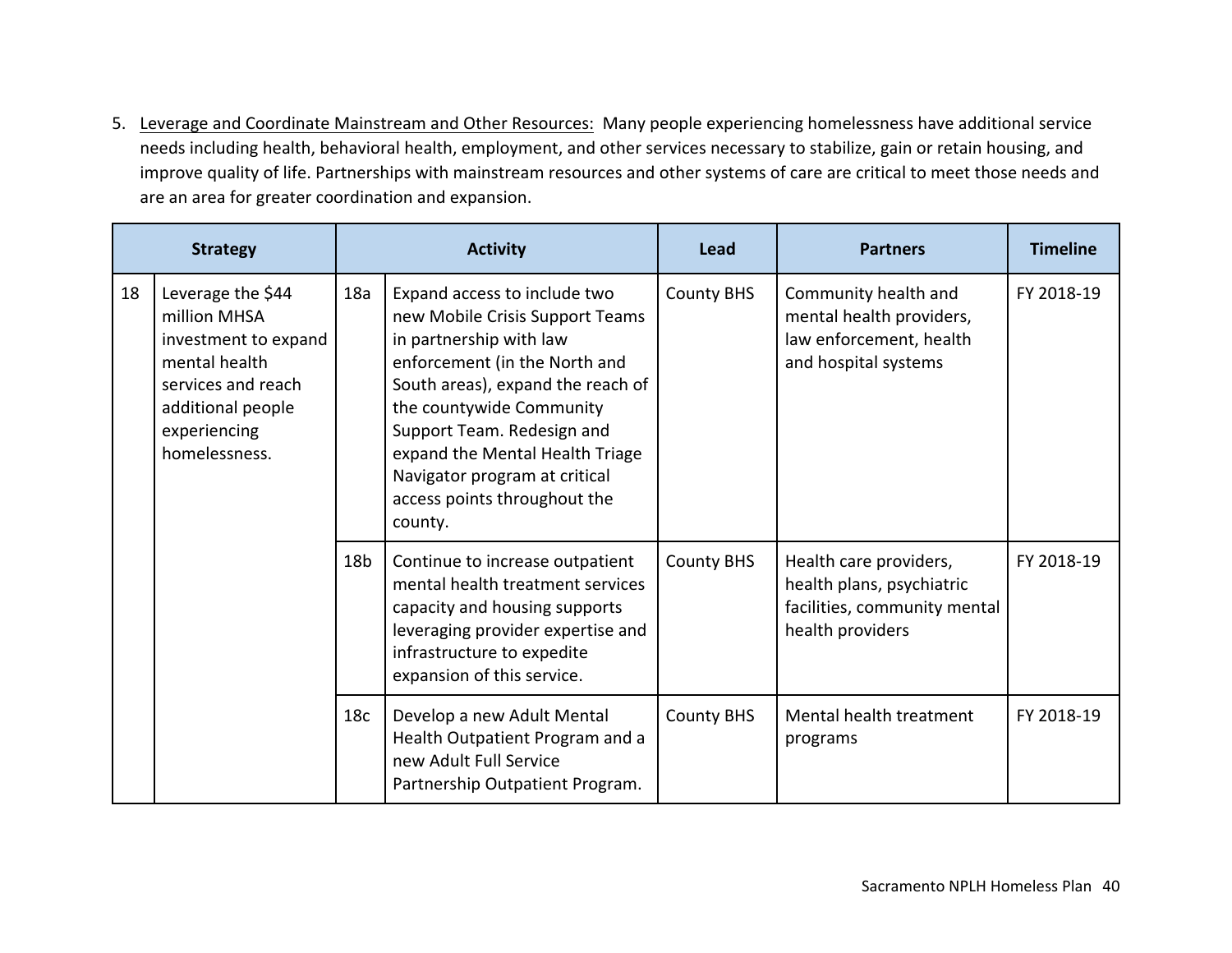|    | <b>Strategy</b>                                                                                                                                                                                                                                               |     | <b>Activity</b>                                                                                                                                                                                                                                                                                                                                                                          | Lead              | <b>Partners</b>                                                                              | <b>Timeline</b>                                              |
|----|---------------------------------------------------------------------------------------------------------------------------------------------------------------------------------------------------------------------------------------------------------------|-----|------------------------------------------------------------------------------------------------------------------------------------------------------------------------------------------------------------------------------------------------------------------------------------------------------------------------------------------------------------------------------------------|-------------------|----------------------------------------------------------------------------------------------|--------------------------------------------------------------|
|    |                                                                                                                                                                                                                                                               | 18d | Implement new grant for<br>Transition Age Youth/Adults who<br>are at risk for homelessness.                                                                                                                                                                                                                                                                                              | <b>County BHS</b> | Youth providers                                                                              | FY 2018-19                                                   |
|    |                                                                                                                                                                                                                                                               | 18e | Implement new grant for<br>program for Homeless Mentally<br>Ill Outreach and Treatment<br>(HMIOT) population that<br>interface with the jail.                                                                                                                                                                                                                                            | <b>County BHS</b> | <b>Full Service Partnership</b><br>providers,<br><b>Public Defender</b>                      | FY 2018-19                                                   |
|    |                                                                                                                                                                                                                                                               | 18f | Explore creating a single entity<br>contract to administer housing<br>subsidies.                                                                                                                                                                                                                                                                                                         | <b>County BHS</b> | <b>Funders Collaborative</b>                                                                 | FY 2018-19                                                   |
| 19 | Coordinate efforts to<br>secure and<br>implement the Drug<br>Medi-Cal Organized<br>Delivery System<br>(DMC-ODS) waiver to<br>expand Substance<br>Use Disorder<br>treatment to Medi-<br>Cal beneficiaries,<br>including those<br>experiencing<br>homelessness. | 19a | Assess eligibility and entry points<br>to ensure they are accessible and<br>coordinated with the Homeless<br>Response System; expand<br>residential treatment, withdrawal<br>management (detoxification),<br>case management, and recovery<br>support; and coordinate this<br>expansion with the homeless<br>system to ensure that pathways<br>to services are clear and<br>facilitated. | <b>County BHS</b> | Community providers,<br>health care and health<br>systems partners, Funders<br>Collaborative | FY 2018-19<br>with<br>continued<br>progress in<br>FY 2019-20 |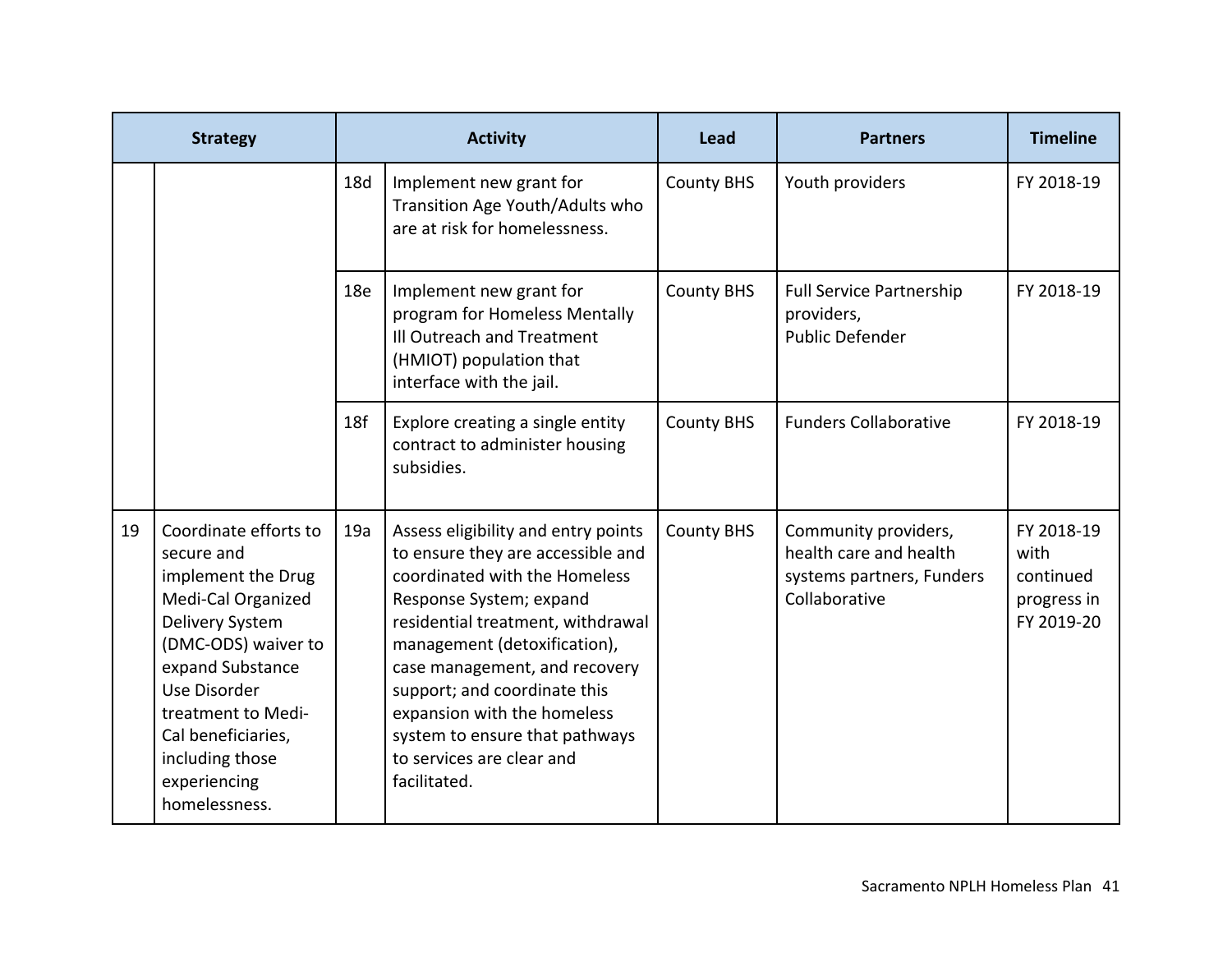|    | <b>Strategy</b>                                                                                                           |                 | <b>Activity</b>                                                                                                                                                                                                                                                                                             | <b>Lead</b>                  | <b>Partners</b>                                                                                                     | <b>Timeline</b>                                              |
|----|---------------------------------------------------------------------------------------------------------------------------|-----------------|-------------------------------------------------------------------------------------------------------------------------------------------------------------------------------------------------------------------------------------------------------------------------------------------------------------|------------------------------|---------------------------------------------------------------------------------------------------------------------|--------------------------------------------------------------|
|    |                                                                                                                           | 19 <sub>b</sub> | Implement special focus within<br>the waiver on individuals with<br>criminal justice system<br>involvement and work to ensure<br>that this is coordinated to also<br>address people experiencing<br>homelessness with criminal<br>involvement. Ensure that services<br>reach people who are<br>unsheltered. | <b>County BHS</b>            | Courts, law enforcement,<br>health care and health<br>system, community<br>providers, SSF, Funders<br>Collaborative | FY 2018-19<br>with<br>continued<br>progress in<br>FY 2019-20 |
|    |                                                                                                                           | 19 <sub>c</sub> | Implement expansion of<br><b>Medication Assisted Treatment</b><br>to expand service alternatives for<br>individuals experiencing<br>homelessness.                                                                                                                                                           | <b>County BHS</b>            | Health plans, health<br>providers, community<br>providers                                                           | FY 2018-19<br>with<br>continued<br>progress in<br>FY 2019-20 |
| 20 | Address criminal<br>justice issues for<br>people experiencing<br>homelessness,<br>leveraging HEAP and<br>other resources. | 20a             | Implement records expungement<br>services to overcome housing and<br>employment barriers caused by<br>criminal convictions.                                                                                                                                                                                 | County<br>Public<br>Defender | County DHA,<br><b>District Attorney</b>                                                                             | Q2 2019                                                      |
|    |                                                                                                                           | 20 <sub>b</sub> | Pilot a jail diversion program for<br>low-level misdemeanants<br>experiencing homelessness,<br>offering case management and<br>housing services in lieu of jail<br>through the Flexible Housing<br>Pool.                                                                                                    | County<br>Public<br>Defender | County DHA,<br>courts, District Attorney                                                                            | Q2 2019                                                      |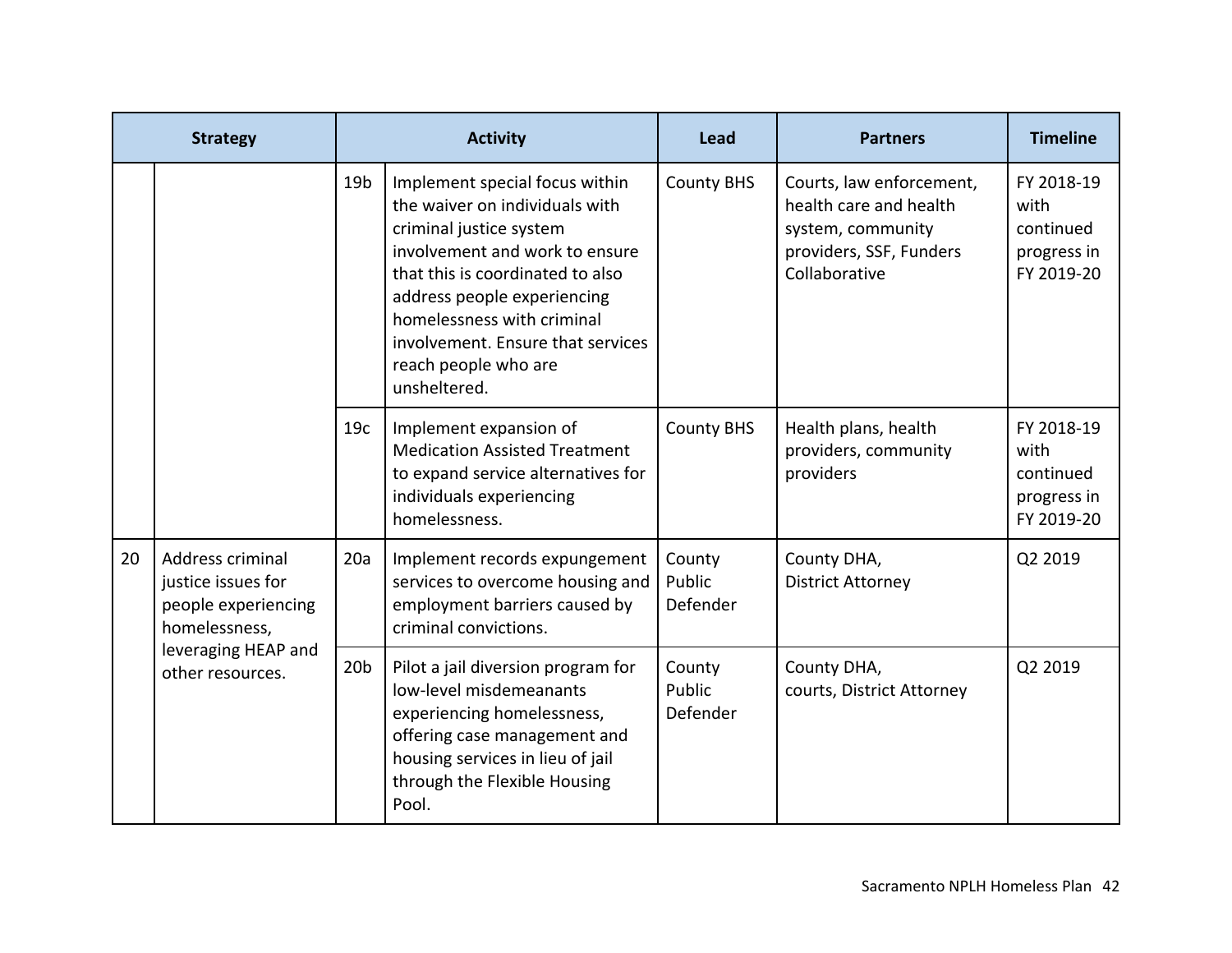|    | <b>Strategy</b>                                                                                                                                                                                             |                 | <b>Activity</b>                                                                                                                                                                                                                                                                       | Lead              | <b>Partners</b>                                                                                                      | <b>Timeline</b>                                 |
|----|-------------------------------------------------------------------------------------------------------------------------------------------------------------------------------------------------------------|-----------------|---------------------------------------------------------------------------------------------------------------------------------------------------------------------------------------------------------------------------------------------------------------------------------------|-------------------|----------------------------------------------------------------------------------------------------------------------|-------------------------------------------------|
| 21 | Increase coordination<br>and alignment among<br>entities providing<br>intensive care<br>coordination/manage<br>ment for individuals<br>who are homeless<br>with high service<br>needs or frequent<br>users. | 21a             | Coordinate with health plans,<br>hospitals, and housing programs<br>to reduce redundancy and gaps in<br>services and align service models<br>and expectations.                                                                                                                        | <b>County DHS</b> | <b>County DHA</b>                                                                                                    | Ongoing                                         |
|    |                                                                                                                                                                                                             | 21 <sub>b</sub> | Maximize Pathways to Health +<br>Home (Whole Person Care)<br>opportunities to build service<br>connections that will last beyond<br>Pathways, with lessons learned<br>informing development of health<br>plan implementation of the<br>Medi-Cal Managed Care Health<br>Homes Program. | <b>County DHS</b> | County (DHA, Homeless<br>Director), City of<br>Sacramento, health plans<br>(administer the Health<br>Homes programs) | Ongoing,<br>dependent<br>upon DHCS<br>deadlines |
| 22 | Create a unified<br>approach to health<br>plan implementation<br>of Health Homes<br>Program to best<br>serve people<br>experiencing<br>homelessness.                                                        | 22a             | Continue to support a unified<br>Health Homes approach by<br>Geographic Managed Care (GMC)<br>health plans, including<br>representation by County, City,<br>and stakeholders, particularly for<br>the subgroup of individuals<br>experiencing homelessness.                           | <b>County DHS</b> | Health plans, County (DHA,<br>Homeless Director), City of<br>Sacramento                                              | Ongoing                                         |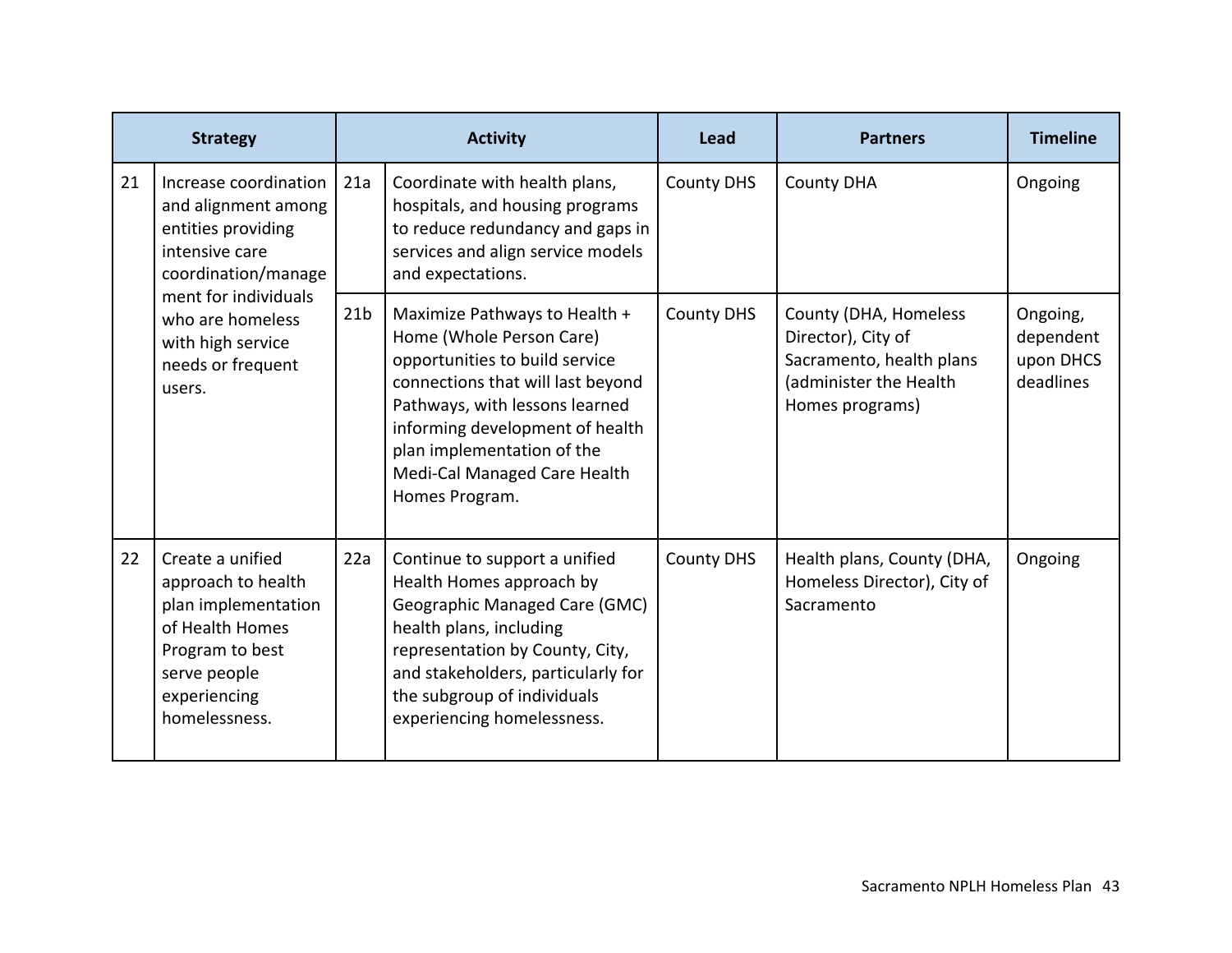|    | <b>Strategy</b>                                                                                                                      |                 | <b>Activity</b>                                                                                                                                                                                                                                                                                                                                            | Lead              | <b>Partners</b>                                                                    | <b>Timeline</b> |
|----|--------------------------------------------------------------------------------------------------------------------------------------|-----------------|------------------------------------------------------------------------------------------------------------------------------------------------------------------------------------------------------------------------------------------------------------------------------------------------------------------------------------------------------------|-------------------|------------------------------------------------------------------------------------|-----------------|
|    |                                                                                                                                      | 22 <sub>b</sub> | Provide trainings/tutorials open<br>to every group or agency<br>interfacing with homeless<br>persons explaining how the<br>Geographic Managed Care model<br>works, differences in different<br>delivery models, how the County<br>Carve out works for people with<br>serious mental illness, and ways<br>to help people connect with their<br>health plan. | <b>County DHS</b> | CoC, Health Plans, County<br>(DHA, Homeless Director)                              | Q1 2020         |
|    |                                                                                                                                      | 22c             | Request health plans provide<br>homeless providers, including<br>street outreach and navigators,<br>training on services and access to<br>improve the use of health care<br>and care coordination services by<br>the homeless population.                                                                                                                  | <b>County DHS</b> | Health plans,<br>County (DHA, Homeless<br>Director), SSF, Funders<br>Collaborative | Ongoing         |
| 23 | <b>Explore opportunities</b><br>to target mainstream<br>employment services<br>for adults and youth<br>experiencing<br>homelessness. | 23a             | Explore opportunities to target<br>mainstream employment<br>services for adults and youth<br>experiencing homelessness<br>through California's Workforce<br>Innovation and Opportunities Act<br>plan.                                                                                                                                                      | <b>County DHA</b> | SETA, County Homeless<br>Director, SSF, City of<br>Sacramento                      | Q1 2020         |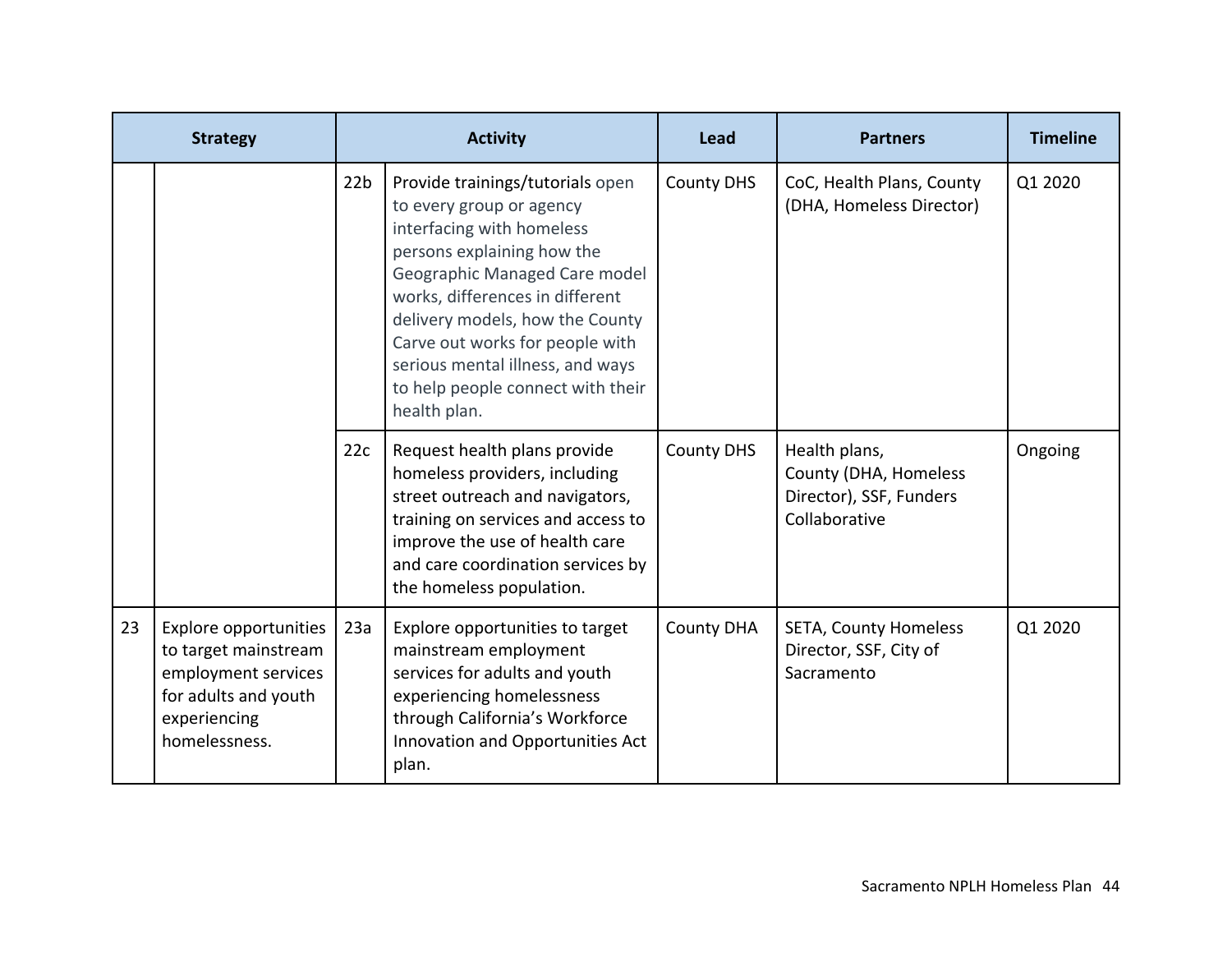| <b>Strategy</b> |  |                 | <b>Activity</b>                                                                                                                                                                                               | Lead              | <b>Partners</b>            | <b>Timeline</b> |
|-----------------|--|-----------------|---------------------------------------------------------------------------------------------------------------------------------------------------------------------------------------------------------------|-------------------|----------------------------|-----------------|
|                 |  | 23 <sub>b</sub> | Coordinate with federal, State<br>and local employment agencies<br>to provide employment training<br>and increase coordination among<br>all programs that target<br>employment for people who are<br>homeless | <b>County DHA</b> | Funders Collaborative, CoC | Q1 2020         |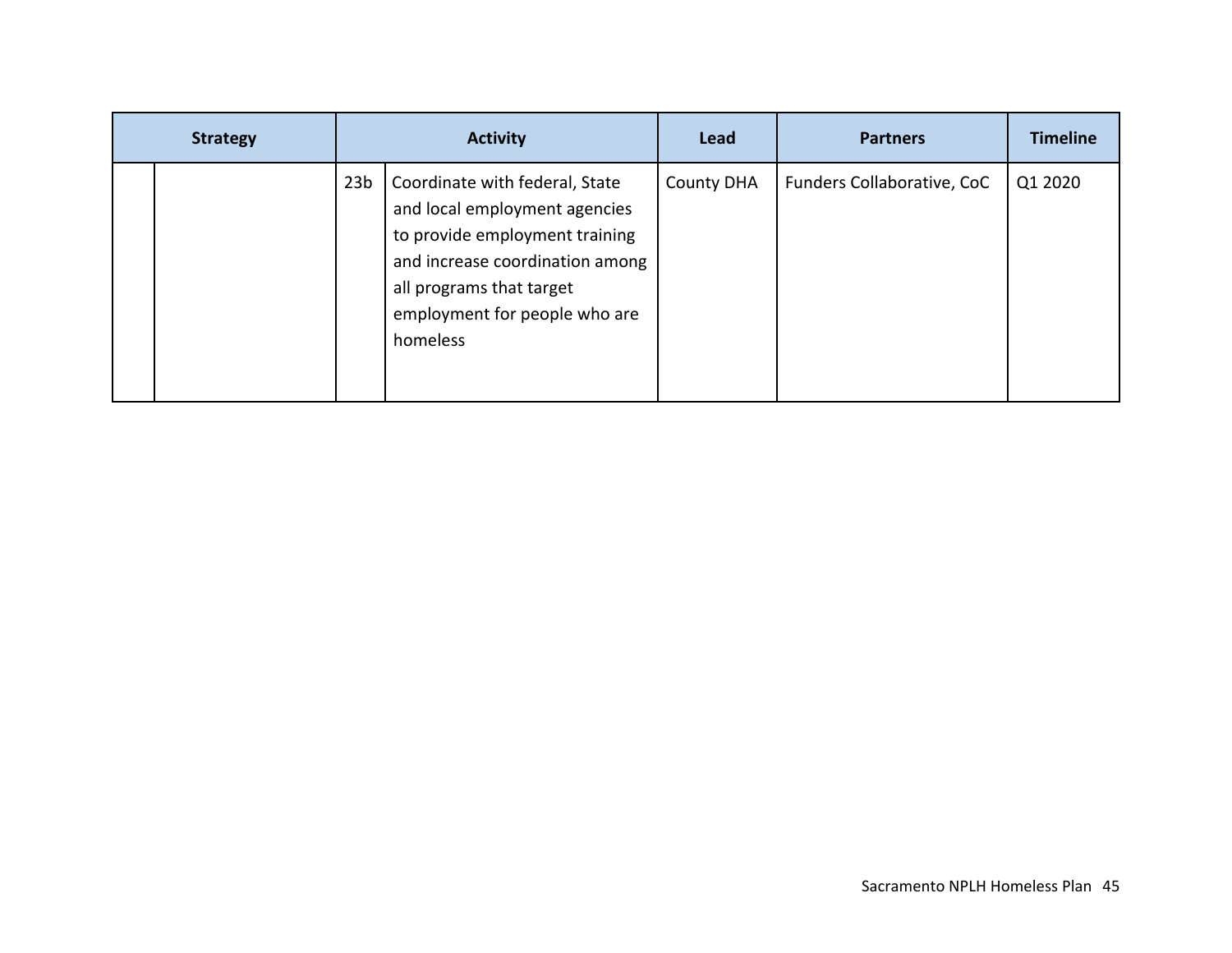6. Strengthen System Leadership, Capacity and Accountability: Effective systems coordinate and align individual efforts to address and reduce homelessness and use consistent measurements so that outcomes can be evaluated across system funders and local leadership. Key to the Plan's success is a commitment by leaders and funders to not only make investments into their programs and services, but to work together at the system level to ensure investments are coordinated, aligned and achieving intended results. System development must consider challenges for smaller cities and engage them in leadership. System work also includes homeless service providers and people with lived experience of homelessness as leaders whose direct experience should inform all system work and whose capacity is essential to good outcomes. These strategies recognize the need for shared metrics, increased capacity to use data for continuous improvement, and coordinated and aligned decision‐making.

|    | <b>Strategy</b>                                                                                          |                 | <b>Activity</b>                                                                                                                                     |            | <b>Partners</b>                         | <b>Timeline</b> |
|----|----------------------------------------------------------------------------------------------------------|-----------------|-----------------------------------------------------------------------------------------------------------------------------------------------------|------------|-----------------------------------------|-----------------|
| 24 | Assess, improve and<br>expand Coordinated<br>Entry, leveraging CESH<br>resources to support<br>the work. | 24a             | Assess and modify current system functioning,<br>including access, assessment, prioritization,<br>and matching/referral.                            | <b>SSF</b> | <b>Funders</b><br>Collaborative,<br>CoC | Q4 2019         |
|    |                                                                                                          | 24 <sub>b</sub> | Increase housing and program resources<br>connected to Coordinated Entry.                                                                           | <b>SSF</b> | <b>Funders</b><br>Collaborative,<br>CoC | Q1 2020         |
|    |                                                                                                          | 24c             | Fully develop transparent written policies and<br>procedures.                                                                                       | <b>SSF</b> | <b>Funders</b><br>Collaborative,<br>CoC | Q4 2019         |
|    |                                                                                                          | 24d             | Standardize Coordinated Entry reporting,<br>accountability, and evaluation, and align with<br>the Homeless Management Information<br>System (HMIS). | <b>SSF</b> | <b>Funders</b><br>Collaborative,<br>CoC | Q4 2019         |
| 25 | Use HMIS data to<br>evaluate and report<br>on program and                                                | 25a             | Create system and program level reporting on<br>outcomes.                                                                                           | <b>SSF</b> | <b>Funders</b><br>Collaborative,<br>CoC | Q2 2019         |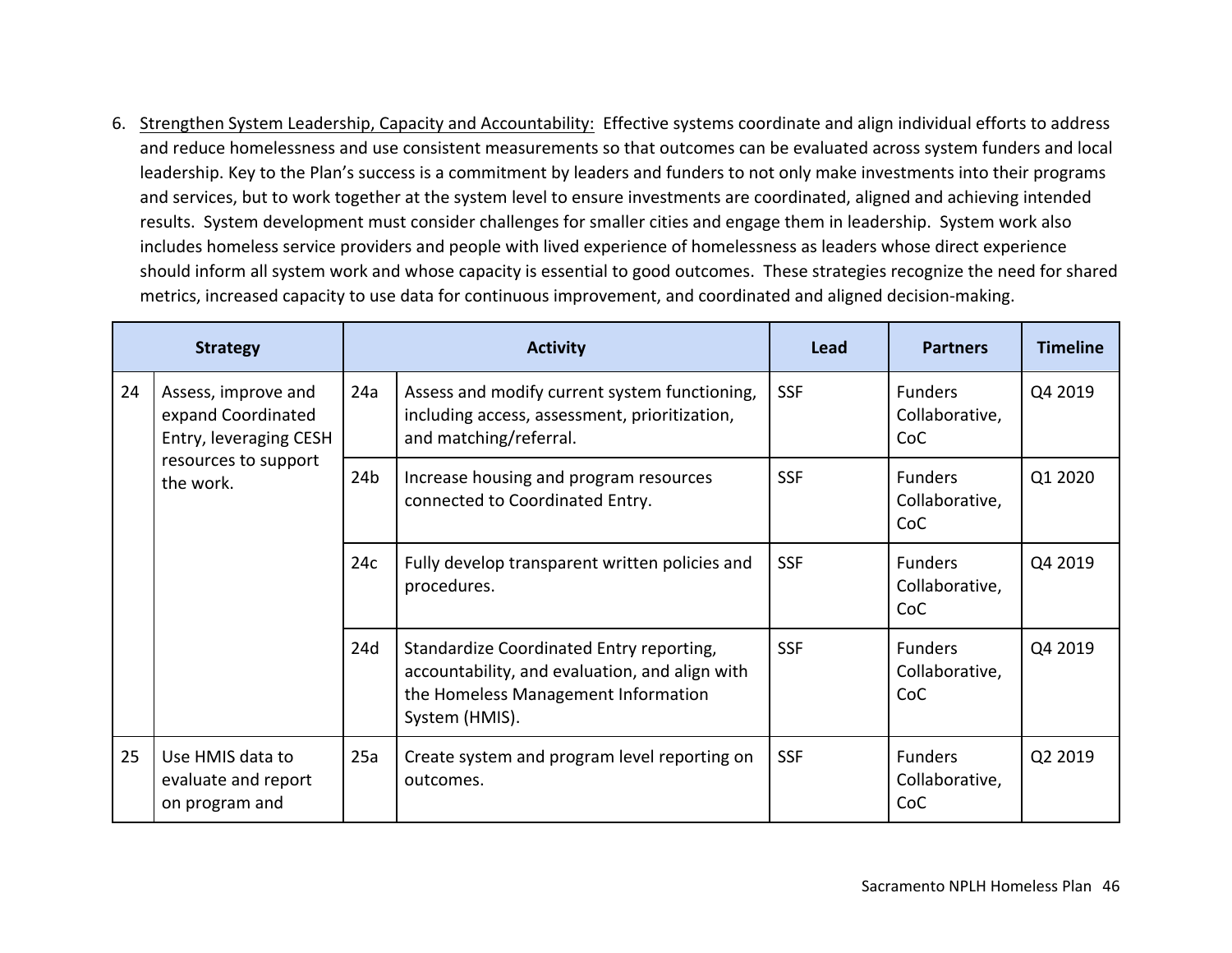|    | <b>Strategy</b>                                                                                                                                                              |                 | <b>Activity</b>                                                                                                                                                                                                                                                        | Lead                            | <b>Partners</b>                         | <b>Timeline</b> |
|----|------------------------------------------------------------------------------------------------------------------------------------------------------------------------------|-----------------|------------------------------------------------------------------------------------------------------------------------------------------------------------------------------------------------------------------------------------------------------------------------|---------------------------------|-----------------------------------------|-----------------|
|    | system outcomes                                                                                                                                                              | 25 <sub>b</sub> | Expand community programs in HMIS and use<br>as the main repository for all programs<br>addressing homelessness.                                                                                                                                                       | <b>SSF</b>                      | <b>Funders</b><br>Collaborative,<br>CoC | Q3 2019         |
|    |                                                                                                                                                                              | 25c             | Create a gaps analysis based on population,<br>inventory and utilization                                                                                                                                                                                               | <b>SSF</b>                      | <b>Funders</b><br>Collaborative,<br>CoC | Q3 2019         |
|    |                                                                                                                                                                              | 25d             | Use data to assess and understand the<br>intersectionality of race, ethnicity, disability<br>and gender and how the homeless system can<br>ensure access to emergency assistance,<br>housing, and supports for historically<br>underserved and overrepresented groups. | <b>SSF</b>                      | <b>Funders</b><br>Collaborative,<br>CoC | Q2 2019         |
| 26 | Explore creating a<br>framework or pilot for<br>cross-departments<br>data sharing across<br>mainstream systems<br>that serve people who<br>are experiencing<br>homelessness. | 26a             | Investigate ways to improve client level care<br>coordination, including the use of AB 210<br>multidisciplinary teams that facilitate sharing<br>information to improve coordination of care<br>and client outcomes.                                                   | <b>County DHA</b>               | <b>Funders</b><br>Collaborative,<br>CoC | Q2 2019         |
|    |                                                                                                                                                                              | 26 <sub>b</sub> | Determine whether and how to improve data<br>sharing across systems, including potential<br>pilots between specific agencies.                                                                                                                                          | <b>Funders</b><br>Collaborative |                                         | Q4 2019         |
| 27 | Define system goals<br>and create a system<br>map.                                                                                                                           | 27a             | Create a map of the envisioned system and the<br>relationship between different types of<br>programs, including a diagram and description<br>of how the system is intended to function.                                                                                | <b>SSF</b>                      | County, Cities,<br>CoC                  | Q3 2019         |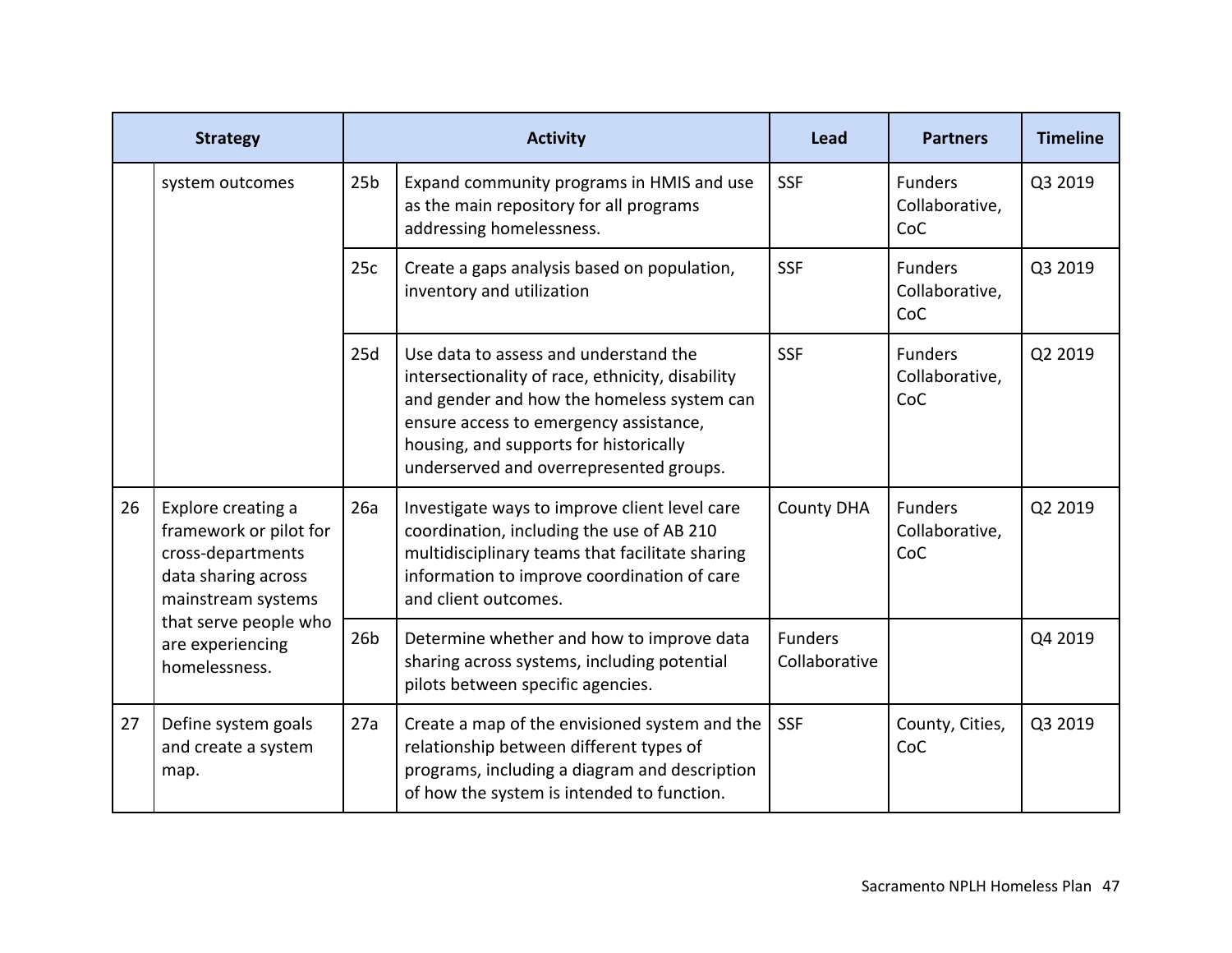|    | <b>Strategy</b>                                                                                                                                 |                 | <b>Activity</b>                                                                                                                                                 | Lead                            | <b>Partners</b>                                                             | <b>Timeline</b>             |
|----|-------------------------------------------------------------------------------------------------------------------------------------------------|-----------------|-----------------------------------------------------------------------------------------------------------------------------------------------------------------|---------------------------------|-----------------------------------------------------------------------------|-----------------------------|
|    |                                                                                                                                                 | 27 <sub>b</sub> | Clearly define the other systems of care that<br>intersect with the homeless system and their<br>roles and responsibilities.                                    | <b>SSF</b>                      | County, Cities                                                              | Q3 2019                     |
|    |                                                                                                                                                 | 27c             | Track financial resources and investments in<br>the homeless response system and report on<br>them to stakeholders                                              | <b>Funders</b><br>Collaborative | Cities,<br>Counties,<br>public and<br>private funders                       | Q3 2019                     |
|    |                                                                                                                                                 | 27d             | Align the data steps above with the system<br>vision to measure the flow and impact of the<br>system and its component elements.                                | <b>SSF</b>                      | County, Cities                                                              | Q4 2019                     |
| 28 | Define, develop, and<br>strengthen<br>coordination,<br>governance, and<br>leadership roles to<br>align efforts of key<br>players at all levels. | 28a             | Create the Funders Collaborative as identified<br>in the HEAP/CESH plan to establish system<br>standards and work to identify, align and<br>coordinate funding. | <b>SSF</b>                      | Cities,<br>Counties,<br>public and<br>private funders                       | Q3 2019                     |
|    |                                                                                                                                                 | 28 <sub>b</sub> | Continue to coordinate internally within the<br>County through a regularly convened County<br>Interagency Working Group.                                        | County<br>Homeless<br>Director  | All County<br>Departments<br>serving people<br>experiencing<br>homelessness | Bi-<br>annually,<br>ongoing |
|    |                                                                                                                                                 | 28c             | Explore ways to engage political leadership<br>across communities.                                                                                              | <b>Funders</b><br>Collaborative | CoC                                                                         | Q1 2020                     |
|    |                                                                                                                                                 | 28d             | Strengthen provider tables/forums and and/or<br>create learning collaborative(s) for more<br>frequent provider coordination, input, and                         | <b>SSF</b>                      | County (DHA,<br>DHS, Homeless<br>Director), CoC,                            | Q1 2019<br>and<br>ongoing   |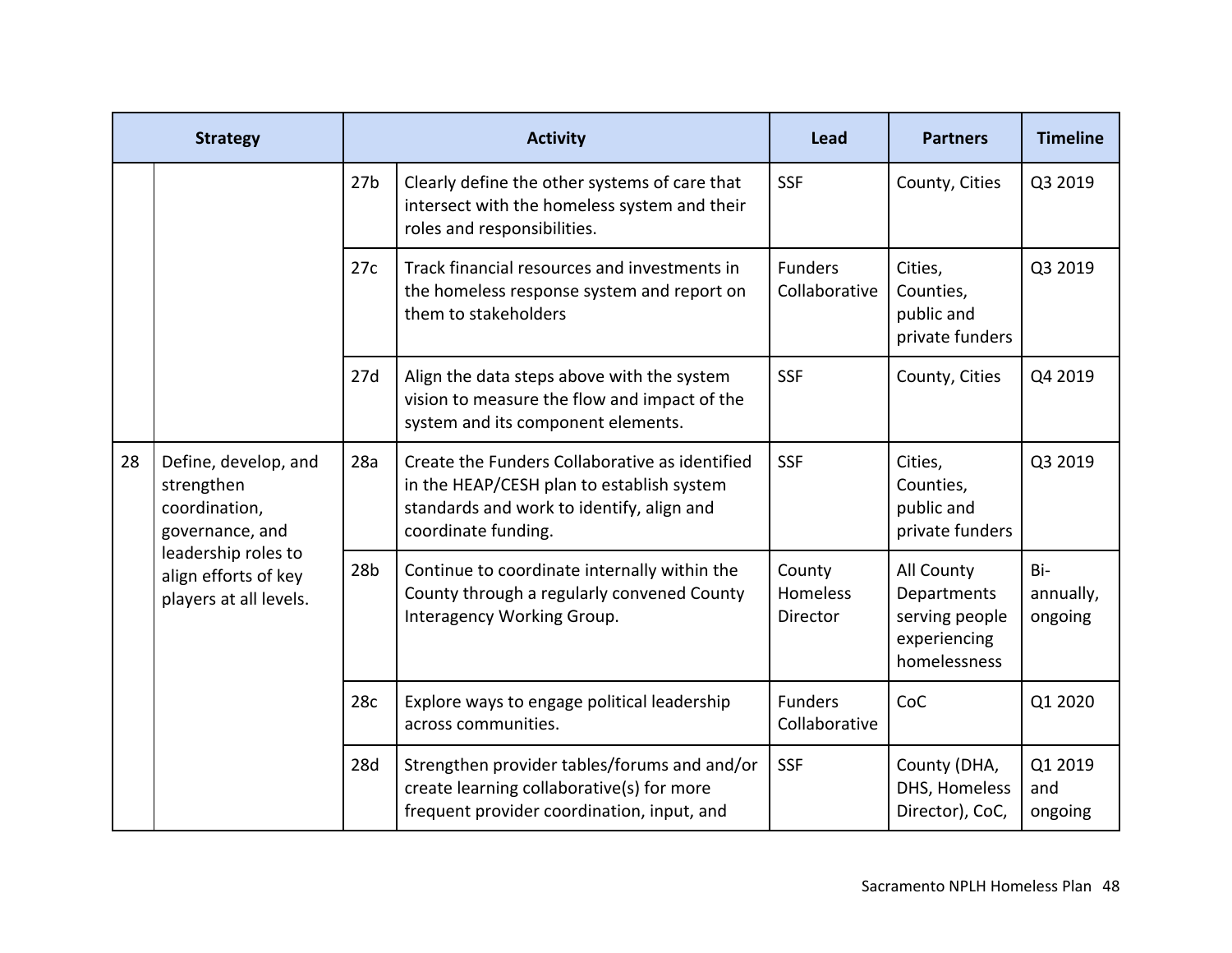|    | <b>Strategy</b>                                                     |                 | <b>Activity</b>                                                                                                                                                                                                                                                       | Lead                            | <b>Partners</b>                     | <b>Timeline</b> |
|----|---------------------------------------------------------------------|-----------------|-----------------------------------------------------------------------------------------------------------------------------------------------------------------------------------------------------------------------------------------------------------------------|---------------------------------|-------------------------------------|-----------------|
|    |                                                                     |                 | learning/capacity building opportunities.<br>Consider a single provider training building on<br>County's curriculum being implemented as<br>part of Flexible Supportive Re-Housing<br>Program.                                                                        |                                 |                                     |                 |
|    |                                                                     | 28e             | Assess the effectiveness of the current<br>structure and leadership, and based on this<br>assessment make recommendations to<br>strengthen, modify, and/or replace the<br>existing collaborative structures with a unified<br>governance and accountability approach. | County                          | Cities, SSF,<br><b>CoC Advisory</b> | Q2 2020         |
| 29 | Adopt and implement<br>a collaborative<br><b>Communication Plan</b> | 29a             | Develop a plan for regular communications to<br>stakeholders on Plan progress and activities,<br>investments and system outcomes.                                                                                                                                     | <b>Funders</b><br>Collaborative | CoC                                 | Q3 2019         |
|    |                                                                     | 29 <sub>b</sub> | Promote community venues for citizen<br>involvement, including Homeless Assistance<br>Resource Teams (HARTs), civic and faith-based<br>organizations with a commitment to<br>addressing homelessness.                                                                 | <b>Funders</b><br>Collaborative | CoC                                 | Q4 2019         |
|    |                                                                     | 29c             | Hold annual community meeting to present on<br>progress, receive additional feedback and<br>make revisions as needed to reflect<br>community input, changes in conditions and<br>resources.                                                                           | County                          | CoC, Funders<br>Collaborative       | Q4 2019         |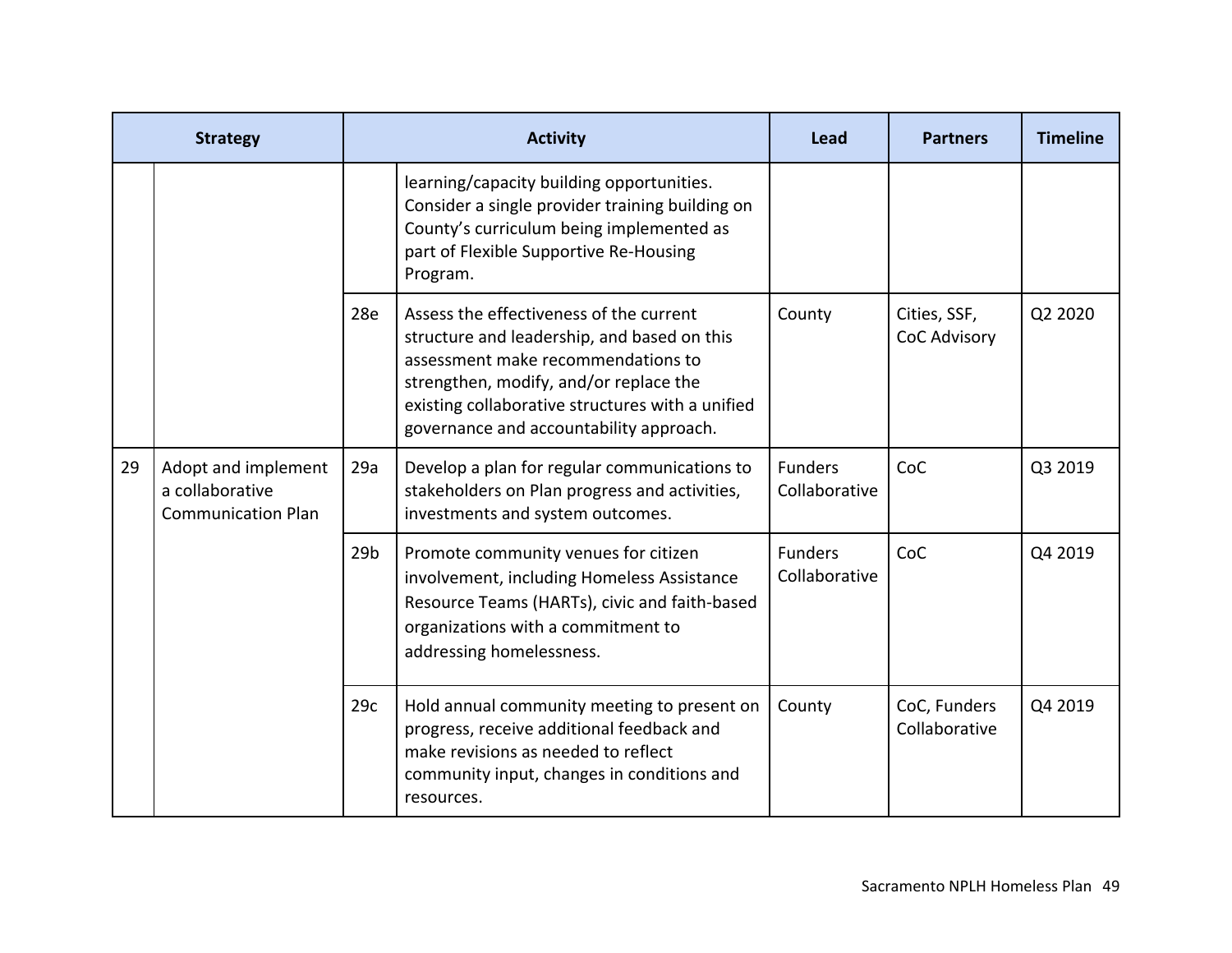#### **Next Steps**

These proposed actions are ambitious and will require a high level of commitment, coordination, and hard work. Beginning in the first quarter of 2019, the County and its partners will begin to implement the strategies and solutions laid out above. Some of these will increase critical program capacity, others improve service quality and inclusiveness, and others will help build a coordinated response and a more comprehensive, data‐driven system. Some of the strategies and action steps actions, including the system mapping, creation of gaps analysis and ongoing resource tracking, and the assessment and strengthening of a shared leadership structure will help lead to the next iteration of a shared system vision and potential for a future joint plan.

As implementation occurs, stakeholders will monitor progress on a regular basis to assess impact, address unanticipated barriers, and scale up things that are working. Annual community meetings will provide a place to report on progress, identify new or continuing challenges and refine strategies. The solutions proposed and new strategies that are developed as the work proceeds will help ensure that Sacramento's Homeless Response System is effective in making homelessness rare, brief and non-recurring.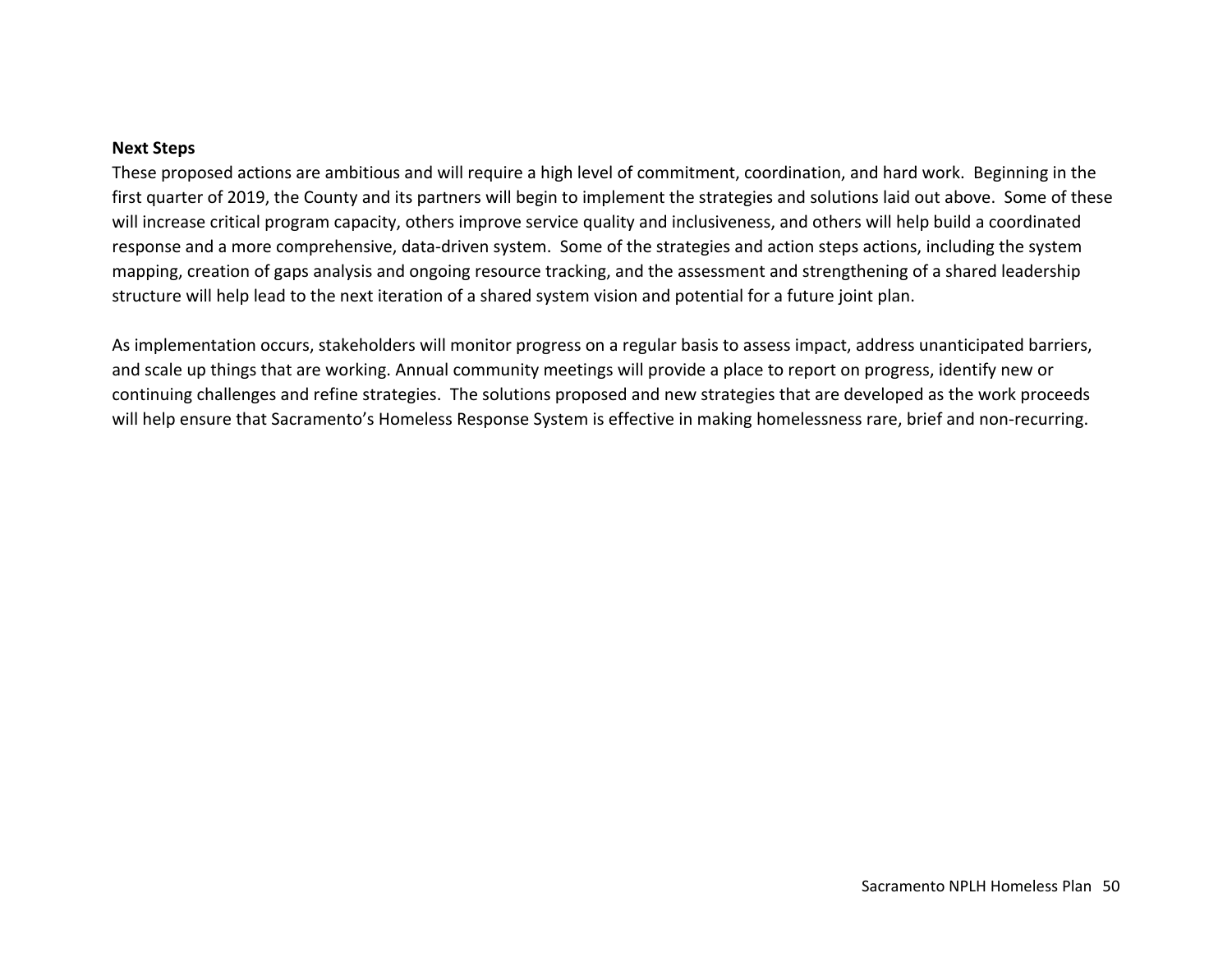# **COUNTY OF SACRAMENTO HOMELESS PLAN**

# **APPENDICES**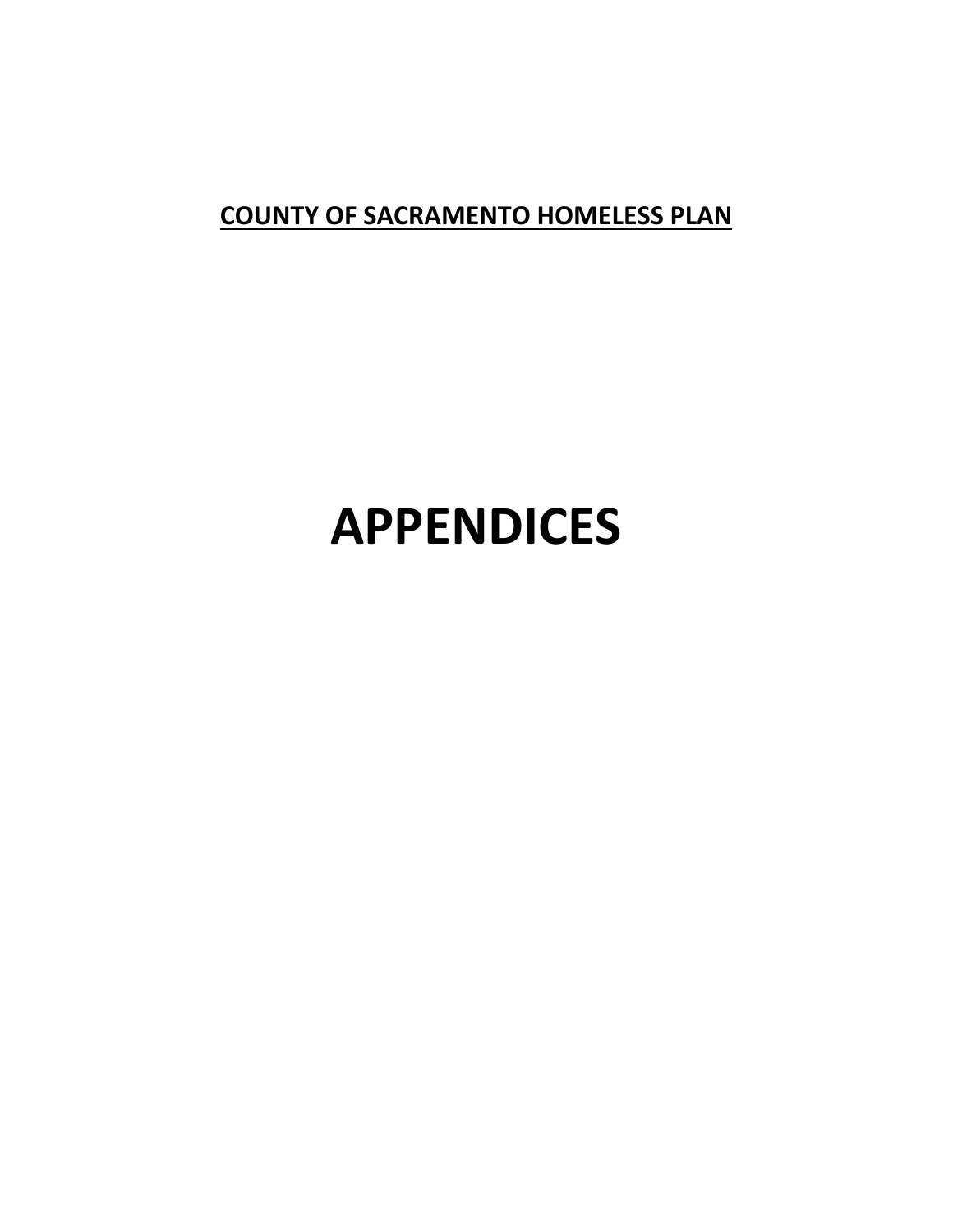#### **Appendix A. Systems in Place to Collect and Report Data**

In order to collect and report on data from the NPLH initiatives, the County of Sacramento and the Sacramento Housing and Redevelopment Agency (SHRA) will enter into a long‐term regulatory agreement with each NPLH Development Sponsor that requires data collection and reporting on the NPLH development project consistent with State requirements. Regulatory agreements and ongoing monitoring are standard practice for all affordable housing developments funded with local County funds through SHRA. Additionally, systems are currently in place for collecting and reviewing compliance reporting and for conducting onsite monitoring visits for the multiple projects in Sacramento County serving persons experiencing homelessness and serious mental illness financed in recent years through local MHSA and County funding.

Among other things, the local regulatory agreement will require the Development Sponsor to provide the following information to the County and SHRA:

- Annual audit as required by NPLH Program Guidelines in Section 214;
- Annual compliance reports with information as required in 25 CCR Section 7300, et. seq.
	- Data elements as delineated in Section 214 (e) anticipated to be collected described in the chart below.

Because the NPLH data elements delineated in Section 214(e) exceed what is typically collected in affordable housing or PSH developments, data will be collected from a variety of sources. Many elements will be collected through the Homeless Management Information System (HMIS) and Development Sponsors will be required to enter information into HMIS on an ongoing basis. Other elements are a function of property management, the lead services provider or directly through the County. The following chart delineates the anticipated source for each required data element.

| Item $#$ in<br>Section<br>214 | Topic                                                 | Source                                                   |
|-------------------------------|-------------------------------------------------------|----------------------------------------------------------|
|                               | 1. Project location, services, and amenities          | <b>Regulatory Agreement:</b><br>Requested information is |
|                               | 2. # of NPLH assisted units (AU), other AU and non-AU | not anticipated to change<br>from the regulatory         |
| 3.                            | 3. Project occupancy restrictions                     | agreement project<br>description                         |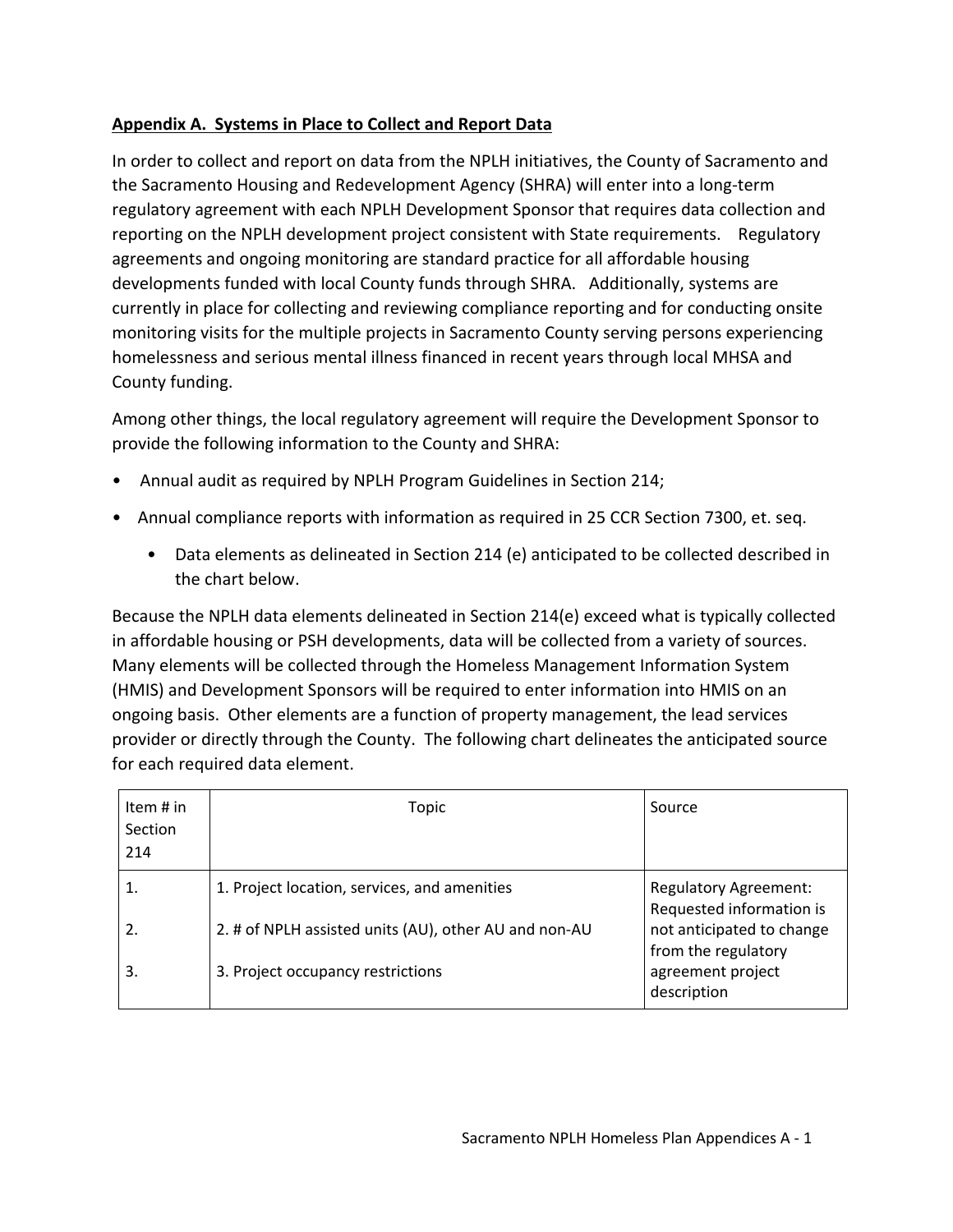| 4.    | 4. Number of individuals and households served                                                | Property<br>Manager/Development                      |
|-------|-----------------------------------------------------------------------------------------------|------------------------------------------------------|
| 5.    | 5. Homeless status, veteran status, mental health status                                      | Sponsor collects from<br>tenant records and enters   |
| 6.    | 6. Average project vacancy                                                                    | italicized elements into<br><b>HMIS</b>              |
| 7.    | 7. Average vacancy for NPLH units                                                             |                                                      |
| 8.    | 8. Head of household gender, race, ethnicity, age                                             |                                                      |
| 9.    | 9. Income levels of NPLH tenants                                                              |                                                      |
| 10.   | 10. Length of stay in NPLH development for NPLH tenants                                       |                                                      |
| 11.   | 11. Homeless status of NPLH tenants at entry                                                  |                                                      |
| 12.   | 12. Active duty veteran status of NPLH tenants                                                |                                                      |
| 14.   | 14. Referral source of NPLH tenants (CES or County)                                           |                                                      |
| 17.   | 17. Exit destination tenants leaving, if known                                                |                                                      |
| 18.   | 18. Tenant deaths                                                                             |                                                      |
| 13.   | 13. The number of NPLH tenants with mental health<br>condition                                | Lead Service Provider<br>collects and enters         |
| 19.   | 19. Changes in tenant income                                                                  | italicized elements into<br><b>HMIS</b>              |
| 11.   | 11. Homeless status of tenants referred by CES                                                | Specialized reports from<br><b>HMIS</b>              |
| 14.A. | 14.A. number of tenants referred by CES                                                       |                                                      |
| 15.   | 15. Place of habitation for homeless referrals                                                |                                                      |
| 11.   | 11. At risk status of tenants referred by County                                              | <b>County Behavioral Health</b><br>Services Division |
| 14.B. | 14.B. Number of tenants referred by behavioral health<br>16. Disability of tenant at referral |                                                      |
| 16.   |                                                                                               |                                                      |

Data elements requested in Section 214 (g) present additional challenges, because there is not a single data base or data collection system for the items requested and because of HIPPA challenges to sharing individual information. For example, there is no single existing data base to collect information from multiple hospitals on emergency room visits before and after move‐ in. To the extent a tenant is participating in the Whole Person Care program, this information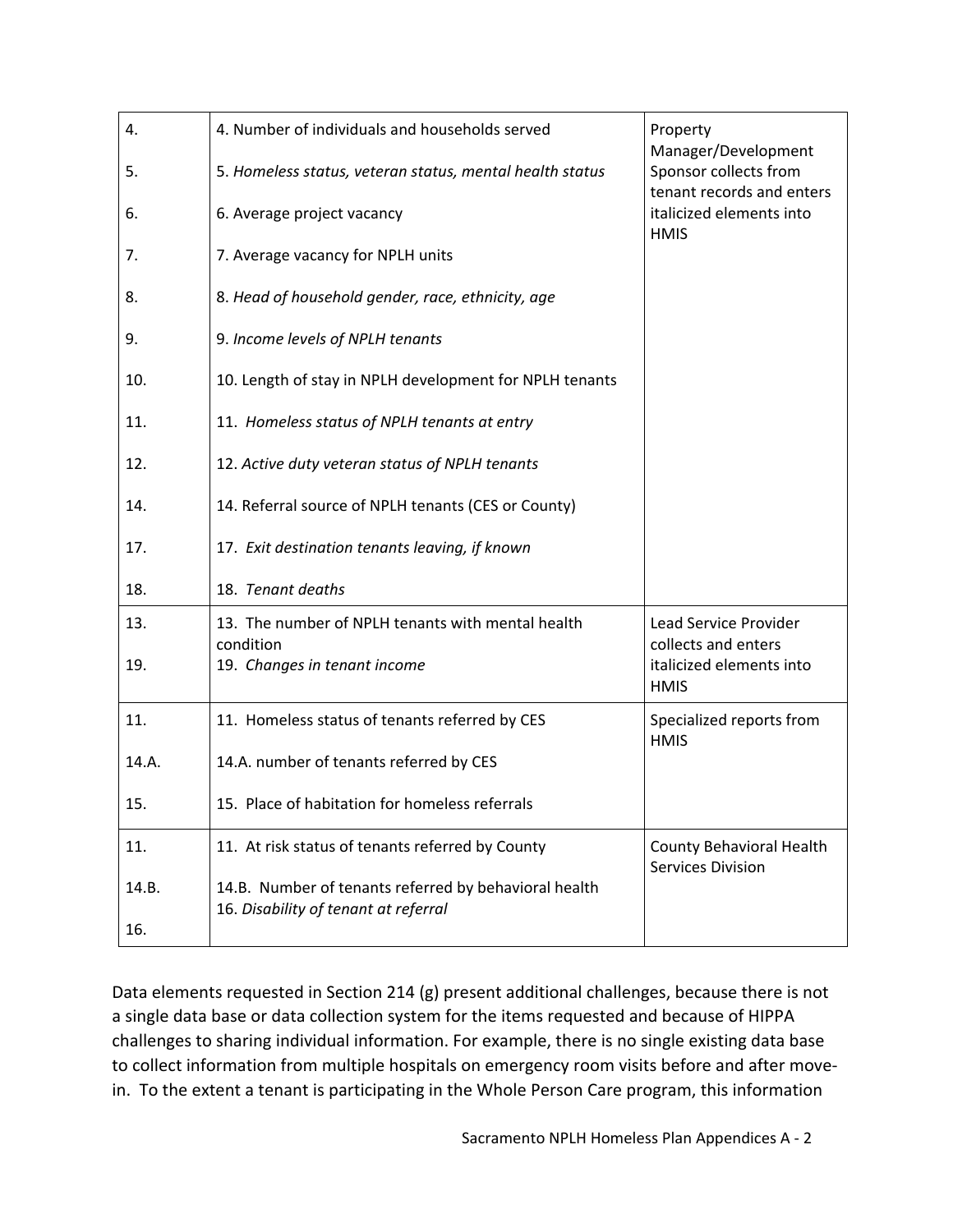may be available, but that information would be ad hoc based on participation and likely with time‐limited availability. In addition, depending on how the information is shared, medical information may require participant agreement to disclose information to the collecting entity.

Health Information. There is no single data base to collect information from multiple hospitals/managed care, psychiatric facilities on inpatient days. To the extent a tenant is participating in the Whole Person Care program or is in a County facility, this information may be available but would be ad‐hoc and would not be complete information. If in the future, when a health information exchange is implemented in Sacramento County, this information would be more readily accessible.

Criminal Justice. Specialized pulls from the jail data system on ongoing basis may be possible but would require County staff dedicated to this purpose and there is no ongoing funding source identified.

The County would be interested in learning from other communities who are able to collect the information requested in 214(G) to understand how this data could more readily available.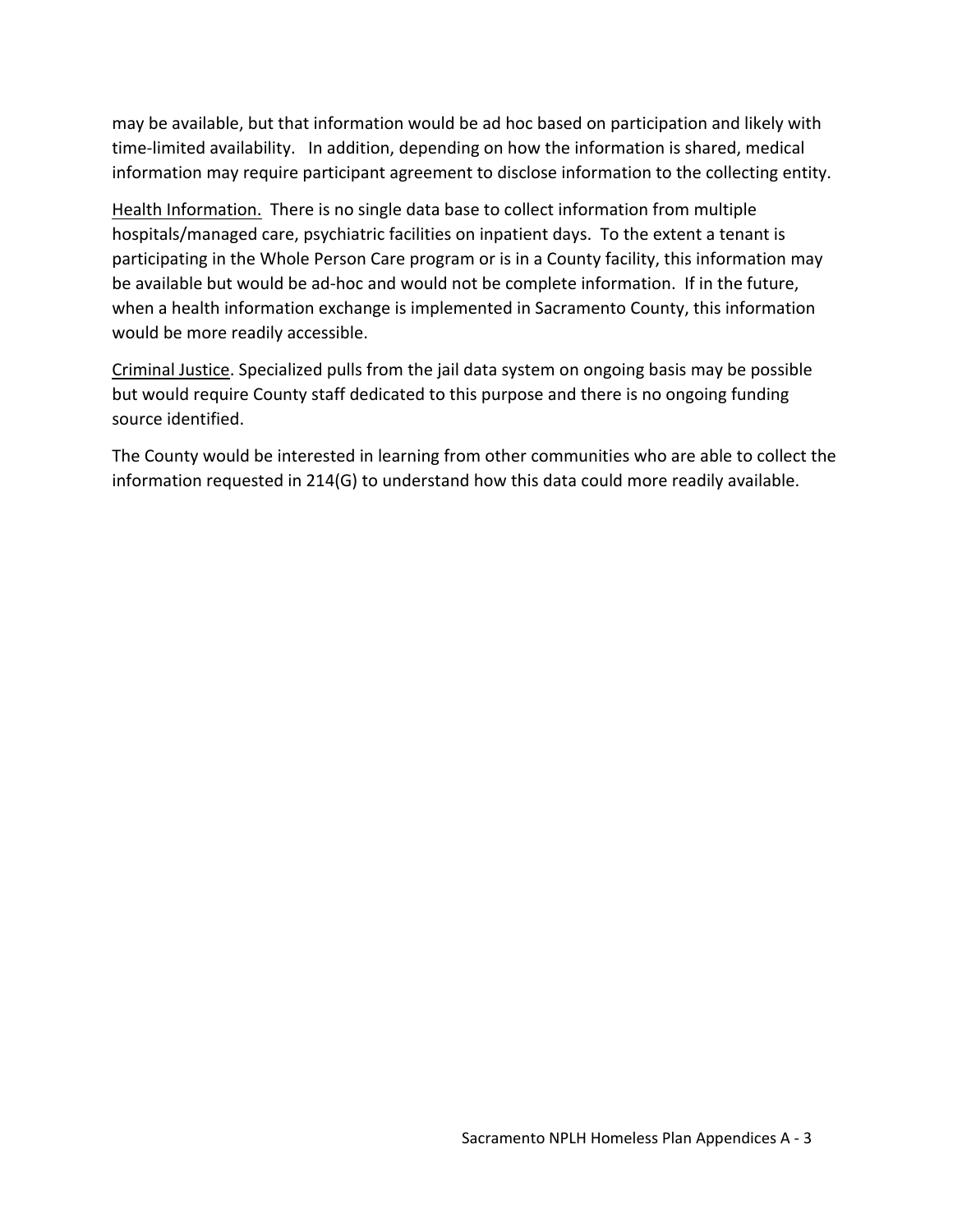#### **Appendix B. Coordinated Entry Process for NPLH‐funded Units**

All referrals for persons experiencing homelessness will come from Coordinated Entry administered by Sacramento Steps Forward for the Continuum of Care. Sacramento's coordinated entry system will be undergoing significant improvement efforts in 2019 using CESH funding from the State. These improvement efforts include ensuring clear and transparent access to services for all persons on a nondiscriminatory basis, regardless of race, color, religion, sex, age, national original, familial status, disability, sexual orientation, or gender identification.

The system for identifying and referring person "at risk of chronic homelessness" will be developed in 2019 by the County Department of Health Services – Behavioral Health Services Division. The County will maintain responsibility for non‐CES referrals of at‐risk persons.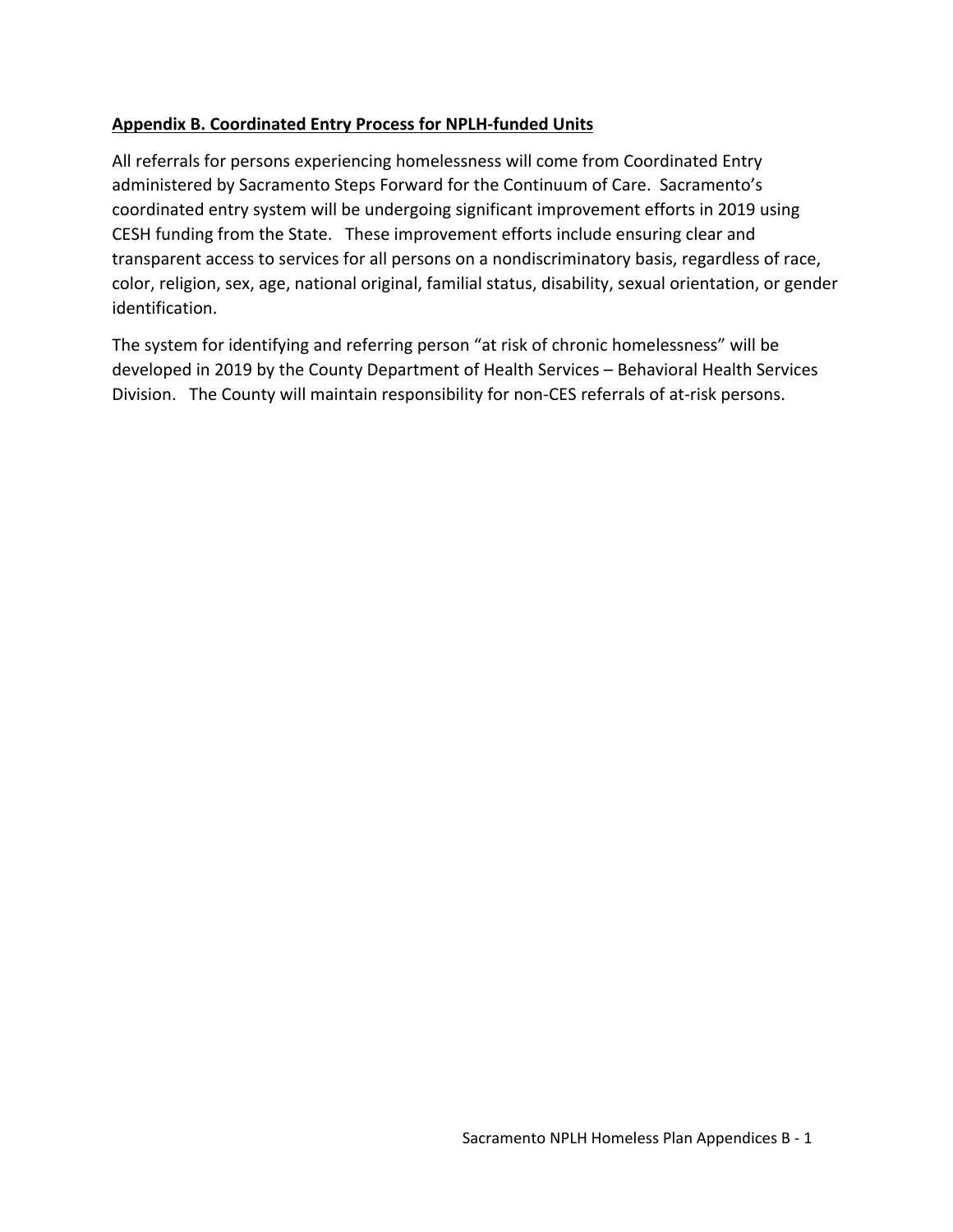#### **Appendix C: Efforts to Prevent Criminalization**

More than half of the people experiencing homelessness in Sacramento are unsheltered, and the County has worked to balance the needs of housed residents and businesses while implementing a humane and effective response to unsheltered homelessness that is focused on safety, connecting people to housing and services, and avoiding criminalization of the behaviors and activities associated with unsheltered homelessness wherever possible. These initiatives involve a cross‐section of County and County Departments, including the County Sheriff, the Department of Public Health, the County Environmental Management Department, Regional Parks, the Public Defenders' Office, and community partners including Sacramento Steps Forward, and numerous nonprofit providers, including Loaves and Fishes, and other crisis and housing providers. These initiatives include:

Outreach and Nuisance Mitigation: In order to prevent people experiencing homelessness from being arrested for nuisance or quality of life concerns, a number of parties conduct proactive outreach and education both for homeless residents and community members. For instance, the Sheriff's Department has partnered with Sacramento Steps Forward on the Strategies and Policing Innovation, in which Sheriff's deputies partner with navigators, who together reach out to "target" areas about which complaints have been issued. The teams seek to address some of the challenging behaviors and reduce the number of calls. According to data analyzed by Sacramento State University researchers, the initiative has yielded positive results. The success of the initiative has led to the creation of a 10‐member Homeless Outreach Team (HOT), which conducts outreach throughout the County to help to make connections with people in encampments and work with people to prevent arrests. Every other month, the Sheriff's Department hosts a Homeless Outreach Partnership Event, bringing service providers to the areas where the HOT team is working, in order to connect homeless people to a range of services. County Regional Parks' rangers also partner with County DHA and other outreach teams connect people living on the American River to resources and services. In 2018, Regional Parks engaged the Downtown Streets Team, a non‐profit provider, with one‐time funding supporting 20 to 25 volunteer participants comprised of Parkway campers and other persons experiencing homelessness. Teams clean up trash and debris in two designated areas of the Lower Parkway and are connected to service and housing programs through weekly meetings. Regional Parks is currently soliciting proposals for a clean‐up program utilizing a workforce of people experiencing homelessness living on the Parkway. The selected provider will work with participants to connect them to employment programs, provide basic job training and coordinate programs to connect individuals to shelter and services.

In addition, the County's Environmental Management Department responds to complaints received from the business and community members related to charitable feedings and work with the Public Health office to address other public health concerns. This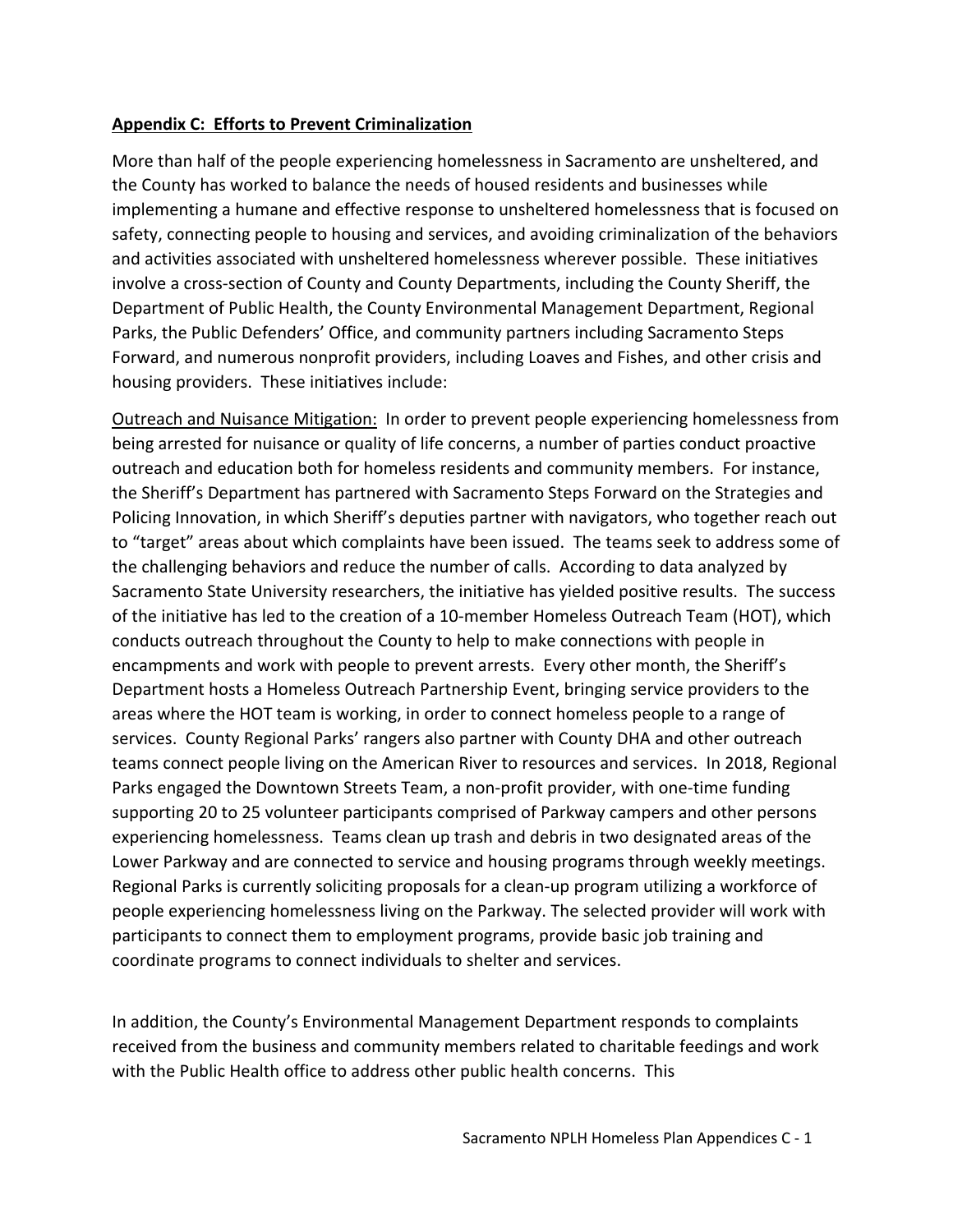Citation Resolution: To resolve outstanding citations, which can often interfere with a homeless person's ability to access housing and services, the Public Defender's Office created a monthly legal clinic at Loaves and Fishes. This clinic works with approximately 50 people a month in recalling warrants and negotiating cases for community service in lieu of jail.

The District Attorney's office has also created a program called Chronic Nuisance Offender Program, which matches people who have ten or more citations or arrests in a 12‐month period to services and housing that can help them avoid future arrests.

In addition, criminal justice partners hole the annual "Stand Down," event which conducts outreach to help homeless veterans resolve traffic infractions and minor misdemeanor cases.

Alternative Courts and Record Expungement: The County has proposed to use new HEAP and CESH funding to partner with the Public Defender's Office and create an expungement clinic, to remove barriers to housing, employment, education and services. The expungement clinic intends to address expungement under Penal Code Section 1203.4, as well as record clearances pursuant to Propositions 47 and 64.

In addition to working to expunge records, there are a series of collaborative courts designed to find alternatives to jail time, including: Adult Drug Court, Mental Health Treatment Court, Re‐ Entry Court, Prop 36 Court, Domestic Violence Home Court, and Veterans Treatment Court. These courts are described in more detail in Appendix V, County Programs and Initiatives.

Currently, criminal justice partners are creating a mental health diversion program for individuals charged with misdemeanor or felonies and face mental health issues. The goal of the diversion program is to connect individuals to mental health services in lieu of jail. Additionally, the criminal justice partners are working together to apply this diversion program to individuals who have been found not competent to stand trial. A new study from the Department of State Hospitals indicate that there has been a 60% increase in individuals not competent to stand trial due to mental illness, 47% who were found to be homeless and not connected to mental health services.

Recidivism Reduction: The Criminal Justice Cabinet supported by the Office of the County Executive and the Superior Court convenes month, bringing together a range of justice‐ affiliated entities to coordinate leadership necessary to ensure a fair and just criminal justice system The Mental Health Workgroup is currently focused on supporting people with mental illness who are cycling through the jails, and the Integration Justice Data System Subcommittee is focused on enabling data sharing across providers to better understand and address the needs of people in the criminal justice system, in hopes of reducing recidivism.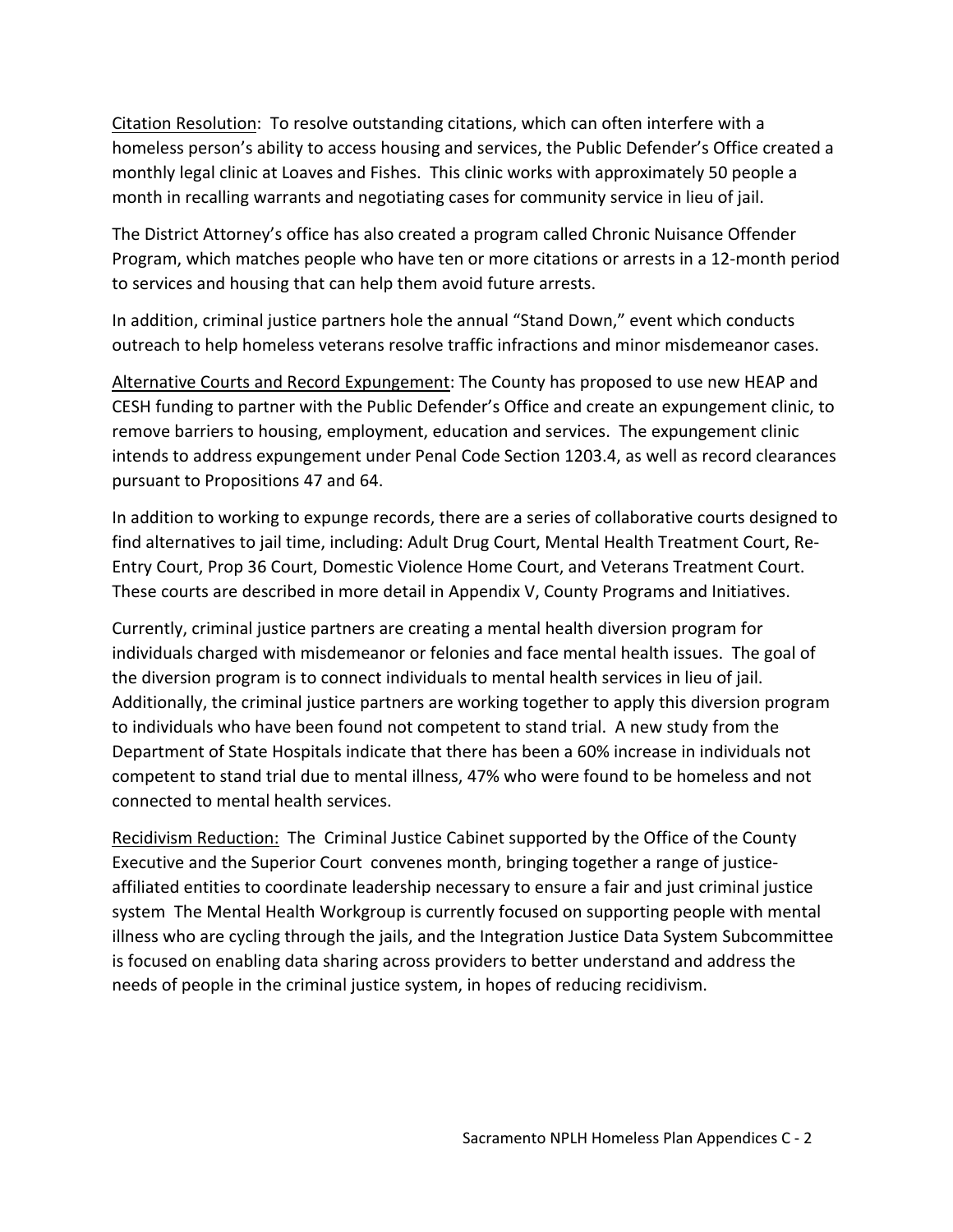#### **Appendix D: Definitions of Key Terms**

#### Acronyms:

- BHS‐ Behavioral Health Services
- CoC Continuum of Care
- DHA Department of Human Assistance
- DHS Department of Health Services
- FSRP Flexible Supportive Re‐housing Program
- HUD U.S. Department of Housing and Urban Development
- HMIS Homeless Management Information System
- JPA Joint Powers Authority
- MHSA Mental Health Services Act
- NPLH No Place Like Home
- PIT– Point‐in‐Time Count
- PER County Planning and Environmental Review
- PSH Permanent Supportive Housing
- RRH Rapid Re‐Housing
- SHRA Sacramento Housing and Redevelopment Authority
- SSF Sacramento Steps Forward

#### Key Terms:

**Chronically homeless:** An individual is defined by HUD as "chronically homeless" if they have a disability and have lived in a shelter, safe haven, or place not meant for human habitation for 12 continuous months or for at least four separate occasions in the last three years which total 12 months or more. A family is considered to be chronically homeless if the adult head of household meets the above definition.

**Continuum of Care:** Regional or local planning body that coordinates housing and services funding from the US Department of Housing and Urban Development (HUD).

**Coordinated Entry:** The coordinated method and process by which people experiencing homelessness gain access to the resources of the Homeless Response System. HUD requires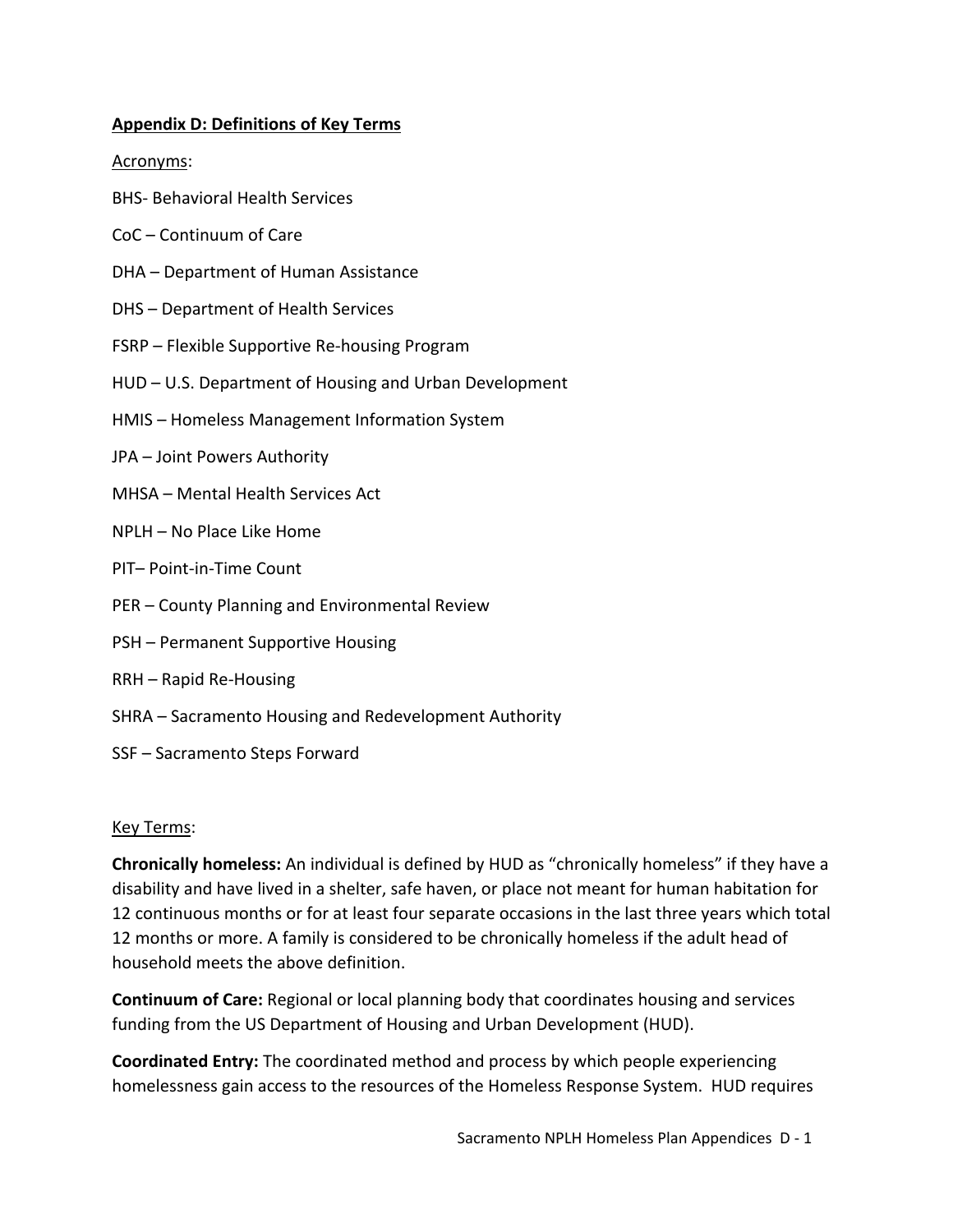coordinated entry for all federal CoC resources. The process is broken into four parts: access, assessment, prioritization, and referral.

**Diversion:** Diversion is a strategy that prevents homelessness for people seeking shelter by helping them identify immediate alternate housing arrangements, including staying with family and friends, and if necessary, connecting them with services and financial assistance to help them return to permanent housing.

**Homeless Management Information System**: A Homeless Management Information System (HMIS) is a local information technology system used to collect client‐level data and data on the provision of housing and services to homeless individuals and families and persons at risk of homelessness.

**Homeless Response System:** The overall system of programs, housing and services to address homelessness. The goal of this system is to prevent homelessness when possible and to make it rare, brief, and one‐time.

**Housing First:** Housing First is a programmatic and systems approach that centers on providing homeless people with housing quickly, without preconditions, and *then* providing services as needed. It also emphasizes community integration and individual choice.

**Long‐Term Mental Illness:** Term used in this Plan for persons who report in HMIS that they have a mental health problem or diagnosis that is expected to be of long, continued and indefinite duration and substantially impedes their ability to live independently.

**Moving On:** Moving On is a program model that provides support to tenants of permanent supportive housing who are able and want to move out with a rental subsidy or alternative subsidized permanent housing.

**Navigator:** Person who provides supportive services to prioritized persons to help ensure use a housing resource. Support provided includes document gathering assistance, application preparation, and housing search assistance as well as support to address temporary housing needs and crisis services as needed.

**Permanent Supportive Housing**: Permanent housing with leasing or rental assistance that is not time‐limited, paired with supportive services to assist homeless persons with a disability or families with an adult or child member with a disability to achieve housing stability.

**Person with Lived Experience:** A person who is experiencing or has in the past experienced homelessness.

**Point-In-Time Count:** The Point-in-Time (PIT) count is a count of sheltered and unsheltered homeless persons on a single night in January. HUD requires that Continuums of Care conduct an annual count of homeless persons who are sheltered. Continuums of Care also must conduct a count of unsheltered homeless persons every other year (odd numbered years).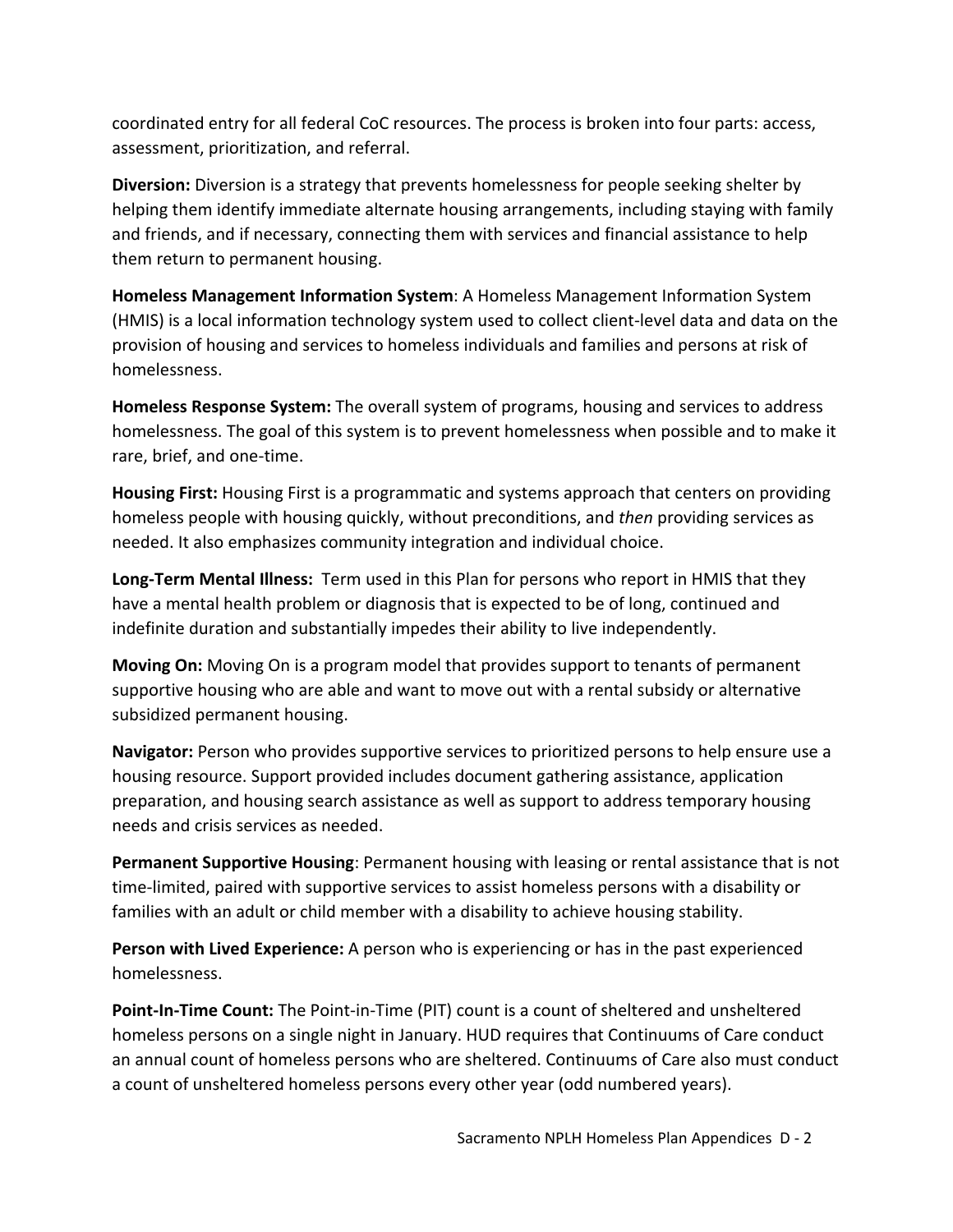**Rapid Re‐housing:** A housing program model that assists individuals and families who are homeless to move quickly into permanent housing, usually to housing in the private market, by providing housing search assistance, time‐limited and targeted services, and short‐term rental assistance.

**Scattered‐site housing:** Scattered‐site housing refers to housing programs in which units are rented or master-leased throughout the community, as opposed to concentrated at a single site.

**Shelter:** A facility with overnight sleeping accommodations, the primary purpose of which is to provide temporary places to stay for people experiencing homelessness or for specific populations of homeless persons. "Triage" shelter is also used.

**Sheltered:** A homeless individual staying in an emergency shelter, transitional housing, or in a hotel/motel paid for by a program intended to serve people experiencing homelessness.

**Unsheltered:** A homeless individual living in a place not meant for human habitation, including those living outdoors, in vehicles, tents, or abandoned buildings.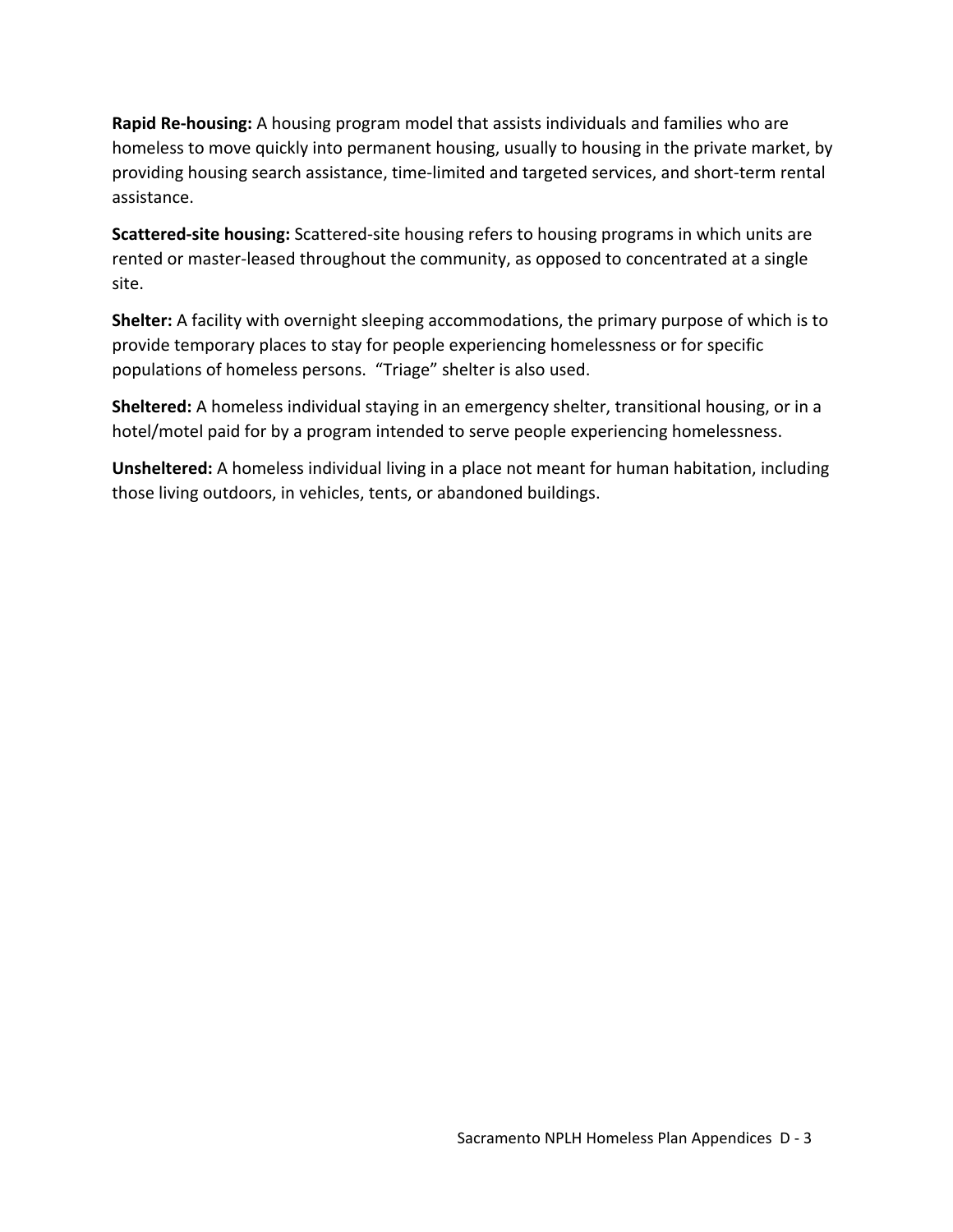# **Appendix E: Summary of Stakeholder Input Prior to Plan**

More than 100 stakeholders participated in focus groups, interviews, and meetings to provide feedback on what is currently working in Sacramento County, where there are challenges and gaps, and what steps or actions the Plan should cover. In general, stakeholders focused on the need for affordable housing as well as humane responses to people who are currently seeking housing, including temporary housing and crisis services. There was a lot of interest in an inclusive planning process with concrete goals and oversight, finding ways to share information across initiatives and programs, and supporting community-wide strategies that better align existing efforts and target new resources.

Overall, focus group participants were appreciative of the opportunity to share their insights and experiences. Some of the major themes that emerged from their feedback follows.

| Theme                                        | Detail                                                                                                                                                                                                                                                                                                                                                                                                                                                                                                                         |
|----------------------------------------------|--------------------------------------------------------------------------------------------------------------------------------------------------------------------------------------------------------------------------------------------------------------------------------------------------------------------------------------------------------------------------------------------------------------------------------------------------------------------------------------------------------------------------------|
| Collaboration<br>and Leadership              | There was an appreciation for the stronger collaboration between the City and<br>County at the staff level, and an appetite for similar collaboration among<br>executives and elected officials, and with respect to a broader range of programs<br>and initiatives. Stakeholders expressed the desire for a shared communitywide<br>vision, with leaders driving a clear set of strategies, coordinating funding and<br>sharing accountability, with clear roles and responsibilities articulated.                            |
| Partnerships<br>within and across<br>Systems | While many new partnerships have been formed in recent years, additional and<br>stronger partnerships within homeless programs and with other systems like<br>hospitals, criminal justice, transportation, employment, and family services were<br>seen as key to effectively addressing homelessness.                                                                                                                                                                                                                         |
| Law Enforcement                              | New approaches by law enforcement and their work with services were<br>appreciated.                                                                                                                                                                                                                                                                                                                                                                                                                                            |
| Housing                                      | A critical lack of housing especially for those with the lowest income and with<br>additional barriers to housing stability was the single greatest need identified.<br>Participants agreed that housing navigation, rapid re-housing, and permanent<br>housing programs were generally successful, but only to the extent that housing<br>was available to this population.                                                                                                                                                   |
| Access to<br><b>Services</b>                 | Access to services remains a significant issue. Participants discussed the risks<br>faced by people who are not connected to services, including negative<br>interactions with law enforcement and exposure to dangerous and unsafe<br>settings. Focus groups discussed concerns about quality of shelter services and<br>access to adequate health, mental health, and substance abuse services. People<br>also discussed the threat that people engaged in criminal activities pose for<br>people experiencing homelessness. |
| Information<br>Sharing and Data              | Participants expressed an interest in the system being more data-driven and<br>having data be more widely available and shared. They highlighted challenges<br>related to sharing information across programs and having access to system data,<br>both of which can lead to duplication of efforts, uncoordinated care, or other<br>inefficiencies.                                                                                                                                                                           |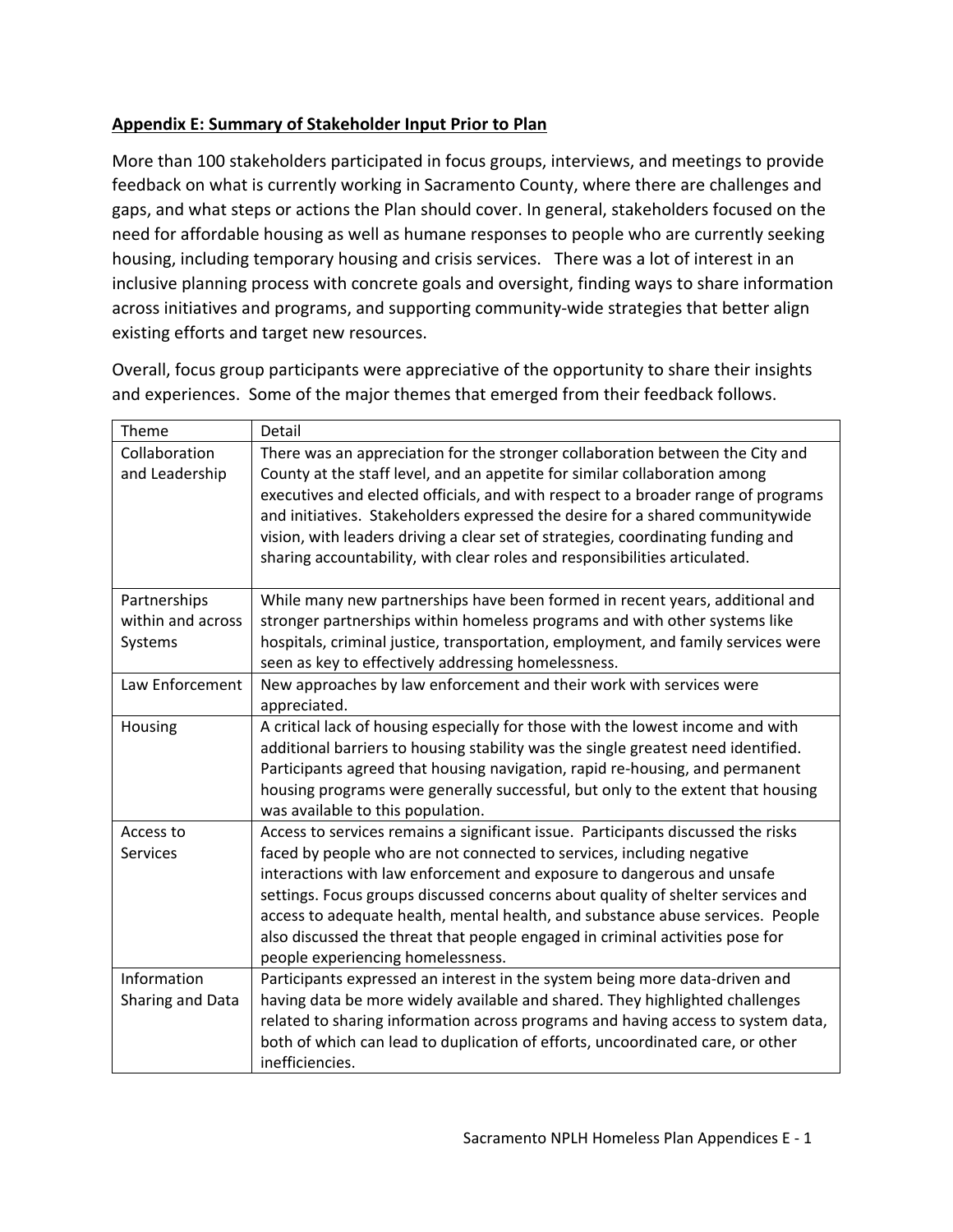| Participants had awareness of new or expanded activities by the County and key<br>Tracking and<br>partners but found it difficult to know what is happening or the impacts. Some<br>Reporting<br>participants articulated a sense of frustration because it is hard to see overall<br>Progress<br>progress and advocated for a clearer means of tracking progress as a community.<br>There was a sense that the wider public is not aware of the realities of<br>Communication<br>homelessness or how to help. Participants were very interested in deploying<br>creative methods of increasing public awareness, like social media or storytelling,<br>to help the public better understand homelessness, efforts that are currently<br>underway, and how they can get involved. There was also interest in have the<br>County and its partners sharing the ways that community members can be<br>involved in supporting a coordinated, strategic effort.<br>People with lived experience of homelessness stated that access to housing was<br><b>Consumer Voice</b><br>the number one issue, noting that finding permanent housing was hard and that<br>everything from affording rent (even with subsidies) to negotiating with landlords<br>was a barrier. Participants reported that it was confusing and challenging to learn<br>how to access resources. People sleeping outside and in shelters reported being<br>scared for their safety, exposed to substance use, and unclear if outreach or law<br>enforcement teams were there to help. Participants appreciated access to<br>showers and a place to dispose of trash but reported that it was challenging to<br>find a place to be during the day if they didn't have work, and that additional<br>bathrooms and hygiene services were needed. People with lived experience also<br>wanted additional venues to provide regular feedback and felt that additional<br>focus groups in the future or other feedback opportunities were needed. |  |
|------------------------------------------------------------------------------------------------------------------------------------------------------------------------------------------------------------------------------------------------------------------------------------------------------------------------------------------------------------------------------------------------------------------------------------------------------------------------------------------------------------------------------------------------------------------------------------------------------------------------------------------------------------------------------------------------------------------------------------------------------------------------------------------------------------------------------------------------------------------------------------------------------------------------------------------------------------------------------------------------------------------------------------------------------------------------------------------------------------------------------------------------------------------------------------------------------------------------------------------------------------------------------------------------------------------------------------------------------------------------------------------------------------------------------------------------------------------------------------------------------------------------------------------------------------------------------------------------------------------------------------------------------------------------------------------------------------------------------------------------------------------------------------------------------------------------------------------------------------------------------------------------------------------------------------------------------------------------------------------------------------|--|
|                                                                                                                                                                                                                                                                                                                                                                                                                                                                                                                                                                                                                                                                                                                                                                                                                                                                                                                                                                                                                                                                                                                                                                                                                                                                                                                                                                                                                                                                                                                                                                                                                                                                                                                                                                                                                                                                                                                                                                                                            |  |
|                                                                                                                                                                                                                                                                                                                                                                                                                                                                                                                                                                                                                                                                                                                                                                                                                                                                                                                                                                                                                                                                                                                                                                                                                                                                                                                                                                                                                                                                                                                                                                                                                                                                                                                                                                                                                                                                                                                                                                                                            |  |
|                                                                                                                                                                                                                                                                                                                                                                                                                                                                                                                                                                                                                                                                                                                                                                                                                                                                                                                                                                                                                                                                                                                                                                                                                                                                                                                                                                                                                                                                                                                                                                                                                                                                                                                                                                                                                                                                                                                                                                                                            |  |
|                                                                                                                                                                                                                                                                                                                                                                                                                                                                                                                                                                                                                                                                                                                                                                                                                                                                                                                                                                                                                                                                                                                                                                                                                                                                                                                                                                                                                                                                                                                                                                                                                                                                                                                                                                                                                                                                                                                                                                                                            |  |
|                                                                                                                                                                                                                                                                                                                                                                                                                                                                                                                                                                                                                                                                                                                                                                                                                                                                                                                                                                                                                                                                                                                                                                                                                                                                                                                                                                                                                                                                                                                                                                                                                                                                                                                                                                                                                                                                                                                                                                                                            |  |
|                                                                                                                                                                                                                                                                                                                                                                                                                                                                                                                                                                                                                                                                                                                                                                                                                                                                                                                                                                                                                                                                                                                                                                                                                                                                                                                                                                                                                                                                                                                                                                                                                                                                                                                                                                                                                                                                                                                                                                                                            |  |
|                                                                                                                                                                                                                                                                                                                                                                                                                                                                                                                                                                                                                                                                                                                                                                                                                                                                                                                                                                                                                                                                                                                                                                                                                                                                                                                                                                                                                                                                                                                                                                                                                                                                                                                                                                                                                                                                                                                                                                                                            |  |
|                                                                                                                                                                                                                                                                                                                                                                                                                                                                                                                                                                                                                                                                                                                                                                                                                                                                                                                                                                                                                                                                                                                                                                                                                                                                                                                                                                                                                                                                                                                                                                                                                                                                                                                                                                                                                                                                                                                                                                                                            |  |
|                                                                                                                                                                                                                                                                                                                                                                                                                                                                                                                                                                                                                                                                                                                                                                                                                                                                                                                                                                                                                                                                                                                                                                                                                                                                                                                                                                                                                                                                                                                                                                                                                                                                                                                                                                                                                                                                                                                                                                                                            |  |
|                                                                                                                                                                                                                                                                                                                                                                                                                                                                                                                                                                                                                                                                                                                                                                                                                                                                                                                                                                                                                                                                                                                                                                                                                                                                                                                                                                                                                                                                                                                                                                                                                                                                                                                                                                                                                                                                                                                                                                                                            |  |
|                                                                                                                                                                                                                                                                                                                                                                                                                                                                                                                                                                                                                                                                                                                                                                                                                                                                                                                                                                                                                                                                                                                                                                                                                                                                                                                                                                                                                                                                                                                                                                                                                                                                                                                                                                                                                                                                                                                                                                                                            |  |
|                                                                                                                                                                                                                                                                                                                                                                                                                                                                                                                                                                                                                                                                                                                                                                                                                                                                                                                                                                                                                                                                                                                                                                                                                                                                                                                                                                                                                                                                                                                                                                                                                                                                                                                                                                                                                                                                                                                                                                                                            |  |
|                                                                                                                                                                                                                                                                                                                                                                                                                                                                                                                                                                                                                                                                                                                                                                                                                                                                                                                                                                                                                                                                                                                                                                                                                                                                                                                                                                                                                                                                                                                                                                                                                                                                                                                                                                                                                                                                                                                                                                                                            |  |
|                                                                                                                                                                                                                                                                                                                                                                                                                                                                                                                                                                                                                                                                                                                                                                                                                                                                                                                                                                                                                                                                                                                                                                                                                                                                                                                                                                                                                                                                                                                                                                                                                                                                                                                                                                                                                                                                                                                                                                                                            |  |
|                                                                                                                                                                                                                                                                                                                                                                                                                                                                                                                                                                                                                                                                                                                                                                                                                                                                                                                                                                                                                                                                                                                                                                                                                                                                                                                                                                                                                                                                                                                                                                                                                                                                                                                                                                                                                                                                                                                                                                                                            |  |
|                                                                                                                                                                                                                                                                                                                                                                                                                                                                                                                                                                                                                                                                                                                                                                                                                                                                                                                                                                                                                                                                                                                                                                                                                                                                                                                                                                                                                                                                                                                                                                                                                                                                                                                                                                                                                                                                                                                                                                                                            |  |
|                                                                                                                                                                                                                                                                                                                                                                                                                                                                                                                                                                                                                                                                                                                                                                                                                                                                                                                                                                                                                                                                                                                                                                                                                                                                                                                                                                                                                                                                                                                                                                                                                                                                                                                                                                                                                                                                                                                                                                                                            |  |
|                                                                                                                                                                                                                                                                                                                                                                                                                                                                                                                                                                                                                                                                                                                                                                                                                                                                                                                                                                                                                                                                                                                                                                                                                                                                                                                                                                                                                                                                                                                                                                                                                                                                                                                                                                                                                                                                                                                                                                                                            |  |
|                                                                                                                                                                                                                                                                                                                                                                                                                                                                                                                                                                                                                                                                                                                                                                                                                                                                                                                                                                                                                                                                                                                                                                                                                                                                                                                                                                                                                                                                                                                                                                                                                                                                                                                                                                                                                                                                                                                                                                                                            |  |
|                                                                                                                                                                                                                                                                                                                                                                                                                                                                                                                                                                                                                                                                                                                                                                                                                                                                                                                                                                                                                                                                                                                                                                                                                                                                                                                                                                                                                                                                                                                                                                                                                                                                                                                                                                                                                                                                                                                                                                                                            |  |
|                                                                                                                                                                                                                                                                                                                                                                                                                                                                                                                                                                                                                                                                                                                                                                                                                                                                                                                                                                                                                                                                                                                                                                                                                                                                                                                                                                                                                                                                                                                                                                                                                                                                                                                                                                                                                                                                                                                                                                                                            |  |
|                                                                                                                                                                                                                                                                                                                                                                                                                                                                                                                                                                                                                                                                                                                                                                                                                                                                                                                                                                                                                                                                                                                                                                                                                                                                                                                                                                                                                                                                                                                                                                                                                                                                                                                                                                                                                                                                                                                                                                                                            |  |
|                                                                                                                                                                                                                                                                                                                                                                                                                                                                                                                                                                                                                                                                                                                                                                                                                                                                                                                                                                                                                                                                                                                                                                                                                                                                                                                                                                                                                                                                                                                                                                                                                                                                                                                                                                                                                                                                                                                                                                                                            |  |

#### **Summary of Feedback from Specific Groups**

**Consumer Focus Group:** The group included people who were currently housed, staying in shelters, or living unsheltered. The group encouraged the larger public to see homeless people as people, and for the homeless service system to provide clear information about services, and to make sure they were available when people need them. The group hopes they will be involved in similar conversations and brainstorming throughout the process.

Everyone stated that access to housing was the number one issue, noting that finding permanent housing was hard and that everything from affording rent (even with subsidies) to negotiating with landlords was a barrier. Participants reported that it was confusing and challenging to learn about and access resources. People sleeping outside and in shelters reported being scared for their safety, exposed to substance use, and unclear if outreach or law enforcement teams were there to help. Participants appreciated access to showers and a place to dispose of trash but reported that it was challenging to find a place to be during the day if they didn't have work, and that additional bathrooms and hygiene services were needed.

**Focus Group for Family Members of Adults with Mental Illness and Children with Emotional Disturbances:** Family members, some of whom were peer support specialists or advocates in the system for other families and individuals experiencing mental illness, honed in on the complexities of accessing the right care, at the right time for people. Barriers included issues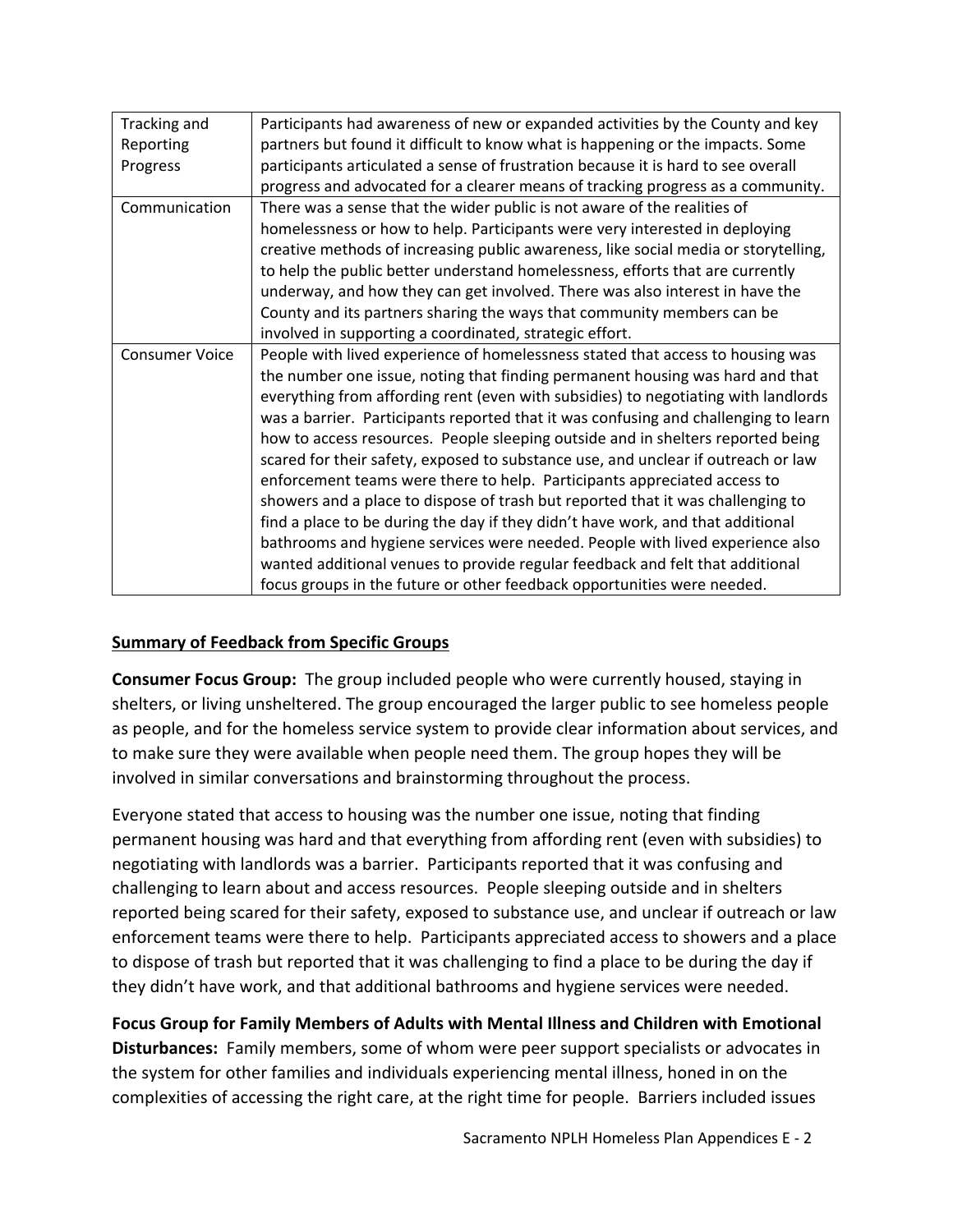with eligibility, consumers' lack of stability because the treatment offered was not something they wanted, lack of ability to get a diagnosis in the time allotted at a clinic, and limited openings for housing and services. Landlord bias towards potential tenants because of income, background, or behaviors was an issue. Focus group members appreciated services that came to the person and would like to see more emergency mental health clinics throughout the community.

**Provider Focus Groups:** Two focus groups included providers of a variety of general population homelessness services as well as services specifically targeted to people with mental illness who are experiencing homelessness. Providers appreciated the opportunity to meet as a group to share information about programs and projects. There was discussion about successful partnerships and the value of coordinating across programs and making sure access to the services and housing was aligned, but lack of data and a shared table has made this challenging. The group reinforced the importance of creating crisis and temporary solutions while housing is developed as well as links to employment, health care, and transportation systems. They also discussed the need to improve Coordinated Entry.

**Housing Focus Group:** The Housing Focus Group consisted of affordable housing developers, housing advocates, planning departments and service providers. They anticipated bringing new units on line, but not at the rate that they believe is needed to significantly impact homelessness. Participants identified opportunities related to improving the pace of development, highlighting the need for local gap financing to leverage State resources; coordination of capital, operational, and services resources, and better access to available properties. They encouraged the analysis of local policies and how they might impose barriers or otherwise inhibit housing development. Strong political leadership is needed to drive to more robust development of new affordable housing units.

**Business Focus Group:** A group of Property Business Improvement District (PBID) representatives reflected that, while each of the areas they represent is very diverse (some are industrial, while others are commercial), one of the common issues that they all face daily is homelessness. The group emphasized the need to incorporate all jurisdictions in planning efforts; strengthen relationships with outreach, law enforcement, and park districts; and align resources and communication to make sure they are helping people who need it most. Specific areas of concern included criminal justice issues (nuisance crimes and predator behavior, which impact housed and homeless people alike) and the need for more drug treatment and mental health services.

**Faith Based Group:** The Area Congregations Together (ACT) is a multiracial, multi‐faith association concerned with improving efforts to address homelessness. ACT members shared that they have asked elected officials and executives from the cities and counties to develop a plan with concrete actions and outcomes, so they appreciative of the process. They hoped it will stimulate a planning and implementation process that incorporates all the players in the community. There were concerns about the quality of services and lack of resources available

Sacramento NPLH Homeless Plan Appendices E ‐ 3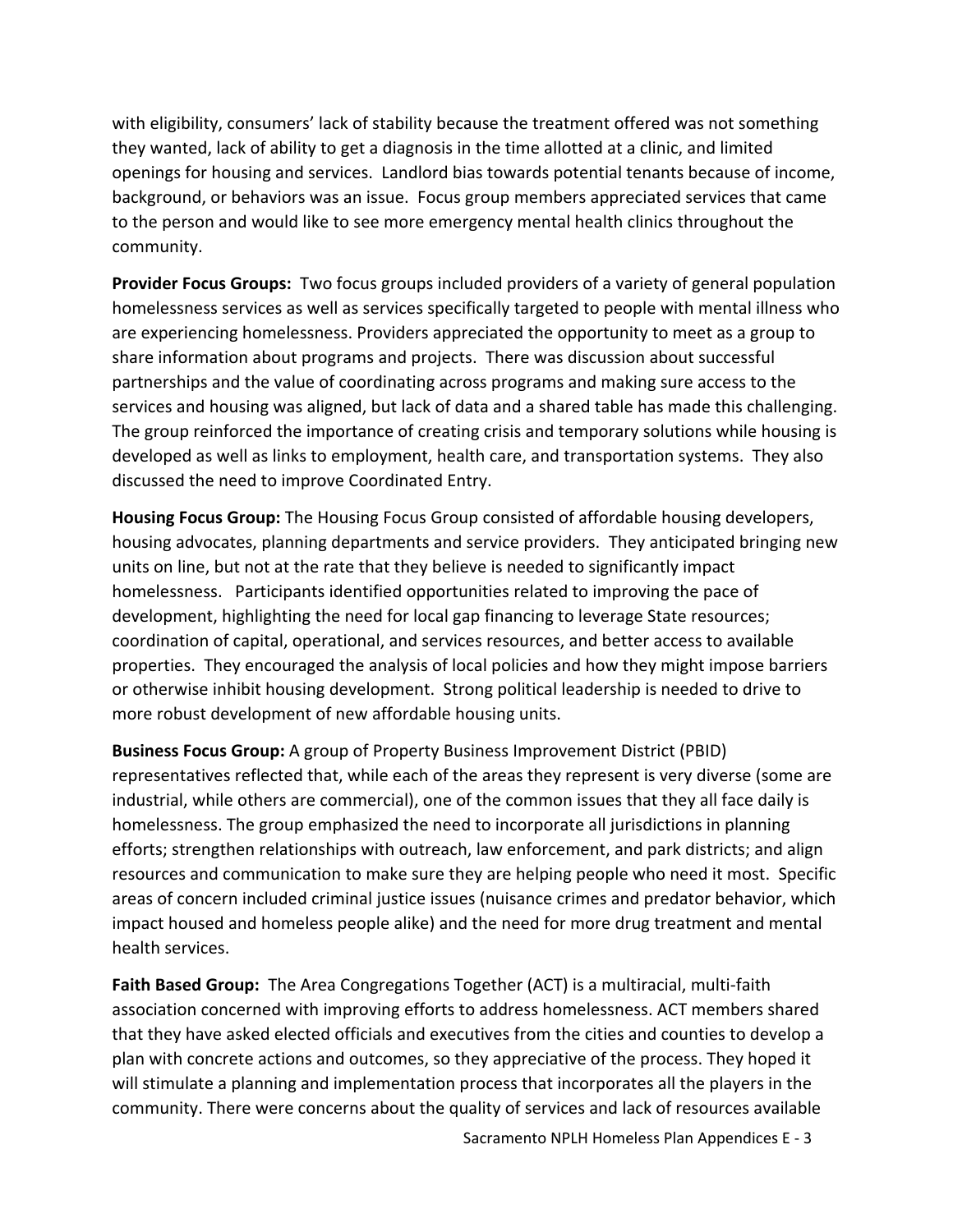to scale up what works, but also optimism around new city‐county partnerships that can support new initiatives. They want more year‐round shelter, more housing, and concrete goals and steps that reflect accountability.

#### Meetings/Interviews:

In addition to echoing much of what was heard from focus groups, participants in the meetings and interviews were able to provide more detail about what was underway, what was emerging as a best practice, and where resources are being directed in response to community need.

**Sacramento County Departments**: Two meetings were held with County leadership from several Departments and affiliated offices who provide services or interact with the populations. Participants in these meetings appreciated the opportunity to cross‐pollinate with colleagues who provided key details about existing and new projects while stimulating thinking around potential collaborations. Programs highlighted included human assistance, behavioral health services, primary health, public health, family support, elder care, criminal justice programs, law enforcement, regional parks, and planning and development initiatives designed to address homelessness. There was interest to carry the conversation beyond this planning process to support ongoing collaboration among County programs.

**County, Cities, and Non‐Profit Leaders:** Individual and small group meetings with key implementation leaders of City, County, and non‐profit initiatives provided rich detail about the focus and intent of projects underway. Interviews also focused on the benefits increased collaboration has had. There was also focus on how to align existing resources and what it would take to improve impact through more robust use of data and coordinated leadership.

#### Presentations/Meetings with Associations

These groups, like others, raised affordable and accessible housing as a critical issue to ending homelessness. There was keen interest in learning what was currently underway and how their group and the people they represented could support the Plan and ongoing work to end homelessness in Sacramento.

**Continuum of Care Advisory Board:**  The Continuum of Care Advisory Board meets monthly and works through numerous committees to consider a wide range of actions related to addressing and ending homelessness. Members of the Advisory Board asked questions about the scope of the Plan and the need to fill gaps. Members spoke to the ongoing affordable housing crisis, the need to coordinate medical care among community clinics and primary health and public health, the need to address jail discharges, and the importance of reflecting the concerns of different jurisdictions and the business community.

**Criminal Justice Cabinet:** The Criminal Justice Cabinet includes a wide range of persons who work in criminal justice including judges, law enforcement officers and representation from the Public Defender, District Attorney, Probation, and County Human services offices. Criminal Justice Cabinet members appreciated the opportunity to get an update on the Plan and

Sacramento NPLH Homeless Plan Appendices E ‐ 4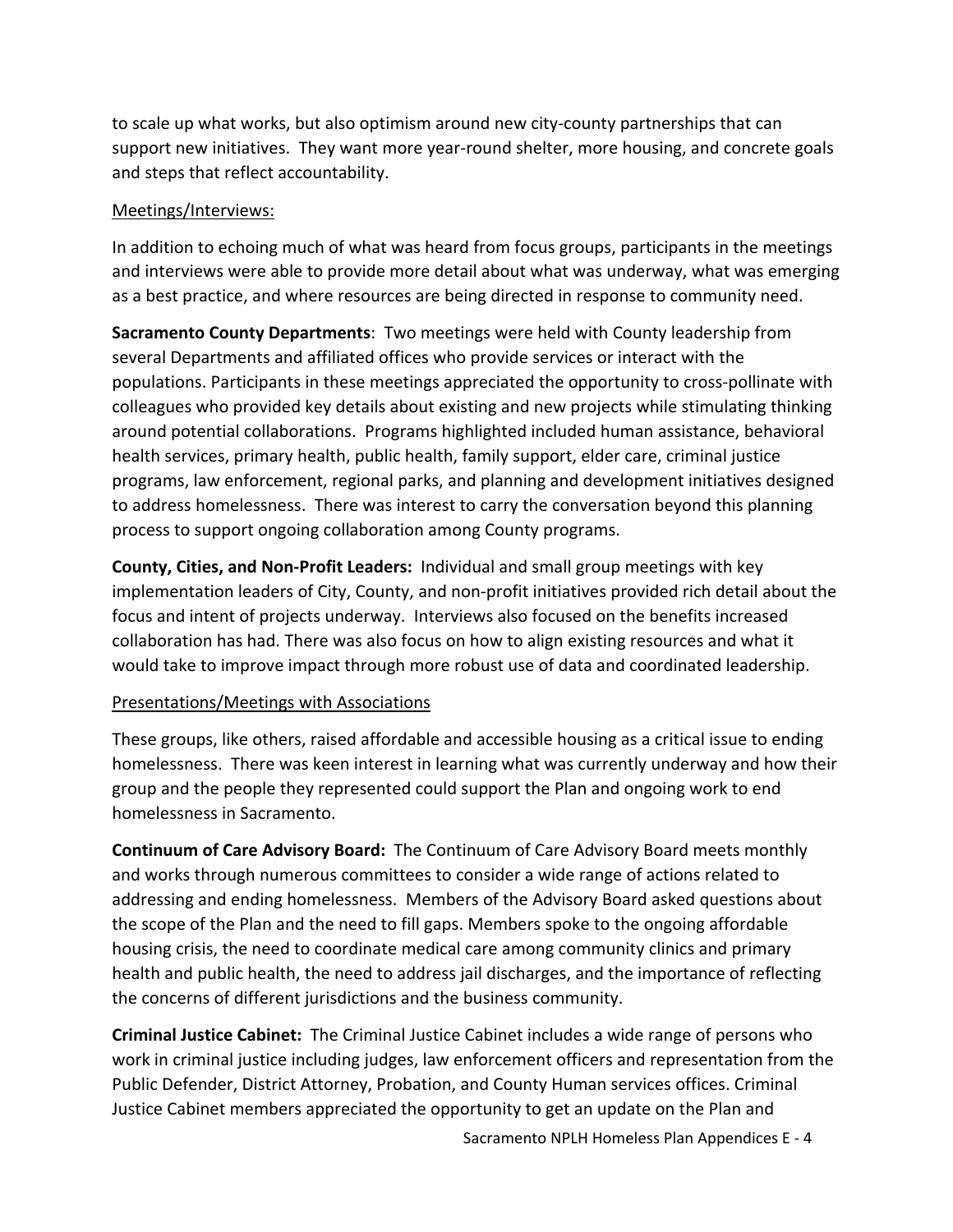activities to end homelessness that are underway. They highlighted the challenges people that intersect with the courts face when they do not have housing or the right support and offered potential opportunities to partner with the homeless system to mitigate these challenges, such as supporting cross‐training with law enforcement and homeless services to better leverage existing resources and outreach programs.

**Human Services Coordinating Council**: The Human Service Coordinating Council (HSCC) is an advisory body to the Board of Supervisors on matters relating to health and human services planning and policy issues with community members appointed to County advisory bodies and ex-officio County department members. Members were very interested to understand how this planning process fits into the network of initiatives and planning processes that have occurred over time (including HCSS's past surveys of County Community Planning Advisory Councils). The group suggested including perspectives of the groups including education, people with disabilities, people of color, and people experiencing homelessness. There was an emphasis finding the innovative, "out of the box" solutions to homelessness such as using storytelling to build awareness and empathy and training staff outside of the homeless service system to better understand housing status and where to turn for help.

**Disability Advisory Commission:** The Disability Advisory Commission provides advice and feedback to the County on a wide range of issues impacting people with disabilities. The Commission provided feedback to this Plan as it was being developed, as well as to the specific proposal for HEAP funds. Commission members asked questions about the experience of people with disabilities and some expressed concerns about the success rates of programs like rapid‐rehousing. Members spoke to the need to improve access for people with disabilities and to expand knowledge and information about reasonable accommodations. Members also suggested there was a need for greater resources to help with evictions, such as eviction court and free attorneys. This group also expressed the need to ensure homeless investments and service delivery consider special needs of subpopulations, especially people of color and LGBTQ communities.

**Medi‐Cal Managed Care Advisory Committee:** The Medi‐Cal Managed Care Advisory Committee includes a wide variety of health plans, health care providers and others who intersect with health care. The purpose of the committee is to improve coordination of services and improve health outcomes for beneficiaries. Members highlighted the shared reporting they do on a number of vulnerable populations, including homelessness. They discussed successful outcomes from programs at hospitals that have assigned social workers and other staff to specifically address homelessness. They also highlighted the need for better coordination with the homeless system to sustain and scale up these programs and expressed interest in participating in ongoing leadership and planning efforts that could result from this process.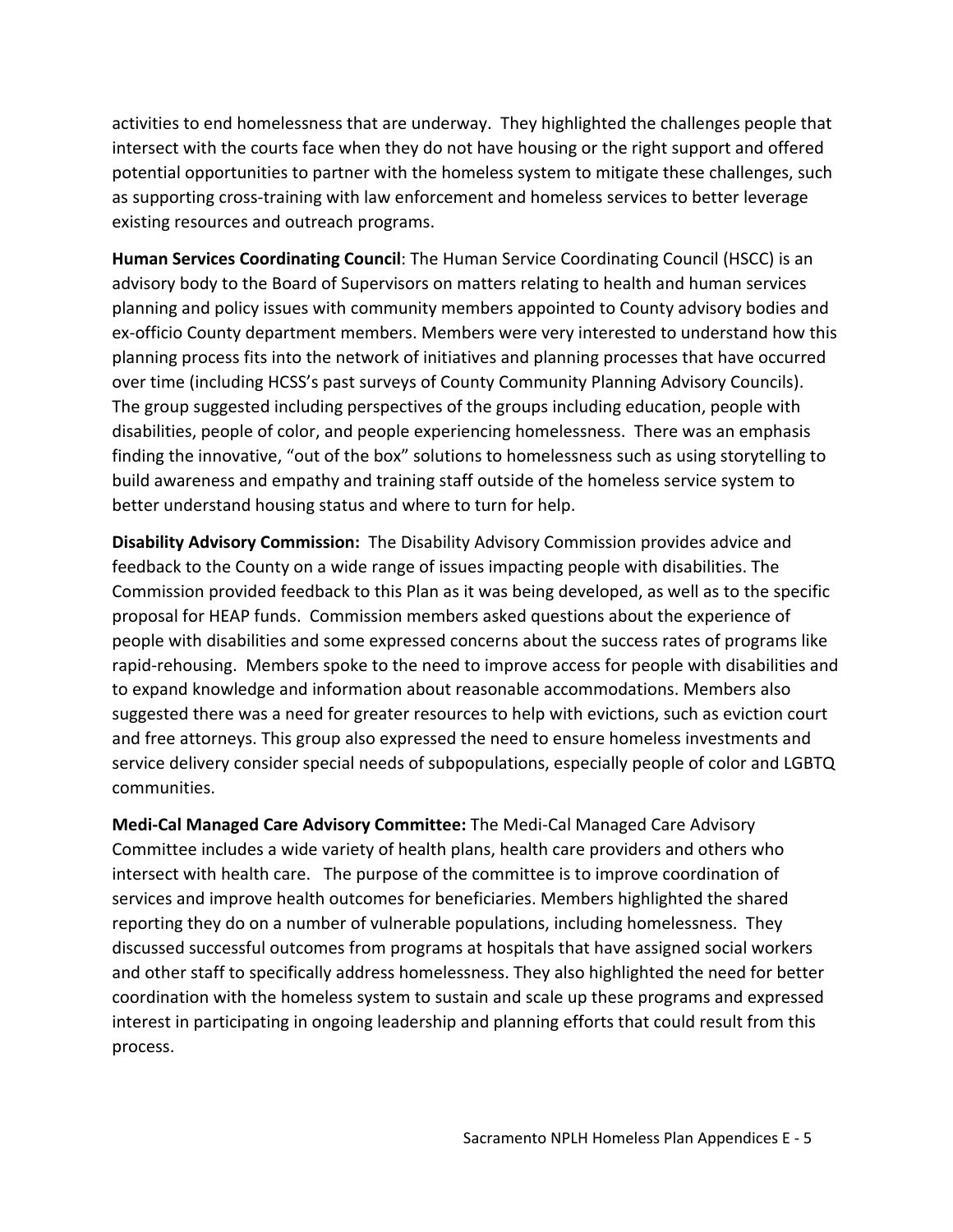## **Appendix F: Community Feedback on Plan Draft**

Stakeholder input was sought and considered throughout the Plan development process, including through a series of stakeholder meetings, interviews and focus groups, described in *Section A: Process and Guiding Principles* and *Appendix E: Summary of Community Feedback*. Once the Plan was fully drafted, it was released for a 17‐day period of public comment and presented at a community meeting.

The community meeting, held November 7, was attended by 104 people including people with current and past lived experience of homelessness, service and housing providers, City and County staff, advocates, business leaders and others. A summary of the Plan was presented, and questions taken, followed by a round of small group sessions that dove more deeply into the recommendations. Each small group was asked to consider which strategies were most exciting, which were most critical, what was missing, and if there were additional partners to consider. Each group then made a verbal report back on their discussion and suggestions. The full Plan was then posted on the County's website from November 8 through November 25, along with a detailed survey requesting feedback on the plan and strategies, section by section. Eleven people responded to the survey and gave detailed comments.

The County collected all of the feedback and went through it in detail. Edits to the final Plan reflect a significant amount of the feedback collected, particularly in response to questions posed in the feedback seeking clarification on the current situation, magnitude and challenges, as well as recommendations for strengthening and expanding the guiding principles and strategies. Additional feedback that was not specifically incorporated, because it either exceeds the Plan's purview or needs additional consideration, will be shared more broadly with County Departments, with key partners, and with the Funders Collaborative when it is seated in 2019.

#### Things People Thought Most Critical or Were Most Excited About

- Expanding the amount of Permanent Supportive Housing and of housing in general
- Addition of more flexible re-housing subsidies
- Planned expansions of emergency and triage shelter
- Improving coordinated entry and building shelter bed reservation into coordinated entry process
- Increasing the capacity and consistency of navigation services
- Creating greater standardization in all programs and ensuring that people feel welcome and comfortable
- Coordinating and streamlining funding and local resources for housing development
- Reaching out to landlords and centralizing or coordinating landlord relations
- Expanding access to alcohol and drug services
- Criminal Justice Expungement Program

Sacramento NPLH Homeless Plan Appendices F ‐ 1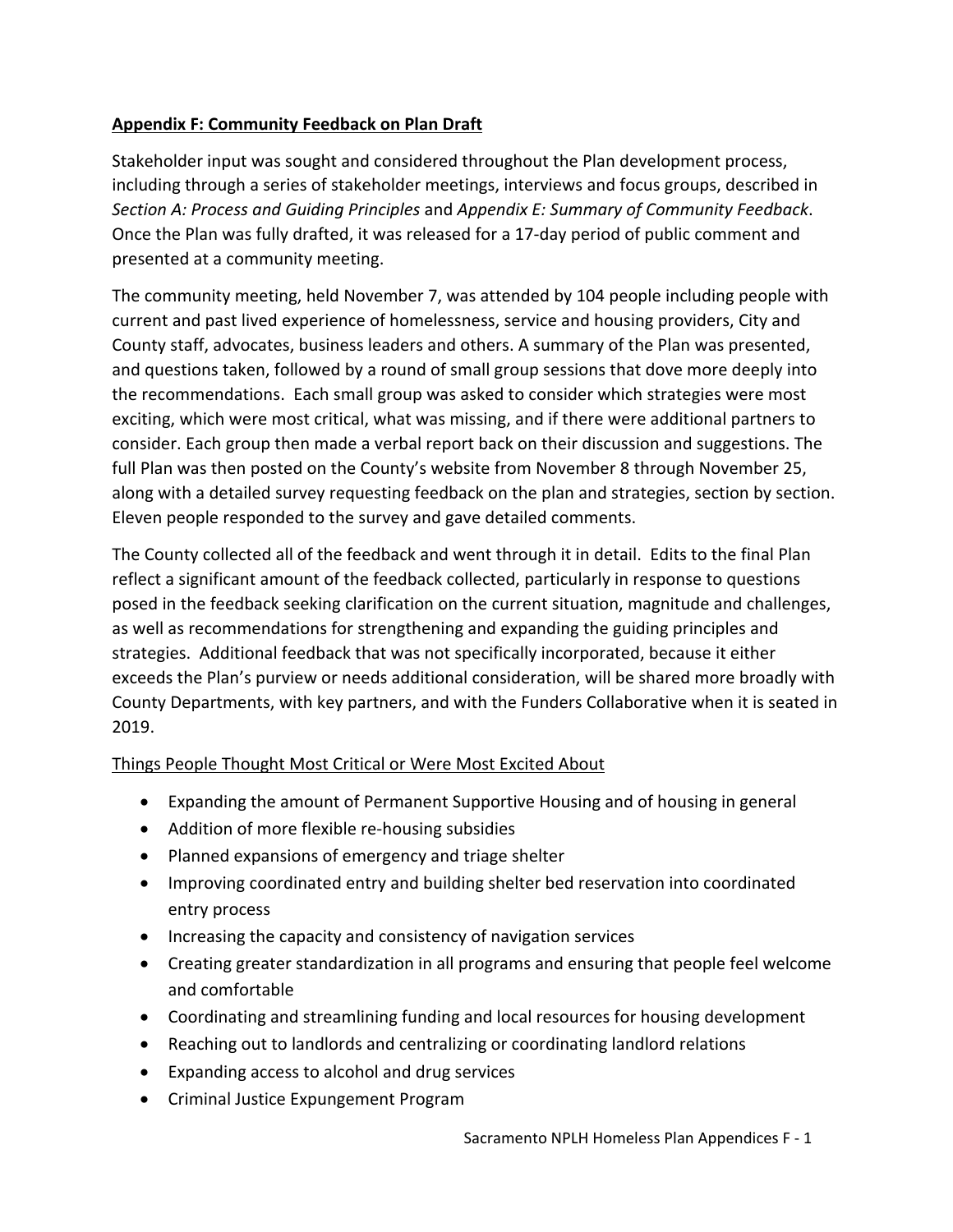- Increasing outpatient mental health services
- Expanding employment and vocational development services
- More comprehensive and coordinated training, including providing regional training for law enforcement
- Improving data sharing
- Creating a system map
- Defining, developing and strengthening coordination and governance

# New Strategies or Suggestions for Additional Attention Which Were Incorporated

Stakeholders provided feedback on missing elements or areas that needed more attention than they were given in the initial public draft of the Plan. All of the items below were considered and incorporated into one or more guiding principles and/or additional or expanded strategies in the final draft.

- Greater commitment to involving the experience of people with lived experience and of making sure communication with system users is clear and transparent
- More articulation of the importance of cultural competence both as a general principle of the system and in specific strategies, and particularly for populations including people of color, disabled, deaf, LGBTQ and gender non‐conforming
- The continuing need to develop a more complete gaps analysis and provide more information and transparency about how funding is being used and invested and the results
- Need for a communication strategy and public messaging in particular focused on permanent supportive housing, on addressing neighborhood opposition, and on helping neighbors know what is happening and where improvements are being made
- Strategies and actions to address local barriers to development, such as zoning, permitting requirements, fee waivers, etc. that make development difficult
- Offering training to all agencies that interface with people experiencing homelessness on managed care and health plan models and how to connect people to their plan
- Coordinate with EDD and other agencies to provide employment training and increase coordination among all programs that target employment for people who are homeless
- Hold more community meetings like the one for this Plan, get everyone together
- Explicitly create a tracking system to understand whether strategic activities have been completed and their degree to success

# Additional Issues Raised

These items or areas are not reflected specifically in the current Plan's strategies, because they exceed the Plan's purview, raise jurisdictional or legal concerns, or need additional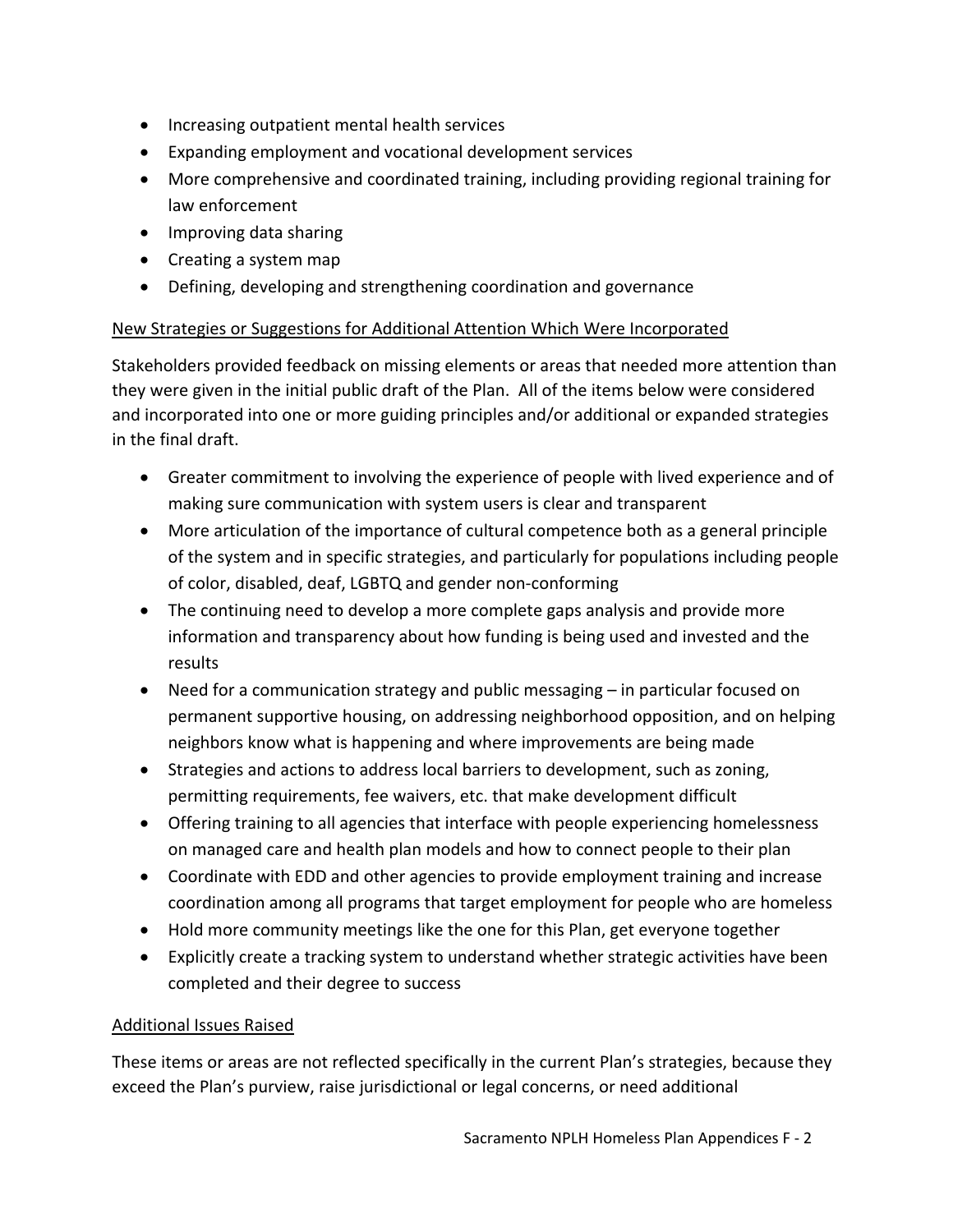consideration or consensus from leadership to address. These issues will be raised in with the Funders Collaborative once it is seated to determine what additional efforts can be made to address them.

- Additional attention needed to meeting basic needs for those unsheltered, especially for bathrooms/hygiene and trash clean up
- Develop a One-Stop Shop or Hub approach to address all needs
- Seek and utilize volunteer services and goods in each community
- Expand opportunities for citizen involvement (Noted as a principle but should be made more specific)
- Develop community acceptance strategies to make siting projects easier
- Increase prevention activities that address risks of homelessness such as eviction reform, emergency rental assistance and responding to family violence
- Work to incorporate mental health into outreach and create interim care for people with acute health or mental health needs
- Create 24-hour clinics that can serve people who are homeless at all hours
- Address the amount of affordable housing being torn down; utilize and redevelop blighted properties
- Explore non-traditional development models such as tiny houses, modular backyard units, trailers, and shipping container development
- Bring existing rental housing up to livable standards through loan programs
- Address housing discrimination and source of income discrimination in the rental market
- Increase prevention through education, school districts, churches etc., so that families and acquaintances know how to intervene early in signs of mental health crises
- Create more targeted efforts for homeless youth and families
- Create specific diversion and care coordination for people who arrive in Sacramento from outside the area
- Address concerns about 211 and navigation resources being out of date
- Consider ways that hospitals and medical facilities can be held responsible for discharging homeless people without notification and planning
- Build up technology that provides interfaces with all agencies and includes a client portal
- Create a shelter ombudsman to handle grievances and complaints about shelter
- Include non-publicly funded shelters in coordinated entry
- Advocate for fair share funding for Sacramento from the State
- Provide a tax credit to businesses that employ homeless people
- Consider making Sacramento Steps Forward a true joint powers authority

Sacramento NPLH Homeless Plan Appendices F ‐ 3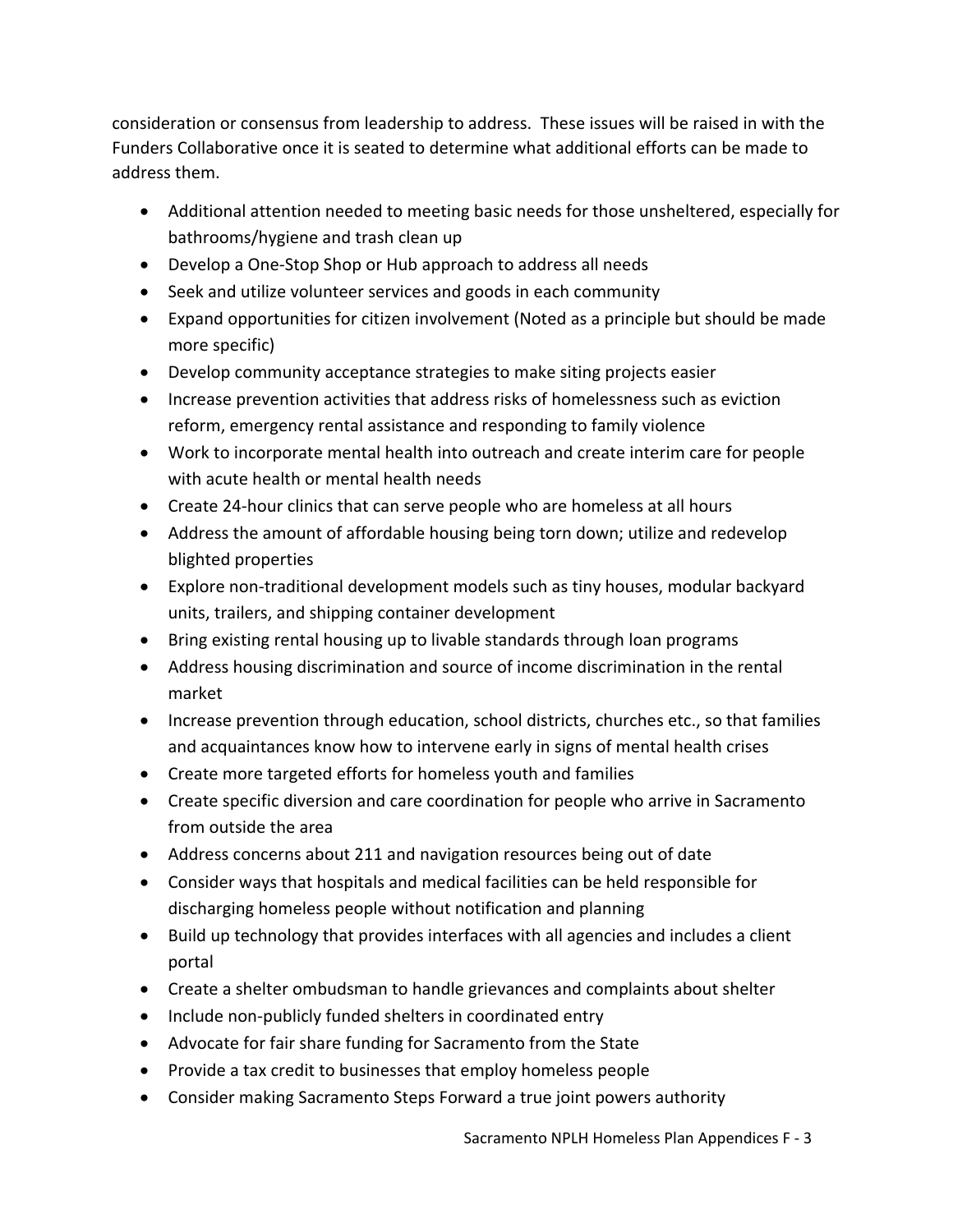Address the need for food that is healthy and affordable

#### Additional Partners Mentioned

Each strategy and activity identifies a lead agency and key partners to assist in implementation. Feedback highlighted that is critical to have leadership from local elected leaders, all cities and to increase coordination with Geographic Managed Care (GMC) organizations. In addition, other partners that were not specifically identified within the draft Plan and were suggested to be included as partners include:

- National Alliance on Mental Illness (NAMI)
- Tech companies
- Banks
- Property and Real Estate Associations
- County Board of Education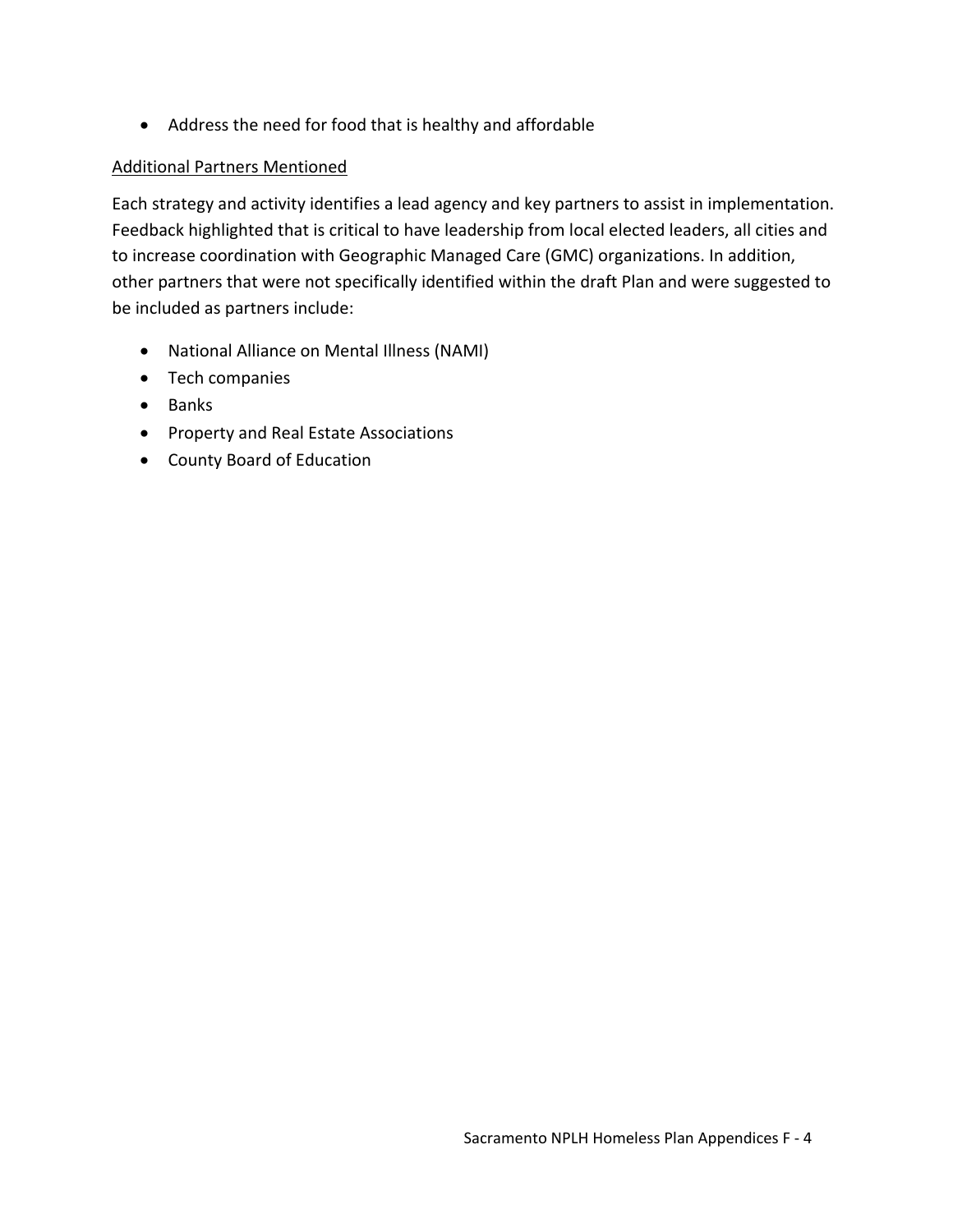### **Appendix G: County Programs and Initiatives**

#### **Part I: Community Initiatives and New Programs:**

In recent years, the County of Sacramento has led on several broad multi‐agency initiatives to address homelessness. These efforts build on existing County and community efforts and significantly ramp up Sacramento's response to homelessness.

In FY 2017‐18, the Sacramento County Board of Supervisors (or "Board") approved several new homeless initiatives with an annualized cost of approximately \$12 million. The programs described below in the first six bullets are known as the "County Homeless Initiatives".

In FY 2018‐19, the Board approved new behavioral health resources to impact homelessness, allocating \$44 million in Mental Health Services Act (MHSA) funding over a three‐year period for expanded services for individuals with serious mental illness and/or co-occurring substance use disorders who are homeless or at risk of becoming homeless. Also in FY 2018‐19, the Board also approved moving forward with participation in the Drug Medi‐Cal Organized Delivery System waiver (DMC‐ODS) which will improve care and access for qualifying persons with substance‐related and addictive disorders, benefiting a portion of the homeless population who need these services. In addition to the descriptions below, more detailed information about these initiatives is provided at the end of this Appendix.

- Homeless Outreach, Navigation, and Re‐Housing Services: In this new program, navigators engage and connect unsheltered persons experiencing homelessness in unincorporated areas around Carmichael, Rio Linda, South Sacramento and Arden‐Arcade with crisis and re‐ housing services. The navigators work in tandem with local law enforcement, business leaders, community leadership, medical providers and faith‐based groups (sometimes organized through Homeless Assistance Resource Teams, or HART) to collectively find solutions.
- Improved Emergency Family Shelter System: Family shelter services were redesigned to reach more families experiencing literal homelessness with high barriers to housing stability and to focus services on rapidly re-housing families into permanent and stable housing. Shelter entry is simplified via an online shelter registration system operated through the County Department of Human Assistance (DHA), which also allows alternative resources, including diversion assistance, to be offered. Family shelter is projected to serve 33 families nightly and 268 families annually. An additional 25 families through this initiative receive temporary housing and services within transitional housing at Mather Community Campus.
	- Full Service Re-Housing Shelter (FSRS): This new approach to emergency shelter uses scattered site housing located throughout the County to support and re‐house persons experiencing homelessness who have complex behavioral and/or physical health issues who have not engaged in traditional services. When operational by the end of calendar 2018, FSRS will provide 24‐hour accommodations for up to 75 individuals at a time and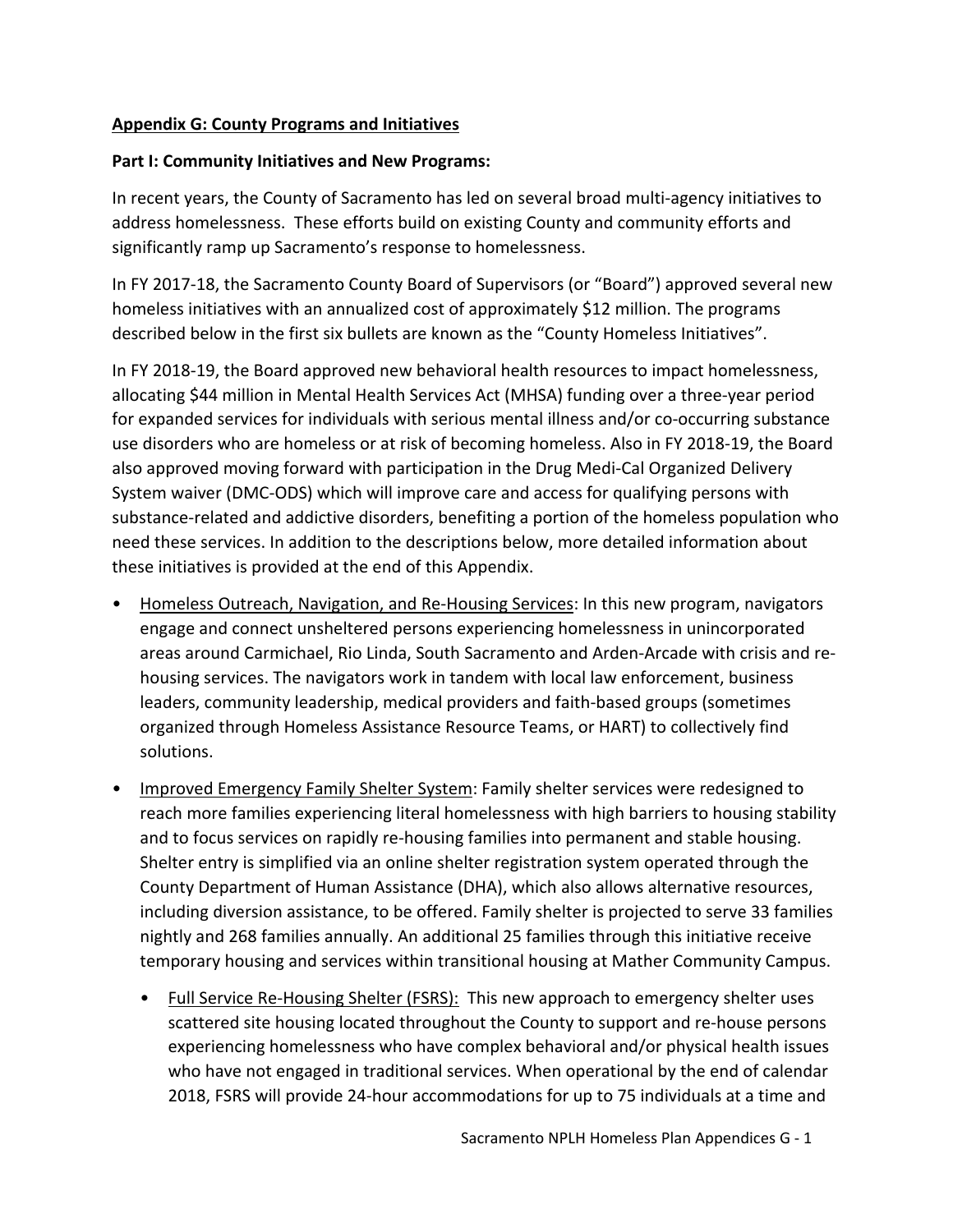serve approximately 250 to 300 persons annually. Low‐barrier entry accommodates partners, pets, possession and other special needs ‐ often a barrier to traditional shelter and services. The County also dedicates annual funding for housing assistance to help FSRS participants find and secure permanent housing that works for them.

- Preservation of Mather Community Campus (MCC): Operating on a unique 33-acre, County‐owned property, MCC has played an important role in our homeless continuum since 1996, providing transitional housing along with employment services and recovery supports. Faced with the loss of \$2.5 million in federal homeless funds, County funding ensures continued services at MCC in the Residential and Employment program for individuals experiencing homelessness referred through Sacramento's coordinated entry system in 183 residential units. In total, MCC provides eight residential and non‐ residential programs serving about 800 persons annually.
- Flexible Supportive Re-Housing Program (FSRP): This program employs several new approaches for a highly targeted population who have experienced long‐term homelessness and who are the most frequent utilizers of costly County services (such as behavioral health, emergency services, or jail). Employing a "whatever it takes approach" to services, community service providers engage and support 250 households with highly flexible re‐ housing and stabilization services. Housing providers engage property owners, secure housing, and use housing choice vouchers and a local flexible housing fund for ongoing tenancy support. In FSRP, the County is partnering in new ways with service providers, participants and property owners to ensure long-term housing success. In the first eight months of the program, 94 FSRS participants have left homelessness into permanent stable housing.
- Expanded Services for Transition Age Youth: Working with three local providers, youth services have been expanded to address gaps in Sacramento's youth continuum of homeless services. Case management services are paired with new housing choice vouchers to support participants as they transition to permanent housing stability. Youth providers provide additional prevention services to support at‐risk youth reunite with family or otherwise stabilize their housing, when possible.
	- Expanded MHSA Services: The FY 2018/19 County budget includes \$44 million to expand mental health programs for persons with serious mental illness and/or co‐occurring substance abuse disorders and who are at risk of homelessness or experiencing homelessness. Services will benefit people countywide; including those participating in the County's various homeless initiatives and the City of Sacramento's Pathways Whole Persons Care program. Funding is being used to expand access points, outpatient programs, and provide housing supports and subsidies.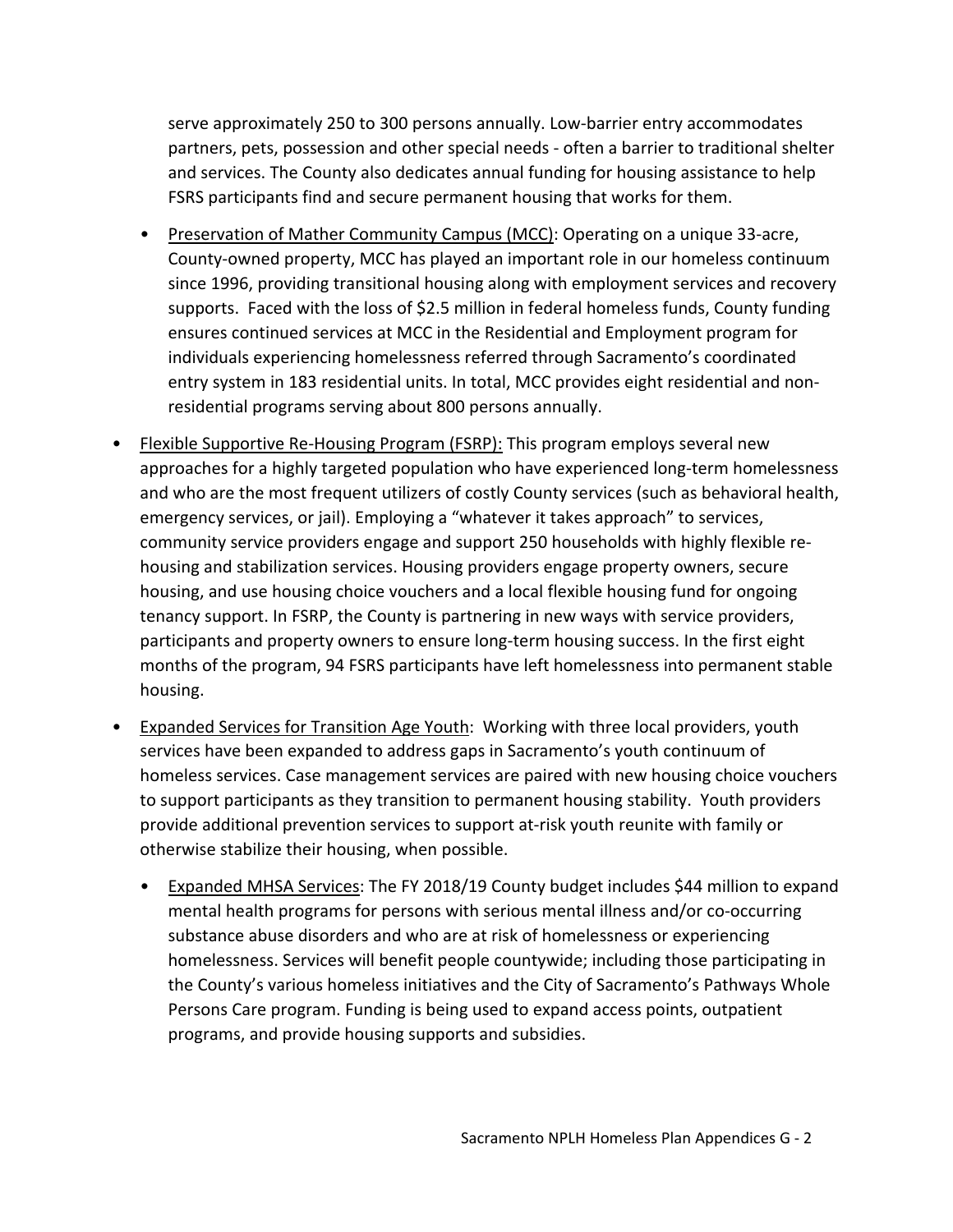• With the Board approval to opt in to the DMC-ODS Waiver, the County will expand Substance Use Disorder (SUD) services for qualifying adults (e.g., enrolled in Medi‐Cal with qualifying disorder and meeting medical necessity criteria) and improve access to care. Increased services may include multiple levels of care tailored to client needs. Types of services may include residential treatment, recovery services, case management, and additional medication‐assisted treatment. Special emphasis is placed on coordination with the criminal justice‐involved population.

### **Part II: County Departments and their Programs and Projects**

In addition to the significant new initiatives described above, many County departments directly contribute to solutions for people experiencing homelessness or implement services that *can and do* serve a larger group of people including people experiencing homelessness. Summaries of programs and projects are listed below by department.

Programs are listed here by County Department and the division with primary responsibility. Programs often involve other County departments as well as external partners, including homeless, health, behavioral health, and housing service providers who directly deliver the majority of the services.

### **Office of the County Executive**

The Office of the County Executive is responsible to the Board of Supervisors for planning, organizing, directing, controlling, and coordinating County activities. Sacramento County has more than 30 departments, offices and agencies that provide municipal services to the unincorporated county and implement other services, including health and human services, on a countywide basis.

The County has had a central role in homelessness leadership and providing services for many years. Recognizing the growing challenges, the Office of the County Executive hired the first Director of Homeless Initiatives in 2016 to improve the County's overall response to homelessness. Since then, the County has worked with partners and stakeholders to build on what is working and to create new solutions and pathways out of homelessness. Through the support of the Office of County Executive and the Director of Homeless Initiatives, the Board of Supervisors has made significant new investments to not only improve existing programs but to create new County programs that provide concrete support to families and individuals in their transition to permanent homes, employment, and restored lives. Visit "Responding to Homelessness in the County of Sacramento" for additional information and updates. http://www.saccounty.net/Homelessness/Pages/default.aspx

The following Departments are under the Office of the County Executive.

Child, Family, and Adult Services (DCAFS): This department provides resources and opportunities to enhance the quality of life by protecting, educating and empowering children,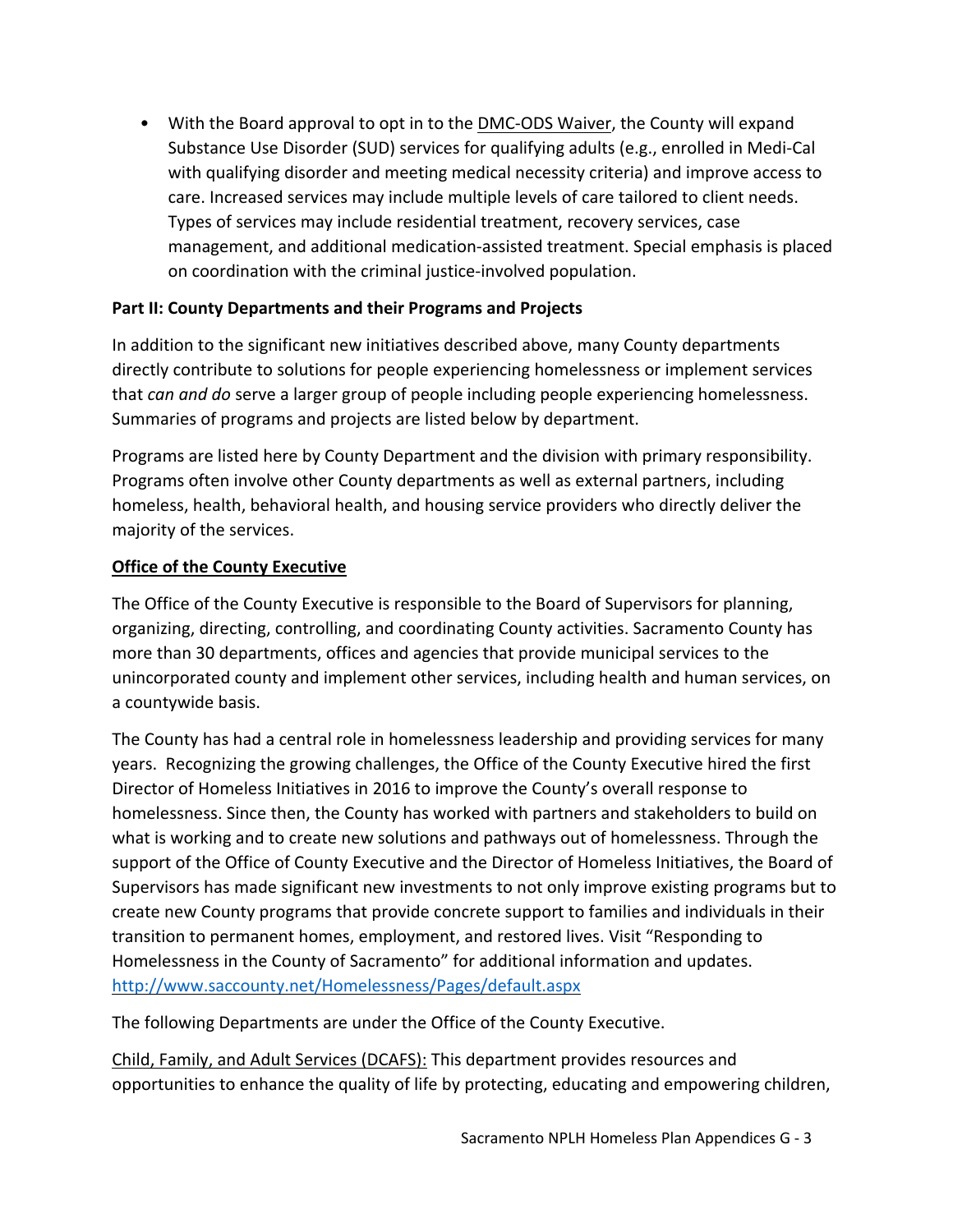families, dependent and older adults. Programs include child and adult protective services, which apply to children, families, and adults experiencing homelessness.

Adult Protective Services (APS) is a State‐mandated program that investigates allegations of abuse or neglect of seniors who are 65 years of age or older and dependent adults who are between the age of 18 and 64 and have physical and mental limitations who cannot protect their interests. APS works to secure linkages and referrals to community services for clients, advocate for clients in a variety of situations and may arrange for direct services or coordinate with other providers to ensure services for clients. APS serves seniors and dependent adults experiencing homelessness as well as those living in housed situations. The division provides financial support to the Sacramento Senior Safehouse, a six‐bedroom house offering temporary shelter for up to 30 days for aging adults experiencing homelessness where abuse or neglect is alleged.

Child Protective Services (CPS) provides protection for children who are at risk of, or are experiencing physical, sexual, emotional abuse, sexual exploitation, or emotional or physical neglect. The focus is on the safety of the child and support for parents to strengthen families and promote safe nurturing homes for children. Recognizing that homelessness can both be a factor in child welfare cases and can cause a delay in family unification, CPS has pursued opportunities to expand services for families experiencing homelessness. In 2017, Sacramento County CPS was one of 12 counties to successfully compete for the State's Bringing Families Home Program (BFH), receiving \$860,000 from the State – with total program funding of \$1.7 million ‐ for new services and re‐housing supports for child welfare‐involved families experiencing homelessness or at risk of homelessness. Partnering with DHA, Sacramento Steps Forward (SSF) and the Sacramento Housing and Redevelopment Agency (SHRA), BFH's goal is to permanently house 100 families in two years through rapid re‐housing and permanent supportive housing. From mid‐2017 to October 3, 2018, 62 families have accessed program services and stabilized their housing through BFH services. In a more recent new initiative, CPS partnered with the Housing Authority to apply for up to 100 Housing Choice Vouchers (HVC) through the federal Family Unification Program (FUP), a portion of which would serve child welfare-involved families and a portion to serve former foster youth. While not successful, this kind of partnering will bring new opportunities.

## **Department of Human Assistance (DHA)**

The Department of Human Assistance's mission of fostering self‐sufficiency among those it serves touches every facet of daily life from employment, housing and health care through the

Medi‐Cal program, to transportation, food assistance through the CalFresh program, and childcare. DHA provides County residents access to cash aid programs including the California Work Opportunity and Responsibility to Kids (CALWORKs) program to families with dependent children and the General Assistance (GA) program for eligible adults.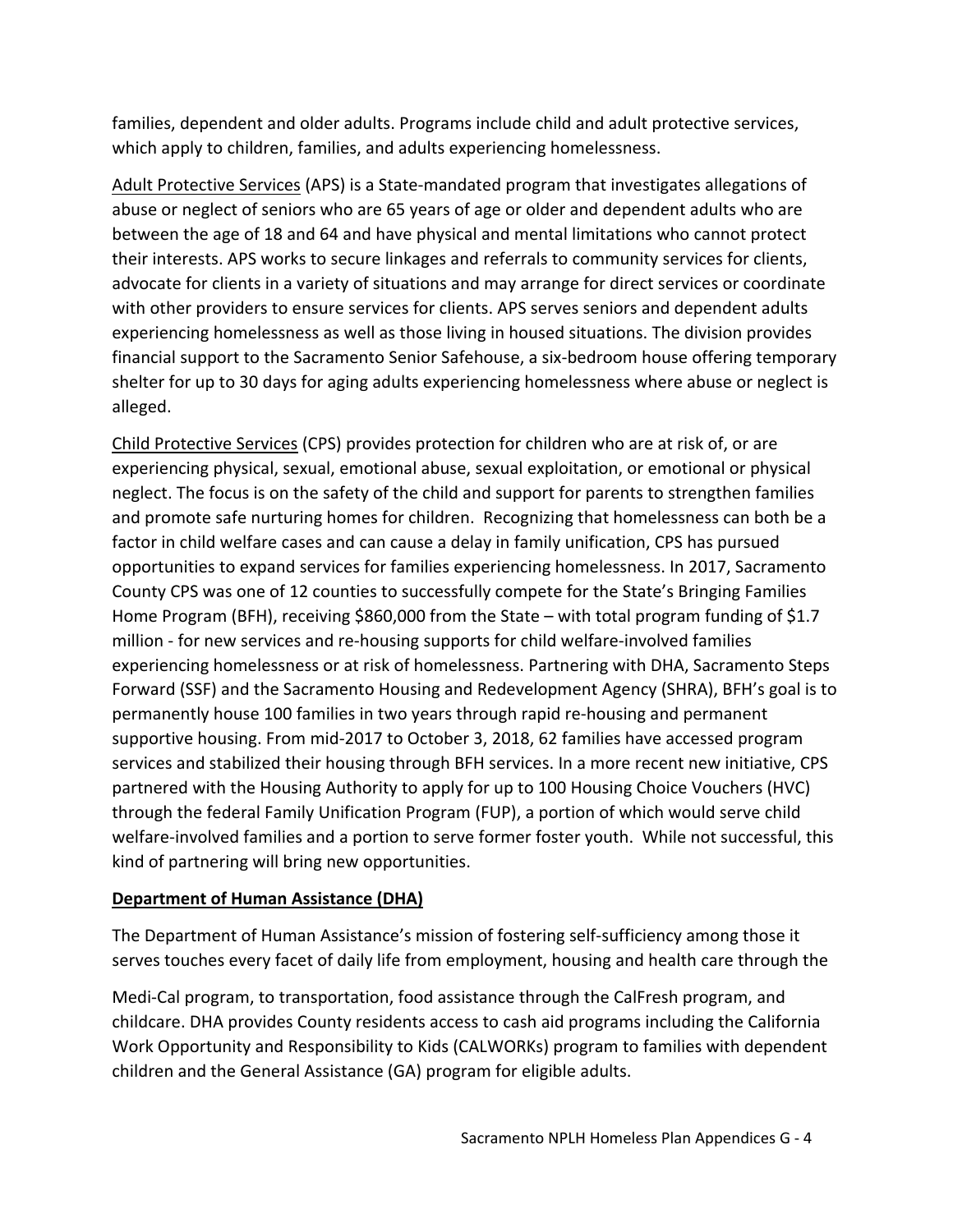DHA is also a lead County department administering many programs that are directly part of the homeless crisis response system through both the CalWORKs Program and the Homeless Services Division that oversees County programs designed specifically to serve people who are experiencing homelessness or who are at risk of homelessness.

CalWORKs: The CalWORKs Program, also known as Temporary Assistance to Needy Families (TANF), provides cash assistance for eligible families with children (time‐limited for non‐exempt adults) and helps families find and keep jobs through a variety of employment services and activities. Currently, there are over 32,000 families receiving CalWORKs assistance in Sacramento County.

The CalWORKs programs described below provide assistance to CalWORKs recipients experiencing homelessness or housing instability. These programs can provide temporary financial assistance for shelter, rent and deposits and rental subsidies so that families can return to permanent housing. For families who are at risk of homelessness, financial assistance can also help with rent arrearages or with rent payments if necessary to prevent homelessness. FY 2017‐18 program outcomes are noted below.

- CalWORKS Family Stabilization Program (FSP) enrolled 225 families, and 28 were housed.
- CalWORKS Housing Support Program (HSP) enrolled 801 families, and 265 were housed with rental subsidies.
- CalWORKS Temporary Homeless Assistance/Permanent Homeless Assistance (THA/PHA): Recent changes at the state level now allow assistance to be requested once a year rather than once in a lifetime. THA provided temporary shelter assistance payments to 5,725 households. PHA provided housing deposits or payments to secure permanent housing to 1,429 households. (Note: This is the count of the number of issuances; the number contains some duplication as some households were eligible more than once in the year.)

Homeless Services: The Homeless Services Division manages the funding and contracts with community providers for homeless services related to emergency shelter, transitional housing, and re-housing programs, including the new County Homeless Initiatives described above. Programs administered directly by the Division or through contracted providers include the following:

- Outreach and navigation services (in addition to the new Homeless Outreach, Navigation, and Re-Housing Services in unincorporated Sacramento) include:
	- o Financial support for contracted navigators in two Property Business Improvement Districts;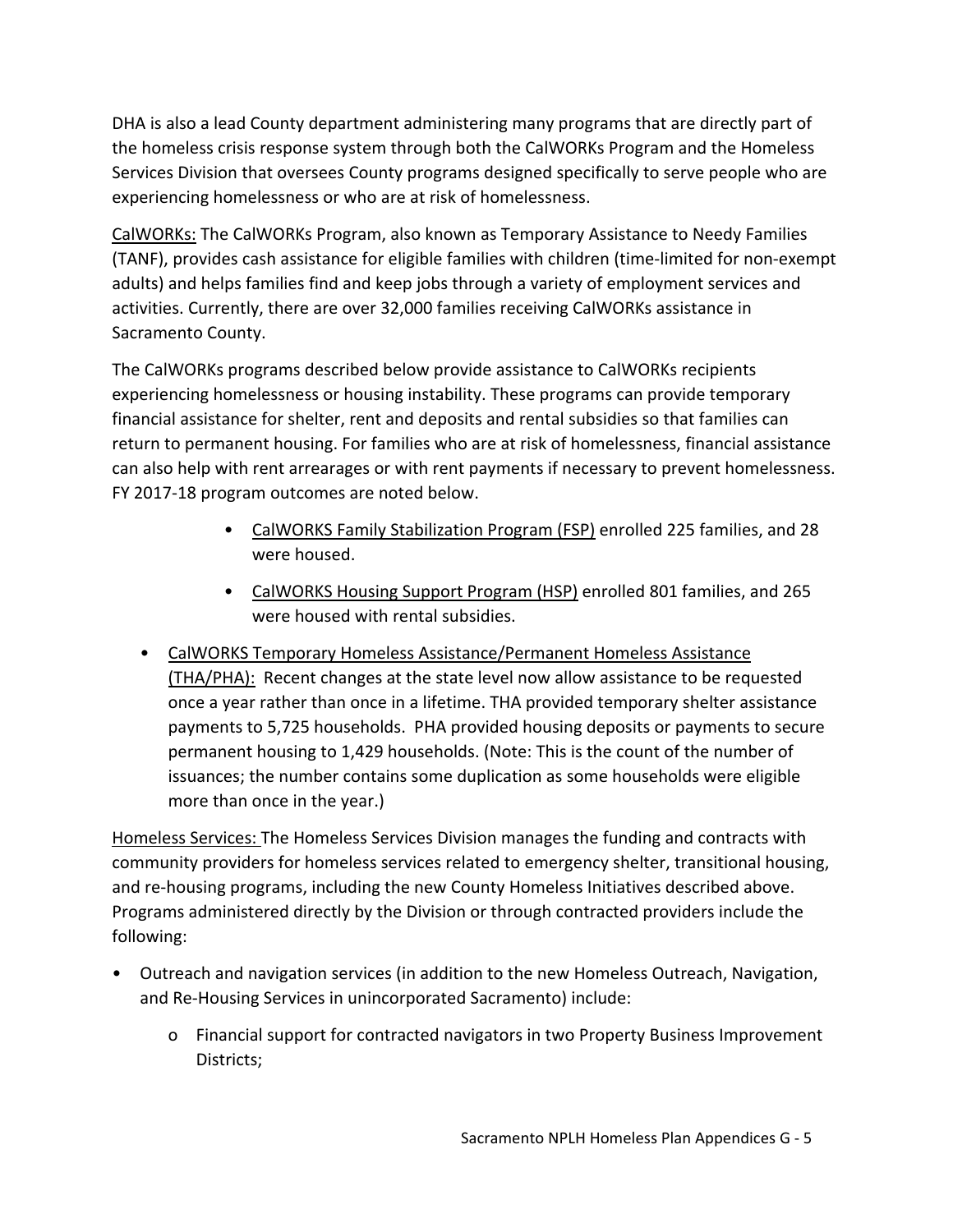- o DHA's team of three outreach social workers who provide referrals, connections to benefits and other supportive services for persons living unsheltered;
- o Return to Residence Program provides individuals support to return to the original place of residence with appropriate support in that community; and
- o Motel Voucher program provides temporary shelter in a motel for persons who are medically fragile, for families with young children, and for vulnerable/elderly disabled adults.
- Sheltering services (in addition to the Improved Emergency Family Shelter System and the Full Service Re‐Housing Shelter) include:
	- o WIND Youth Shelter serving transition age youth with 6 shelter beds and 12 transitional beds;
	- o Winter Sanctuary program providing seasonal shelter from November through March at rotating church locations throughout Sacramento. In 2017‐18, over 800 individuals received shelter services, transported to the churches from three locations. New re‐housing and stabilization services were offered in FY 2017‐18 in one of the pick‐up/drop‐off locations that helped facilitate housing placement for 53 guests. In partnership with the City of Sacramento, the re‐housing and stabilization services will be expanded year‐round in FY 2018‐19;
	- o Seasonal Winter Shelter for Women and Men serving up to 75 individuals nightly;
	- o Seasonal Shelter for families serving up to 25 families nightly; and
	- o In partnership with local hospitals, DHA provides funding for the Interim Care Program, providing shelter services for persons discharged from hospitals but still needing care.
- Transitional housing (in addition to the preservation of Mather Community Campus initiative serving singles) includes:
	- o Family transitional housing for 25 families at the MCC campus; and
	- **o** Adolfo Transitional Housing for Former Foster Youth serving 58 youth at MCC and in ten scattered site locations.
	- Disability advocacy services through the State's Housing and Disability Advocacy Program for participants in the Flexible Supportive Re‐Housing Program (FSRP) as well as for GA recipients experiencing homelessness. Sacramento County competed successfully for this State program and began implementing in 2018.
	- DHA provides operational support for several community homeless programs by offering free or low‐cost space to community providers, including the Women's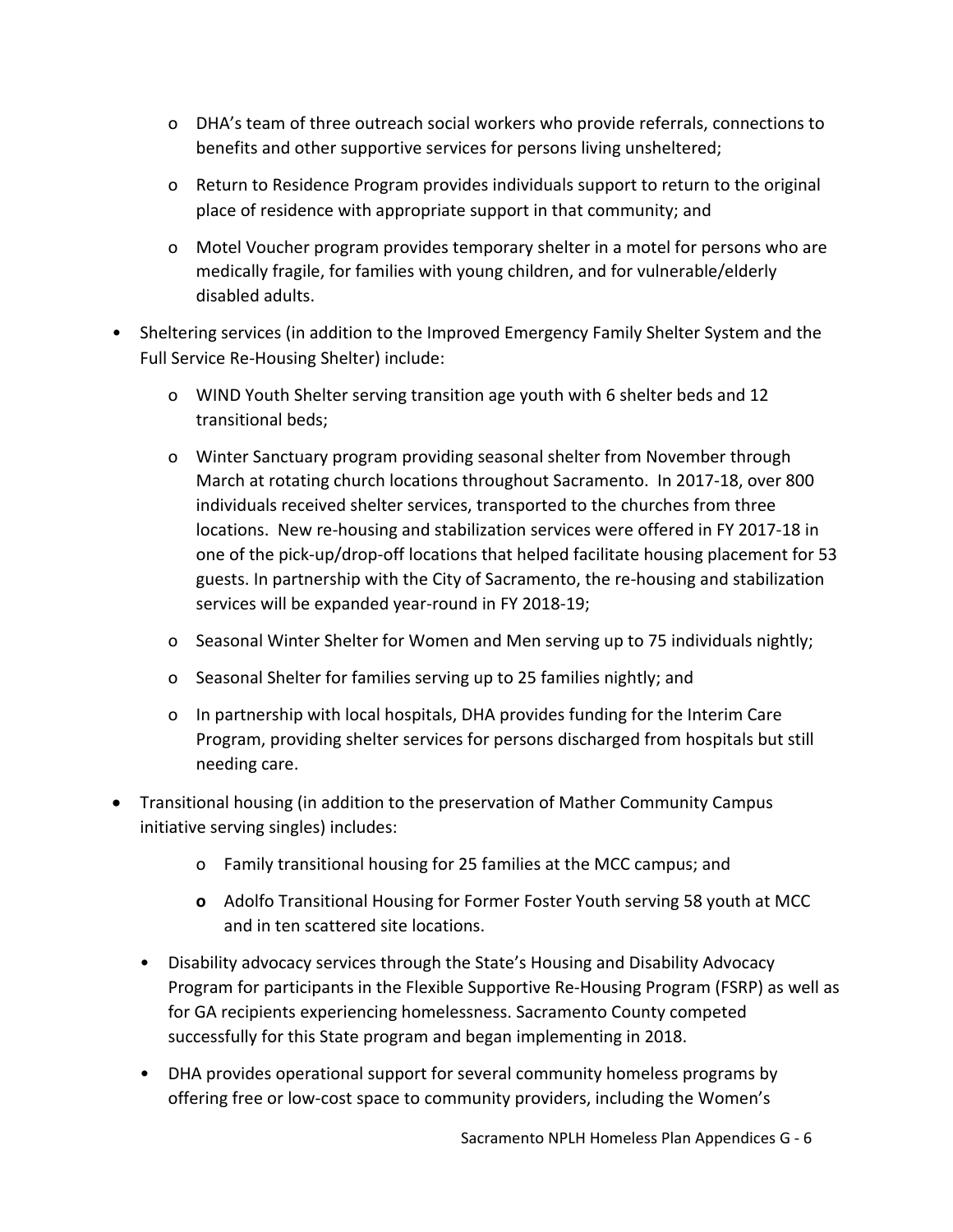Empowerment Program, Volunteers of America's year‐round shelter for Individuals, Winter Sanctuary services at North A, Comprehensive Alcohol Treatment Facility and Mather Community Campus.

### **Department of Health Services (DHS)**

DHS delivers primary health, public health, and behavioral health services to the Sacramento community. People experiencing homelessness who need substance abuse treatment, mental health services, primary care, or other health services are eligible for a broad range of DHS programs. DHS also offers some specialized health services or specialized access for people experiencing homelessness. The three primary divisions of DHS are Behavioral Health Services, Primary Health, and Public Health.

### Behavioral Health Services (BHS)

BHS provides alcohol and drug services as well as a comprehensive array of mental health services. In the area of alcohol and drug services, the continuum of care includes prevention, outpatient treatment, Medication Assisted Treatment with an established methadone treatment system, detoxification, residential services, and perinatal services. Numerous partnerships and grants also interface with other system partners in collaborative courts that touch child welfare, criminal justice and mental health systems of care. In the area of mental health services, there is a comprehensive system of care that includes prevention, early intervention, clinic and community‐based outpatient treatment, sub‐acute residential, crisis stabilization, crisis residential and inpatient psychiatric hospitalization programs. Mental health programs also intersect with collaborative courts and criminal justice partnerships.

Alcohol and Drug Services (ADS): In FY 2017‐18, alcohol and drug treatment service programs served a total of 4,537 unduplicated clients (Children, Transition Age Youth, Adults and Older Adults). Of the total served, 1,307, or twenty-nine percent (29%), were identified as homeless in the California Outcomes Measurement System (CalOMS). The State CalOMS data set is focused on treatment indicators and therefore does not capture the range of data to accurately describe homeless and at risk for homeless status. Therefore, the current data may not accurately reflect the total number of clients who are homeless or at risk of homelessness and this number is likely underreported. Efforts to improve data collection on homeless/at risk status is currently under development.

■ Mental Health Services - In FY 2017-18, mental health programs served a total of 27,822 unduplicated clients (Children, Transition Age Youth, Adults and Older Adults). Of the total served, 2,840, or ten percent (10%), were identified as homeless in the Electronic Health Record (EHR). The behavioral health system's data set is focused on treatment indicators and therefore does not capture the range of data to accurately describe homeless and at risk for homeless status. Therefore, the current data may not accurately reflect the total number of clients who are homeless or at risk of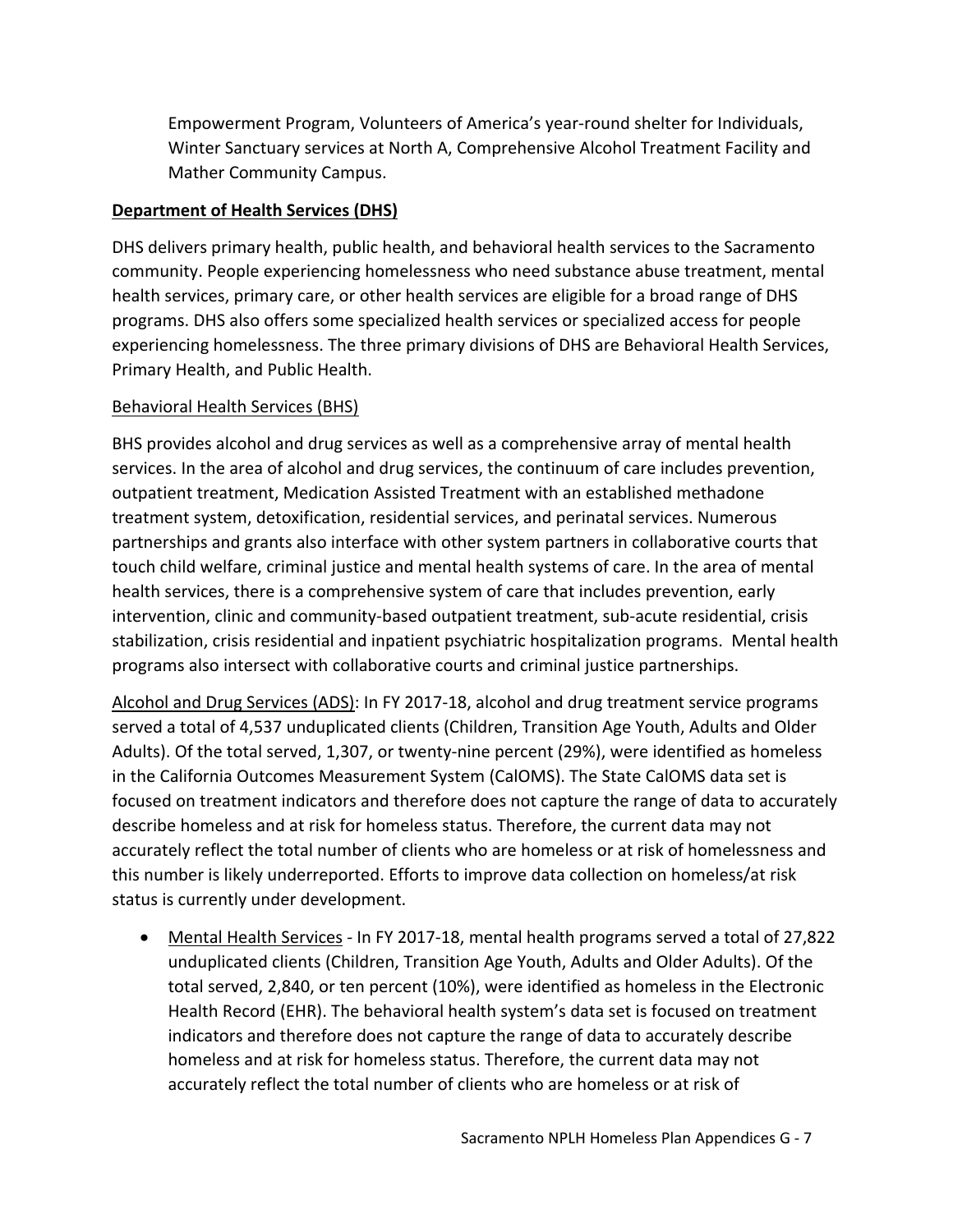homelessness and this number is likely underreported. Efforts to improve data collection on homeless/at risk status is currently under development. Attachments at the end of this document include Alcohol and Drug, Children's and Adult Continuums of Care and include all services across ages provided by BHS.

### Primary Health

DHS Primary Health Division is the convener of the Sacramento County Medi‐Cal Managed Care Advisory Committee with representation from stakeholders involved in Medi‐Cal managed care. Stakeholders include: health plans, hospital systems, individual provider associations, federally qualified health centers, physicians, advocates, beneficiaries, and county health/behavioral health representatives.

Sacramento County has a Geographic Managed Care (GMC) Medi‐Cal model. The State contracts with five commercial health plans in Sacramento (Aetna Better Health, Anthem Blue Cross, Health Net, Molina Healthcare, and Kaiser) through established networks of care which emphasize primary and preventative care. The Medi‐Cal Managed Care Advisory Committee's Care Coordination Work Group has been working on care coordination including identification and planning for high utilizers of services, including members experiencing homelessness.

As of December 2017, the monthly GMC plan enrollment was 436,152 members. At the June 2018 meeting, plans reviewed high utilizer data, the top three percent (3%) of adult members for non-primary care encounters. Members who were homeless varied among plans from one percent (1%) for Kaiser to 15 percent (15%) for Molina Healthcare. Members with a mental health diagnosis ranged from four percent (4%) for Molina Healthcare to 50 percent (50%) for Kaiser. Members with a substance use disorder ranged from 16 percent (16%) to 44 percent (44%). Members with three or more chronic conditions ranged from 23 percent (23%) to 59 percent (59%).

Health Plans will administer the Health Homes Program targeted at the top high utilizers of services, including members experiencing homelessness. This program will be implemented in July 2019 (for chronic conditions/substance use disorders) and in January 2020 (for serious mental illness). The focus of this program is intensive care management and service coordination within and across systems of care.

Sacramento County Health Center is a public entity Federally Qualified Health Center (FQHC) for low‐income individuals and families needing a primary care medical home, including people who are homeless. There are a total of seven FQHCs in Sacramento, five in multiple locations. Three FQHCs, including Wellspace, Elica and the County Health Center, have designations as a Community Health Center and as a Health Care for the Homeless program.

The County Health Center also assists individuals who are homeless in the community and need assistance with healthcare. Services include:

• Public health nurses who conduct outreach in the community, including at local shelters;

Sacramento NPLH Homeless Plan Appendices G ‐ 8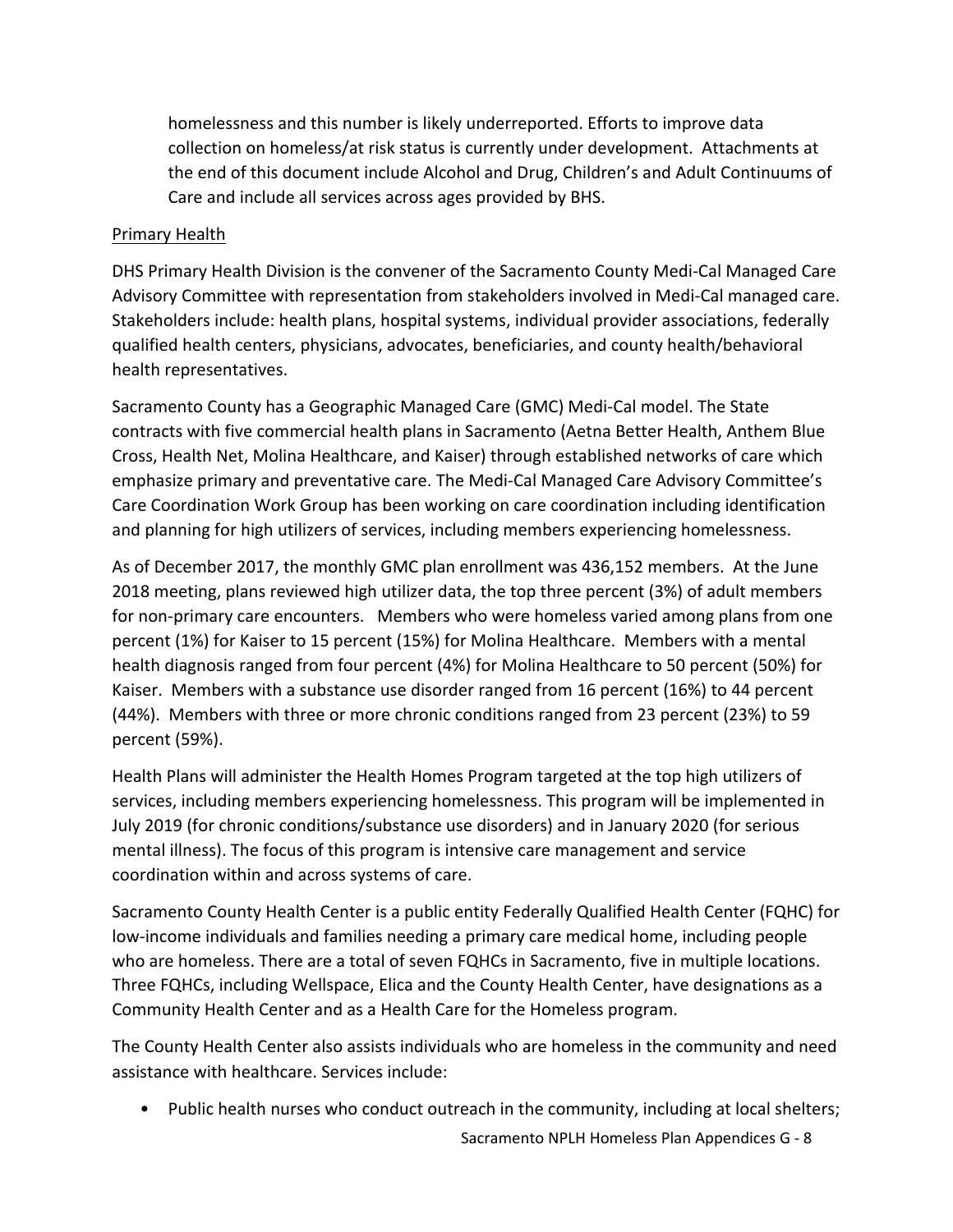- Healthcare navigation and linkage at Friendship Park operated by Loaves and Fishes and at Probation's Adult Day Reporting Center; and
- Tuberculosis (TB) testing for mandatory shelters at Mercy Clinic Loaves and Fishes.

### Public Health (Public Health)

The focus of Sacramento County Public Health is disease control and prevention. The division promotes, protects, and assures conditions for optimal health and public safety for residents and communities of Sacramento County. Public Health partners with community programs in a variety of ways to bring public health services to people experiencing homelessness, including:

- The Immunization Assistance Program offers vaccinations for hepatitis A and influenza to shelter clients and staff;
- The TB Control Program provides guidelines for tuberculous screening in emergency shelters and works with providers to evaluate persons that need clearance. The TB Control Program also provides motel vouchers for people who need shelter but are in the TB clearance process or are being treated for TB;
- The Communicable Disease Program receives reports of outbreaks in the homeless population and works with service providers to address and stop the spread of communicable disease. For example, Public Health worked with homeless service providers in early 2018 utilizing HMIS to proactively identify and locate persons experiencing homelessness with likely exposure to TB. In late 2017, when three California counties experienced hepatitis A outbreaks, primarily among their homeless populations, Public Health convened a meeting of homeless services providers, implemented an immunization campaign targeting this population, and encouraged local government leaders to develop plans to improve sanitation;
- Through a grant from the California Department of Public Health received in 2017, Sacramento County Public Health distributed naloxone nasal spray kits to 11 local agencies, including two community‐based organizations that work directly with people experiencing homelessness who use opioids.

## **Environmental Management Department (EMD)**

The mission of the Sacramento County Environmental Management Department is to protect public health and the environment by ensuring compliance with environmental regulations. EMD provides information and works to educate persons and organizations providing food to persons experiencing homelessness on safe preparation methods. Although charitable street food services are typically not regulated, they can lead to substantial public health risks to those being fed and often create unsanitary conditions in public places, due to the amount of waste produced. In 2018, EMD participated in collaborative efforts with the County Homeless Director, the City of Sacramento and the Property Business Improvement District began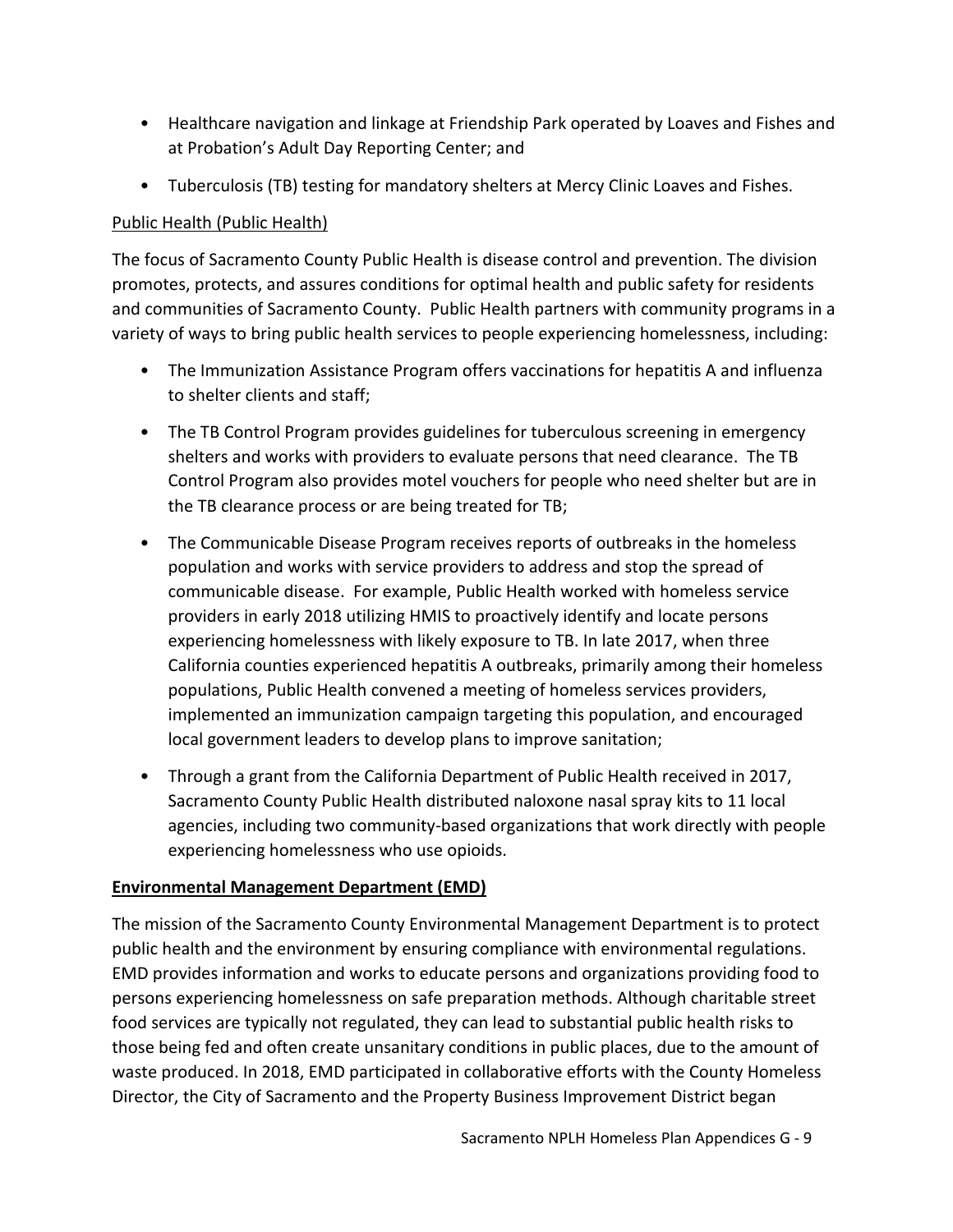exploring strategies to reduce the high level of charitable public food services in the River District. Strategies included educational outreach to groups providing charitable street food services to promote safe food practices, explaining the negative impacts on the neighborhood and offering alternative ways to donate services.

# **Planning and Environmental Review (PER)**

PER provides a range of land use planning services for the County including regulating land use, approving the development of new housing and regulating the use of existing housing. Some of the key activities relative to affordable housing and the homeless population include:

- Every eight years, PER develops the Housing Element of the General Plan and is currently working on the next housing Element to be adopted by the Board of Supervisors in 2021. The Housing Element identifies housing needs for all income groups, including those experiencing homelessness. Working with stakeholders, the Housing Element also identifies implementing actions (programs, policies, and strategies) to address that need.
- Recent State legislation mandates cities and counties with disadvantaged communities incorporate environmental justice into their general plans. The intent is to ensure disadvantaged communities do not disproportionally have "built‐in" harm, relative to food access, pollution, safe and sanitary homes, among other elements.
- PER administers the zoning code regulating the built environment, including where housing or shelter can be built and how existing housing can be used, including the regulation of Boarding Houses, Residential Care Homes, facilities or other group living uses. These facilities are used by persons experiencing homelessness, but sometimes are not well managed, presenting problems for residents and neighbors. The Board recently initiated amendments to the zoning code in this area to ensure that living arrangements are regulated appropriately based on the number of occupants, services provided, and zoning. The proposed amendments would provide consistency with the corresponding regulations administered by the appropriate State agency.
- While the County does not have inclusionary requirements, its Affordable Housing Ordinance generates funds from market rate housing development through in lieu fees. The Housing Trust Fund generates funds from commercial and industrial development. Collected funds are typically administered by SHRA for affordable housing development.

## **Probation Department (Probation)**

The majority of misdemeanor and felony offenders in Sacramento County are placed on probation as part of their sentence under the jurisdiction of the Probation Department. The Probation Department provides clients with the assessment, treatment, supervision and support necessary to prevent re-offending. The Adult Supervision Model used by Probation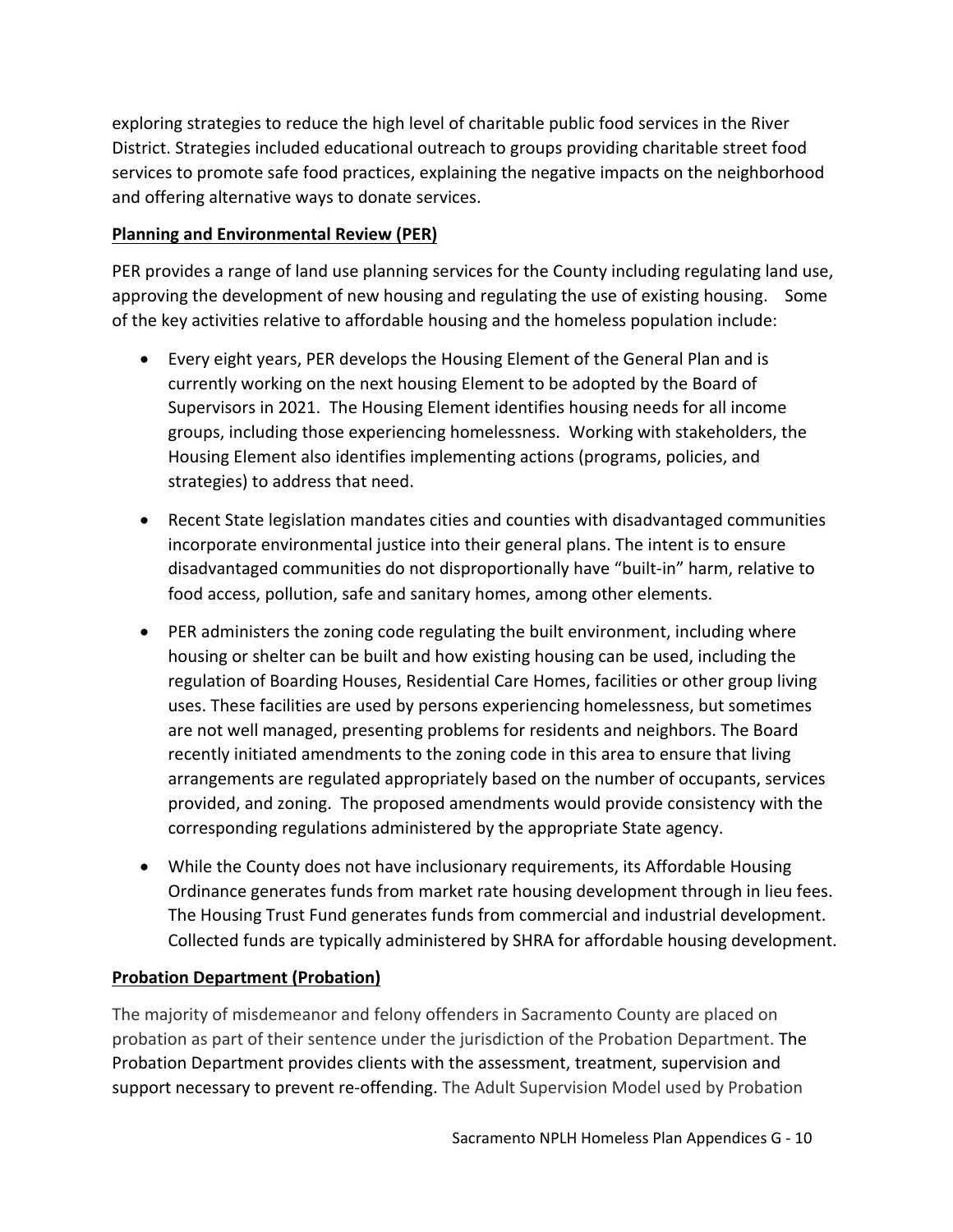focuses services on high-risk populations. In Sacramento County, there are about 5,600 people who are in the high-risk population and about 15,000 to 17,000 people who do not reach that level. At intake, the Adult Supervision Model assess barriers and connect clients to health, mental health General Assistance, CalFresh and drug and alcohol treatment. The Juvenile Probation system is responsible for the planning, assessment, detention, placement, and supervision of youth. Of the 1,863 youth served in FY 2017‐18, a little over three percent (3%) or 60 individuals were homeless.

The Probation Department provides some specialized support for people who are experiencing homelessness, but continuously seek new partnerships and ways to offer needed support. Probation works with the Northern California Construction and Training (NCTT) program providing employment services to probationers, including many who are experiencing homelessness. Probation also contracts with Volunteers of America for 25 beds that can be used for shelter for up to 90 days.

#### **Public Defender**

The Public Defender represents the majority of people in Sacramento County who are charged with a crime. The Court appoints the Public Defender to represent people who cannot afford to hire a lawyer. Homelessness touches many aspects of the Public Defender's work. The Public Defender's office estimates that 50 percent (50%) of their criminally charged misdemeanor clients are experiencing homelessness. Additionally, the Public Defender's office estimated 50 percent (50%) of the individuals they represent in local psychiatric hospitals on mental health holds pursuant to various Welfare and Institutions Code sections are experiencing homelessness.

The Public Defender also represents approximately 3,000 people annually with serious mental illness who are committed in psychiatric hospitals on Welfare and Institution holds. The Public Defender's office estimates that 1,500 of these individuals are experiencing homelessness. Additionally, the Public Defender's office represents approximately 300 people who have been deemed gravely disabled and placed on a conservatorship in light of a court finding that the individual is unable to care for their own food, clothing, or shelter as a result of a mental illness.

The Public Defender's office also assists persons experiencing homelessness with outstanding citations or warrants, which can often interfere with a person's ability to access housing, services, employment, and education. To address this issue, the Public Defender created and staffs a monthly legal clinic at Loaves and Fishes helping about 50 people a month to recall warrants and negotiate community service in lieu of jail. The Public Defender also dedicates one attorney every Friday to handle any "walk in" clients that need warrants recalled or cases re-calendared. In 2018, the Public Defender began a closer collaboration with homeless service programs, including Mather Community Campus and the Flexible Rehousing Support Program, to help facilitate recalling of bench warrants and resolving outstanding criminal cases for potential participants to resolve legal barriers prior to being able to enter services.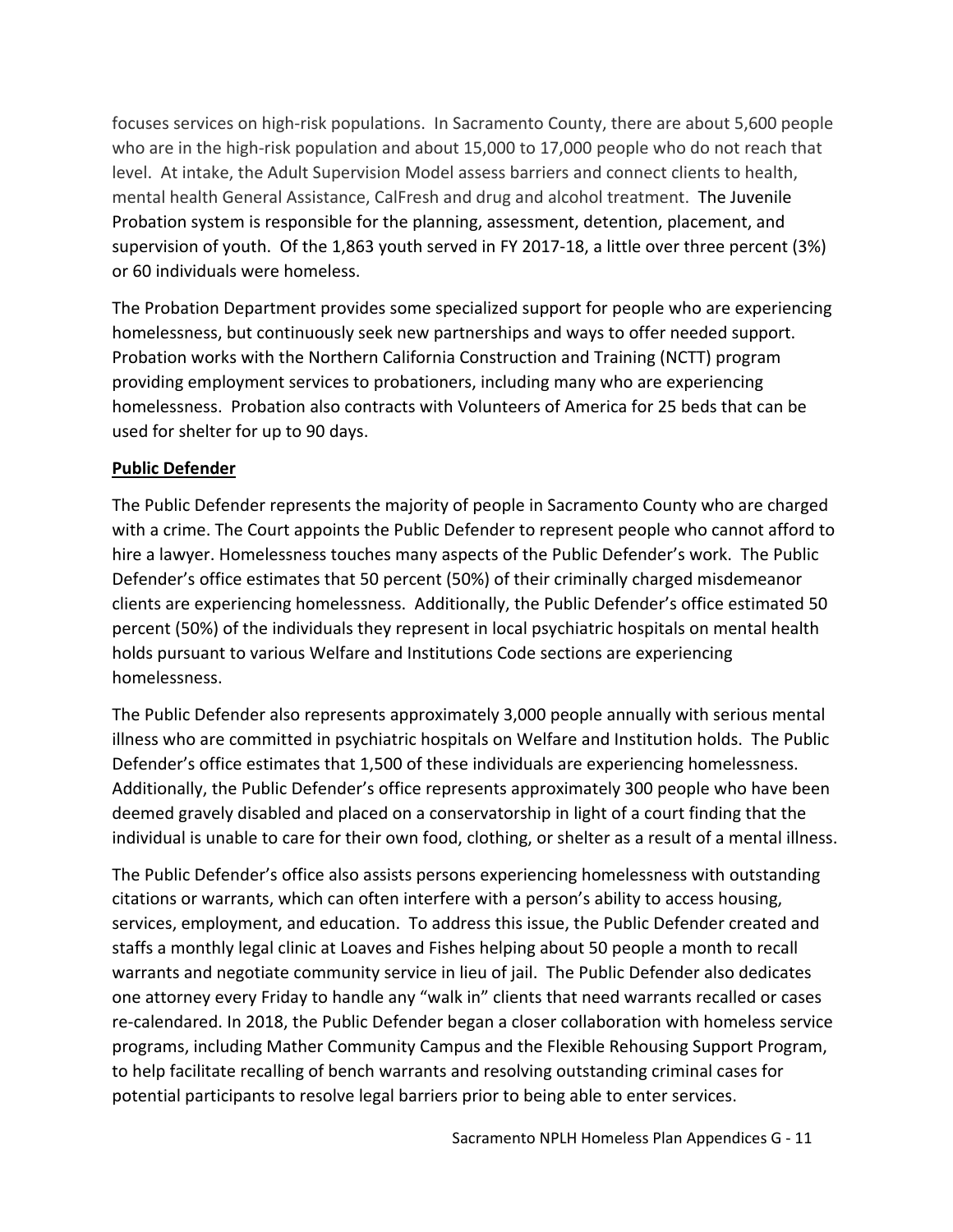Finally, the Public Defender's office has been collaborating with judicial partners in developing a mental health diversion program under the new AB1810 law that was signed by Governor Brown. The Public Defender's office estimates that it will be investigating over 2,000 cases a year involving individuals who have mental health issues and criminal charges. This new law puts the burden on the Public Defender's office to identify individuals with mental health issues, connect them to services, and create a treatment plan. Based on the Department of State Hospitals study, it is estimated that 47 percent (47%) of the individuals will be experiencing homelessness.

### **Regional Parks**

Regional Parks maintains and operates more than 15,000 acres of parks throughout the County, supporting open spaces, multi‐use trails, sports facilities, golf courses, river access and picnic areas. Park Rangers provide law enforcement within the Sacramento Regional Parks system and respond to accidents, vandalism, fire, animals, and other safety issues.

The American River Parkway is highly impacted by the number of people experiencing homelessness who are living on the parkway. In 2017, the Sacramento Board of Supervisors endorsed a clean and safe Parkway initiative to mitigate impacts associated with unsanctioned camping, such as trash, crime, and fires. The Park Resource Team consists of 15 rangers and ten maintenance staff and provides seven days a week coverage to carry out law enforcement functions, working with Regional Parks maintenance staff to remove debris and with DHA to connect individuals to shelter and services.

In 2018, Regional Parks engaged the Downtown Streets Team, a non‐profit provider, with one‐ time funding supporting 15 volunteer participants comprised of Parkway campers and other persons experiencing homelessness. Teams clean up trash and debris in two designated areas of the Lower Parkway and are connected to service and housing programs through weekly meetings. In fall 2018, Regional Parks solicited proposals for a clean-up program utilizing a workforce of people experiencing homelessness living on the Parkway. The selected provider will work with participants to connect them to employment programs, provide basic job training and coordinate with County programs to connect individuals to shelter and services.

### **Affiliated County Offices**

Several County agencies or entities that intersect with persons experiencing homelessness as well as homeless solutions have different affiliations with Sacramento County and the Board of Supervisors than the County departments listed above. Two agencies, the Sheriff's and District Attorney Offices, are operated by elected offices with County funding from the Board of Supervisors. The Sacramento Housing and Redevelopment Agency is a joint powers agency where the Board of Supervisors is the governing body for associated County funding and functions. The Board of Supervisors also serves as the Housing Authority of the County of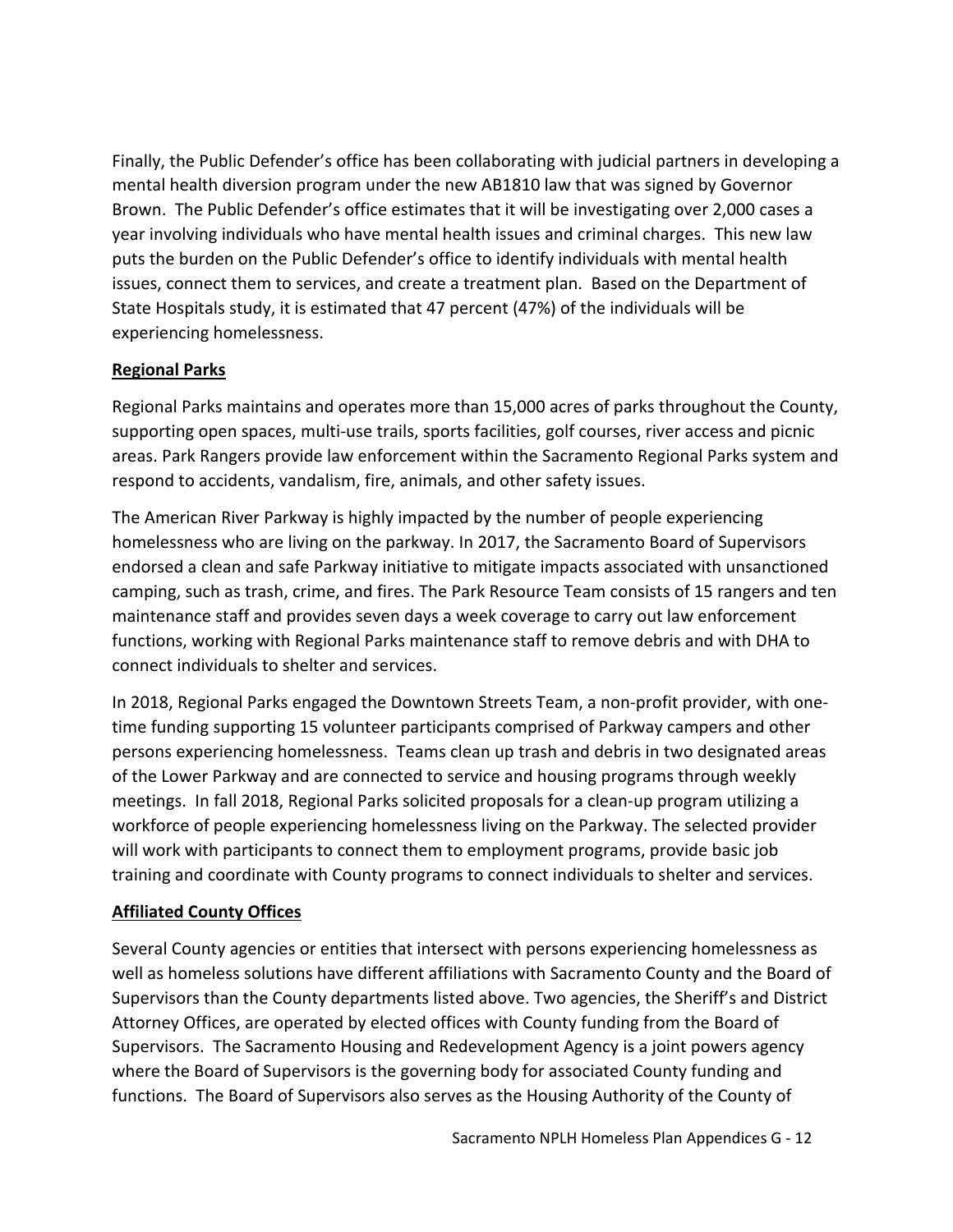Sacramento for housing authority related activities. The Superior Court of Sacramento County is a State entity.

# **Criminal Justice Cabinet (CJC)**

Supported by the County Board of Supervisors and Sacramento Superior Court, the Criminal Justice Cabinet (CJC) provides the coordinated leadership necessary to ensure a fair and just criminal justice system. Their mission is to establish cohesive juvenile and adult criminal justice system policies based on research, evaluation and monitoring of policy decisions and program implementations, to identify deficiencies, and implement plans and programs for change when opportunities present themselves. The CJC is chaired by the Superior Court Presiding Judge and meets monthly. Members include judges from the Adult and Juvenile Courts, County elected officials, County Department Heads, City Mayors and Chiefs of Police, and the Superintendent of Schools.

# **District Attorney's Office**

The DA is responsible for presenting cases against individuals and groups who are suspected of breaking the law, initiating and directing further criminal investigations, guiding and recommending the sentencing of offenders, and taking cases to court. Under the District Attorney's Community Prosecution Unit, the Chronic Nuisance Offender Program was created to address the 'revolving door' for some offenders, including those experiencing homelessness. Targeting people with ten or more citations or arrests within the prior 12 months, or through law enforcement referrals, the DA's Office collaborates with County and community‐based service providers to offer individuals a tailored program to address underlying issues, such as behavioral health or housing needs.

## **Sacramento Courts**

The Superior Court of California, County of Sacramento hears civil and criminal cases, and operates several courts, including family court, juvenile court, probate court, small claims court, and collaborative and specialized courts. Collaborative courts are problem‐solving courts that promote accountability by combining rigorously monitored rehabilitation and treatment services in lieu of detention. These courts are geared towards improving justice system outcomes by addressing underlying problems, such as mental health issues or substance use disorders. While there are multiple collaborative courts, several interact more often with a homeless population.

- Adult Drug Court serves a capacity of 80 to 125 non-violent defendants with certain drug‐related crimes. Services include residential and outpatient drug treatment services, as well as case management, housing, and therapeutic services.
- Mental Health Treatment Court serves a capacity of 70 to 80 non-violent defendants at any time with specified mental disorders, approved for participation by the DA's Office.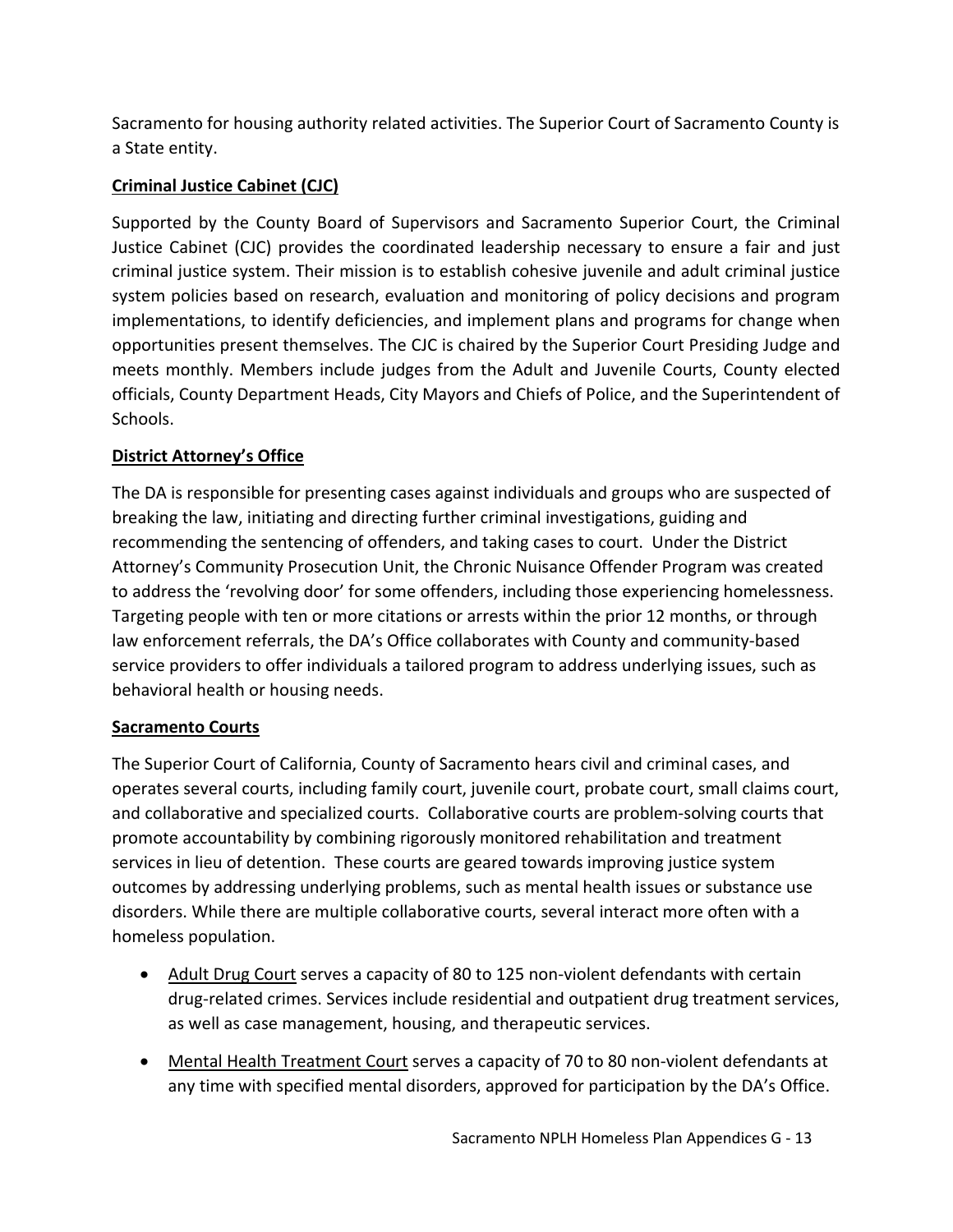Mental Health outpatient services are primarily funded through the County Division of Behavioral Health; however, some participants receive services through their private insurance. Services range in levels of intensity from Full Service Partnerships to other outpatient programs and may be delivered at a clinic or in the community. The array of services include; a comprehensive assessment, case management, skill building, individual and group therapy, crisis , intervention,, medication evaluation and support, benefits acquisition, housing support, employment training and transportation. (This collaborative Court has merged with the Co‐Occurring Mental Health Court that can serve 15 to 20 nonviolent defendants with co-occurring disorders.)

- Re-Entry Court serves up to 50 defendants charged with nonviolent and property offences. Program services may begin in custody and include housing, education, employment, counseling, life skills and connection to County medical, general assistance, and CalFresh services.
- Veterans Treatment Court serves 30 VA-eligible veterans charged with offenses related to their military service. Services include any combination of residential and/or outpatient treatment, including case management, mentoring, and behavioral health services.

### **Sacramento Housing and Redevelopment Agency (SHRA)**

SHRA is a joint powers authority between the County of Sacramento and the City of Sacramento. The County Board of Supervisors is the governing body for activities undertaken by SHRA with County resources. The Board of Supervisors also serves separately as the governing body for the Housing Authority of the County of Sacramento for housing authority activities, including the Housing Choice Voucher Program and public housing. Primary activities relevant to homelessness include:

- Financing or affordable multifamily housing using local and federal (e.g., HOME) County resources;
- Administration of federal Emergency Solutions Grant (ESG) through County federal entitlement and State pass‐through), Housing Opportunities for Persons With AIDS/HIV (HOPWA)and Community Development Block Grant (CDBG) programs; and
- As the Public Housing Authority (PHA), administration of tenant- and site-based Housing Choice Vouchers (HCV) and operation of conventional public housing.

The following provides a high level of overview of activities within each area:

 Affordable Housing Financing. Administering federal HOME funding, and local affordable housing fees and commercial linkage fees, over \$55 million has been invested over the past ten years in ten developments, constructing or preserving a total of 404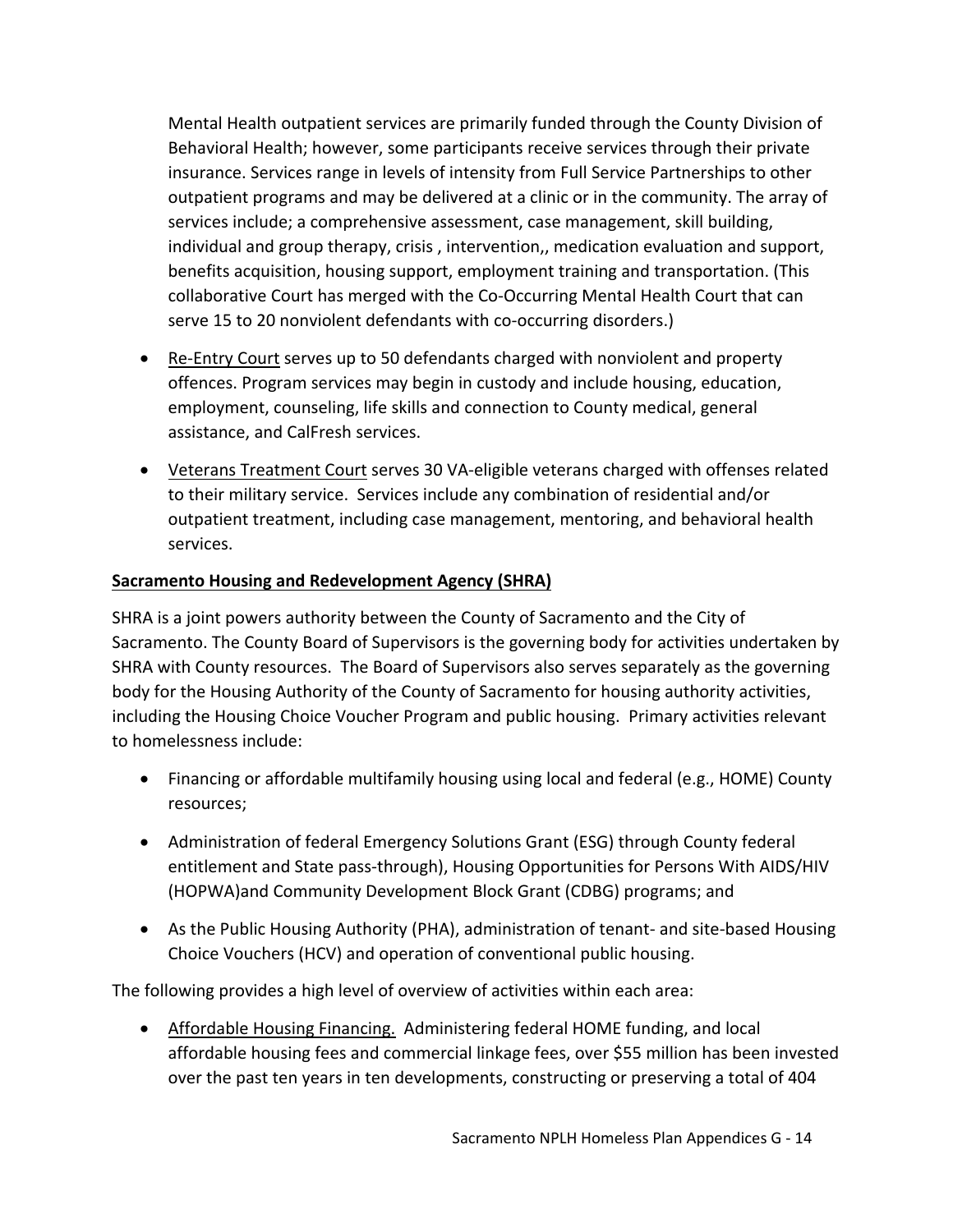affordable housing units restricted to individuals or families experiencing homelessness countywide. With the loss of redevelopment, this activity declined.

- Emergency Solutions Grant (ESG) funding is used in Sacramento County primarily for a joint City-County rapid re-housing program, serving literally homeless individuals and non‐CalWORKs families and for re‐housing services in an emergency shelter for individuals located on North A Street. CDBG public services funding assists two additional shelters, one serving individuals at the North 5<sup>th</sup> Street Shelter, and the second serving single men and women. These shelters are located in the City of Sacramento who also provide funding. In the coming year, State ESG funding will be used for re-housing individuals participating in the Winter Sanctuary program.
- As the Public Housing Authority, SHRA administers several HCV program, including programs where people experiencing homelessness have a preference on the housing choice voucher waiting lists. Voucher programs include:
	- o 10,818 tenant based vouchers (homelessness is one of the preferences);
	- o 936 project‐based vouchers (homelessness is one of the preferences);
	- o 643 tenant‐based and project‐based HUD‐VASH vouchers for homeless veterans; and
	- o 567 Shelter Plus Care certificates for disabled households experiencing homelessness.

In addition, the PHA is committed to utilizing PHA resources to house homeless households over a three‐year period (2018‐2020), including:

- o 375 HUD and HUD‐VASH project‐based vouchers to support new or existing permanent supportive housing, supporting approximately 300 additional housing units for persons experiencing homelessness;
- o Limited Homeless Allocation vouchers set aside for 450 homeless households;
- o 50 vouchers for the "Move On" initiative to help families stabilized in permanent supportive housing "move on" to affordable housing through a voucher, thereby serving new families in need of intensive services; and
- o Performance Partnerships Pilot (P3) vouchers for 100 homeless or at‐risk youth.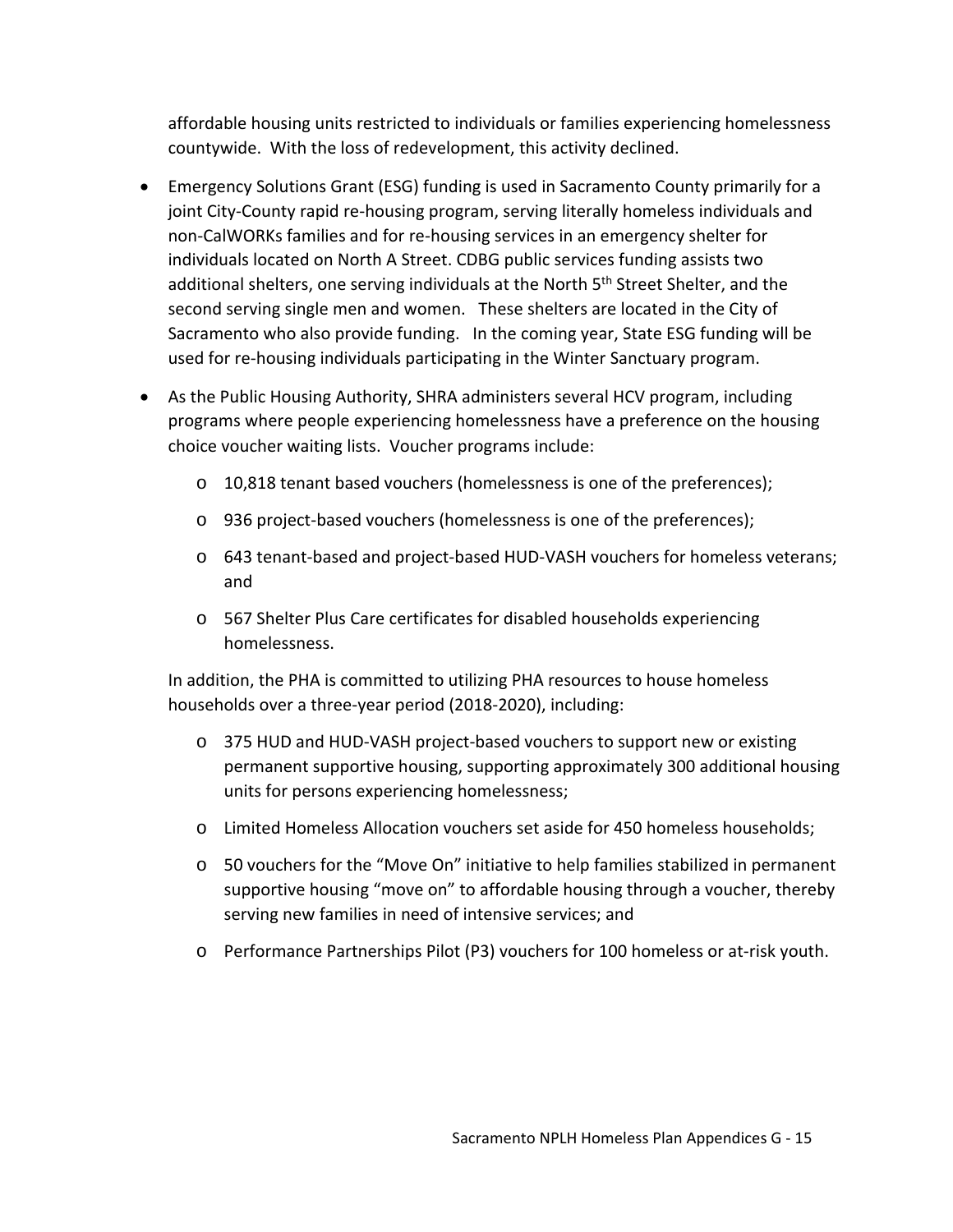#### **Sheriff's Department**

The Sheriff's Department provides public safety services in Sacramento County. The Sheriff oversees a broad range of law enforcement activities and initiatives, including two programs that support people who are unsheltered and have ongoing interactions with law enforcement.

Homeless Outreach Team (HOT): The mission of the HOT team is to engage individuals experiencing homelessness with support services and to connect them with resources, along with enforcement of laws, when necessary, to bring about a positive change. HOT builds partnerships with a wide range of service providers in order for HOT deputies to create unique "outside the box" solutions for people experiencing homelessness. For example, the HOT team worked with DMV to simplify the process for individuals to obtain IDs, a crucial step to services.

The team includes 14 Deputy Sheriffs in four teams (North, Central, Rancho Cordova and Work Release Division) which allows for geographic coverage in the unincorporated area and Rancho Cordova seven days a week.

HOT sponsors an ongoing homeless services event called Sacramento Sheriff Homeless Outreach Partnership Event (HOPE). HOPE brings together more than twenty service providers to offer resources and services to individuals and families experiencing homelessness on a single day.

Strategies in Policing Innovation (SPI): In addition to the countywide HOT program, North Division also fields a Strategies in Policing Innovation grant‐funded program, which started in 2016. Using data to target specific geographic areas with higher calls for service, three part‐ time Sheriff Deputies partner with a part-time Sacramento Steps Forward navigator to connect people with supportive and case management services. This program also coordinates with DHA for social safety net services.

Both HOT and SPI teams are deployed using an Intelligence‐Led Policing model and have a partnership with Sacramento State University researchers to improve connection with services and results.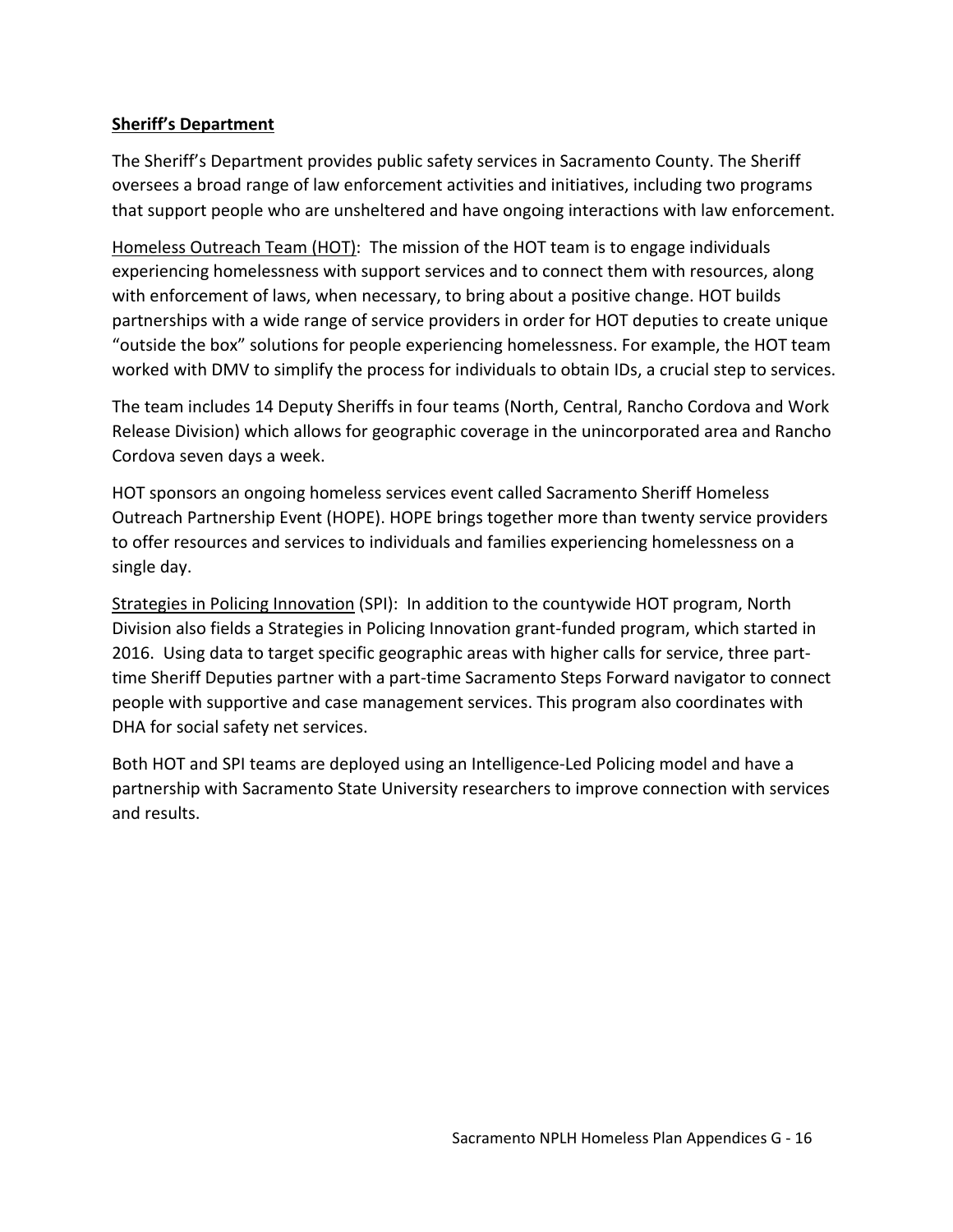# **Additional Detail on Programs and Projects in Sacramento County**

(Alphabetical, by program/project name)

| <b>Alcohol and Drug Treatment Services Treatment System</b> |                                                                                                                                                                                                                                                                                                                                                                                                                                                                                                                                                                                                                                                                                                                                |  |
|-------------------------------------------------------------|--------------------------------------------------------------------------------------------------------------------------------------------------------------------------------------------------------------------------------------------------------------------------------------------------------------------------------------------------------------------------------------------------------------------------------------------------------------------------------------------------------------------------------------------------------------------------------------------------------------------------------------------------------------------------------------------------------------------------------|--|
| Lead                                                        | Department of Health Services, Division of Behavioral Health Services                                                                                                                                                                                                                                                                                                                                                                                                                                                                                                                                                                                                                                                          |  |
| Program Lead                                                | <b>Alcohol and Drug Services</b>                                                                                                                                                                                                                                                                                                                                                                                                                                                                                                                                                                                                                                                                                               |  |
| <b>Key Partners</b>                                         | Community Alcohol and Drug Contracted Service Providers                                                                                                                                                                                                                                                                                                                                                                                                                                                                                                                                                                                                                                                                        |  |
| <b>Budget</b>                                               | \$34,051,401                                                                                                                                                                                                                                                                                                                                                                                                                                                                                                                                                                                                                                                                                                                   |  |
| <b>Funding Source</b>                                       | Drug Medi-Cal/FFP, 2011 Behavioral Health Realignment, Substance abuse Prevention<br>and Treatment (SAPT) block grant (SAMHSA), Cal WORKS                                                                                                                                                                                                                                                                                                                                                                                                                                                                                                                                                                                      |  |
| Start Date &<br>Duration                                    | <b>Annual contracts</b>                                                                                                                                                                                                                                                                                                                                                                                                                                                                                                                                                                                                                                                                                                        |  |
| Background                                                  | Includes multiple modalities of service, serving adults and youth with Substance Use<br>Disorder Diagnosis, including persons who:<br>Are experiencing homelessness;<br>Are at risk of homelessness;<br>$\bullet$<br>Self-identify as homeless; or<br>$\bullet$<br>Are at risk of homelessness.<br>$\bullet$<br>Modalities of treatment services include:<br>Outpatient;<br>$\bullet$<br>Intensive outpatient;<br>$\bullet$<br>Withdrawal management (detoxification);<br>$\bullet$<br>Medication-assisted treatment (MAT); and<br>٠<br>Residential and transitional/sober living environments.<br>$\bullet$                                                                                                                   |  |
| People Served<br>FY2017-18                                  | Total Admissions: 5,691 admissions with 1,534 clients reporting homelessness. (27%)<br>Homelessness by Service Modality (this data represents duplicated clients i.e.<br>individuals with more than one admission and receiving different levels of services at<br>the same time):<br>Residential/Detoxification Admissions: 1,649 admissions with 877 clients reporting<br>$\bullet$<br>homelessness. (53%) Note: Residential is not considered housing.<br>MAT services: 1,545 admissions with 240 clients reporting homelessness (15%)<br>٠<br>Outpatient: 2,433 admissions with 405 clients reporting homelessness (16%)<br>$\bullet$<br>Intensive Outpatient: 64 admissions with 12 clients reporting homelessness (18%). |  |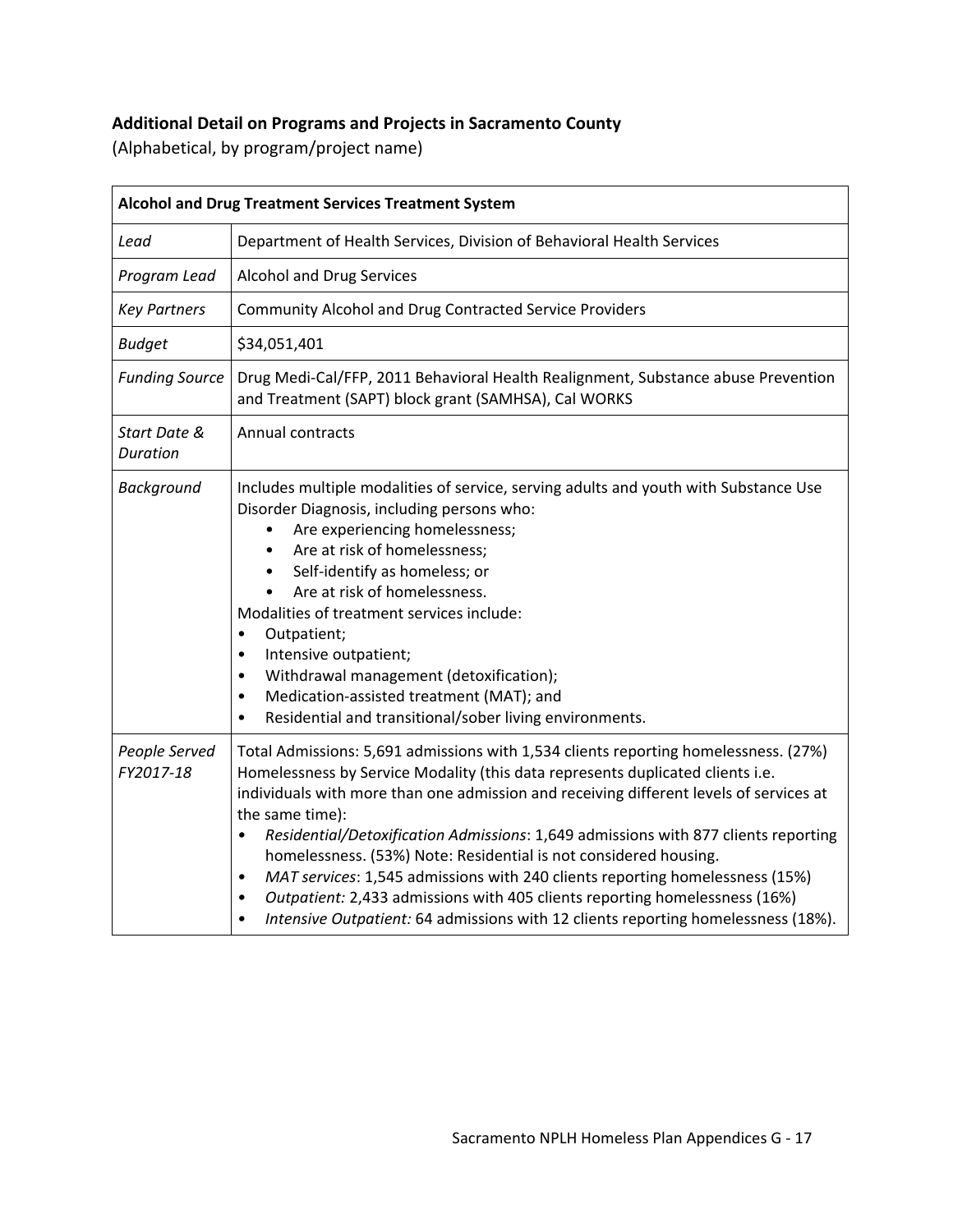| Description/<br><b>Additional</b><br><b>Information</b> | Access Points for Screening and Referral to Treatment:<br>Adult System of Care<br>٠<br><b>Guest House Homeless Clinic</b><br><b>Primary Care Center</b><br>Juvenile Court<br>٠<br>Youth Detention Facility<br>Probation<br>٠<br>Screening in Main Jail and RCCC<br><b>Wind Youth Services</b><br>Children's Receiving Home of Sacramento.<br>In addition, Drug Medi-Cal (DMC) eligible clients may go directly to contracted DMC<br>outpatient provider sites to receive an assessment for treatment.<br>Other specialty programs serving Sacramento residents with substance use disorders<br>that may be experiencing homelessness include:<br>Options For Recovery (Perinatal Outpatient, Residential and Transitional Living<br>services),<br>CNO (Chronic Nuisance Offender) Program, collaboration with District Attorney,<br>٠<br>Public Defender, Sherriff, Main Jail, Sacramento Steps Forward and Mental Health<br>serving individuals experiencing homelessness that may have a co-occurring<br>substance use/mental health disorder, and<br>Collaborative Courts (Mental Health Treatment Court, Family Drug Courts, Adult<br>$\bullet$<br>Drug Court, Prop 36, DUI Treatment). |
|---------------------------------------------------------|---------------------------------------------------------------------------------------------------------------------------------------------------------------------------------------------------------------------------------------------------------------------------------------------------------------------------------------------------------------------------------------------------------------------------------------------------------------------------------------------------------------------------------------------------------------------------------------------------------------------------------------------------------------------------------------------------------------------------------------------------------------------------------------------------------------------------------------------------------------------------------------------------------------------------------------------------------------------------------------------------------------------------------------------------------------------------------------------------------------------------------------------------------------------------------------------|
|---------------------------------------------------------|---------------------------------------------------------------------------------------------------------------------------------------------------------------------------------------------------------------------------------------------------------------------------------------------------------------------------------------------------------------------------------------------------------------------------------------------------------------------------------------------------------------------------------------------------------------------------------------------------------------------------------------------------------------------------------------------------------------------------------------------------------------------------------------------------------------------------------------------------------------------------------------------------------------------------------------------------------------------------------------------------------------------------------------------------------------------------------------------------------------------------------------------------------------------------------------------|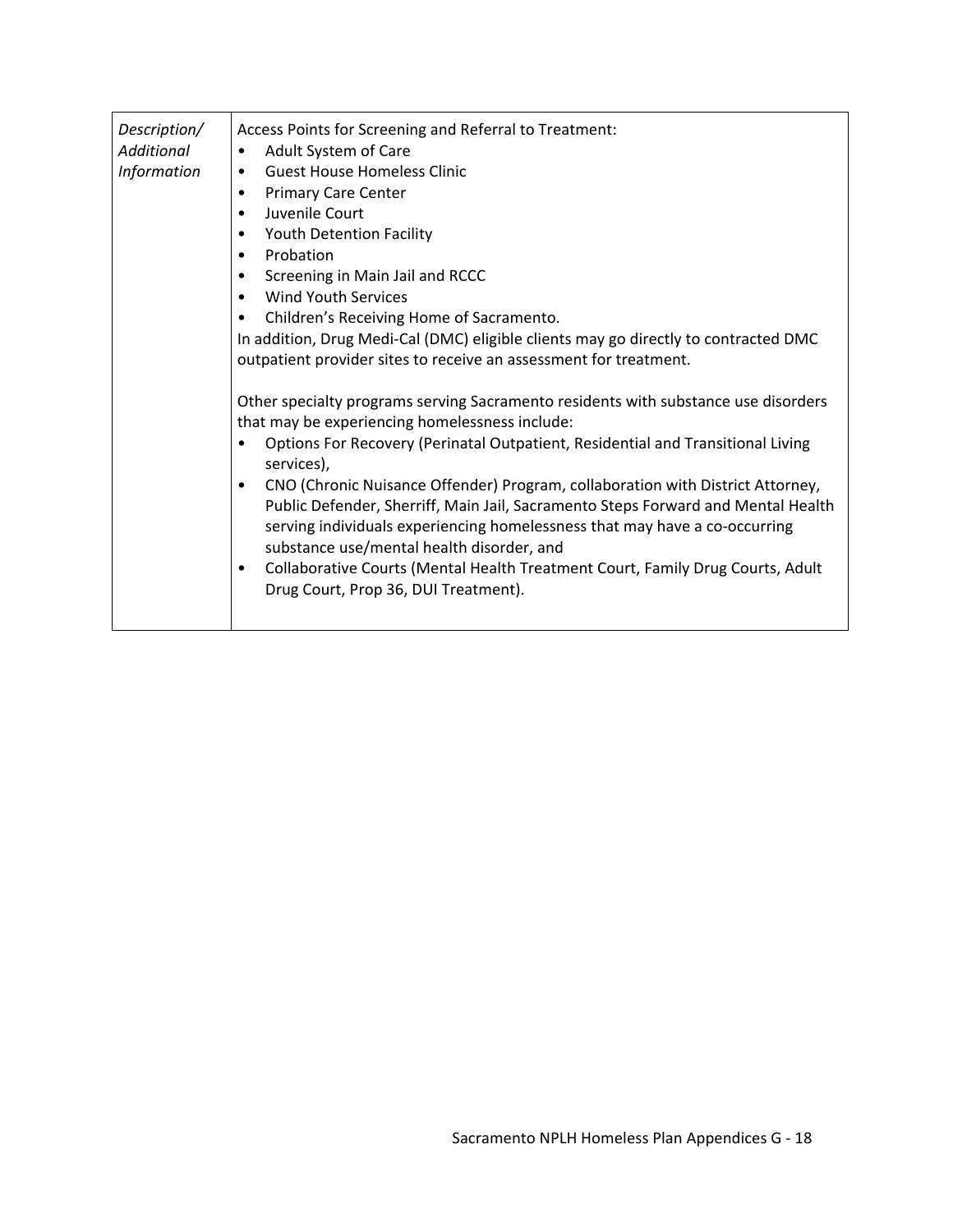| <b>Bringing Families Home (BFH) Program</b> |                                                                                                                                                                                                                                                                                                                                                                                                                                                                                                                                                                                                                                                                                                                                                                                                   |
|---------------------------------------------|---------------------------------------------------------------------------------------------------------------------------------------------------------------------------------------------------------------------------------------------------------------------------------------------------------------------------------------------------------------------------------------------------------------------------------------------------------------------------------------------------------------------------------------------------------------------------------------------------------------------------------------------------------------------------------------------------------------------------------------------------------------------------------------------------|
| Lead                                        | Department of Family, Child, and Adult Services                                                                                                                                                                                                                                                                                                                                                                                                                                                                                                                                                                                                                                                                                                                                                   |
| Program Lead                                | <b>Child Support Services</b>                                                                                                                                                                                                                                                                                                                                                                                                                                                                                                                                                                                                                                                                                                                                                                     |
| <b>Key Partners</b>                         | Sacramento County Department of Human Assistance (DHA), Sacramento Housing and<br>Redevelopment Agency (SHRA), Sacramento Steps Forward (SSF) and Volunteers of<br>America (VOA)                                                                                                                                                                                                                                                                                                                                                                                                                                                                                                                                                                                                                  |
| <b>Budget</b>                               | Program budget covers from July 1, 2017 to June 30, 2019 but may be extended:<br>\$1,720,200                                                                                                                                                                                                                                                                                                                                                                                                                                                                                                                                                                                                                                                                                                      |
| <b>Funding Source</b>                       | 50% from California Department of Social Services (CDSS)<br>50% match requirement that includes:<br>Staff time from CPS,<br>18 slots from DHA's Flexible Supportive Rehousing Program (FSRP)<br>County Emergency Solutions Grant (ESG) Rapid Rehousing Program (RRH).                                                                                                                                                                                                                                                                                                                                                                                                                                                                                                                             |
| Start Date &<br>Duration                    | July 1, 2017 to June 30, 2019. (This is a two-year pilot program but may be extended.)                                                                                                                                                                                                                                                                                                                                                                                                                                                                                                                                                                                                                                                                                                            |
| Background                                  | This program was created as a result of a grant opportunity from CDSS to create a<br>housing program specific to child welfare-involved families. Sacramento County was<br>awarded this grant and implemented this new program on July 1, 2017.                                                                                                                                                                                                                                                                                                                                                                                                                                                                                                                                                   |
| People Served                               | This program only serves child welfare-involved families that are receiving<br>reunification or dependent supervision services under the jurisdiction of the court. The<br>program intends to house 100 families.                                                                                                                                                                                                                                                                                                                                                                                                                                                                                                                                                                                 |
| Description/<br>Additional<br>Information   | BFH is a housing program funded by the CDSS for families receiving child welfare<br>services under the Family Reunification and Dependent Supervision (aka Family<br>Maintenance) programs. The goal of the program is to reduce the number of families<br>in child welfare experiencing homelessness, to increase family reunification, and<br>prevent foster care placements. The program primarily offers two types of housing<br>interventions based on need: Rapid Re-housing and Permanent Supportive Housing.<br>The program also provides direct connections to other housing programs available in<br>the community including DHA's Housing Support Program (HSP), transitional housing<br>located at Mather Community Campus and others as they can be identified and have<br>capacity. |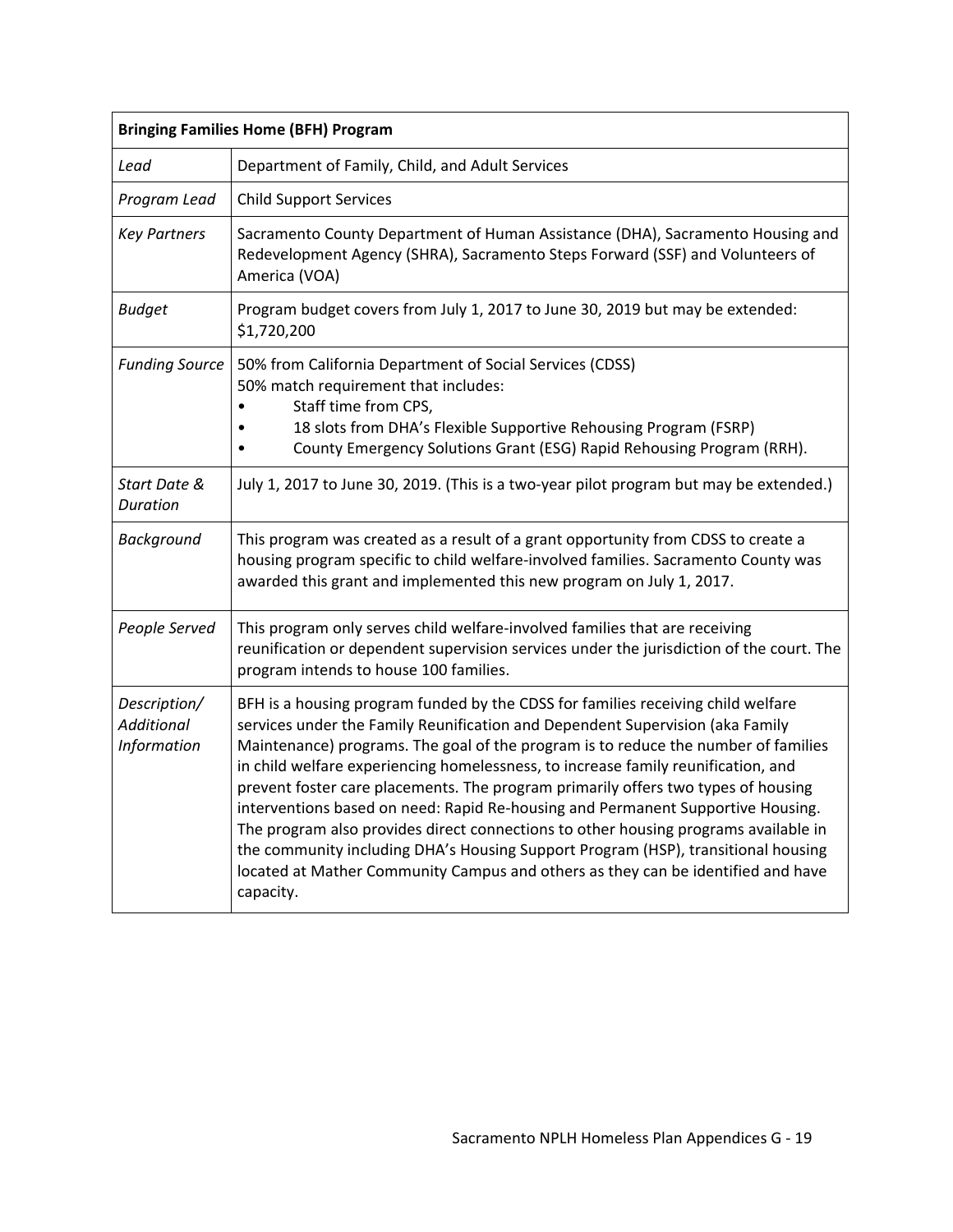| <b>CalWORKs Family Stabilization Program (FSP)</b> |                                                                                                                                                                                                                                                                                                                                                                                                                                                                                                                                                                                                                                                                                             |
|----------------------------------------------------|---------------------------------------------------------------------------------------------------------------------------------------------------------------------------------------------------------------------------------------------------------------------------------------------------------------------------------------------------------------------------------------------------------------------------------------------------------------------------------------------------------------------------------------------------------------------------------------------------------------------------------------------------------------------------------------------|
| Lead                                               | Department of Human Assistance                                                                                                                                                                                                                                                                                                                                                                                                                                                                                                                                                                                                                                                              |
| Program Lead                                       | <b>CalWORKS</b>                                                                                                                                                                                                                                                                                                                                                                                                                                                                                                                                                                                                                                                                             |
| <b>Key Partners</b>                                | N/A                                                                                                                                                                                                                                                                                                                                                                                                                                                                                                                                                                                                                                                                                         |
| <b>Budget</b>                                      | \$1,630,552 (FY 2018/19 allocation is not yet received; this amount could change.)                                                                                                                                                                                                                                                                                                                                                                                                                                                                                                                                                                                                          |
| <b>Funding Source</b>                              | CalWORKs Family Stabilization (CDSS)                                                                                                                                                                                                                                                                                                                                                                                                                                                                                                                                                                                                                                                        |
| Start Date &<br><b>Duration</b>                    | $7/1/2018 - 6/30/2019$                                                                                                                                                                                                                                                                                                                                                                                                                                                                                                                                                                                                                                                                      |
| Background                                         | AB 74 established the CalWORKs Family Stabilization Program (FSP). Effective January<br>1, 2014, the Family Stabilization Program (FSP) is a component of the CalWORKs<br>program that provides intensive case management and crisis intervention to ensure a<br>basic level of stability within a family prior to, or concurrently with, participation in<br>Welfare-to-Work (WTW) activities.                                                                                                                                                                                                                                                                                             |
| People Served                                      | In FY 2017-18: Served 225 families (not all families are homeless); housed 28 families.                                                                                                                                                                                                                                                                                                                                                                                                                                                                                                                                                                                                     |
| Description                                        | Sacramento County's FSP focuses on addressing the following crises: domestic abuse,<br>housing instability and at-risk youth crisis (any age under 18 years). The goal of FSP is<br>to increase client success in light of the flexible WTW 24-Month Time Clock. FSP<br>services are generally limited to six cumulative months. Housing payments to prevent<br>eviction are available to pay up to two months of rent arrearages and up to four<br>months of current subsidies. To be entitled to receive FSP arrearage or rental subsidy<br>payments, the family must be experiencing a financial crisis that could result in<br>homelessness if preventative assistance is not provided. |
|                                                    | FSP serves CalWORKs families which include:<br>A WTW mandatory participant including assistance units in which the only<br>adult is exempt from WTW for any young child exemption and the family is<br>experiencing domestic abuse OR<br>A non-compliant adult OR<br>A sanctioned adult OR<br>A recent non-citizen entrant<br>AND experiencing one of the following crises:<br>Domestic abuse crisis OR<br>Housing crisis OR<br>At-risk youth crisis (any age under 18 years).                                                                                                                                                                                                              |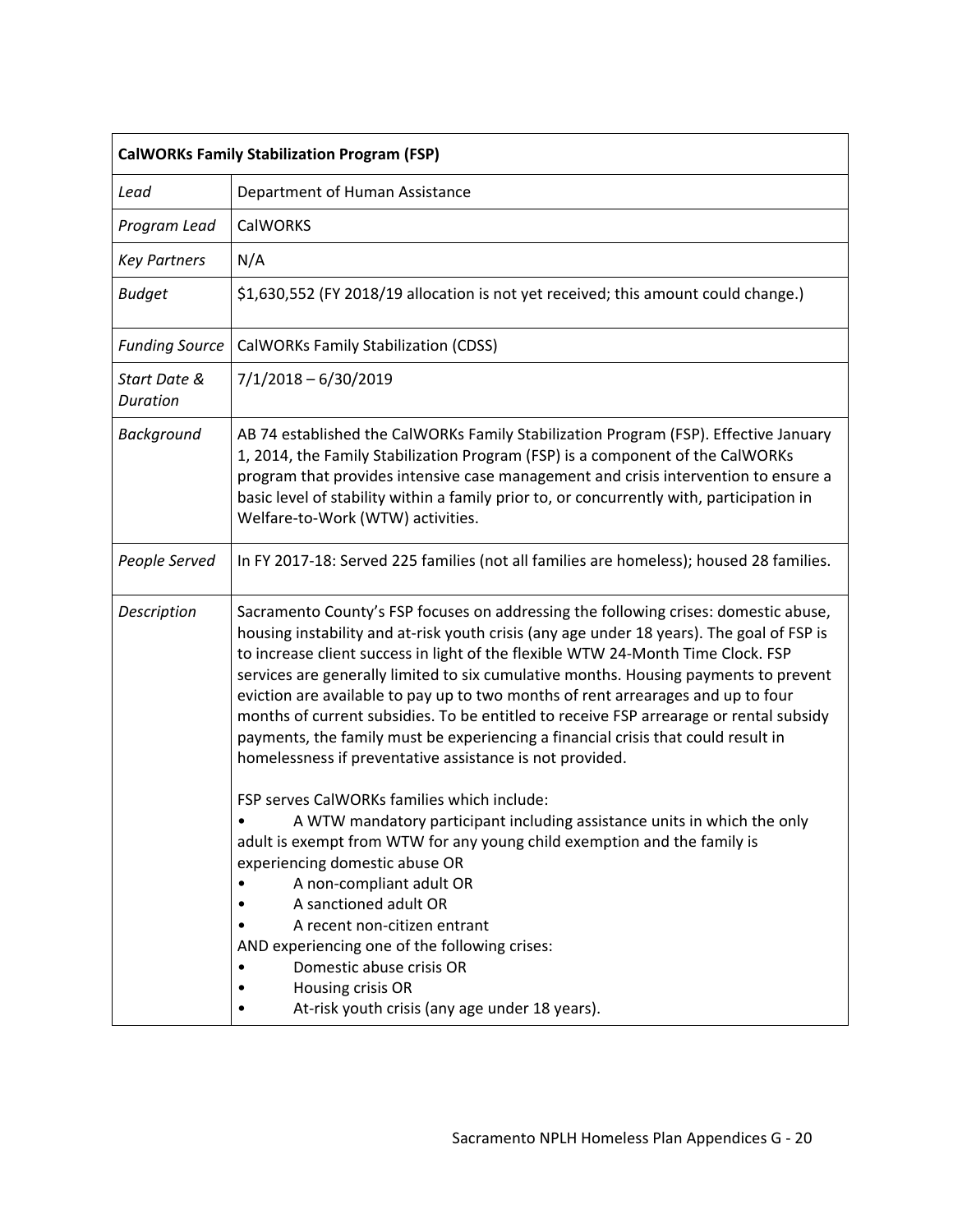| <b>CalWORKs Housing Support Program (HSP)</b> |                                                                                                                                                                                                                                                                                                                                                                                                                                                                                                                                                                                                                                                                                                                                                                                                                                                  |  |
|-----------------------------------------------|--------------------------------------------------------------------------------------------------------------------------------------------------------------------------------------------------------------------------------------------------------------------------------------------------------------------------------------------------------------------------------------------------------------------------------------------------------------------------------------------------------------------------------------------------------------------------------------------------------------------------------------------------------------------------------------------------------------------------------------------------------------------------------------------------------------------------------------------------|--|
| Lead                                          | Department of Human Assistance (DHA)                                                                                                                                                                                                                                                                                                                                                                                                                                                                                                                                                                                                                                                                                                                                                                                                             |  |
| Program Lead                                  | <b>CalWORKS</b>                                                                                                                                                                                                                                                                                                                                                                                                                                                                                                                                                                                                                                                                                                                                                                                                                                  |  |
| <b>Key Partners</b>                           | Sacramento Housing and Redevelopment Agency, Sacramento Steps Forward                                                                                                                                                                                                                                                                                                                                                                                                                                                                                                                                                                                                                                                                                                                                                                            |  |
| <b>Budget</b>                                 | FY 2018-19 budget: \$2,843,416<br>Received \$1,040,362 augmentation for FY 2018-19                                                                                                                                                                                                                                                                                                                                                                                                                                                                                                                                                                                                                                                                                                                                                               |  |
| <b>Funding Source</b>                         | <b>CalWORKs Housing Support Allocation (CDSS)</b>                                                                                                                                                                                                                                                                                                                                                                                                                                                                                                                                                                                                                                                                                                                                                                                                |  |
| Start Date &<br>Duration                      | $7/1/2018 - 6/30/2019$                                                                                                                                                                                                                                                                                                                                                                                                                                                                                                                                                                                                                                                                                                                                                                                                                           |  |
| Background                                    | HSP was established by SB 855 to assist homeless CalWORKs families to quickly<br>obtaining permanent housing and to provide wrap-around supports to families to<br>foster housing retention. Implementation began in October 2014; 48 counties<br>currently administer HSP.                                                                                                                                                                                                                                                                                                                                                                                                                                                                                                                                                                      |  |
| People Served                                 | In FY 2017-18: 801 families enrolled, 265 families newly housed.                                                                                                                                                                                                                                                                                                                                                                                                                                                                                                                                                                                                                                                                                                                                                                                 |  |
| Description                                   | This rapid rehousing program serves literally homeless CalWORKs families. It is<br>designed to be aligned with the "Housing First" philosophy and rapid rehousing<br>components as provided by HUD. The entry point for this program is through any DHA<br>office with an open lobby. Case management is an essential component of HSP and is<br>provided upon enrollment until housing stability is achieved. All customers who are<br>referred to HSP are assessed through the VISPDAT and entered into HMIS by the DHA<br>Social Worker. Customers are provided with interim housing payments and costs<br>associated with securing housing such as application fees, move-in costs, utility fees<br>and deposits. Customers are also provided with monthly subsidies to pay for a portion<br>of their rental costs for the program duration. |  |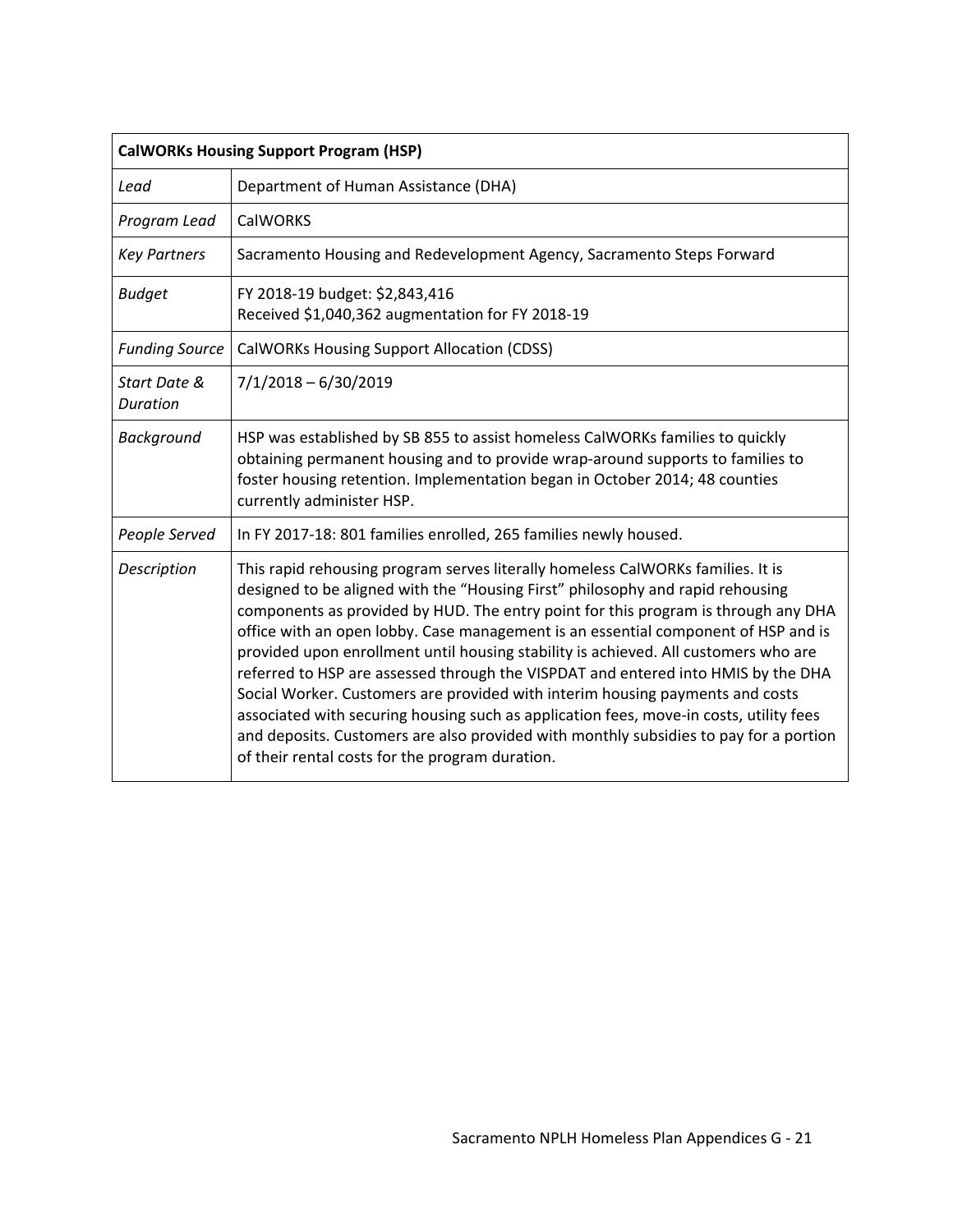| CalWORKs Temporary Homeless Assistance/Permanent Homeless Assistance (HA - THA/PHA) |                                                                                                                                                                                                                                                                                                                                                                                                                                                                                                                                                                                                                                                                                                                                                                                                                                                                                                                                                                                                                    |  |
|-------------------------------------------------------------------------------------|--------------------------------------------------------------------------------------------------------------------------------------------------------------------------------------------------------------------------------------------------------------------------------------------------------------------------------------------------------------------------------------------------------------------------------------------------------------------------------------------------------------------------------------------------------------------------------------------------------------------------------------------------------------------------------------------------------------------------------------------------------------------------------------------------------------------------------------------------------------------------------------------------------------------------------------------------------------------------------------------------------------------|--|
| Lead                                                                                | Department of Human Assistance (DHA)                                                                                                                                                                                                                                                                                                                                                                                                                                                                                                                                                                                                                                                                                                                                                                                                                                                                                                                                                                               |  |
| Program Lead                                                                        | <b>CalWORKs</b>                                                                                                                                                                                                                                                                                                                                                                                                                                                                                                                                                                                                                                                                                                                                                                                                                                                                                                                                                                                                    |  |
| <b>Key Partners</b>                                                                 | N/A                                                                                                                                                                                                                                                                                                                                                                                                                                                                                                                                                                                                                                                                                                                                                                                                                                                                                                                                                                                                                |  |
| <b>Budget</b>                                                                       | Included in the allocation for CalWORKS generally, no specific amount identified                                                                                                                                                                                                                                                                                                                                                                                                                                                                                                                                                                                                                                                                                                                                                                                                                                                                                                                                   |  |
| <b>Funding Source</b>                                                               | <b>CalWORKs Single Allocation (CDSS)</b>                                                                                                                                                                                                                                                                                                                                                                                                                                                                                                                                                                                                                                                                                                                                                                                                                                                                                                                                                                           |  |
| Start Date &<br>Duration                                                            | $7/1/2018 - 6/30/2019$                                                                                                                                                                                                                                                                                                                                                                                                                                                                                                                                                                                                                                                                                                                                                                                                                                                                                                                                                                                             |  |
| Background                                                                          | Temporary Homeless Assistance (THA) and Permanent Homeless Assistance (PHA) are<br>a part of the CalWORKs program and available to homeless families.                                                                                                                                                                                                                                                                                                                                                                                                                                                                                                                                                                                                                                                                                                                                                                                                                                                              |  |
| People Served                                                                       | In FY 2017-18 - Temporary Homeless Assistance issued on 5,725 cases<br>In FY 2017-18 - Permanent Homeless Assistance issued on 1,429 cases                                                                                                                                                                                                                                                                                                                                                                                                                                                                                                                                                                                                                                                                                                                                                                                                                                                                         |  |
| Description                                                                         | The Homeless Assistance program (HA) is available to eligible CalWORKs applicants<br>and recipients who meet the criteria for being homeless or for being at risk of<br>homelessness. Temporary Homeless Assistance (THA) provides payments for<br>temporary shelter up to 16 consecutive days while the family searches for permanent<br>housing. Permanent Homeless Assistance (PHA) provides CalWORKs recipients with<br>financial assistance for security deposits and utility deposits to move into permanent<br>housing. For CalWORKs recipients facing eviction HA may provide up to two months of<br>rent arrearages. As of January 1, 2017, HA is available once every 12 months with<br>exceptions allowed. Effective July 1, 2018, AB 557 created a new once in a lifetime<br>Homeless Assistance benefit for CalWORKs applicants that are current or past victims<br>of domestic violence and are fleeing an abuser. AB 557 expanded THA payments to<br>cover up to 32 consecutive days of motel stay. |  |

 $\mathsf{r}$ 

┑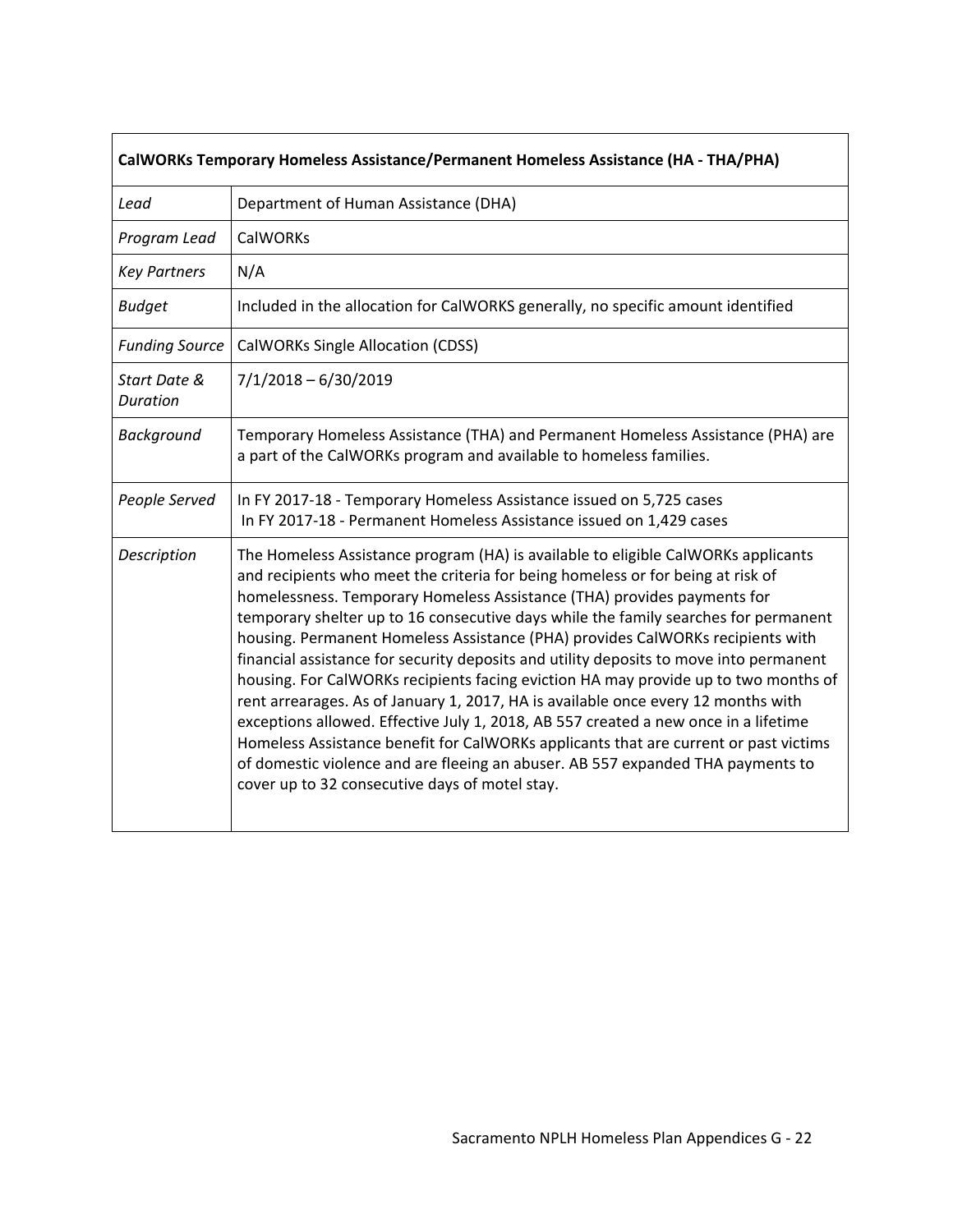| <b>Emergency Family Shelter System</b> |                                                                                                                                                                                                                                                                                                                                                                                                                                                                                                                                                                                                                                                                                                                                                                                                                                                                                                                                                                                                                                                                                |  |
|----------------------------------------|--------------------------------------------------------------------------------------------------------------------------------------------------------------------------------------------------------------------------------------------------------------------------------------------------------------------------------------------------------------------------------------------------------------------------------------------------------------------------------------------------------------------------------------------------------------------------------------------------------------------------------------------------------------------------------------------------------------------------------------------------------------------------------------------------------------------------------------------------------------------------------------------------------------------------------------------------------------------------------------------------------------------------------------------------------------------------------|--|
| Lead                                   | Department of Human Assistance                                                                                                                                                                                                                                                                                                                                                                                                                                                                                                                                                                                                                                                                                                                                                                                                                                                                                                                                                                                                                                                 |  |
| Program Lead                           | <b>Division of Homeless Services</b>                                                                                                                                                                                                                                                                                                                                                                                                                                                                                                                                                                                                                                                                                                                                                                                                                                                                                                                                                                                                                                           |  |
| <b>Key Partners</b>                    | Volunteers of America (VOA), Next Move                                                                                                                                                                                                                                                                                                                                                                                                                                                                                                                                                                                                                                                                                                                                                                                                                                                                                                                                                                                                                                         |  |
| <b>Budget</b>                          | FY 2018-19 budget: \$1,352,993                                                                                                                                                                                                                                                                                                                                                                                                                                                                                                                                                                                                                                                                                                                                                                                                                                                                                                                                                                                                                                                 |  |
| <b>Funding Source</b>                  | <b>County General Fund</b>                                                                                                                                                                                                                                                                                                                                                                                                                                                                                                                                                                                                                                                                                                                                                                                                                                                                                                                                                                                                                                                     |  |
| Start Date &<br><b>Duration</b>        | $7/1/2018 - 6/30/2019$                                                                                                                                                                                                                                                                                                                                                                                                                                                                                                                                                                                                                                                                                                                                                                                                                                                                                                                                                                                                                                                         |  |
| Background                             | Prior to October 2017, the Emergency Family Shelters were funded through the<br>Department of Human Assistance (DHA) utilizing CalWORKs funding. This funding<br>source limited shelter guests to only those families who were eligible to CalWORKs<br>benefits. With limited funding being provided through County General Fund, the<br>providers were restricted to how many and which families they could serve. In March<br>2017, the County Homeless Initiatives sought to redesign the emergency family shelter<br>system and replace CalWORKs funding with County General Fund to reduce the<br>barriers to accessing emergency shelter for families experiencing homelessness. This<br>redesign also incorporated a centralized registration via an electronic portal, allowing<br>pets, expanding the definition of a family and removing time limits. With Board<br>approved general fund, DHA established new contracts with VOA and Next Move to<br>operate the emergency family shelters effective October 2017 with the reduction in<br>barriers as noted above. |  |
| People Served                          | From October 2017 through September 2018, 146 families were placed in emergency<br>shelter through DHA's Shelter Registration system. From inception, through<br>September 2018, 164 families exited shelter to stable permanent housing (includes<br>families already in shelter).                                                                                                                                                                                                                                                                                                                                                                                                                                                                                                                                                                                                                                                                                                                                                                                            |  |
| Description                            | Provides emergency shelter for approximately 33 families nightly and approximately<br>268 annually. Access to shelter is via an online shelter registration system operated<br>through DHA. Families interested in shelter can register online or at any DHA bureau.<br>Families are prioritized based on vulnerability and are contacted immediately by DHA<br>as soon as vacancies occur at either shelter provider. Families awaiting shelter are<br>contacted by DHA to connect to other services and evaluated for eligibility for<br>programs offered through DHA or other providers. One of the contracted providers<br>has funding to provide a diversion program to families to prevent entering the shelter<br>system.                                                                                                                                                                                                                                                                                                                                               |  |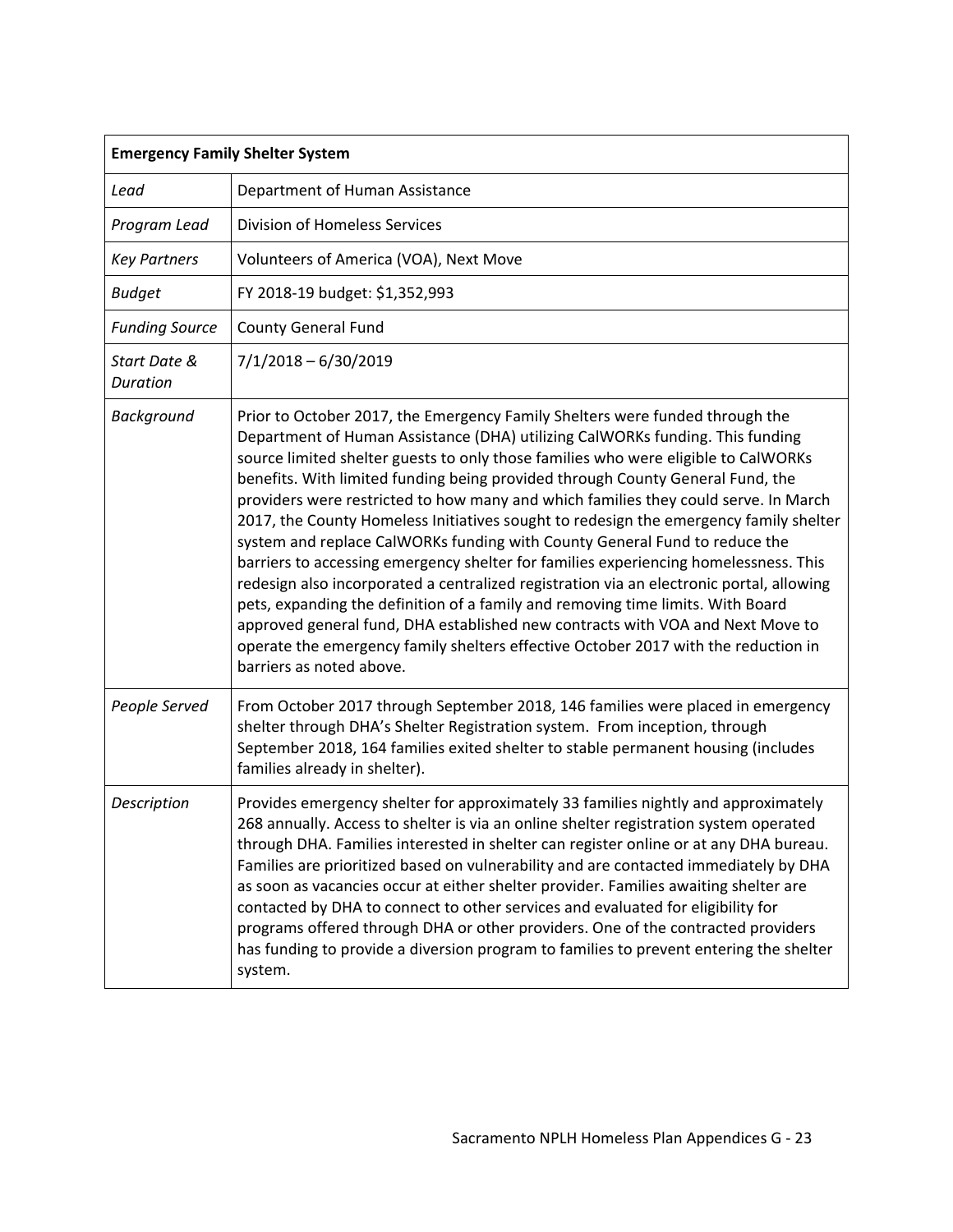| <b>Flexible Supportive Re-Housing Program (FSRP)</b> |                                                                                                                                                                                                                                                                                                                                                                                                                                                                                                                                                                                                                                                                                                                                                                                                                          |  |
|------------------------------------------------------|--------------------------------------------------------------------------------------------------------------------------------------------------------------------------------------------------------------------------------------------------------------------------------------------------------------------------------------------------------------------------------------------------------------------------------------------------------------------------------------------------------------------------------------------------------------------------------------------------------------------------------------------------------------------------------------------------------------------------------------------------------------------------------------------------------------------------|--|
| Lead                                                 | Department of Human Assistance,                                                                                                                                                                                                                                                                                                                                                                                                                                                                                                                                                                                                                                                                                                                                                                                          |  |
| Program Lead                                         | <b>Division of Homeless Services</b>                                                                                                                                                                                                                                                                                                                                                                                                                                                                                                                                                                                                                                                                                                                                                                                     |  |
| <b>Key Partners</b>                                  | Intensive Case Management Providers: Consumer Self Help, TLCS, Well Space, Wind<br><b>Youth Services</b><br>Property-Related Tenant Services: Sacramento Self Help Housing (SSHH), Volunteers of<br>America (VOA)                                                                                                                                                                                                                                                                                                                                                                                                                                                                                                                                                                                                        |  |
| <b>Budget</b>                                        | FY 2018-19 Budget \$3,395,000                                                                                                                                                                                                                                                                                                                                                                                                                                                                                                                                                                                                                                                                                                                                                                                            |  |
| <b>Funding Source</b>                                | <b>Community General Fund</b>                                                                                                                                                                                                                                                                                                                                                                                                                                                                                                                                                                                                                                                                                                                                                                                            |  |
| Start Date &<br><b>Duration</b>                      | $7/1/2018 - 6/30/2019$                                                                                                                                                                                                                                                                                                                                                                                                                                                                                                                                                                                                                                                                                                                                                                                                   |  |
| Background                                           | The Flexible Supportive Re-housing program was presented to the Board of<br>Supervisors in March 2017 as the first County-funded and county-driven permanent<br>supportive housing program providing intensive case management services (ICMS) and<br>property-related tenant services (PRTS) to the top 250 users of County jail and<br>behavioral health systems. ICMS was designed to provide a "whatever it takes<br>approach" to case management to provide support to persons experiencing long-term<br>homelessness. PRTS was designed to locate and secure housing for those receiving<br>ICMS and includes a flexible housing subsidy or access to a Housing Choice Voucher for<br>the permanent housing payments. The Board approved funding for FY 17-18 and the<br>program was implemented in February 2018. |  |
| People Served                                        | In FY 2017-18: From February 2018 to September 30, 2018, 191 persons were enrolled<br>in intensive case management services and 94 persons were successfully housed.                                                                                                                                                                                                                                                                                                                                                                                                                                                                                                                                                                                                                                                     |  |
| Description                                          | Provides highly flexible re-housing and stabilization services to persons who have<br>experienced long-term homelessness, typically persons with complex health and<br>behavioral health conditions. DHA works with its contracted providers to provide ICMS<br>and housing supports through weekly case conferencing to persons identified as the<br>top 250 users.                                                                                                                                                                                                                                                                                                                                                                                                                                                     |  |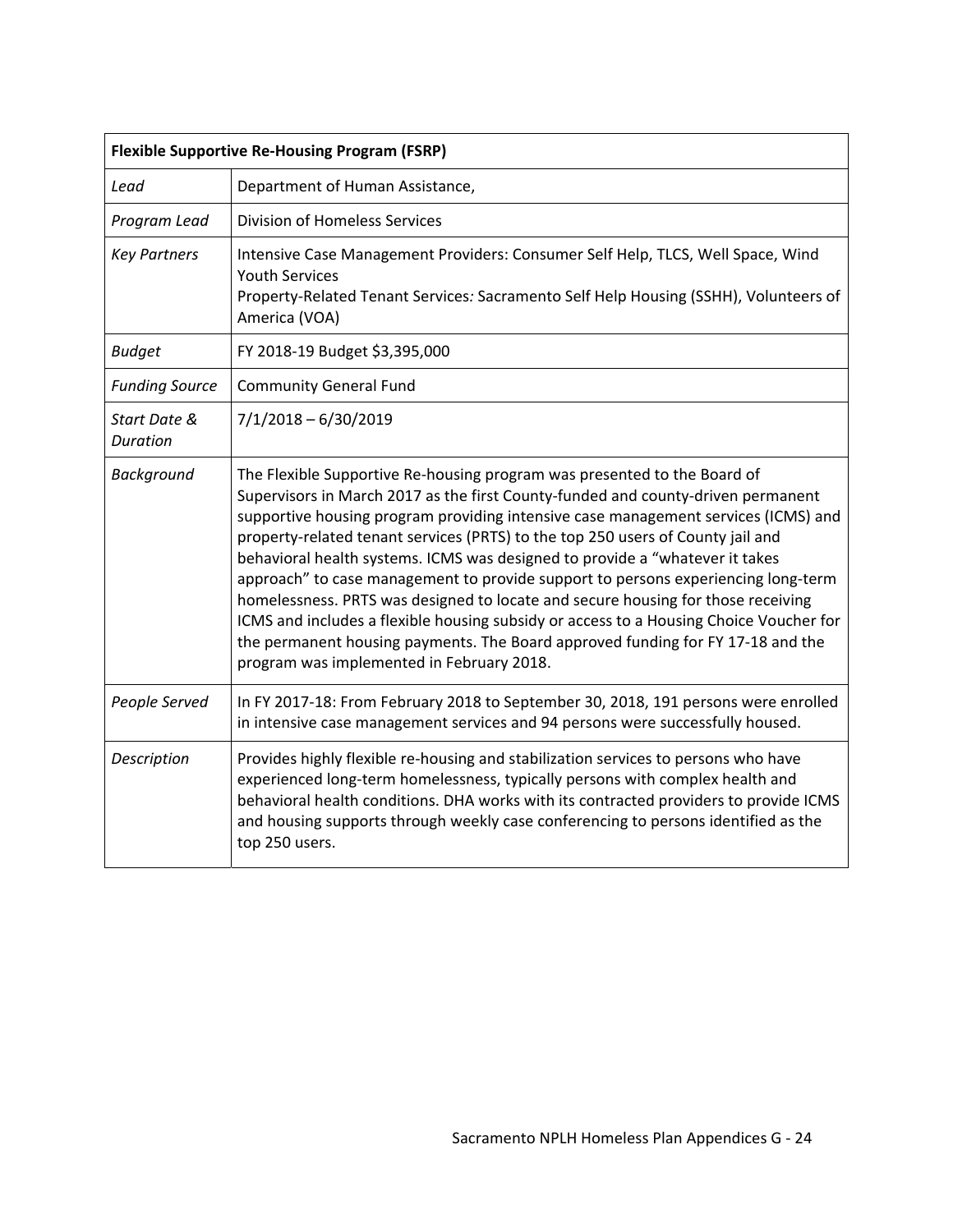| <b>Full Service-Re-Housing Shelter (FSRS)</b> |                                                                                                                                                                                                                                                                                                                                                                                                                                                                                                                                                                                                                                                                                                                                                                                                                                                                                                                                                                                                                                                                                                                                                                                              |  |
|-----------------------------------------------|----------------------------------------------------------------------------------------------------------------------------------------------------------------------------------------------------------------------------------------------------------------------------------------------------------------------------------------------------------------------------------------------------------------------------------------------------------------------------------------------------------------------------------------------------------------------------------------------------------------------------------------------------------------------------------------------------------------------------------------------------------------------------------------------------------------------------------------------------------------------------------------------------------------------------------------------------------------------------------------------------------------------------------------------------------------------------------------------------------------------------------------------------------------------------------------------|--|
| Lead                                          | Department of Human Assistance                                                                                                                                                                                                                                                                                                                                                                                                                                                                                                                                                                                                                                                                                                                                                                                                                                                                                                                                                                                                                                                                                                                                                               |  |
| Program Lead                                  | <b>Division of Homeless Services</b>                                                                                                                                                                                                                                                                                                                                                                                                                                                                                                                                                                                                                                                                                                                                                                                                                                                                                                                                                                                                                                                                                                                                                         |  |
| <b>Key Partners</b>                           | Sacramento Self-Help Housing, Local Law Enforcement Agencies                                                                                                                                                                                                                                                                                                                                                                                                                                                                                                                                                                                                                                                                                                                                                                                                                                                                                                                                                                                                                                                                                                                                 |  |
| <b>Budget</b>                                 | FY 2018-19 Budget: \$2,650,000                                                                                                                                                                                                                                                                                                                                                                                                                                                                                                                                                                                                                                                                                                                                                                                                                                                                                                                                                                                                                                                                                                                                                               |  |
| <b>Funding Source</b>                         | <b>County General Fund</b>                                                                                                                                                                                                                                                                                                                                                                                                                                                                                                                                                                                                                                                                                                                                                                                                                                                                                                                                                                                                                                                                                                                                                                   |  |
| Start Date &<br>Duration                      | $7/1/2018 - 6/30/2019$                                                                                                                                                                                                                                                                                                                                                                                                                                                                                                                                                                                                                                                                                                                                                                                                                                                                                                                                                                                                                                                                                                                                                                       |  |
| Background                                    | The Flexible Supportive Re-Housing Shelter was presented to the Board of Supervisors<br>in March 2017 as a proposed single-site shelter with a maximum nightly capacity of 75<br>persons with the intent to serve 250-300 persons annually. The intent of the shelter is<br>to provide low-barrier shelter for single adults who do not formally accept traditional<br>shelter. Pets, partners and possessions are welcomed as part of the shelter structure.<br>Included with the shelter are rehousing services that would provide limited-term, but<br>critical, housing deposits subsidies to assist participants in successfully exiting the<br>shelter into stable housing.<br>The challenge of locating a single location in Sacramento County led to the<br>opportunity to contract with a provider who would provide scattered-site shelters<br>throughout Sacramento County. As approved by the Board in November 2017, the<br>shelter was redesigned to become 15 scattered site houses to act as shelter for up to<br>five residents per house with one live-in house monitor. Implementation began in<br>March 2018 with nine shelter sites operational at the end of FY 17-18. |  |
| People Served                                 | The first shelter site became operational in March 2018 and by September 2018, 11<br>sites were operational. Since inception through September 2018, 98 persons were<br>placed in shelter with 32 exiting to stable housing.                                                                                                                                                                                                                                                                                                                                                                                                                                                                                                                                                                                                                                                                                                                                                                                                                                                                                                                                                                 |  |
| Description                                   | Sacramento Self Help Housing (SSHH) serves as the shelter and re-housing service<br>provider, and works closely with DHA's Homeless Services Division, Sherriff's<br>Department, County/City Park Rangers, local City Police Departments and other<br>agencies to target homeless encampments including persons experiencing long-term<br>homelessness for entry into the scattered sites. The shelter sites are invitation only<br>and weekly case conferencing occurs between DHA staff and SSHH staff to identify<br>shelter entry, housing outcomes and exits for the shelter guests. Expected length of<br>stays are targeted for 45 days, with the program being tailored for the persons needs<br>with the limited term housing subsidies being available upon successful exit from<br>shelter to stable housing.                                                                                                                                                                                                                                                                                                                                                                     |  |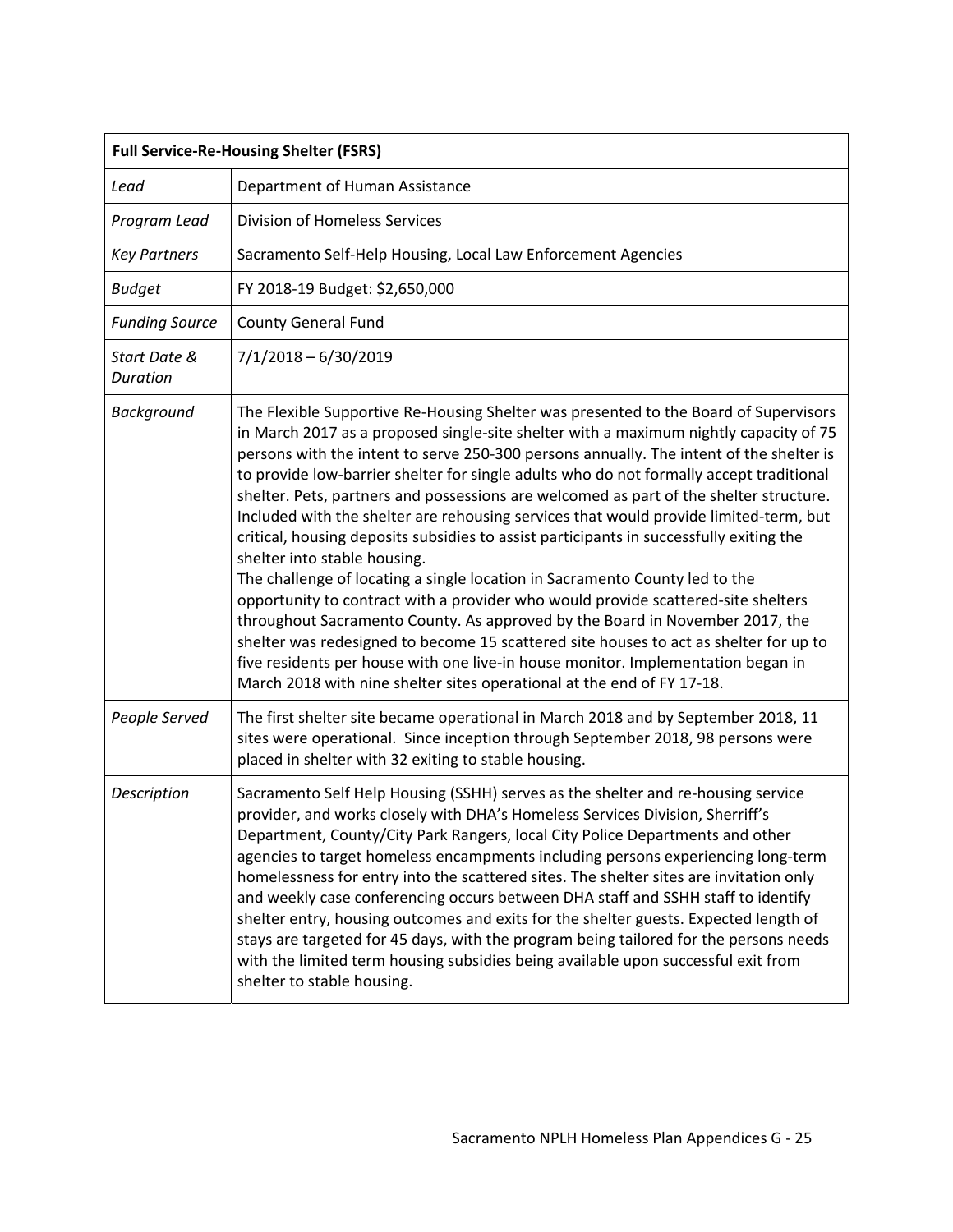| Homeless Outreach, Navigation and Re-Housing Services |                                                                                                                                                                                                                                                                                                                                                                                                                                                                                                                                                                                                                                                                                                        |  |
|-------------------------------------------------------|--------------------------------------------------------------------------------------------------------------------------------------------------------------------------------------------------------------------------------------------------------------------------------------------------------------------------------------------------------------------------------------------------------------------------------------------------------------------------------------------------------------------------------------------------------------------------------------------------------------------------------------------------------------------------------------------------------|--|
| Lead                                                  | Department of Human Assistance                                                                                                                                                                                                                                                                                                                                                                                                                                                                                                                                                                                                                                                                         |  |
| Program Lead                                          | <b>Division of Homeless Services</b>                                                                                                                                                                                                                                                                                                                                                                                                                                                                                                                                                                                                                                                                   |  |
| <b>Key Partners</b>                                   | Sacramento Self-Help Housing                                                                                                                                                                                                                                                                                                                                                                                                                                                                                                                                                                                                                                                                           |  |
| <b>Budget</b>                                         | FY 2018-19 budget: \$216,000                                                                                                                                                                                                                                                                                                                                                                                                                                                                                                                                                                                                                                                                           |  |
| <b>Funding Source</b>                                 | <b>County General Fund</b>                                                                                                                                                                                                                                                                                                                                                                                                                                                                                                                                                                                                                                                                             |  |
| Start Date &<br><b>Duration</b>                       | $7/1/2018 - 6/30/2019$                                                                                                                                                                                                                                                                                                                                                                                                                                                                                                                                                                                                                                                                                 |  |
| <b>Background</b>                                     | On September 26, 2017, the Board of Supervisors approved additional funding to<br>augment the County Homeless Initiatives. DHA released a Request for Proposals (RFP)<br>in December 2017 seeking proposals that would augment the initiatives or provide a<br>program that identified a service gap in homeless services. The second of the two<br>proposals selected was for homeless outreach, navigation and re-housing services to<br>unsheltered individuals living in the following unincorporated areas of Sacramento<br>County: Carmichael, Rio Linda, South Sacramento and Arden-Arcade. DHA received<br>Board authority to contract with Sacramento Self Help Housing (SSHH) in April 2018. |  |
| People Served                                         | Since April 2018, 177 through September 2018, 177 participants have engaged in<br>services with 30 participants entering stable housing or shelter. Ten participants<br>received financial assistance to prevent or end their homelessness.                                                                                                                                                                                                                                                                                                                                                                                                                                                            |  |
| Description                                           | Sacramento Self-Help Housing provides 2.5 navigators to conduct outreach and<br>rehousing services to persons experiencing homelessness in unincorporated areas<br>around Carmichael, Rio Linda, South Sacramento and Arden-Arcade. The navigators<br>coordinate with local law enforcement, business leaders, community leadership,<br>medical providers and faith based groups to identify and provide services to the<br>persons experiencing homelessness. They have established local office hours to<br>provide additional support for the identified areas. DHA provides support and<br>conferencing to identify areas of need with the provider.                                               |  |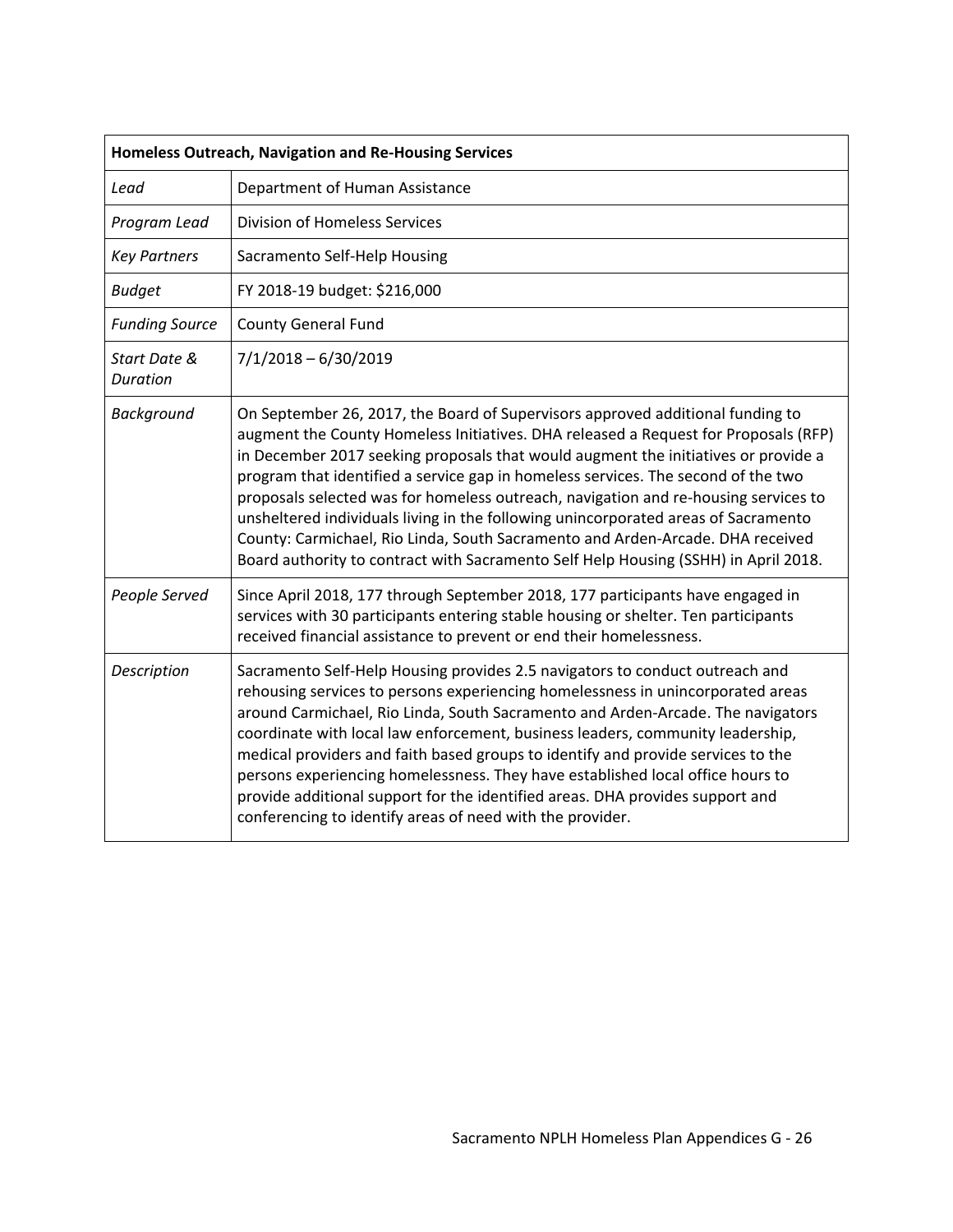| <b>Mather Community Campus</b>  |                                                                                                                                                                                                                                                                                                                                                                                                                                                                                                                                                                                                                                                                                                                       |  |
|---------------------------------|-----------------------------------------------------------------------------------------------------------------------------------------------------------------------------------------------------------------------------------------------------------------------------------------------------------------------------------------------------------------------------------------------------------------------------------------------------------------------------------------------------------------------------------------------------------------------------------------------------------------------------------------------------------------------------------------------------------------------|--|
| Lead                            | Department of Human Assistance                                                                                                                                                                                                                                                                                                                                                                                                                                                                                                                                                                                                                                                                                        |  |
| Program Lead                    | <b>Division of Homeless Services</b>                                                                                                                                                                                                                                                                                                                                                                                                                                                                                                                                                                                                                                                                                  |  |
| <b>Key Partners</b>             | <b>Volunteers of America</b>                                                                                                                                                                                                                                                                                                                                                                                                                                                                                                                                                                                                                                                                                          |  |
| <b>Budget</b>                   | FY 2018-19 budget: \$4,700,320                                                                                                                                                                                                                                                                                                                                                                                                                                                                                                                                                                                                                                                                                        |  |
| <b>Funding Source</b>           | <b>County General Fund</b>                                                                                                                                                                                                                                                                                                                                                                                                                                                                                                                                                                                                                                                                                            |  |
| Start Date &<br><b>Duration</b> | $7/1/2018 - 6/30/2019$                                                                                                                                                                                                                                                                                                                                                                                                                                                                                                                                                                                                                                                                                                |  |
| Background                      | Since its inception in 1996, Mather Community Campus (MCC) has provided transitional<br>housing and employment services to single adults, families and former foster youth.<br>Initially MCC was funded through County General Fund and HUD funding for the<br>programs on campus. In 2016, the Sacramento Continuum of Care elected not to<br>include MCC as part of the federal CoC application as transitional housing programs<br>were not amongst the highest rated through HUD standards. As part of the County<br>Homeless Initiatives, the County utilized a combination of general fund and federal<br>CalFresh Snaps to Skills Employment and Training funding to replace the HUD funding<br>that was lost. |  |
| People Served                   | For FY 2017-18, 351 individuals were served along with 23 families and 58 youth in<br>transitional housing programs.                                                                                                                                                                                                                                                                                                                                                                                                                                                                                                                                                                                                  |  |
| Description                     | Transitional Housing Program for single adults: Transitional housing, supportive services,<br>vocational training, and employment services for up to 180 homeless individuals. Services<br>include case management, career counseling, job training, development and placement,<br>assistance in resolving legal issues, assistance with identifying resources for persons with<br>learning disabilities, mental health challenges, those identifying with substance use<br>disorders and permanent housing location assistance.                                                                                                                                                                                      |  |
|                                 | Transitional Housing for families: Transitional housing for up to 25 families experiencing<br>homelessness who are struggling with substance use disorders, are in early recovery as well<br>as who choose longer term services in a sober living environment with a goal of attaining<br>employment and permanent housing. Services include case management, financial and<br>employment counselors, housing resources, intensive housing search/location services and<br>assistance with obtaining documents necessary to secure housing and employment.                                                                                                                                                            |  |
|                                 | Laverne Adolfo Transitional Housing Program for former foster youth: Provides services<br>for up to 58 youth, under 24 years of age who are emancipated from foster/probation care.<br>Participants receive transitional housing services for up to 24 months with the objective to<br>facilitate self-sufficiency by improving each youth's education or employment plan and<br>addressing barriers that may impede plan. Services include developing a STEP-Transitional<br>Independent Living Plan, mentoring services, housing services, workshops, money<br>management and discharge aftercare 90 days before exiting the program                                                                                |  |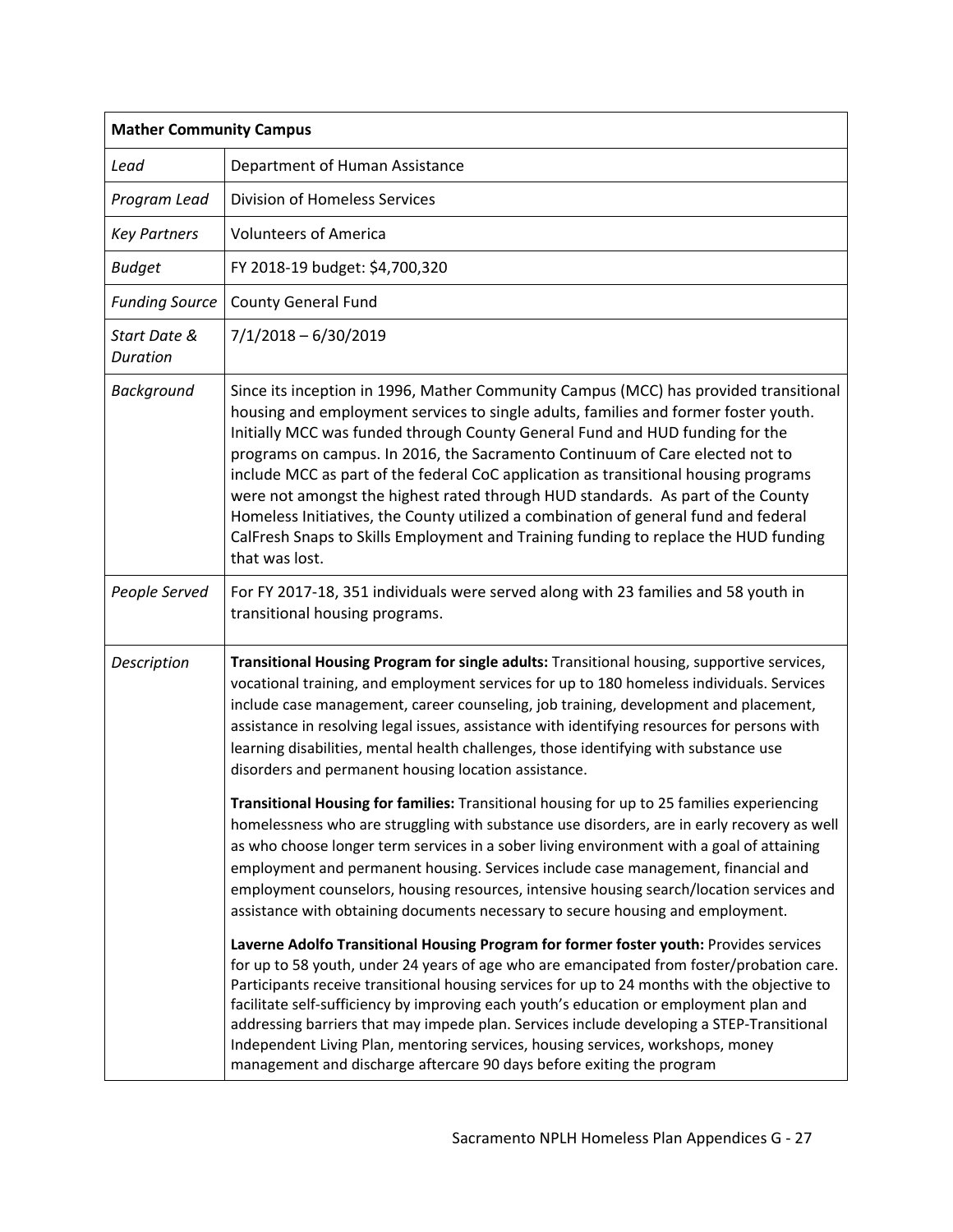| <b>MHSA Approved Innovation Program</b> |                                                                                                                                                                                                                                                                                                                                                                                                                                                                                                                                                                                                                                                                                                 |  |
|-----------------------------------------|-------------------------------------------------------------------------------------------------------------------------------------------------------------------------------------------------------------------------------------------------------------------------------------------------------------------------------------------------------------------------------------------------------------------------------------------------------------------------------------------------------------------------------------------------------------------------------------------------------------------------------------------------------------------------------------------------|--|
| Lead                                    | Department of Health Services (DHS)                                                                                                                                                                                                                                                                                                                                                                                                                                                                                                                                                                                                                                                             |  |
| Program Lead                            | Department of Behavioral Health Service's (DBHS)                                                                                                                                                                                                                                                                                                                                                                                                                                                                                                                                                                                                                                                |  |
| <b>Key Partners</b>                     | Turning Point Community Programs - Mental Health Urgent Care Clinic                                                                                                                                                                                                                                                                                                                                                                                                                                                                                                                                                                                                                             |  |
| <b>Budget</b>                           | \$2,500,000                                                                                                                                                                                                                                                                                                                                                                                                                                                                                                                                                                                                                                                                                     |  |
| <b>Funding Source</b>                   | <b>MHSA</b>                                                                                                                                                                                                                                                                                                                                                                                                                                                                                                                                                                                                                                                                                     |  |
| Start Date &<br>Duration                | Start Date: November 2017 - MHSA 5 Year Innovation Project                                                                                                                                                                                                                                                                                                                                                                                                                                                                                                                                                                                                                                      |  |
| Background                              | Part of MHSA 5 Year Innovation Project                                                                                                                                                                                                                                                                                                                                                                                                                                                                                                                                                                                                                                                          |  |
| People Served                           | Individuals with serious mental illness (adults) or with serious emotional disorder<br>(children) who serving:<br>People experiencing homelessness<br>People at risk of homelessness<br>Programs that have individuals who self-identify as homeless; and<br>Housed                                                                                                                                                                                                                                                                                                                                                                                                                             |  |
| Description                             | Provides voluntary and immediate access to crisis intervention services, including<br>integrated services for co-occurring substance abuse disorders to individuals of all age<br>groups (children, adolescents, adults, and older adults) who are experiencing a mental<br>health crisis. Services are designed to provide an alternative to emergency department<br>visits for individuals who have immediate mental health needs. Services focus on<br>wellness and recovery as well as linkage to ongoing community services. Interventions<br>will assist in decreasing unnecessary and lengthy involuntary inpatient treatment while<br>increasing access to care in a voluntary setting. |  |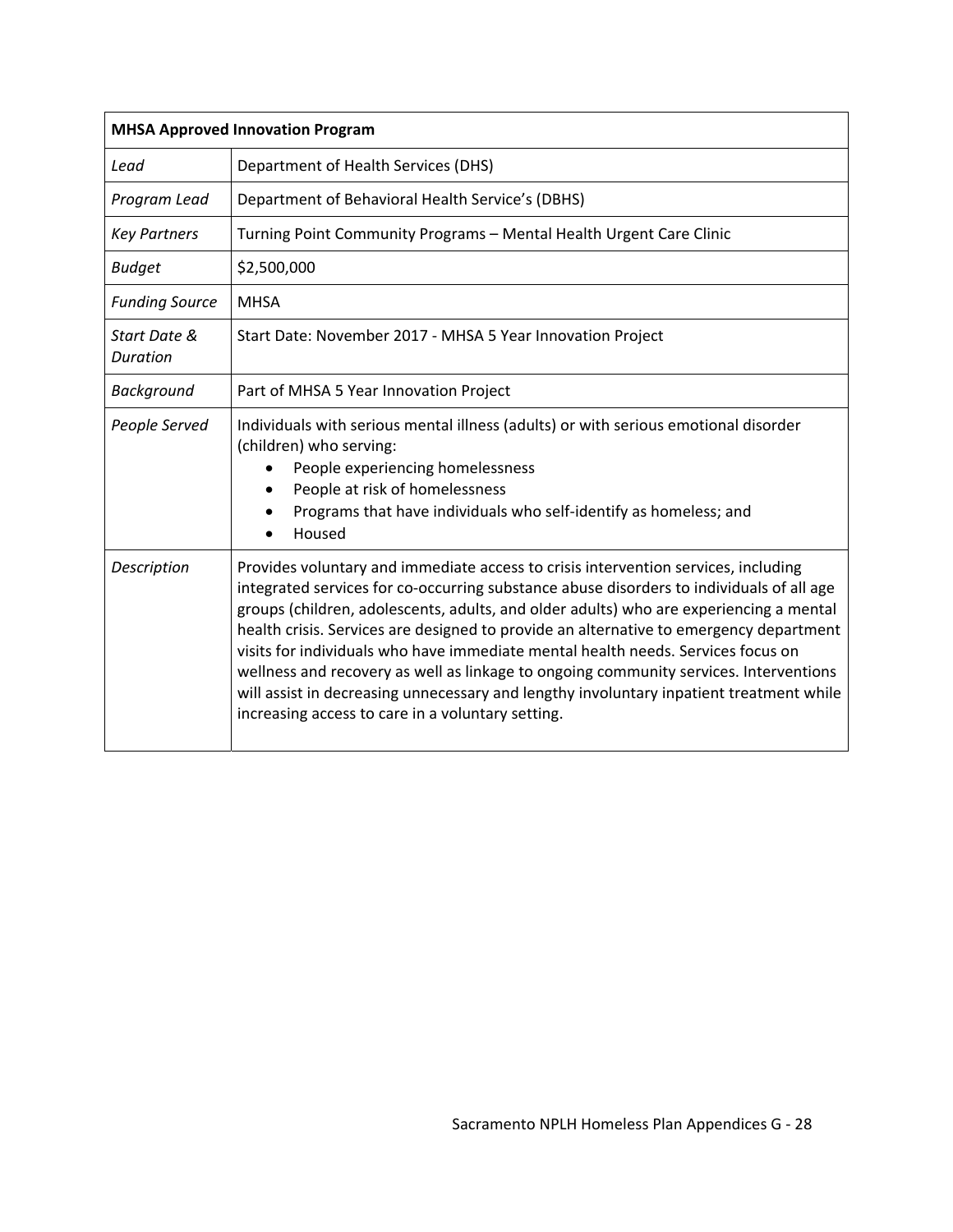| MHSA Community Approved Outpatient Mental Health Service Program |                                                                                                                                                                                                                                                                                                                                                                                                                                                                                                                                                                                                                                                                                                                                                                                                                                                                                                                                                               |  |
|------------------------------------------------------------------|---------------------------------------------------------------------------------------------------------------------------------------------------------------------------------------------------------------------------------------------------------------------------------------------------------------------------------------------------------------------------------------------------------------------------------------------------------------------------------------------------------------------------------------------------------------------------------------------------------------------------------------------------------------------------------------------------------------------------------------------------------------------------------------------------------------------------------------------------------------------------------------------------------------------------------------------------------------|--|
| Lead                                                             | Department of Health Services                                                                                                                                                                                                                                                                                                                                                                                                                                                                                                                                                                                                                                                                                                                                                                                                                                                                                                                                 |  |
| Program Lead                                                     | Division of Behavioral Health Services                                                                                                                                                                                                                                                                                                                                                                                                                                                                                                                                                                                                                                                                                                                                                                                                                                                                                                                        |  |
| <b>Key Partners</b>                                              | El Hogar, Community Services Inc., Guest House                                                                                                                                                                                                                                                                                                                                                                                                                                                                                                                                                                                                                                                                                                                                                                                                                                                                                                                |  |
| <b>Budget</b>                                                    | \$3,639,227                                                                                                                                                                                                                                                                                                                                                                                                                                                                                                                                                                                                                                                                                                                                                                                                                                                                                                                                                   |  |
| <b>Funding Source</b>                                            | MHSA, Medi-Cal/FFP, SAMHSA, PATH                                                                                                                                                                                                                                                                                                                                                                                                                                                                                                                                                                                                                                                                                                                                                                                                                                                                                                                              |  |
| Start Date &<br>Duration                                         | Single-year mental health services contract with multi-year authority                                                                                                                                                                                                                                                                                                                                                                                                                                                                                                                                                                                                                                                                                                                                                                                                                                                                                         |  |
| Background                                                       | Long standing program in operation with a focus on serving individuals with serious<br>mental illness who are also homeless. Program started as a county contracted provider<br>in the 1980s and has evolved and continued to deliver these services with new models<br>of care that include Mental Health Services Act principles of consumer centered,<br>flexible, integrated service delivery.                                                                                                                                                                                                                                                                                                                                                                                                                                                                                                                                                            |  |
| People Served                                                    | Serves adults living with serious mental illness:<br>People experiencing homelessness: and/or<br>$\bullet$<br>Individuals who self-identify as homeless<br>$\bullet$                                                                                                                                                                                                                                                                                                                                                                                                                                                                                                                                                                                                                                                                                                                                                                                          |  |
| Description                                                      | Serves as the front door for homeless mental health services with a clinic open for<br>direct access by individuals experiencing homelessness. Provides recovery-based<br>outpatient mental health services which include: daily triage, mental health<br>assessments, crisis intervention, case management, medication support, rehabilitation<br>and/or brief therapy, skill building, safety planning, vocational supports, benefits<br>acquisition and linkage to community resources. Also offers:<br>Housing Resource information group every Tuesday at 1:00 - Open to the<br>public.<br>Sacramento Multiple Advocate Resource Team (SMART) helping individuals<br>$\bullet$<br>experiencing homelessness with their application for SSI/SSDI and expedites<br>benefit acquisition.<br>Connection Lounge - Drop-In center providing a safe space to connect with<br>$\bullet$<br>others, access basic survival needs, learn about available resources. |  |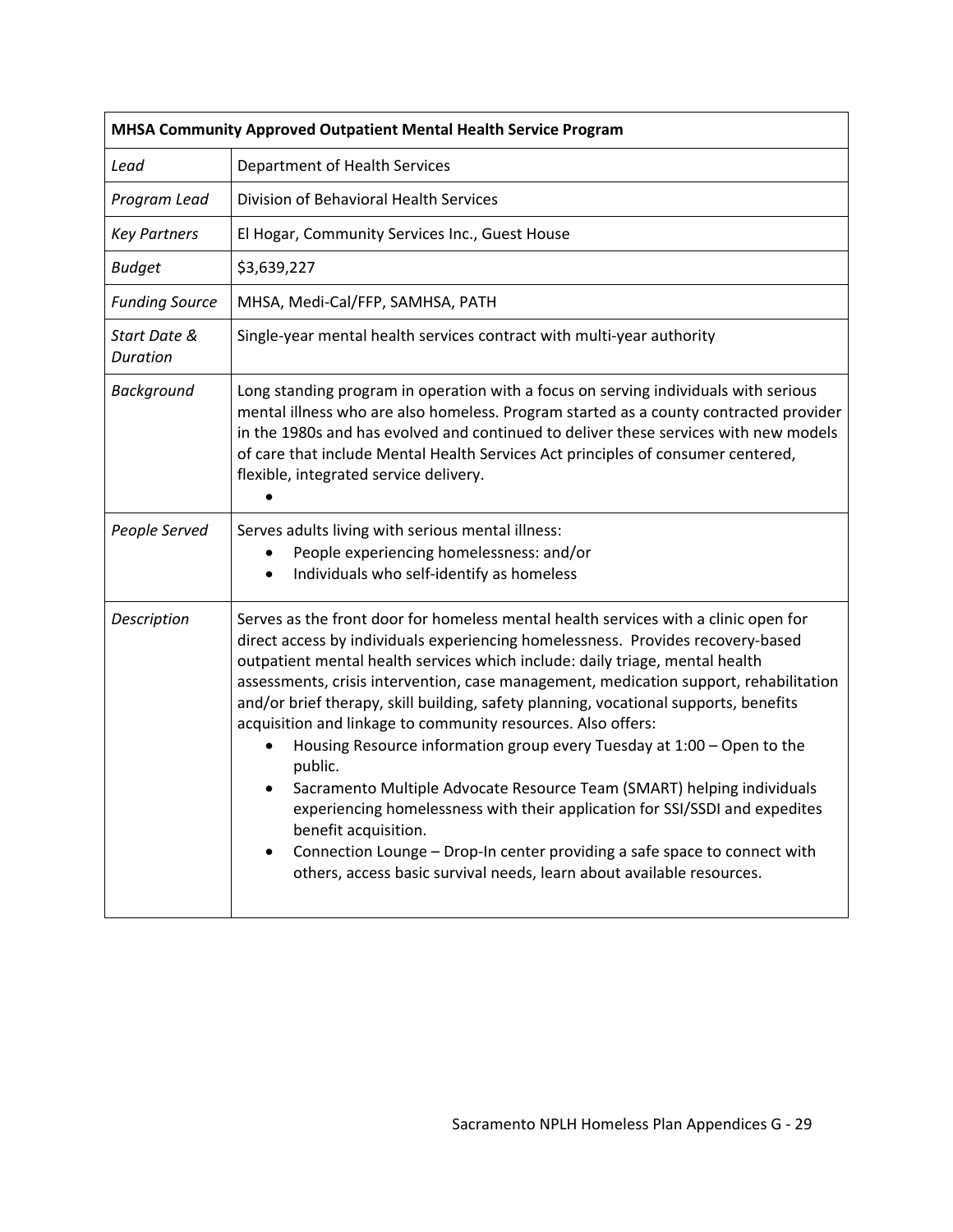| <b>MHSA Community Approved Outpatient Service Continuum</b> |                                                                                                                                                                                                                                                                                                                                                                                                                                                                                                                                                                                                                                   |
|-------------------------------------------------------------|-----------------------------------------------------------------------------------------------------------------------------------------------------------------------------------------------------------------------------------------------------------------------------------------------------------------------------------------------------------------------------------------------------------------------------------------------------------------------------------------------------------------------------------------------------------------------------------------------------------------------------------|
| Lead                                                        | Department of Health Services (DHS)                                                                                                                                                                                                                                                                                                                                                                                                                                                                                                                                                                                               |
| Program Lead                                                | Department of Behavioral Health Services (DBHS)                                                                                                                                                                                                                                                                                                                                                                                                                                                                                                                                                                                   |
| <b>Key Partners</b>                                         | Community Mental Health Programs: Consumer Self Help, Wellness Recovery Centers,<br>Turning Point Community Programs (Northgate Point, Regional Support Team RST),<br>Human Resource Consultants HRC - Regional Support Team RST and TCORE, El Hogar<br>Community Services, Inc. - Regional Support Team RST                                                                                                                                                                                                                                                                                                                      |
| <b>Budget</b>                                               | \$321,026,146                                                                                                                                                                                                                                                                                                                                                                                                                                                                                                                                                                                                                     |
| <b>Funding Source:</b>                                      | MHSA, Medi-Cal/FFP, Realignment, SAMHSA                                                                                                                                                                                                                                                                                                                                                                                                                                                                                                                                                                                           |
| Start Date &<br><b>Duration</b>                             | Single year mental health service contract with multi-year contract authority.                                                                                                                                                                                                                                                                                                                                                                                                                                                                                                                                                    |
| Background                                                  | Outpatient Expansion: Mental health community-based providers listed as key<br>partners deliver mental health services for adults with serious mental illness. Regional<br>Support teams have been providing these services since 1991 and have evolved to<br>become part of the Mental Health Services Act (MHSA) funded services system.<br>Consumer Self Help Wellness Recovery Centers (WRC) and T-Core programs emerged<br>from the MHSA community process in 2015. They have been in operation for<br>approximately ten years, delivering flexible consumer-centered, community-based<br>services throughout the community. |
| People Served                                               | Serves adults living with serious mental illness, and<br>Serving people experiencing homelessness<br>At risk of homelessness<br>$\bullet$<br>Programs that have individuals who self-identify as homeless<br>Housed                                                                                                                                                                                                                                                                                                                                                                                                               |
| Description                                                 | Provide low-moderate intensity specialty mental health supports and services on a<br>monthly basis of weekly, depending on need for adults with serious mental illness who<br>are at risk of homelessness, homeless, or housed. Includes benefit acquisition and<br>supports, including assistance locating housing. As of May/June 2018, flex funds can be<br>used to provide housing supports to people experiencing homelessness.<br>Wellness Recovery Centers: Peer-run walk-in services at Wellness and Recover Center,<br>open 6 days per week with structured support groups and activities                                |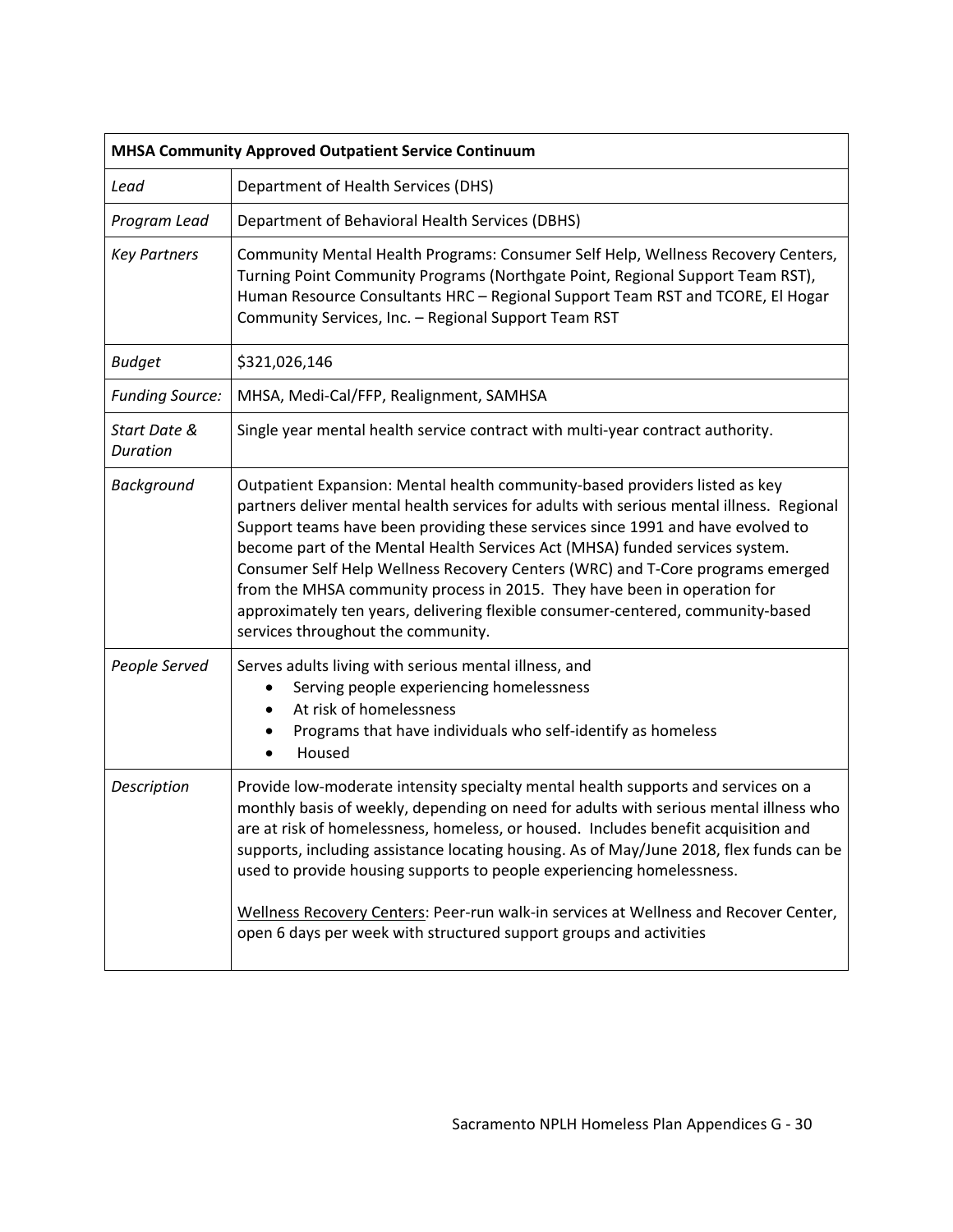| MHSA Community Approved Outpatient Service & Supports Continuum |                                                                                                                                                                                                                                                                                                                                                                                                                                                                                                                                                               |  |
|-----------------------------------------------------------------|---------------------------------------------------------------------------------------------------------------------------------------------------------------------------------------------------------------------------------------------------------------------------------------------------------------------------------------------------------------------------------------------------------------------------------------------------------------------------------------------------------------------------------------------------------------|--|
| Lead                                                            | Department of Health Services (DHS)                                                                                                                                                                                                                                                                                                                                                                                                                                                                                                                           |  |
| Program Lead                                                    | Department of Behavioral Health Services (DBHS)                                                                                                                                                                                                                                                                                                                                                                                                                                                                                                               |  |
| <b>Key Partners</b>                                             | Saint John's Program for Real Change - Respite Program, TLCS Crisis Respite Care<br>Center, Turning Point Abiding Hope Respite House, Wind Youth Services Respite,                                                                                                                                                                                                                                                                                                                                                                                            |  |
| <b>Budget</b>                                                   | \$3,503,626                                                                                                                                                                                                                                                                                                                                                                                                                                                                                                                                                   |  |
| <b>Funding Source:</b>                                          | <b>MHSA</b>                                                                                                                                                                                                                                                                                                                                                                                                                                                                                                                                                   |  |
| Start Date &<br>Duration                                        | Single year mental health service contract with multi-year contract authority                                                                                                                                                                                                                                                                                                                                                                                                                                                                                 |  |
| Background                                                      | Mental Health Respite Programs: These program areas frequently interface with<br>systems and community members experiencing homelessness and who may be at risk<br>for homelessness:<br>Sacramento County's first Mental Health Innovation project focused on creating<br>programs to address crisis services across ages. St Johns, TLCS Crisis Respite<br>Center, Turning Abiding Home, Wind Youth Services focused specifically on helping<br>individuals who were at risk for homelessness or were homeless and had serious<br>mental health needs.<br>1) |  |
| People Served                                                   | Serving people of all ages (varies by program):<br>People experiencing homelessness;<br>$\bullet$<br>People at risk of homelessness;<br>Programs that have individuals who self-identify as homeless;<br>Program focused on women; and<br>Adult, Children and Youth focused programs.                                                                                                                                                                                                                                                                         |  |
| Description                                                     | Respite Programs serve people experiencing homeless or at risk of homelessness who<br>are at-risk of or experiencing a mental health crisis and need short term mental health<br>services and respite.<br>Saint John's Program for Real Change - Respite Program Serve women and children,<br>providing services for up to 7 days.<br>TLCS Crisis Respite Care Center Serve individuals 18 years or older, providing services<br>for up to 23 hours.                                                                                                          |  |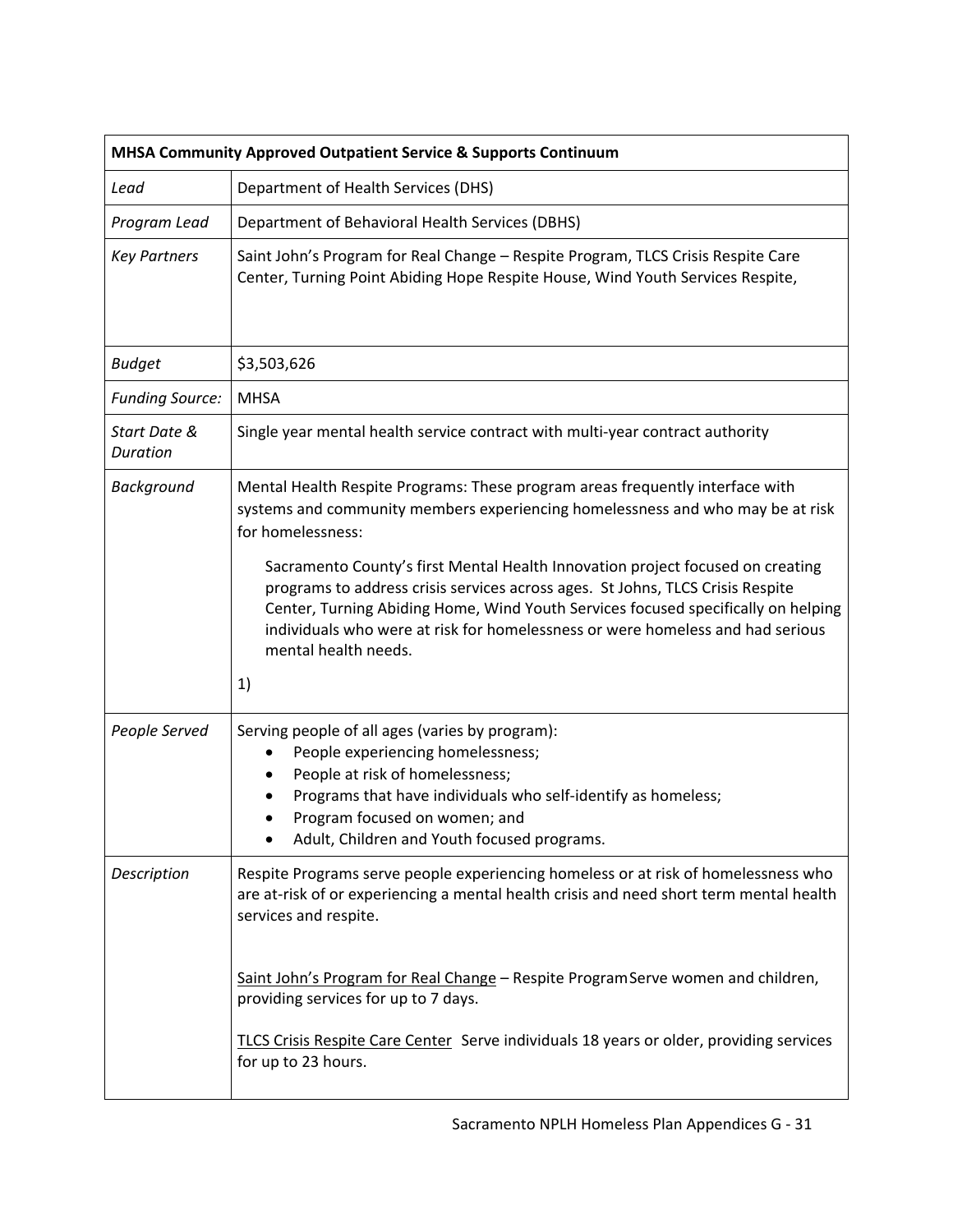Turning Point Abiding Hope Respite House: Serve individuals 18 years or older in a home-like setting where they can stay up to 14 days.

Wind Youth Services Respite Serve transition aged youth 12‐25 years old experiencing overwhelming stress due to life circumstance and homelessness. Respite services are provided via drop‐in center or pre‐planning.

Children's Receiving Home – Suicide Prevention and Education Program Serve individuals age 12‐25, with emphasis on cultural and specific needs of Lesbian, Gay, Bisexual, Transgender, Queer, foster, and homeless youth. Provide a range of services from outreach and engagement activities to promote community connections and improve access to mental health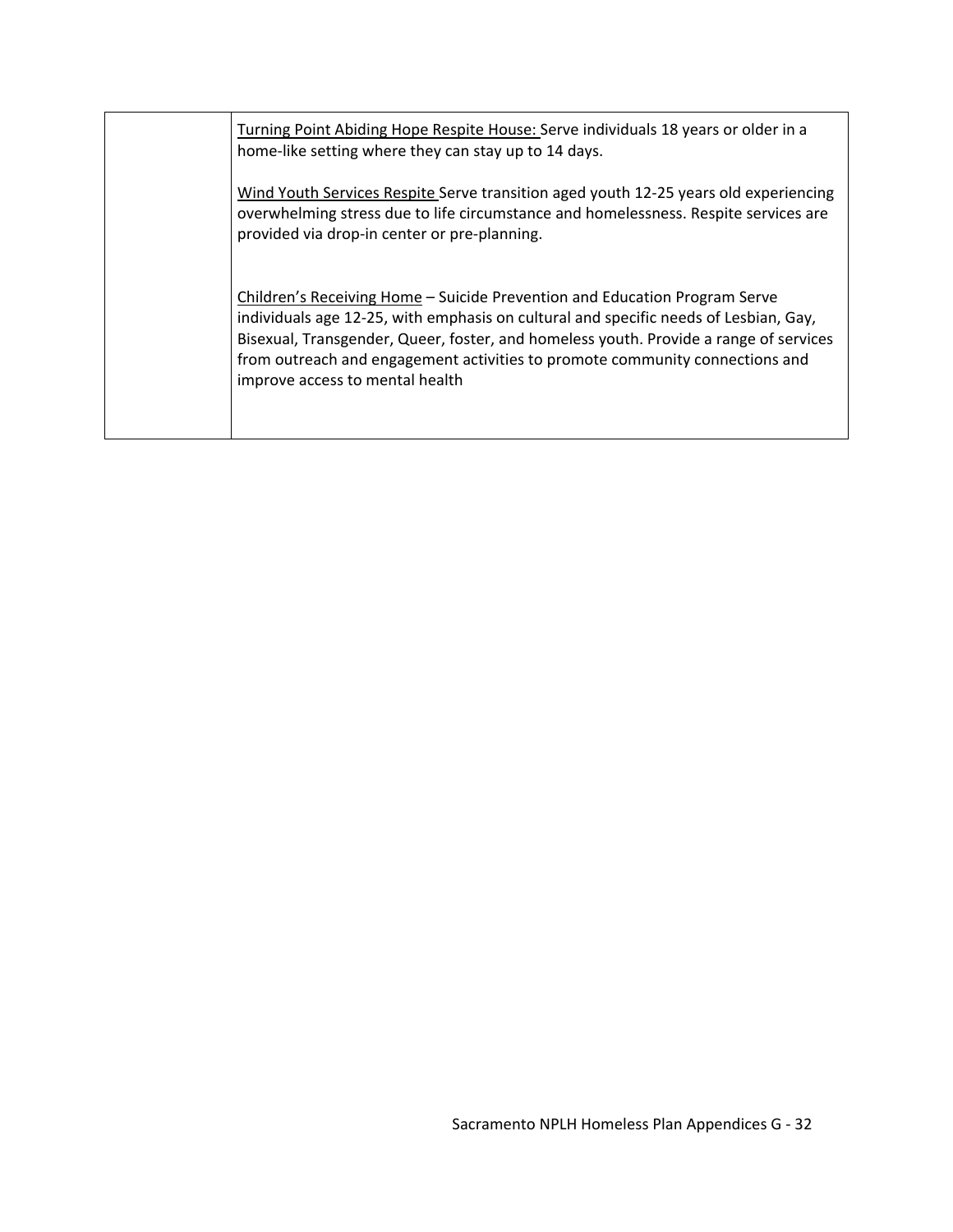| MHSA Approved Permanent Supportive Housing Full Service Partnership (FSP) |                                                                                                                                                                                                                                                                                                                                                                                                                                                                                                                                                                                                                                                                                                                                |  |
|---------------------------------------------------------------------------|--------------------------------------------------------------------------------------------------------------------------------------------------------------------------------------------------------------------------------------------------------------------------------------------------------------------------------------------------------------------------------------------------------------------------------------------------------------------------------------------------------------------------------------------------------------------------------------------------------------------------------------------------------------------------------------------------------------------------------|--|
| Lead                                                                      | <b>DHS</b>                                                                                                                                                                                                                                                                                                                                                                                                                                                                                                                                                                                                                                                                                                                     |  |
| Program Lead                                                              | <b>DBHS</b>                                                                                                                                                                                                                                                                                                                                                                                                                                                                                                                                                                                                                                                                                                                    |  |
| <b>Key Partners</b>                                                       | TLCS Inc., New Direction /Turning Point Community Programs Pathways/Turning Point<br>Community Programs HIMHS/Telecare, Inc. Sacramento Outreach Adult Recovery<br>(SOAR)/Capital Star Behavioral Health, Inc./El Hogar Community Services, Inc., Serra<br>Elder Wellness Program/River Oak Center For Children, Juvenile Justice Diversion and<br>Treatment Program/Asian Pacific Community Counseling, Transcultural Wellness<br>Center/                                                                                                                                                                                                                                                                                     |  |
| <b>Budget</b>                                                             | \$31,860,049                                                                                                                                                                                                                                                                                                                                                                                                                                                                                                                                                                                                                                                                                                                   |  |
| <b>Funding Source</b>                                                     | MHSA, Medi-Cal/FFP, PATH, SAMHSA                                                                                                                                                                                                                                                                                                                                                                                                                                                                                                                                                                                                                                                                                               |  |
| Start Date &<br>Duration                                                  | Single year mental health service contract with multi-year contract authority.                                                                                                                                                                                                                                                                                                                                                                                                                                                                                                                                                                                                                                                 |  |
| <b>Background</b>                                                         | Program models were developed as part of Sacramento County's Mental Health<br>Services Act planning process in 2005-2006. Each program focuses on a community<br>based "whatever it takes" intensive wraparound services to help clients live in the<br>community in the least restrictive environment. Programs have target populations<br>based on age, homeless status, cultural focus and individuals with complex, co-existing<br>medical and substance use conditions. MHSA programs are designed with the<br>following core MHSA values incorporated into service delivery: cultural competence,<br>client and family driven care, integrated service experience, community collaboration<br>and wellness focused care. |  |
| People Served                                                             | Adults living with serious mental illness and who are:<br>(1) People experiencing homelessness;<br>(2) People at risk of homelessness;<br>(3) People working with programs that have individuals who self-identify as homeless;<br>or<br>(4) People who are housed (Individuals are homeless upon admission and are provided<br>supportive services)                                                                                                                                                                                                                                                                                                                                                                           |  |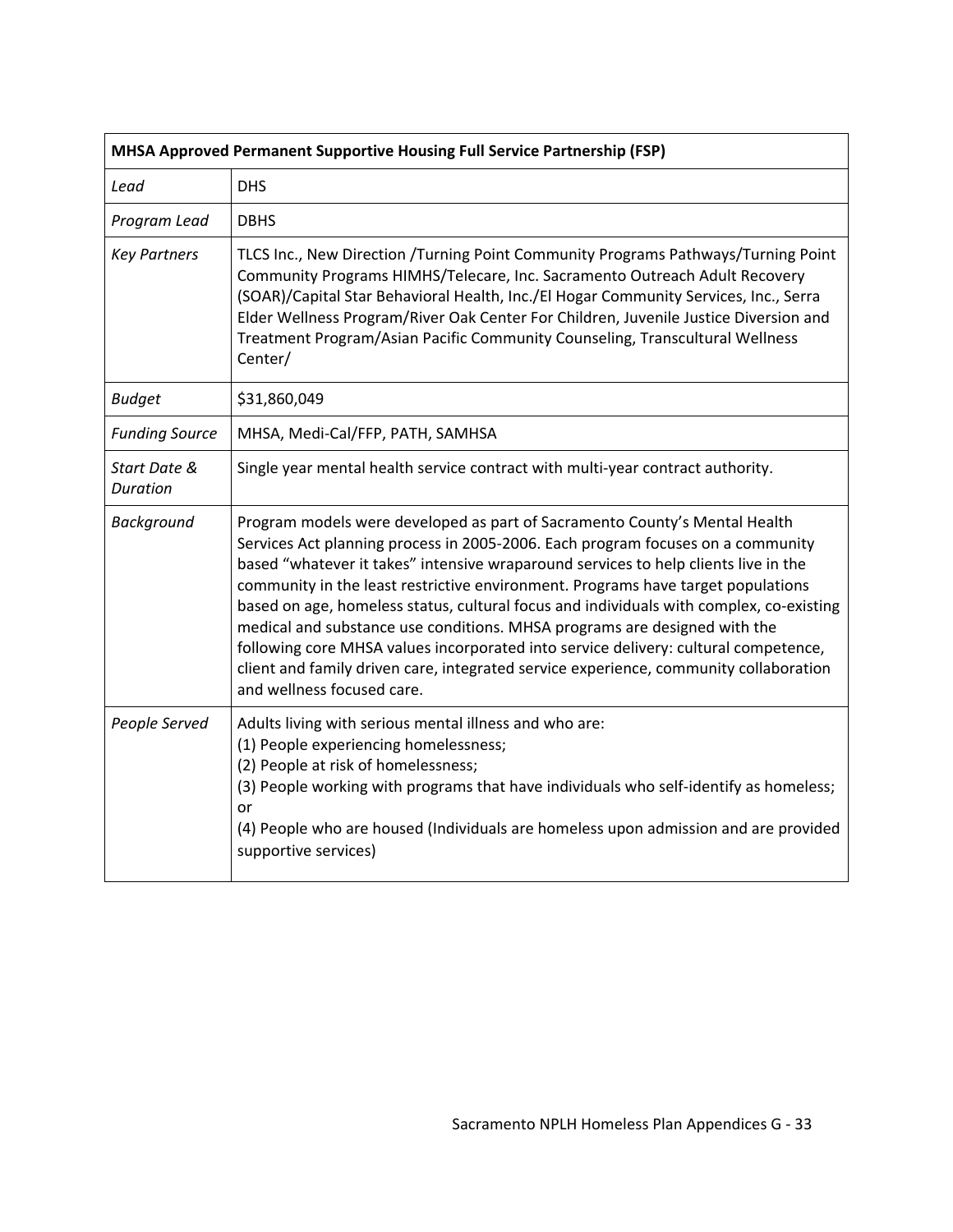| Description | Provides permanent supportive housing and an FSP level of mental health services and<br>supports. The program provides integrated, comprehensive services utilizing a<br>"whatever it takes" approach to support consumers in meeting their desired recovery<br>goals. High intensity FSPs provide intense (up to daily) supports and have access to<br>mode 60 (flexible) funds, which can be used, directly for housing in an emergency and<br>on-going basis.                                                                                                                                                                                                                                                                                                             |
|-------------|------------------------------------------------------------------------------------------------------------------------------------------------------------------------------------------------------------------------------------------------------------------------------------------------------------------------------------------------------------------------------------------------------------------------------------------------------------------------------------------------------------------------------------------------------------------------------------------------------------------------------------------------------------------------------------------------------------------------------------------------------------------------------|
|             | TLCS: Program provides services at two permanent supportive MHSA-financed housing<br>projects/developments; permanent supportive housing within TLCS permanent<br>housing sites and utilizes community-based housing vouchers and limited subsidies<br>providing permanent housing. (Adults)<br>New Direction: Palmer Apartments is interim housing program for clients experiencing<br>homelessness that has been designated as emergency shelter in the homeless<br>continuum of care. The focus is on rapid access to permanent housing within 30 days<br>once income is secured. (Adults)                                                                                                                                                                                |
|             | Turning Point Community Programs: Program provides services at six permanent<br>supportive MHSA-financed housing developments, community-based housing<br>vouchers and utilizes subsidies to provide permanent housing for consumers and their<br>families. (Children, Youth, Adults, Older Adults, and Families)                                                                                                                                                                                                                                                                                                                                                                                                                                                            |
|             | Turning Point Community Programs HIMHS: FSPs have a specific outcome of<br>preventing homelessness. This program assists consumers transitioning into the<br>community from high-cost restrictive placements, such as the Sacramento County<br>Mental Health Treatment Center, private psychiatric hospitals, incarcerations, and<br>other secured settings. In addition, family members and/or caregivers are engaged as<br>much as possible at the initiation of services and offered support services, such as<br>education, consultation and intervention, as a crucial element of the consumer's<br>recovery process.                                                                                                                                                   |
|             | Telecare, Inc.: This program assists consumers transitioning into the community from<br>high-cost restrictive placements, such as the Sacramento County Mental Health<br>Treatment Center, private psychiatric hospitals, incarcerations, and other secured<br>settings. In addition, family members and/or caregivers are engaged as much as<br>possible at the initiation of services and offered support services, such as education,<br>consultation and intervention, as a crucial element of the consumer's recovery<br>process. (Adults)                                                                                                                                                                                                                              |
|             | Capital Star Behavioral Health, Inc.: The program provides core FSP services and<br>flexible supports to TAY that are homeless or at risk of homelessness, aging out of the<br>child mental health system, involved in or aging out of the child welfare and/or foster<br>care system, involved in or aging out of the juvenile/criminal justice system, at risk of<br>involuntary psychiatric hospitalization or institutionalization, experiencing a first<br>episode of a serious mental illness, and/or other at-risk population. The program<br>includes outreach, engagement, retention and transition strategies with an emphasis<br>in independent living and life skills, mentorship and services that are youth and family<br>driven. (Youth between age of 16-25) |
|             | El Hogar Community Services, Inc.: Program provides an array of FSP services to older<br>adults ages 55 and up of all genders, races, ethnicities and cultural groups who are<br>struggling with persistent and significant mental illness who would otherwise utilize<br>the most restrictive and highest level programs. (Adults over 55)                                                                                                                                                                                                                                                                                                                                                                                                                                  |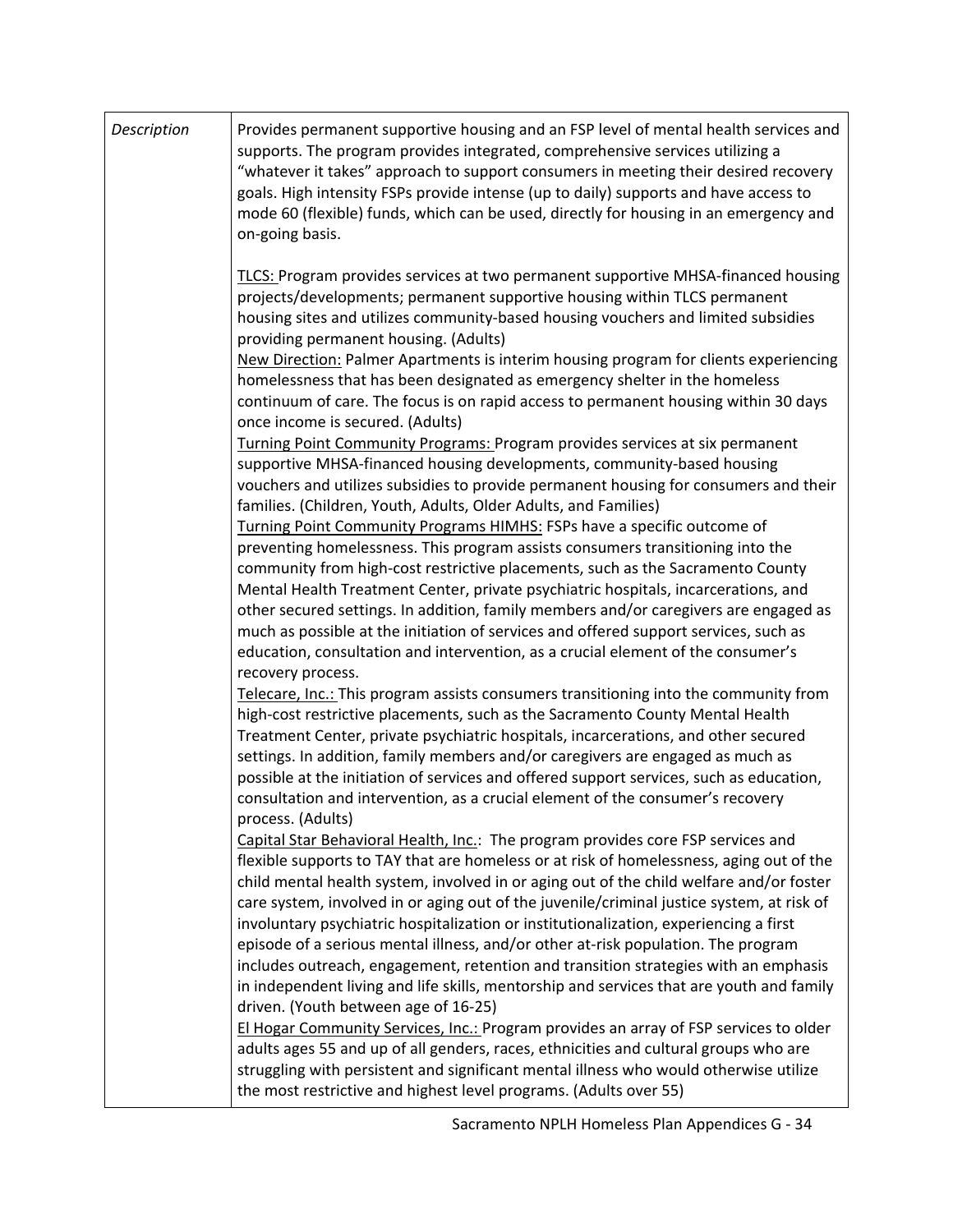Sierra Elder Wellness Program: Provides specialized geriatric services, facilitating the coordination between multidisciplinary mental health, physical health, and social service teams. (Adults over 55) River Oak Center for Children and Juvenile Justice Diversion and Treatment Program: Serves youth involved with juvenile justice with multiple complex needs cutting across service areas. JDTP provides screenings, assessments and intensive mental health services and FSP supports to eligible youth (and their families) involved in the Juvenile Justice System. Youth must meet serious emotional disturbance criteria and be between the ages of 13 through 17 at enrollment. Pre-adjudicated youth are screened, and mental health needs are assessed. With court approval, these youth will have the opportunity to avoid incarceration and voluntarily participate in this program as long as clinically necessary up to their 26th birthday. Adjudicated youth are referred, assessed, and have the opportunity to voluntarily receive intensive, evidence‐based services that are delivered in coordination with a specialized Probation Officer. Family and Youth Advocates complement clinical services. (Youth ages 13‐26) Asian Pacific Community Counseling, Transcultural Wellness Center: This program is designed to increase penetration rates and reduce mental health disparities in the Asian/Pacific Islander (API) communities in Sacramento County. The program provides a full range of services with interventions and treatment that take into account the cultural and religious beliefs and values, traditional and natural healing practices, and associated ceremonies recognized by the API communities. Services are provided in the home, community and school with an emphasis on blending with the existing cultural and traditional resources to reduce stigma. Staff assignments are made taking into consideration the gender and specific cultural and linguistic needs of the client. Language specific services are available in Vietnamese, Hmong, Ilocano, Punjabi, Hindi, Laotian, Cantonese, Mandarin, Tongan, Mien and Korean. (All ages)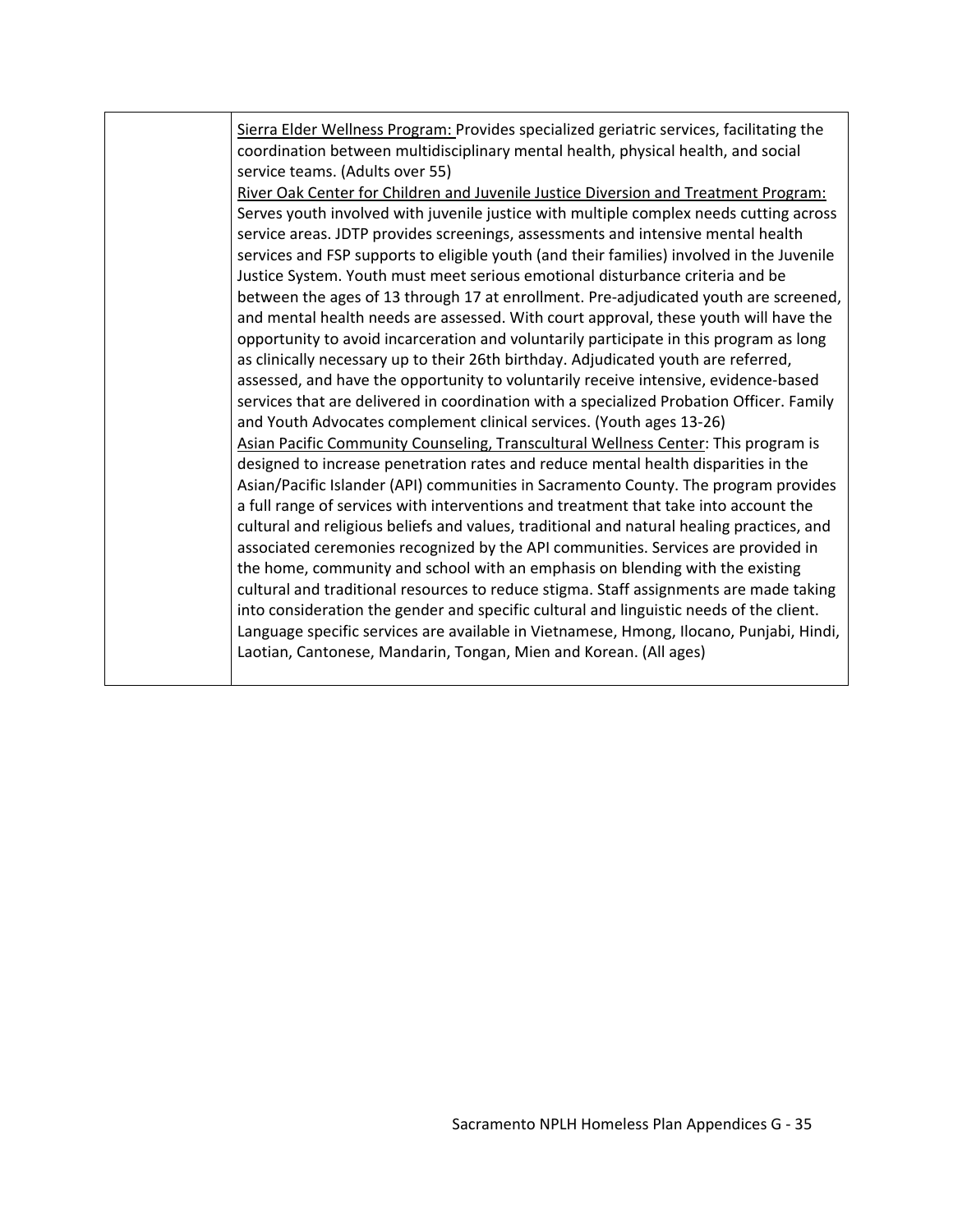| MHSA Community Approved Prevention and Intervention Program |                                                                                                                                                                                                                                                                                                                                                                                |  |
|-------------------------------------------------------------|--------------------------------------------------------------------------------------------------------------------------------------------------------------------------------------------------------------------------------------------------------------------------------------------------------------------------------------------------------------------------------|--|
| Lead                                                        | Department of Health Services (DHS)                                                                                                                                                                                                                                                                                                                                            |  |
| Program Lead                                                | Department of Behavioral Health Services (DBHS)                                                                                                                                                                                                                                                                                                                                |  |
| <b>Key Partners</b>                                         | Mobile Crisis Support Teams (MCST) - Sacramento County DBHS, TLCS Inc.,<br>Sacramento Police Department, Sacramento County Sheriff's Department (North &<br>South Divisions), Citrus Heights Police Department, Folsom Police Department, Elk<br>Grove Police Department, TLCS, Inc. Mental Health Triage Navigator Program,<br>Sacramento County DBHS, Crossroads Diversified |  |
| <b>Budget</b>                                               | \$4,984,771                                                                                                                                                                                                                                                                                                                                                                    |  |
| <b>Funding Source</b>                                       | SB 82 Grant, MHSA                                                                                                                                                                                                                                                                                                                                                              |  |
| Start Date &<br>Duration                                    | April of 2015, reviewed annually by Mental Health Steering Committee                                                                                                                                                                                                                                                                                                           |  |
| People Served                                               | Serves people of all ages and:<br>(1) Serving people experiencing homelessness<br>(2) At risk of homelessness<br>(3) Programs that have individuals who self-identify as homeless<br>(4) Housed                                                                                                                                                                                |  |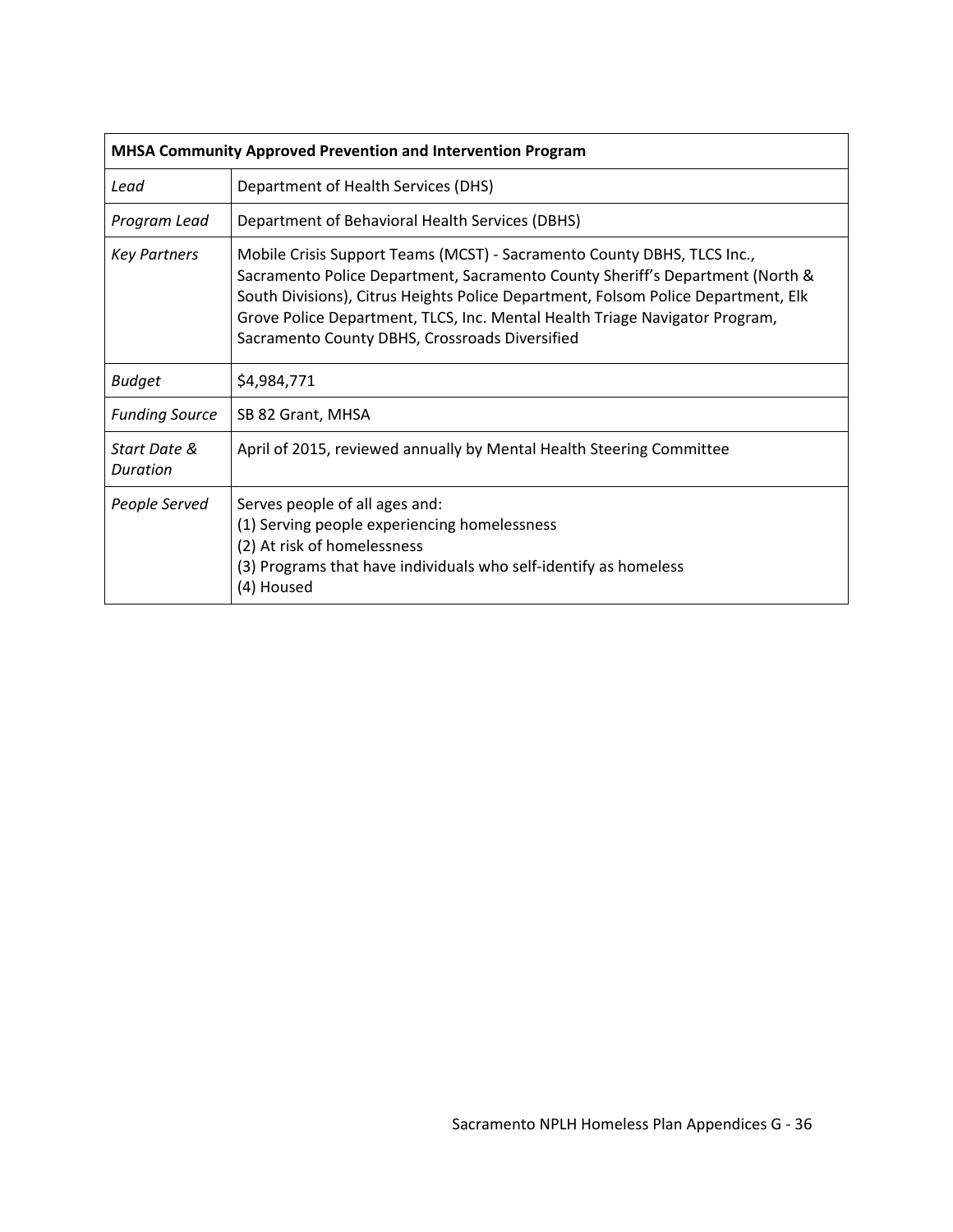| Description | Partner with law enforcement and hospitals to provide outreach, navigation, and<br>intervention services for people experiencing homelessness.                                                                                                                                                                                                                                                                                                                                                                                                                                                                                                                                                      |
|-------------|-----------------------------------------------------------------------------------------------------------------------------------------------------------------------------------------------------------------------------------------------------------------------------------------------------------------------------------------------------------------------------------------------------------------------------------------------------------------------------------------------------------------------------------------------------------------------------------------------------------------------------------------------------------------------------------------------------|
|             | Mobile Crisis Support Teams: Mobile Crisis Support teams are dispatched through law<br>enforcement to provide immediate engagement with individuals experiencing a<br>mental health crisis to provide intervention and maintain community safety. After<br>initial contact with the individual, the clinician works in collaboration with the TLCS<br>peer to provide continued support and establish linkage to services until stabilized.<br>The teams interface with the homeless population on a daily basis.                                                                                                                                                                                   |
|             | TLCS, Inc. Mental Health Triage Navigator Program: Provides navigation services for<br>individuals with mental illness or emotional disorders who require crisis intervention.<br>Navigators assist individuals to access mental health services. Navigators are assigned<br>to the following locations: Emergency Rooms; UC Davis, Dignity Mercy General,<br>Methodist, Mercy San Juan, Kaiser North/South, Jail Population - Main Jail and Rio<br>Consumnes Correctional Facility (RCCC), Loaves & Fishes/Genesis, Mobile Crisis<br>Provide a range of services from outreach and engagement activities to promote<br>community connections and improve access to mental health is Support teams. |
|             | Sacramento County Community Support Team (CST) - Provides community based<br>response to individuals of all ages seeking assistance. Program focus is on mental<br>health response for individuals experiencing a mental health crisis. Team includes<br>County clinicians as well as contracted peer and family support specialists with lived<br>mental health experience. This program partners with Crossroads Diversified as a<br>community based contracted provider.                                                                                                                                                                                                                         |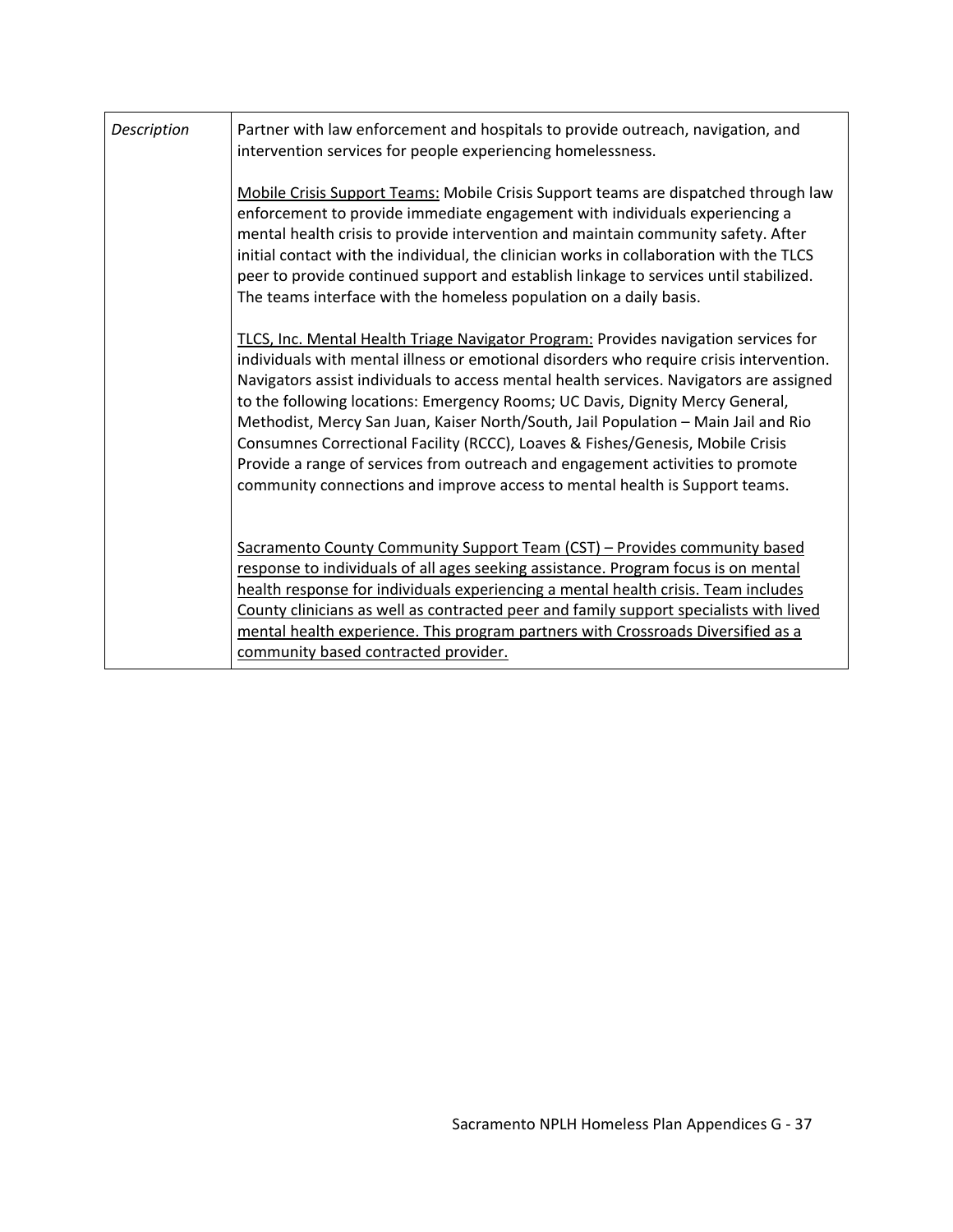| Prevention, Intervention and Diversion Services to Homeless of At-Risk Youth |                                                                                                                                                                                                                                                                                                                                                                                                                                                                                                                                                                                                                                   |  |
|------------------------------------------------------------------------------|-----------------------------------------------------------------------------------------------------------------------------------------------------------------------------------------------------------------------------------------------------------------------------------------------------------------------------------------------------------------------------------------------------------------------------------------------------------------------------------------------------------------------------------------------------------------------------------------------------------------------------------|--|
| Lead                                                                         | Department of Human Assistance                                                                                                                                                                                                                                                                                                                                                                                                                                                                                                                                                                                                    |  |
| Program Lead                                                                 | <b>Division of Homeless Services</b>                                                                                                                                                                                                                                                                                                                                                                                                                                                                                                                                                                                              |  |
| <b>Key Partners</b>                                                          | Wind Youth Services, Lutheran Social Services and Waking the Village                                                                                                                                                                                                                                                                                                                                                                                                                                                                                                                                                              |  |
| <b>Budget</b>                                                                | FY 2018-19 budget: \$504,000                                                                                                                                                                                                                                                                                                                                                                                                                                                                                                                                                                                                      |  |
| <b>Funding Source</b>                                                        | <b>County General Fund</b>                                                                                                                                                                                                                                                                                                                                                                                                                                                                                                                                                                                                        |  |
| Start Date &<br><b>Duration</b>                                              | $7/1/2018 - 6/30/2019$                                                                                                                                                                                                                                                                                                                                                                                                                                                                                                                                                                                                            |  |
| Background                                                                   | On September 26, 2017, the Board of Supervisors approved additional funding to<br>augment the County initiatives to reduce homelessness. DHA released a Request for<br>Proposals (RFP) in December 2017 seeking proposals that would augment the<br>initiatives or provide a program that identified a service gap in homeless services. One<br>of the two proposals selected was to provide prevention, intervention and diversion<br>services to youth who are experiencing homelessness or at risk of becoming homeless.<br>DHA received Board authority to contract with Wind Youth Services for this service in<br>May 2018. |  |
| People Served                                                                | Since April 2018, 115 participants have engaged in services with 35 participants<br>entering stable housing. In addition, 32 participants were averted from homelessness<br>and 17 were placed in shelter or interim housing                                                                                                                                                                                                                                                                                                                                                                                                      |  |
| Description                                                                  | Wind Youth Services provides three full time Prevention and Intervention Specialists<br>and three case managers who provide the prevention, intervention and diversion<br>services. Wind Youth Services subcontracts with Lutheran Social Services and Waking<br>the Village to provide support and case management. These services include providing<br>financial support to the participants as necessary and through the case management<br>work to re-unite with family or prevent the youth from having to leave their<br>household. DHA provides weekly case conferencing with the providers.                               |  |

 $\Gamma$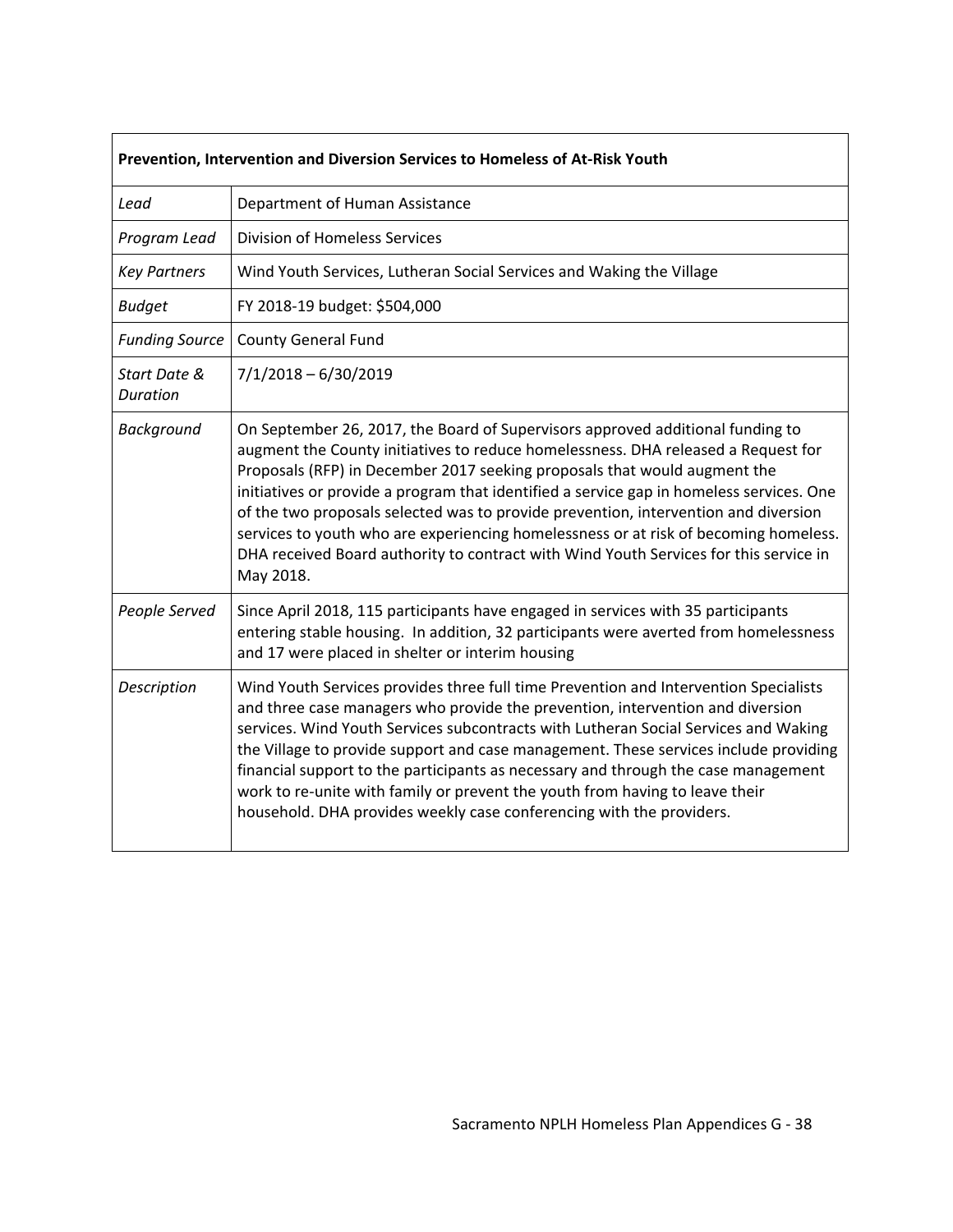## **Appendix H: Analysis of System Performance Measures**

Despite a variety of challenges mentioned in the Plan, especially the increasingly tight and expensive housing market, Sacramento's Homeless Response System is operating on many critical measures at levels that are either comparable with or somewhat better than the average of similar Major Cities. 9 In addition, the coverage in Sacramento's Homeless Management Information System (HMIS) is slightly higher than the average of the other Major Cities, including data from 87% of Emergency Shelter and Transitional Housing beds in 2017, compared to 83% for other Major Cities.

In 2015, the U.S. Department of Housing and Urban Affairs began to collect information from every community that receives homeless funding on how they are performing on certain measures call System Performance Measures. These measures include how long people experiencing homelessness spend in temporary programs, how many exit with permanent housing, how many increase income and how many retain permanent housing. HUD divides the communities that are included in the analysis into "Smaller Cities, Counties and Regional", "Balance of State and Statewide", and "Major Cities" which includes the Sacramento Continuum of Care. For comparative purposes, this analysis compares Sacramento Continuum of Care to the average performance of 46 other CoCs in Major Cities.

#### **Length of Time Persons Remain Homeless**

This measure is intended to look at how long people spend being homeless. Currently, however, it is measured by how long people who enter shelters and transitional housing stay before exiting the programs. In the period from 2015 to 2017, median time in shelter in Sacramento's system has increased 17%, from 64 to 75 days, but remains lower than the 2017 average of 84 days for comparable Major Cities.

<sup>&</sup>lt;sup>9</sup> Major Cities are a category established by U.S. Department of Housing and Urban Development to describe the 48 largest Continuums of Care that provide System Performance data. Included in the analysis used here are 46 metropolitan areas across the country with average HMIS counts of 6,860 and average grant size of \$15m, making them most comparable to Sacramento. This analysis excluded New York City and Los Angeles because their homeless population is more than 5 times the average of the other Major Cities, and their funding awards are close to 10 times the average for other Major Cities.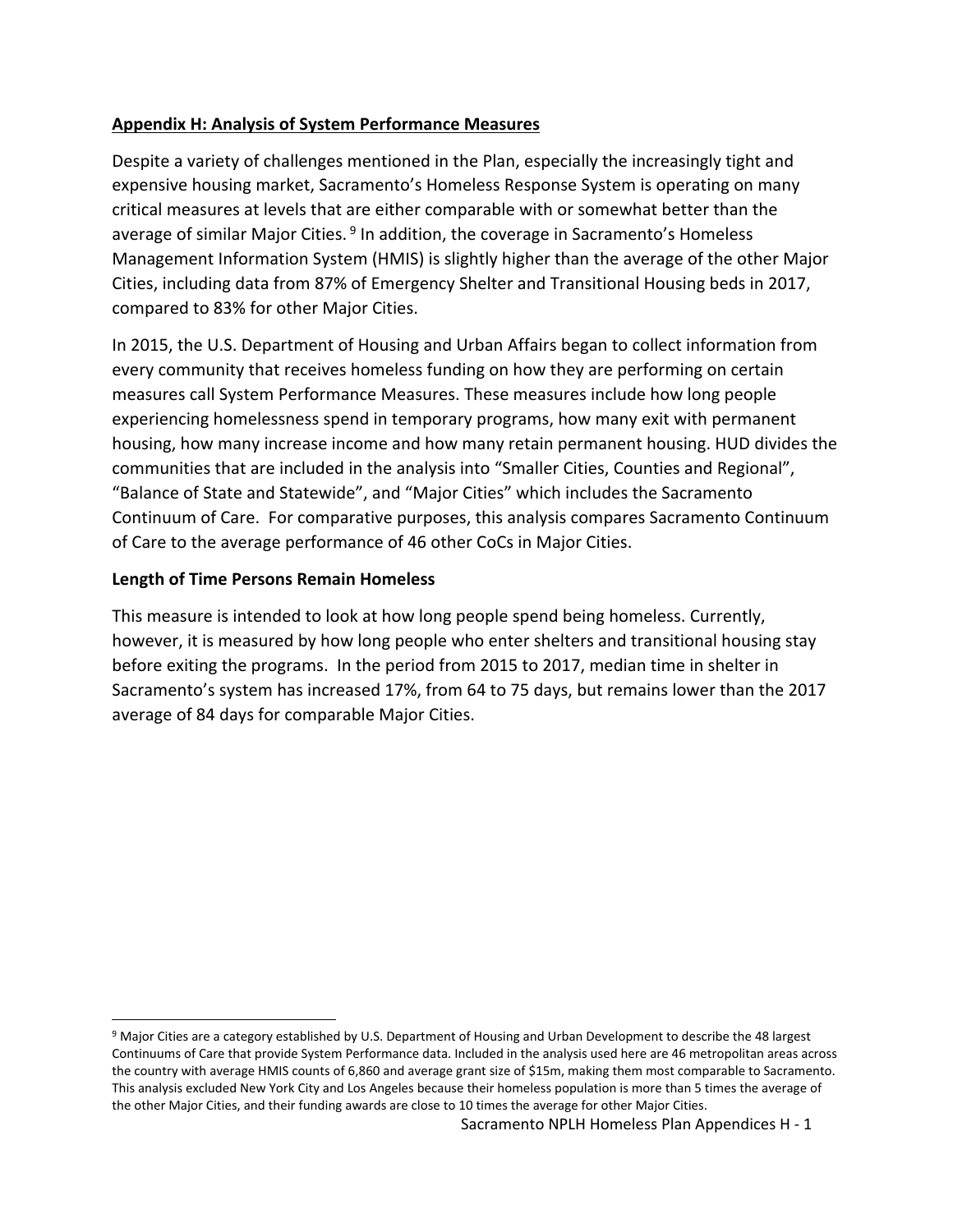

*Source: HUD Exchange, "System Performance Measures Data since FY2015", https://www.hudexchange.info*

When transitional housing is added to the measure, Sacramento's lengths of stay are decreasing and in 2017 were essentially identical to that of other Major Cities.



*Source: HUD Exchange, "System Performance Measures Data since FY2015", https://www.hudexchange.info*

## **Increases in Income**

This measure looks at whether people who enter homeless programs increase their income during their program stays. This measure looks at earned income and non‐earned income as well as the total income. Sacramento is doing very well on these measures compared to other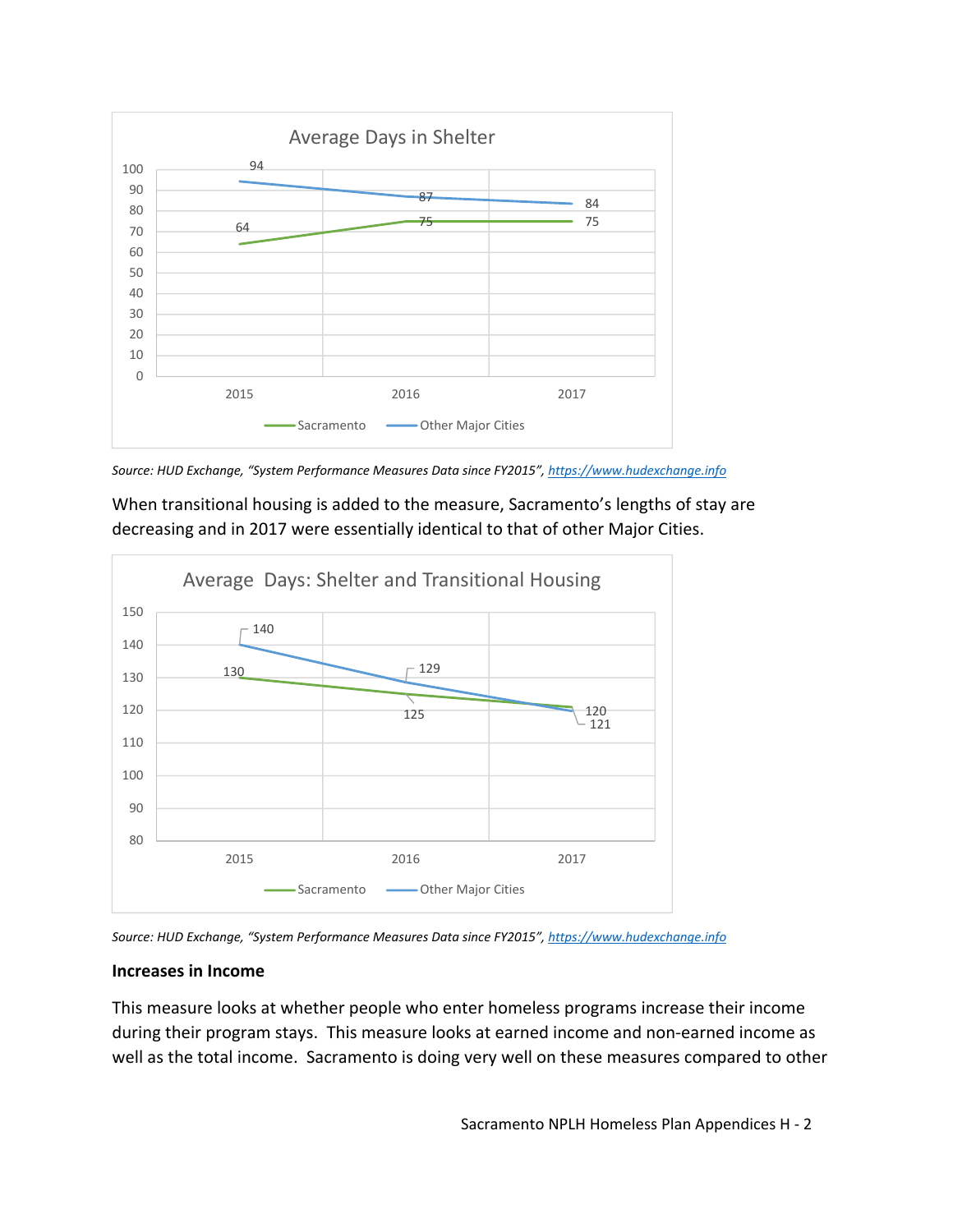communities. For people leaving programs, nearly one‐third are increasing their earned incomes. This compares to 20% nationally among included Major Cities.



*Source: HUD Exchange, "System Performance Measures Data since FY2015", https://www.hudexchange.info*

When unearned income is added, Sacramento has continued to do well on this measure compared to its peers, though the overall percentage of persons increasing income Sacramento appears to be decreasing.



*Source: HUD Exchange, "System Performance Measures Data since FY2015", https://www.hudexchange.info*

# **Percent with a Successful Exit**

Perhaps the most critical measure of a system's performance is the percent of people who leave temporary programs for permanent housing. In this regard, Sacramento's system performance has declined, from 62% in 2015 to a reported 42% in 2017. However, as with other indicators described above, this is still slightly above the average performance of all similar Major Cities. Nonetheless, this decline in permanent housing exits is concerning, and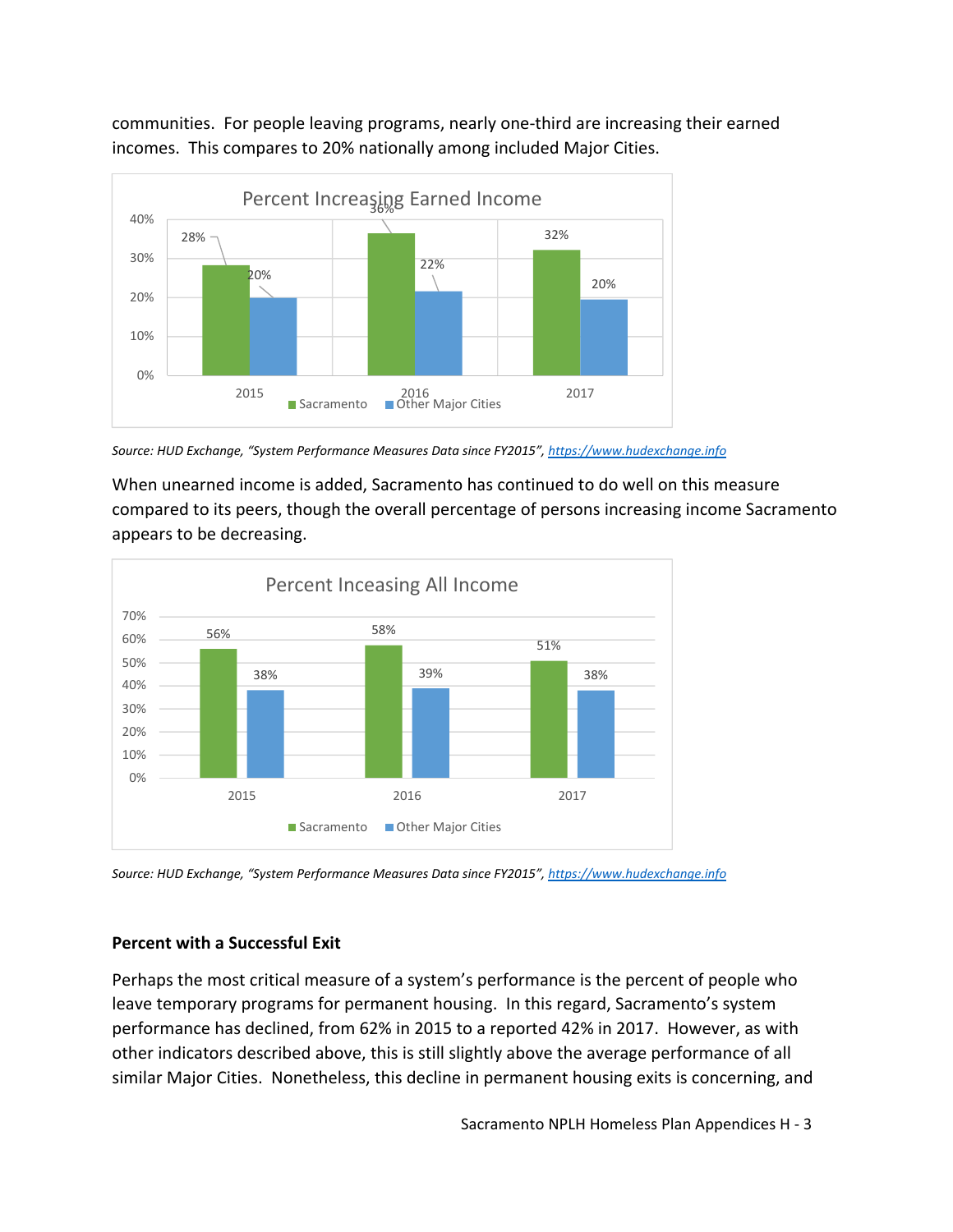points to the need for more specialized re‐housing assistance, including helping with locating and securing and providing financial and stabilization services to help assure rental housing owners.



*Source: HUD Exchange, "System Performance Measures Data since FY2015", https://www.hudexchange.info*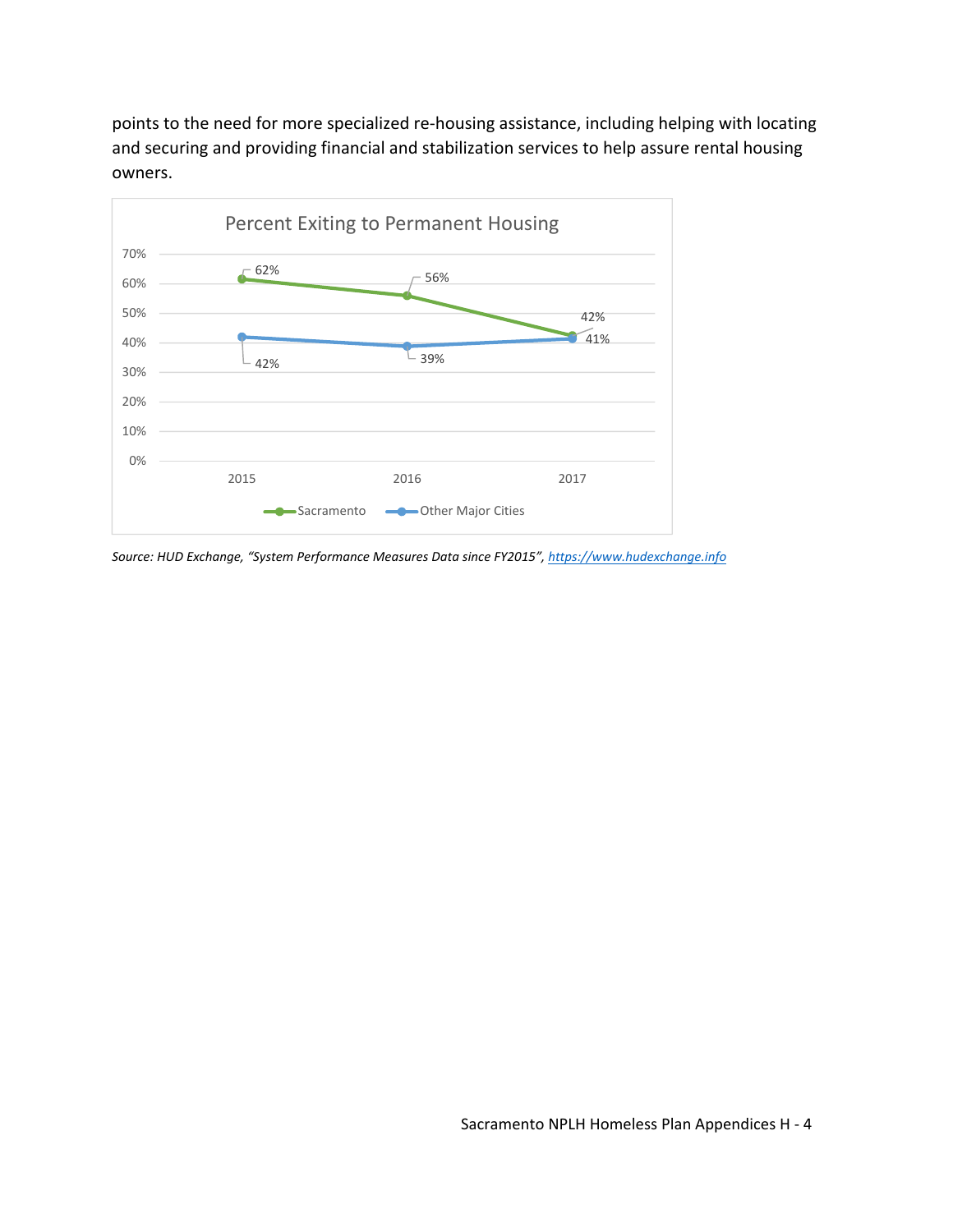#### **Appendix I. Communication and Noticing Plan**

This Plan was released in draft form on November 7, 2018 and distributed to various County and SSF distribution lists, including all those who participated in stakeholder interviews and meetings. The Plan was posted to the County website at

http://www.saccounty.net/Homelessness/Pages/default.aspx on November 8, 2018 after the public meeting held on November 7. During the public meeting, the County presented a summary of the Plan content and findings and solicited feedback through work groups on the Strategies and Solutions. A Survey Monkey was posted to the County website on November 8, with additional public comment accepted through November 25.

Consideration of the Plan for review and adoption is anticipated by the Board of Supervisors on December 12, 2018.

Questions regarding this Plan and its implementation can be directed to: Cindy Cavanaugh, County Director of Homeless Initiatives at cavanaughc@saccounty.net.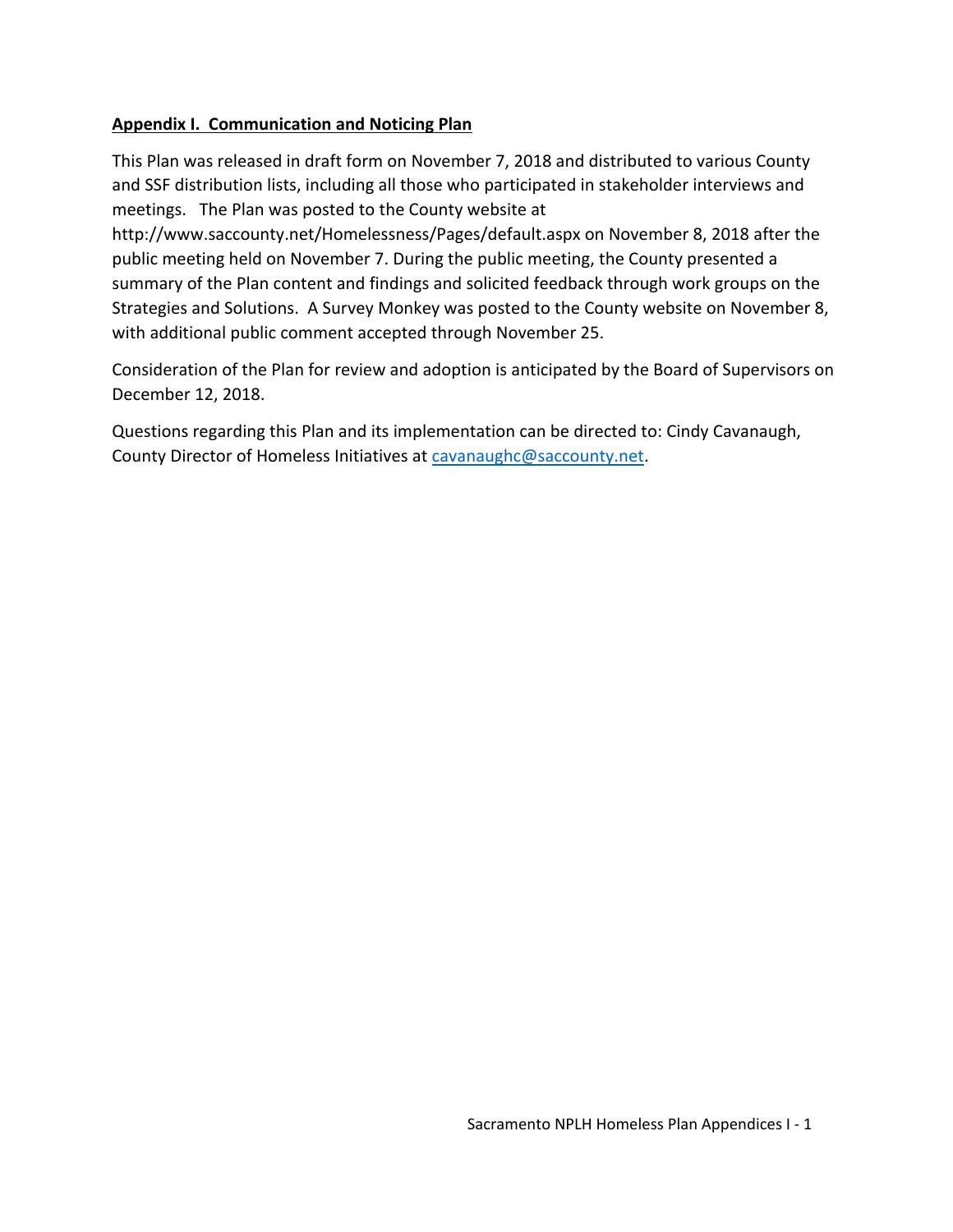## **Appendix J. Materials Referenced**

## **Plans and Reports:**

City of Sacramento: Winter Triage Shelter Reports https://www.cityofsacramento.org/‐ /media/Corporate/Files/CMO/HomelessCoordinator/Winter‐Triage‐Shelter‐Midseason‐ Written‐Report.pdf?la=en (2018)

County of Sacramento: Homeless Initiative Update Reports http://www.saccounty.net/Homelessness/Pages/default.aspx (2018)

Dignity, Kaiser, Sutter, UC Davis: Community Needs Assessment (2016‐2018)

Home Together: The Federal Strategic Plan to End Homelessness: https://www.usich.gov/resources/uploads/asset\_library/Home-Together-Federal-Strategic-Plan‐to‐Prevent‐and‐End‐Homelessness.pdf

Medi-Cal Managed Care Advisory Committee: Data Summary Report, Highest Utilization: Top 3% of Adult Members – Non‐primary care encounters. (06/25/2018)

National Low Income Coalition: Out of Reach, California. https://nlihc.org/oor/california (2018)

Pathways to Health + Home Dashboard Reports http://www.p2hh.com/

Sacramento Steps Forward: More. Better. Different, A Strategic Plan to Address Homelessness in Sacramento County https://www.sacramentostepsforward.org/wpcontent/uploads/2018/05/Final‐2015‐Sacramento‐Strategic‐Action‐Plan‐3.pdf (2015)

## **Data Sources:**

California State University for Sacramento Steps Forward: Homelessness in Sacramento County, Results from the 2017 Point‐in‐Time Count. http://bit.ly/SACPIT2017 (July 2017)

U.S. Department of Housing and Urban Development:

- System Performance Measures https://www.hudexchange.info/programs/coc/systemperformance‐measures/#data
- Annual Point in Time Counts, 2013-2017 https://www.hudexchange.info/resource/3031/pit‐and‐hic‐data‐since‐2007/
- Housing Inventory https://www.hudexchange.info/programs/coc/coc-housinginventory‐count‐reports/

Sacramento Steps Forward, Annual Report https://sacramentostepsforward.org/2017‐annual‐ report-released/?highlight=annual and Continuum of Care Agendas and Meeting Notes https://sacramentostepsforward.org/continuum‐of‐care/agendas‐minutes/ (2018)

US Census Data: Sacramento County. https://data.census.gov/

Sacramento NPLH Homeless Plan Appendices J ‐ 1